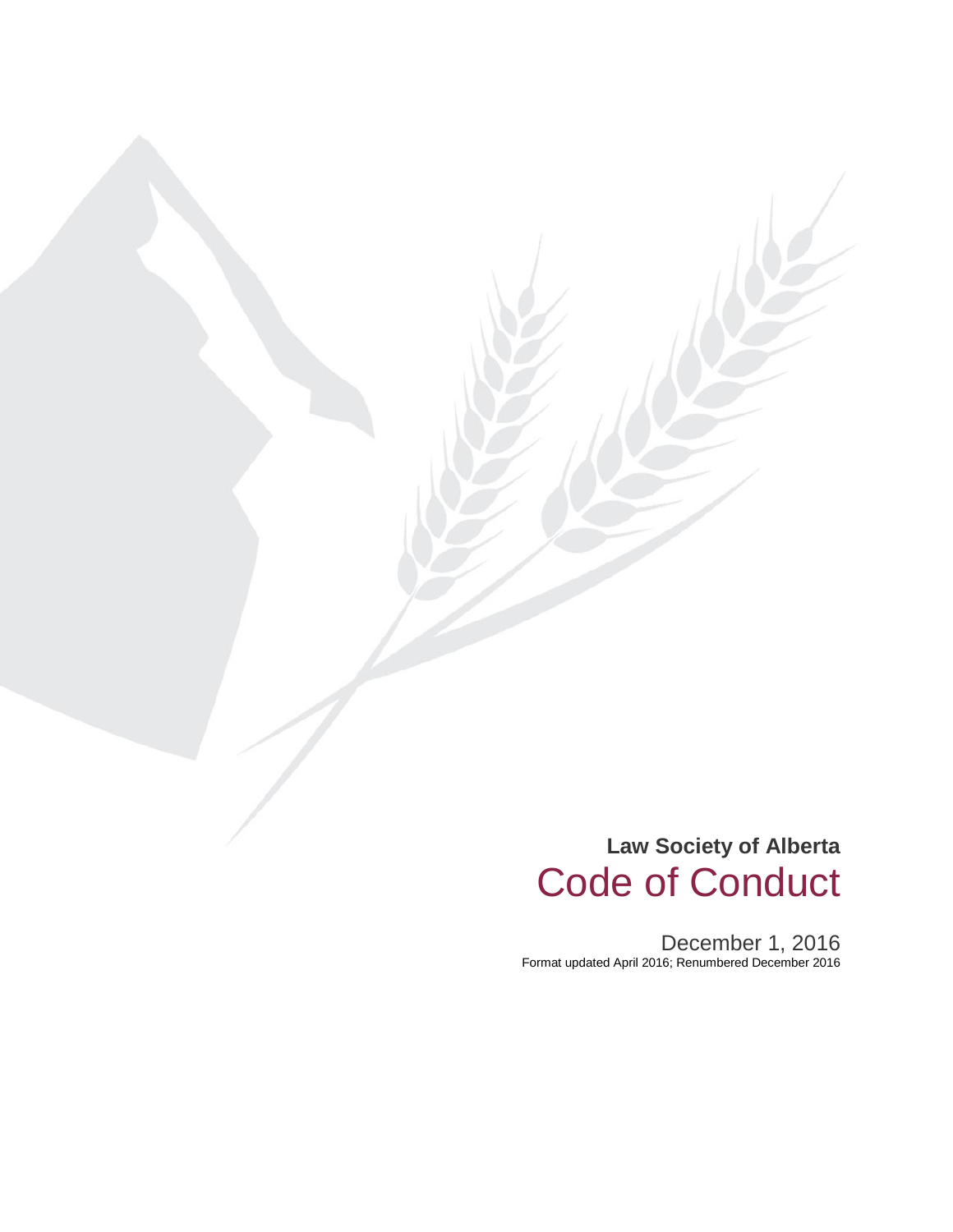# **Table of Contents**

| 1.1 |  |
|-----|--|
|     |  |
| 2.1 |  |
|     |  |
| 3.1 |  |
|     |  |
|     |  |
| 3.2 |  |
|     |  |
|     |  |
|     |  |
|     |  |
|     |  |
|     |  |
|     |  |
|     |  |
|     |  |
|     |  |
|     |  |
|     |  |
| 3.3 |  |
|     |  |
|     |  |
|     |  |
|     |  |
| 3.4 |  |
|     |  |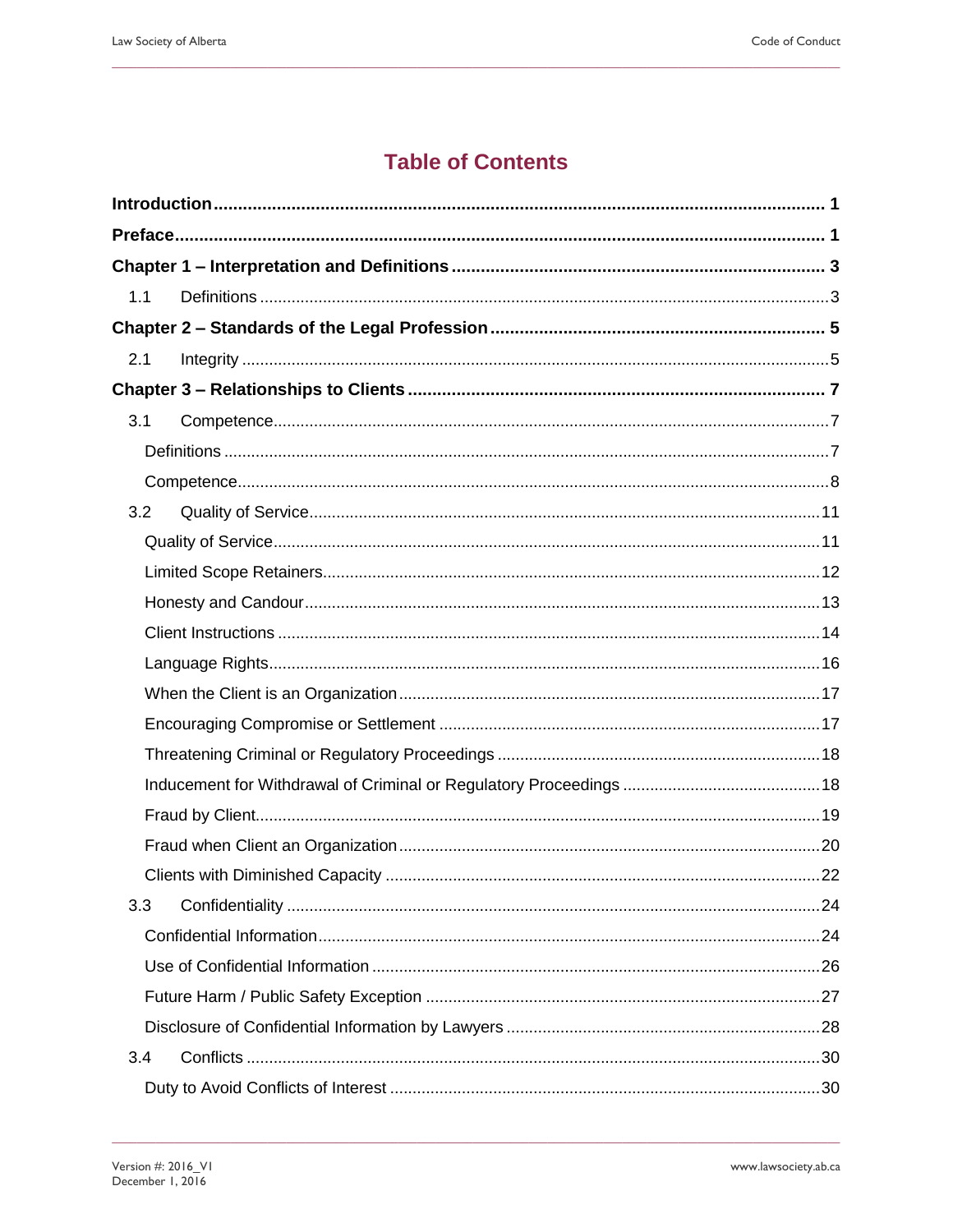| 3.5                                                                            |  |
|--------------------------------------------------------------------------------|--|
|                                                                                |  |
|                                                                                |  |
|                                                                                |  |
|                                                                                |  |
| 3.6                                                                            |  |
|                                                                                |  |
|                                                                                |  |
|                                                                                |  |
|                                                                                |  |
|                                                                                |  |
| Exception for Multi-discipline Practices and Inter-jurisdictional Law Firms 60 |  |
|                                                                                |  |
|                                                                                |  |
| 3.7                                                                            |  |
|                                                                                |  |
|                                                                                |  |
|                                                                                |  |
|                                                                                |  |
|                                                                                |  |
|                                                                                |  |
|                                                                                |  |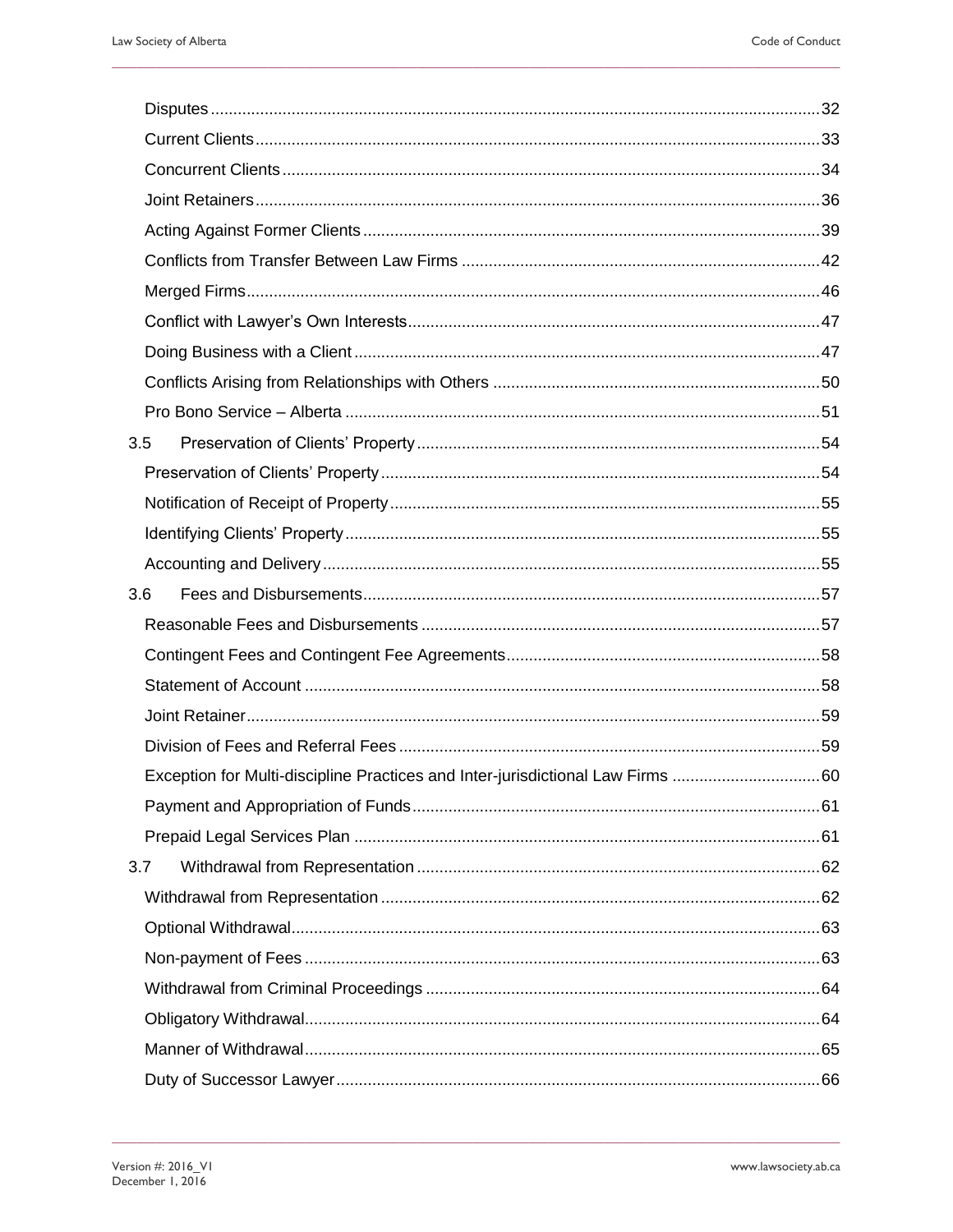| 4.1 |  |
|-----|--|
|     |  |
|     |  |
| 4.2 |  |
|     |  |
|     |  |
| 4.3 |  |
| 4.4 |  |
|     |  |
| 5.1 |  |
|     |  |
|     |  |
|     |  |
|     |  |
|     |  |
|     |  |
|     |  |
|     |  |
| 5.2 |  |
|     |  |
|     |  |
| 5.3 |  |
|     |  |
| 5.4 |  |
|     |  |
| 5.5 |  |
|     |  |
|     |  |
|     |  |
| 5.6 |  |
|     |  |
|     |  |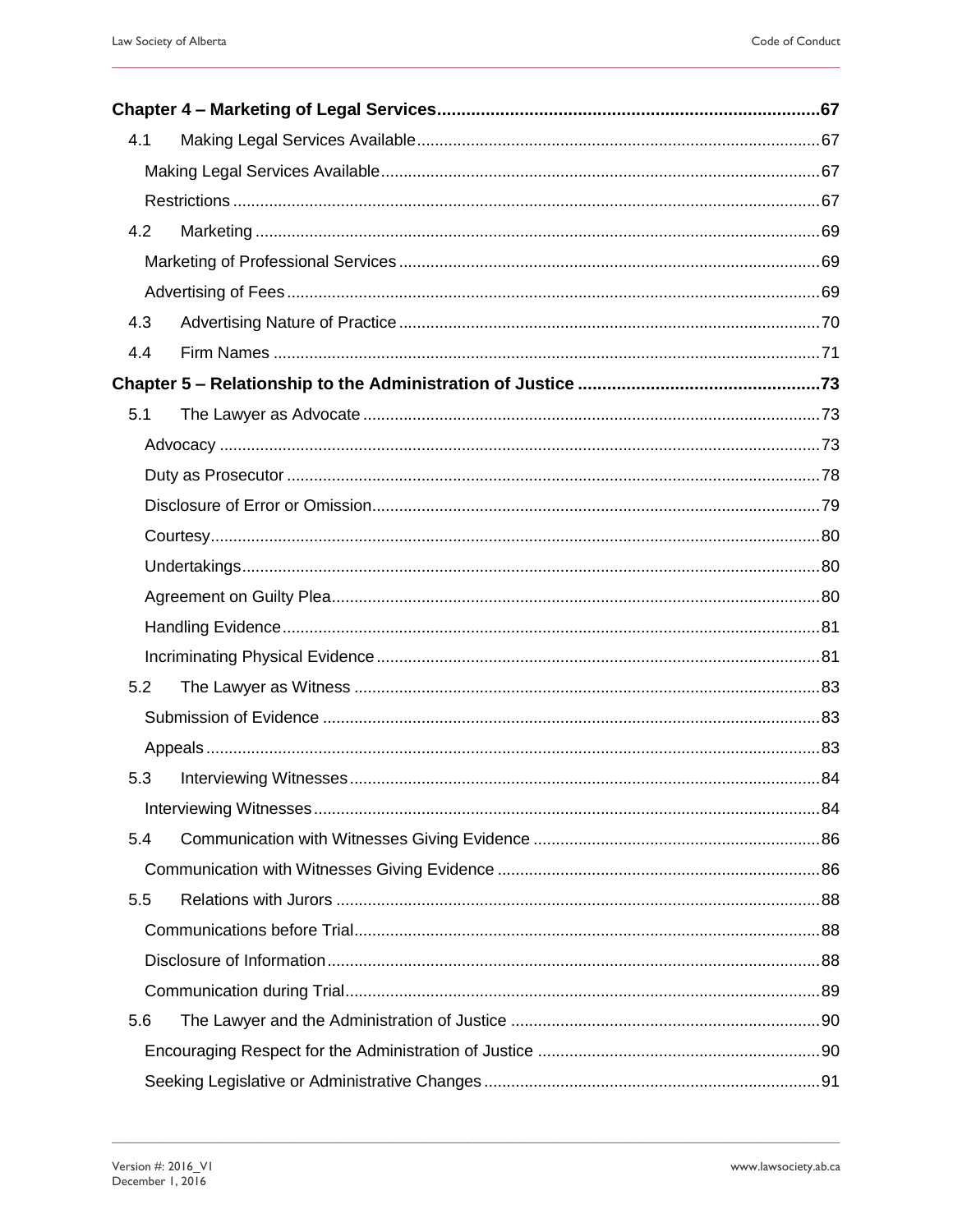| 5.7 |  |
|-----|--|
|     |  |
|     |  |
| 6.1 |  |
|     |  |
|     |  |
|     |  |
|     |  |
|     |  |
| 6.2 |  |
|     |  |
|     |  |
|     |  |
| 6.3 |  |
|     |  |
| 7.1 |  |
|     |  |
|     |  |
|     |  |
|     |  |
| 7.2 |  |
|     |  |
|     |  |
|     |  |
|     |  |
|     |  |
| 7.3 |  |
|     |  |
| 7.4 |  |
|     |  |
| 7.5 |  |
|     |  |
|     |  |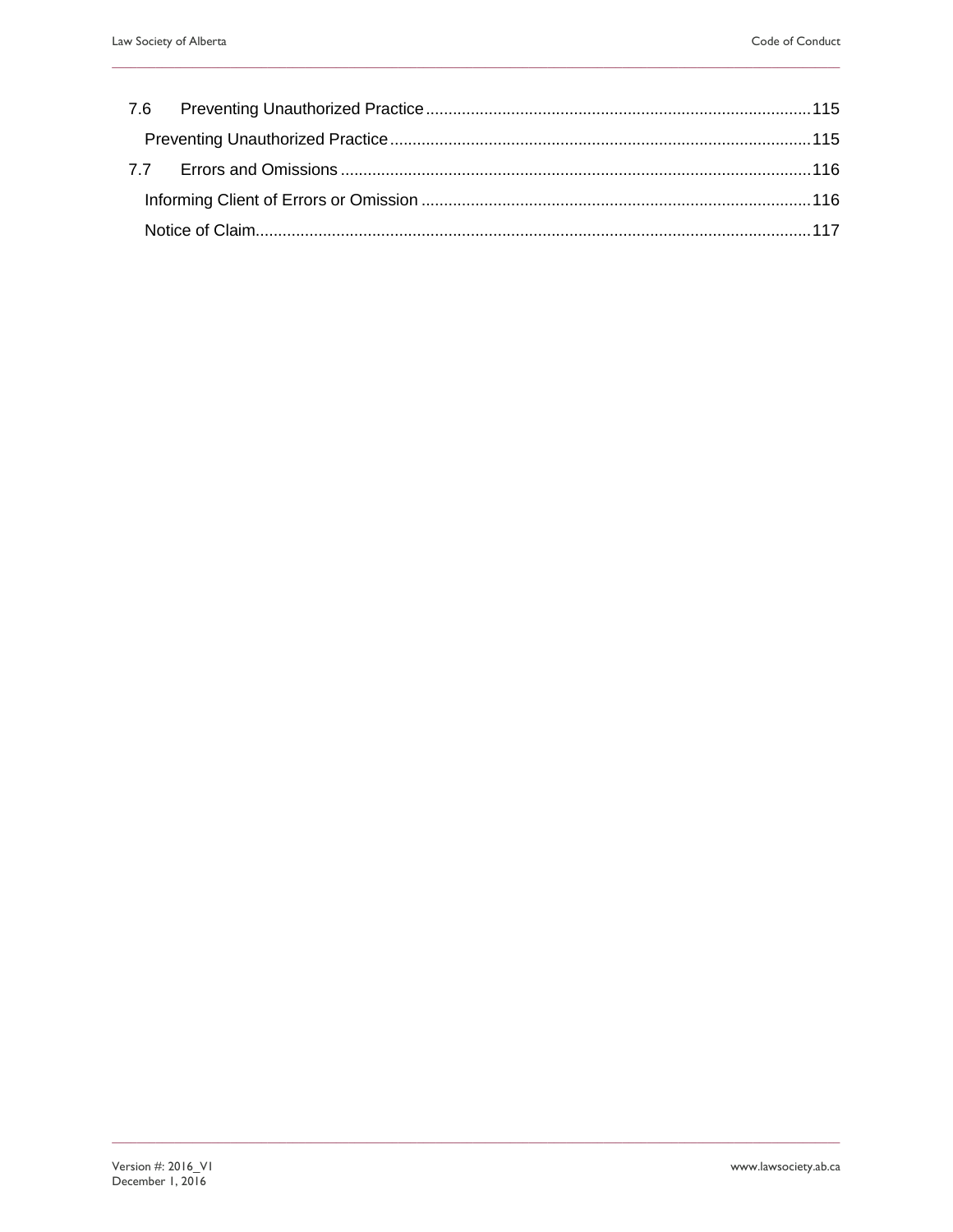# <span id="page-6-0"></span>**Introduction**

The Law Society of Alberta participated with the Federation of Law Societies of Canada in the development of a Model Code of Conduct from 2004 to 2010. The Professional Responsibility Committee and the Benchers then undertook a thorough review to ensure that the Model Code was current and complied with Alberta law and practice. Alberta lawyers will find the format and paragraph numbering new. At the same time, the content preserves much of the commentary, cross referencing and legal referencing characteristic of the former Code of Professional Conduct that served so well as a practical guide to lawyer conduct.

**\_\_\_\_\_\_\_\_\_\_\_\_\_\_\_\_\_\_\_\_\_\_\_\_\_\_\_\_\_\_\_\_\_\_\_\_\_\_\_\_\_\_\_\_\_\_\_\_\_\_\_\_\_\_\_\_\_\_\_\_\_\_\_\_\_\_\_\_\_\_\_\_\_\_\_\_\_\_\_\_\_\_\_\_\_\_\_\_\_\_\_\_\_\_\_\_\_\_\_\_\_\_\_\_\_\_\_\_\_\_\_\_\_\_\_\_\_**

The practice of law continues to evolve. That is mainly why the Law Society has adopted the Code of Conduct set out in the following pages. Interprovincial lawyer mobility, anticipated in 1995, has arrived as a reality and allows lawyers to practice in every province and territory in the country. National and regional law firms are prevalent and international firms are emerging. The establishment of uniform national ethical standards is also important to the tradition of a strong independent bar. These factors all favor the establishment of national standards governing lawyer conduct.

The Alberta Code of Professional Conduct was introduced in 1995. The drafters intended to provide Alberta lawyers with practical guidance about the rules governing ethical conduct and clear direction when exercising professional judgment about them. They succeeded admirably. The following Preface is retained from the 1995 Alberta Code because it expresses the timeless nature of lawyers' professional obligations in the unambiguous language characteristic of the whole document.

# <span id="page-6-1"></span>**Preface**

Lawyers have traditionally played a vital role in the protection and advancement of individual rights and liberties in a democratic society. Fulfillment of this role requires an understanding and appreciation by lawyers of their relationship to society and the legal system. By defining and clarifying expectations and standards of behaviour that will be applied to lawyers, the Code of Conduct is intended to serve a practical as well as a motivational function.

Two fundamental principles underlie this Code and are implicit throughout its provisions. First, a lawyer is expected to establish and maintain a reputation for integrity, the most important attribute of a member of the legal profession. Second, a lawyer's conduct should be above reproach. While the Law Society is empowered by statute to declare any conduct deserving of sanction, whether or not it is related to a lawyer's practice, personal behaviour is unlikely to be disciplined unless it is dishonourable or otherwise indicates an unsuitability to practise law. However, regardless of the possibility of formal sanction, a lawyer should observe the highest standards of conduct on both a personal and professional level so as to retain the trust, respect and confidence of colleagues and members of the public.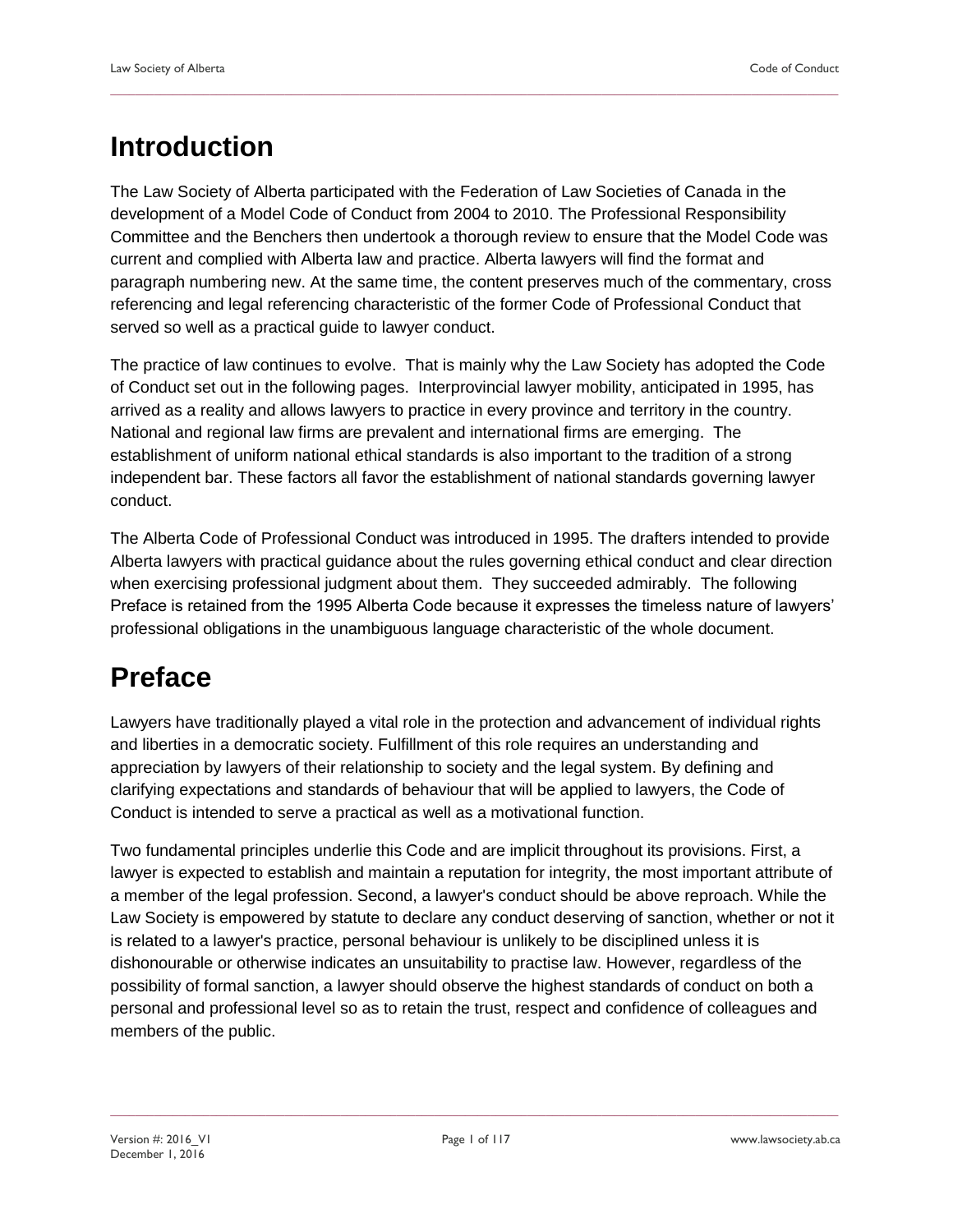The legal profession is largely self-governing and is therefore impressed with special responsibilities. For example, its rules and regulations must be cast in the public interest, and its members have an obligation to seek observance of those rules on an individual and collective basis. However, the rules and regulations of the Law Society cannot exhaustively cover all situations that may confront a lawyer, who may find it necessary to also consider legislation relating to lawyers, other legislation, or general moral principles in determining an appropriate course of action.

**\_\_\_\_\_\_\_\_\_\_\_\_\_\_\_\_\_\_\_\_\_\_\_\_\_\_\_\_\_\_\_\_\_\_\_\_\_\_\_\_\_\_\_\_\_\_\_\_\_\_\_\_\_\_\_\_\_\_\_\_\_\_\_\_\_\_\_\_\_\_\_\_\_\_\_\_\_\_\_\_\_\_\_\_\_\_\_\_\_\_\_\_\_\_\_\_\_\_\_\_\_\_\_\_\_\_\_\_\_\_\_\_\_\_\_\_\_**

Disciplinary assessment of a lawyer's conduct will be based on all facts and circumstances as they existed at the time of the conduct, including the willfulness and seriousness of the conduct, the existence of previous violations and any mitigating factors.

A member of the Law Society remains subject to this Code no matter where the member practises law. If a lawyer becomes a member of the bar of another jurisdiction in addition to that of Alberta, and there is an inconsistency or conflict between the rules of conduct of the two jurisdictions in a given instance, the rules of the jurisdiction in which the lawyer is practising in that matter will normally prevail. However, the Law Society continues to have jurisdiction over the lawyer. Disciplinary proceedings by another governing body may form the basis for proceedings in Alberta.

The willingness and determination of the profession to achieve widespread compliance with this Code is a more powerful and fundamental enforcement mechanism than the imposition of sanctions by the Law Society. A lawyer must therefore be vigilant with respect to the lawyer's own behaviour as well as that of colleagues. However, it is inconsistent with the spirit of this Code to use any of its provisions as an instrument of harassment or as a procedural weapon in the absence of a genuine concern respecting the interests of a client, the profession or the public.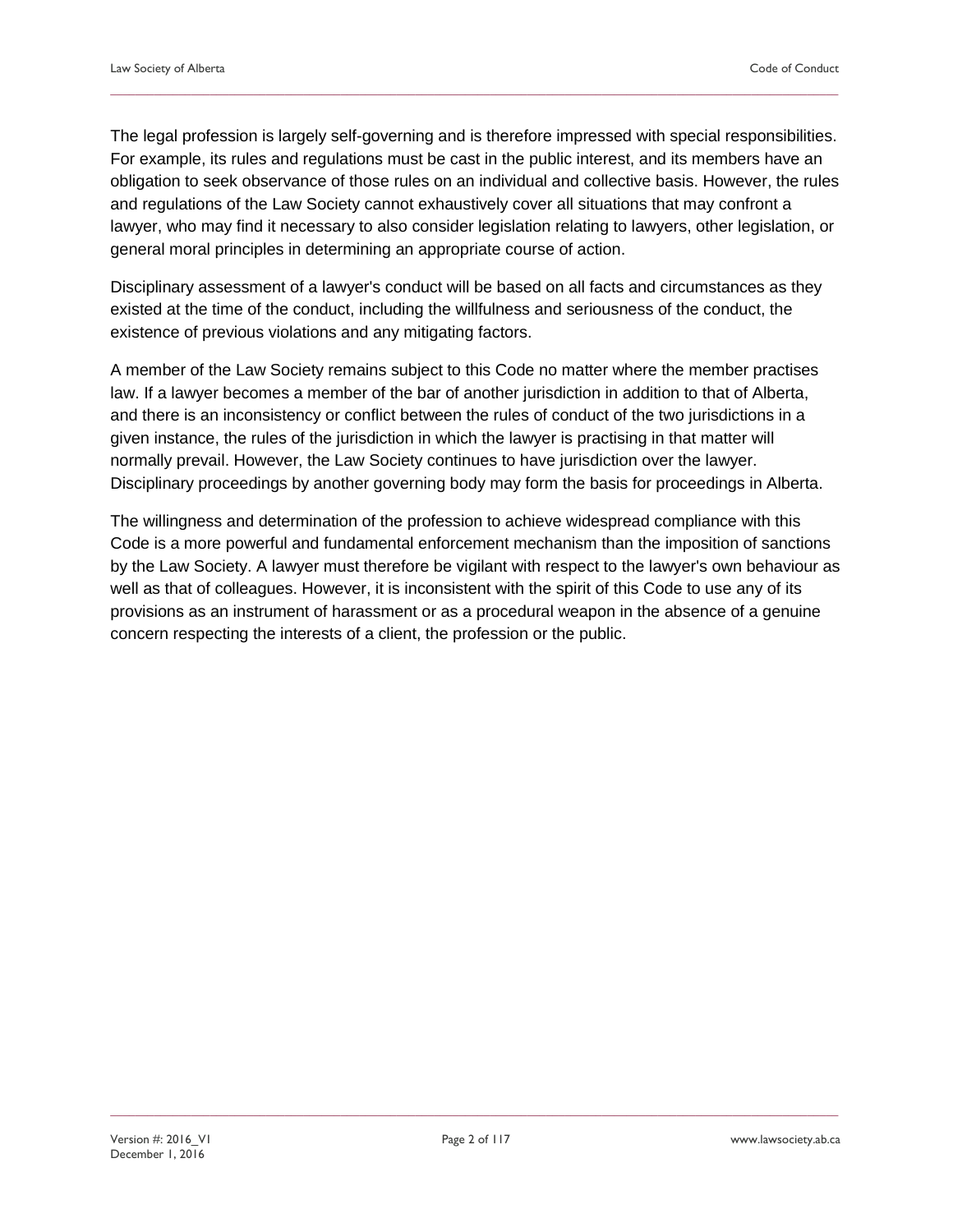# <span id="page-8-0"></span>**Chapter 1 – Interpretation and Definitions**

# <span id="page-8-1"></span>**1.1 Definitions**

**1.1-1 In this Code, unless the context indicates otherwise,**

**"associate" includes:**

- **(a) a lawyer who practises law in a law firm through an employment or other contractual relationship; and**
- **(b) a non-lawyer employee of a multi-discipline practice providing services that support or supplement the practice of law;**

**"client" includes a client of a lawyer's firm, whether or not the lawyer handles the client's work, and may include a person who reasonably believes that a lawyer-client relationship exists, whether or not that is the case at law;**

**\_\_\_\_\_\_\_\_\_\_\_\_\_\_\_\_\_\_\_\_\_\_\_\_\_\_\_\_\_\_\_\_\_\_\_\_\_\_\_\_\_\_\_\_\_\_\_\_\_\_\_\_\_\_\_\_\_\_\_\_\_\_\_\_\_\_\_\_\_\_\_\_\_\_\_\_\_\_\_\_\_\_\_\_\_\_\_\_\_\_\_\_\_\_\_\_\_\_\_\_\_\_\_\_\_\_\_\_\_\_\_\_\_\_\_\_\_**

# **Commentary**

[1] A lawyer-client relationship is often established without formality. For example, an express retainer or remuneration is not required for a lawyer-client relationship to arise. Also, in some circumstances, a lawyer may have legal and ethical responsibilities similar to those arising from a lawyer-client relationship. For example, a lawyer may meet with a prospective client in circumstances that give rise to a duty of confidentiality, and, even though no lawyer-client relationship is ever actually established, the lawyer may have a disqualifying conflict of interest if he or she were later to act against the prospective client. It is, therefore, in a lawyer's own interest to carefully manage the establishment of a lawyer-client relationship.

**"conflict of interest" means the existence of a substantial risk that a lawyer's loyalty to or representation of a client would be materially and adversely affected by the lawyer's own interest or the lawyer's duties to another client, a former client, or a third person;**

**"consent" means fully informed and voluntary consent after disclosure**

- **(a) in writing, provided that, if more than one person consents, each signs the same or a separate document recording the consent; or**
- **(b) orally, provided that each person consenting receives a separate letter recording the consent;**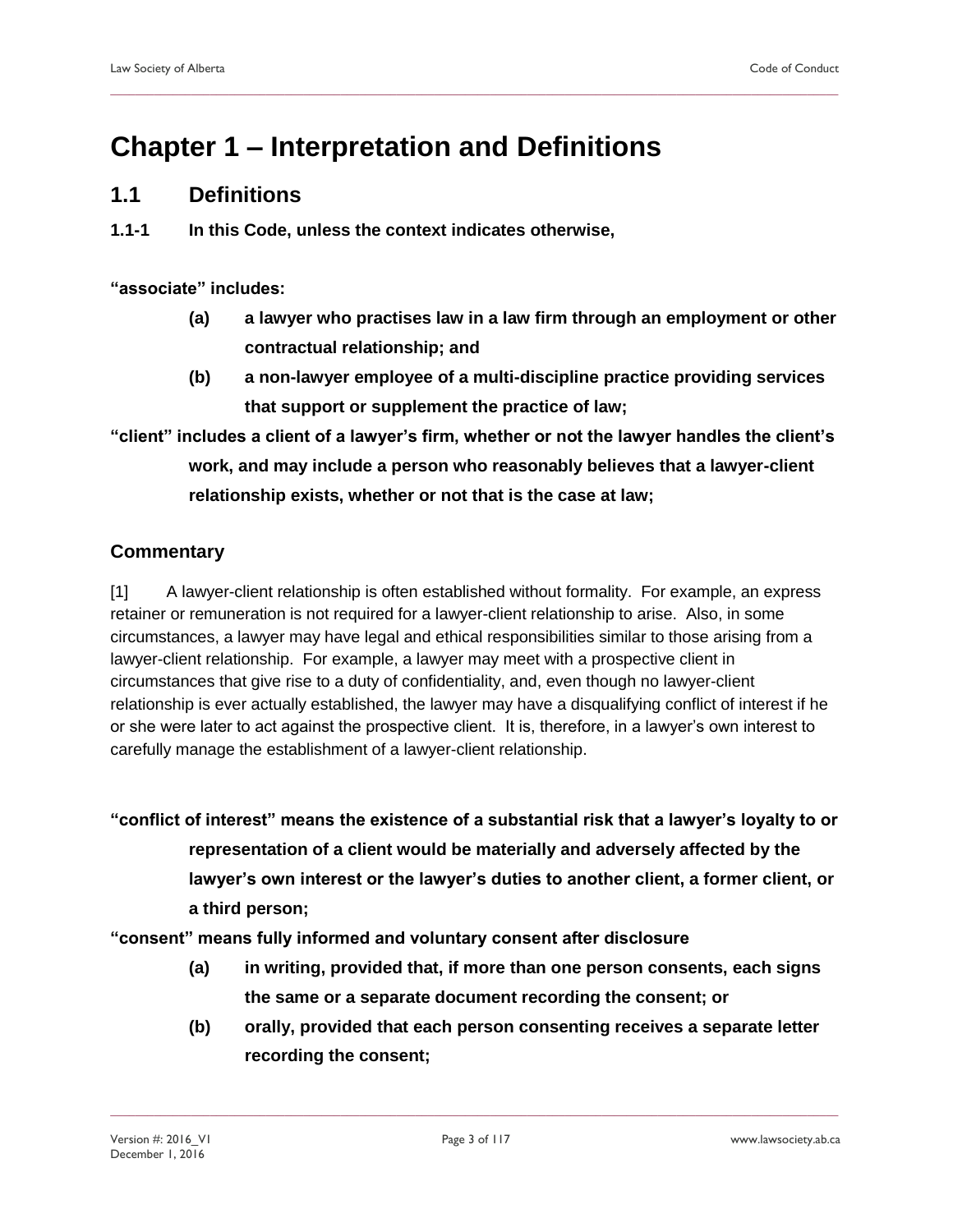**"disclosure" means full and fair disclosure of all information relevant to a person's decision (including, where applicable, those matters referred to in commentary in this Code), in sufficient time for the person to make a genuine and independent decision, and the taking of reasonable steps to ensure understanding of the matters disclosed;**

**\_\_\_\_\_\_\_\_\_\_\_\_\_\_\_\_\_\_\_\_\_\_\_\_\_\_\_\_\_\_\_\_\_\_\_\_\_\_\_\_\_\_\_\_\_\_\_\_\_\_\_\_\_\_\_\_\_\_\_\_\_\_\_\_\_\_\_\_\_\_\_\_\_\_\_\_\_\_\_\_\_\_\_\_\_\_\_\_\_\_\_\_\_\_\_\_\_\_\_\_\_\_\_\_\_\_\_\_\_\_\_\_\_\_\_\_\_**

**"law firm" includes one or more lawyers practising:** 

- **(a) in a sole proprietorship;**
- **(b) in a partnership;**
- **(c) as a clinic operated by Legal Aid Alberta;**
- **(d) in a government, a Crown corporation or any other public body; or**
- **(e) in a corporation or other organization;**
- **(f) from the same premises, while expressly or impliedly holding themselves out to be practising law together and indicating a commonality of practice through physical layout of office space, firm name, letterhead, signage and business cards, reception and telephoneanswering services, or the sharing of office systems and support staff;**
- **(g) from the same premises and indicating that their practices are independent.**
- **"lawyer" means an active member of the Society, an inactive member of the Society, a suspended member of the Society, a student-at-law and a lawyer entitled to practise law in another jurisdiction who is entitled to practise law in Alberta. A reference to "lawyer" includes the lawyer's firm and each firm member except where expressly stated otherwise or excluded by the context;**
- **"limited scope retainer" means an agreement for the provision of legal services for part, but not all, of a client's legal matter;**

**"Society" means the Law Society of Alberta;** 

**"tribunal" includes a court, board, arbitrator, mediator, administrative agency or other body that resolves disputes, regardless of its function or the informality of its procedures.**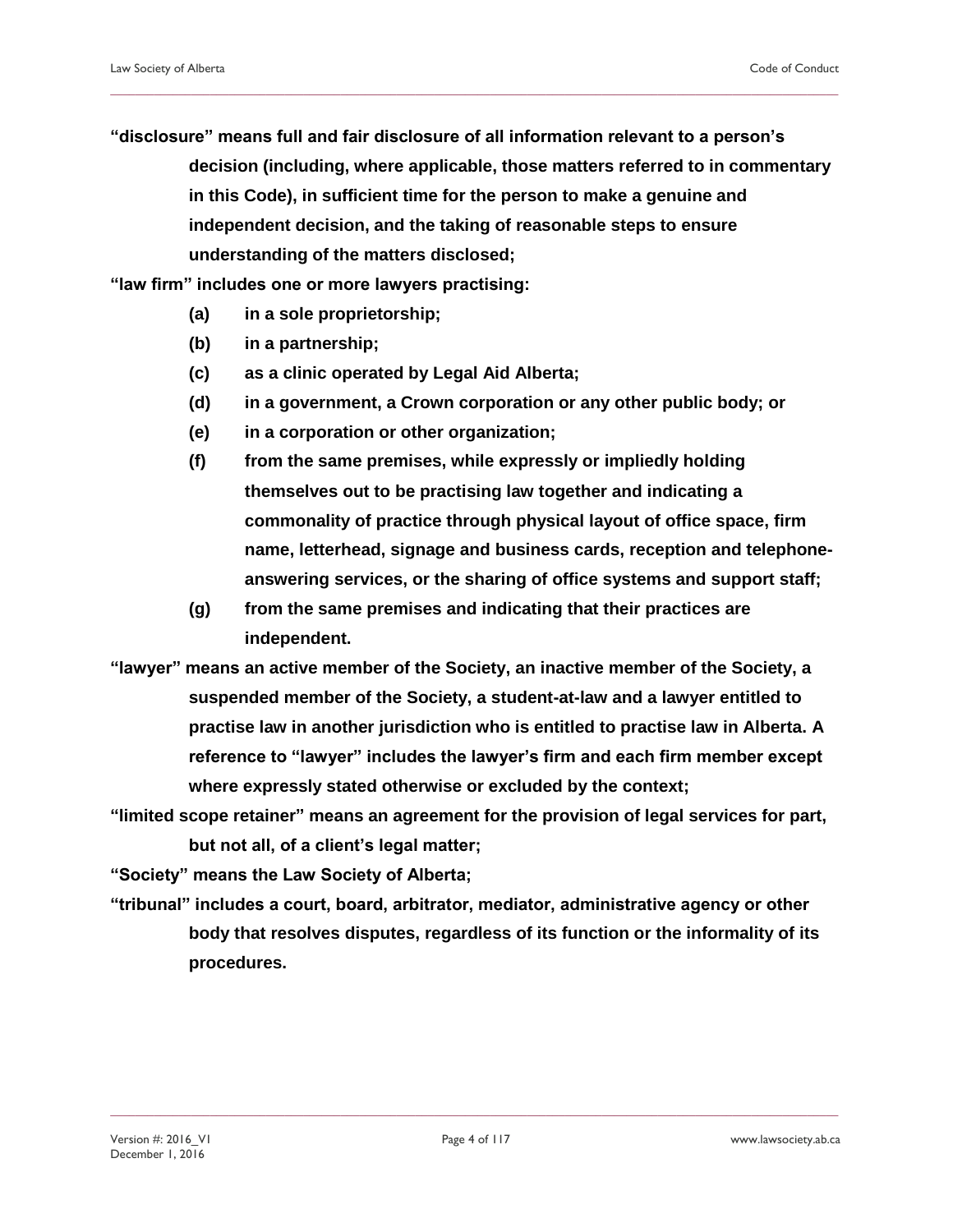# <span id="page-10-0"></span>**Chapter 2 – Standards of the Legal Profession**

# <span id="page-10-1"></span>**2.1 Integrity**

**2.1-1 A lawyer has a duty to carry on the practice of law and discharge all responsibilities to clients, tribunals, the public and other members of the profession honourably and with integrity.**

**\_\_\_\_\_\_\_\_\_\_\_\_\_\_\_\_\_\_\_\_\_\_\_\_\_\_\_\_\_\_\_\_\_\_\_\_\_\_\_\_\_\_\_\_\_\_\_\_\_\_\_\_\_\_\_\_\_\_\_\_\_\_\_\_\_\_\_\_\_\_\_\_\_\_\_\_\_\_\_\_\_\_\_\_\_\_\_\_\_\_\_\_\_\_\_\_\_\_\_\_\_\_\_\_\_\_\_\_\_\_\_\_\_\_\_\_\_**

# **Commentary**

[1] Integrity is the fundamental quality of any person who seeks to practise as a member of the legal profession. If a client has any doubt about his or her lawyer's trustworthiness, the essential element in the true lawyer-client relationship will be missing. If integrity is lacking, the lawyer's usefulness to the client and reputation within the profession will be destroyed, regardless of how competent the lawyer may be.

[2] Public confidence in the administration of justice and in the legal profession may be eroded by a lawyer's irresponsible conduct. Accordingly, a lawyer's conduct should reflect favourably on the legal profession, inspire the confidence, respect and trust of clients and of the community, and avoid even the appearance of impropriety.

[3] Dishonourable or questionable conduct on the part of a lawyer in either private life or professional practice will reflect adversely upon the integrity of the profession and the administration of justice. Whether within or outside the professional sphere, if the conduct is such that knowledge of it would be likely to impair a client's trust in the lawyer, the Society may be justified in taking disciplinary action.

[4] Generally, however, the Society will not be concerned with the purely private or extraprofessional activities of a lawyer that do not bring into question the lawyer's professional integrity.

**2.1-2 A lawyer has a duty to uphold the standards and reputation of the legal profession and to assist in the advancement of its goals, organizations and institutions.**

# **Commentary**

- [1] Collectively, lawyers are encouraged to enhance the profession through activities such as:
	- (a) sharing knowledge and experience with colleagues and students informally in dayto-day practice as well as through contribution to professional journals and publications, support of law school projects and participation in panel discussions, legal education seminars, bar admission courses and university lectures;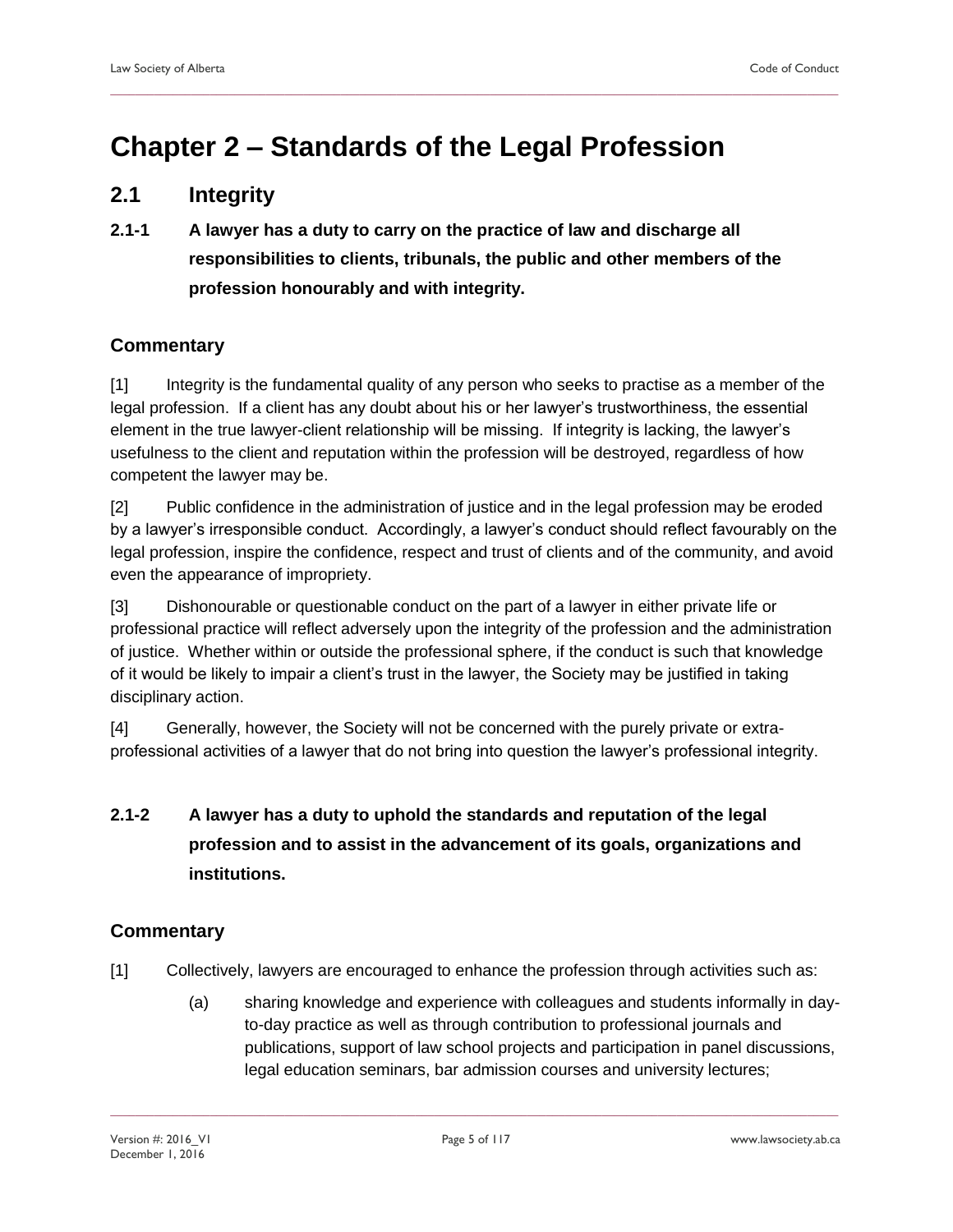(b) participating in legal aid and community legal services programs or providing legal services on a pro bono basis;

**\_\_\_\_\_\_\_\_\_\_\_\_\_\_\_\_\_\_\_\_\_\_\_\_\_\_\_\_\_\_\_\_\_\_\_\_\_\_\_\_\_\_\_\_\_\_\_\_\_\_\_\_\_\_\_\_\_\_\_\_\_\_\_\_\_\_\_\_\_\_\_\_\_\_\_\_\_\_\_\_\_\_\_\_\_\_\_\_\_\_\_\_\_\_\_\_\_\_\_\_\_\_\_\_\_\_\_\_\_\_\_\_\_\_\_\_\_**

- (c) filling elected and volunteer positions with the Society;
- (d) acting as directors, officers and members of local, provincial, national and international bar associations and their various committees and sections; and
- (e) acting as directors, officers and members of non-profit or charitable organizations.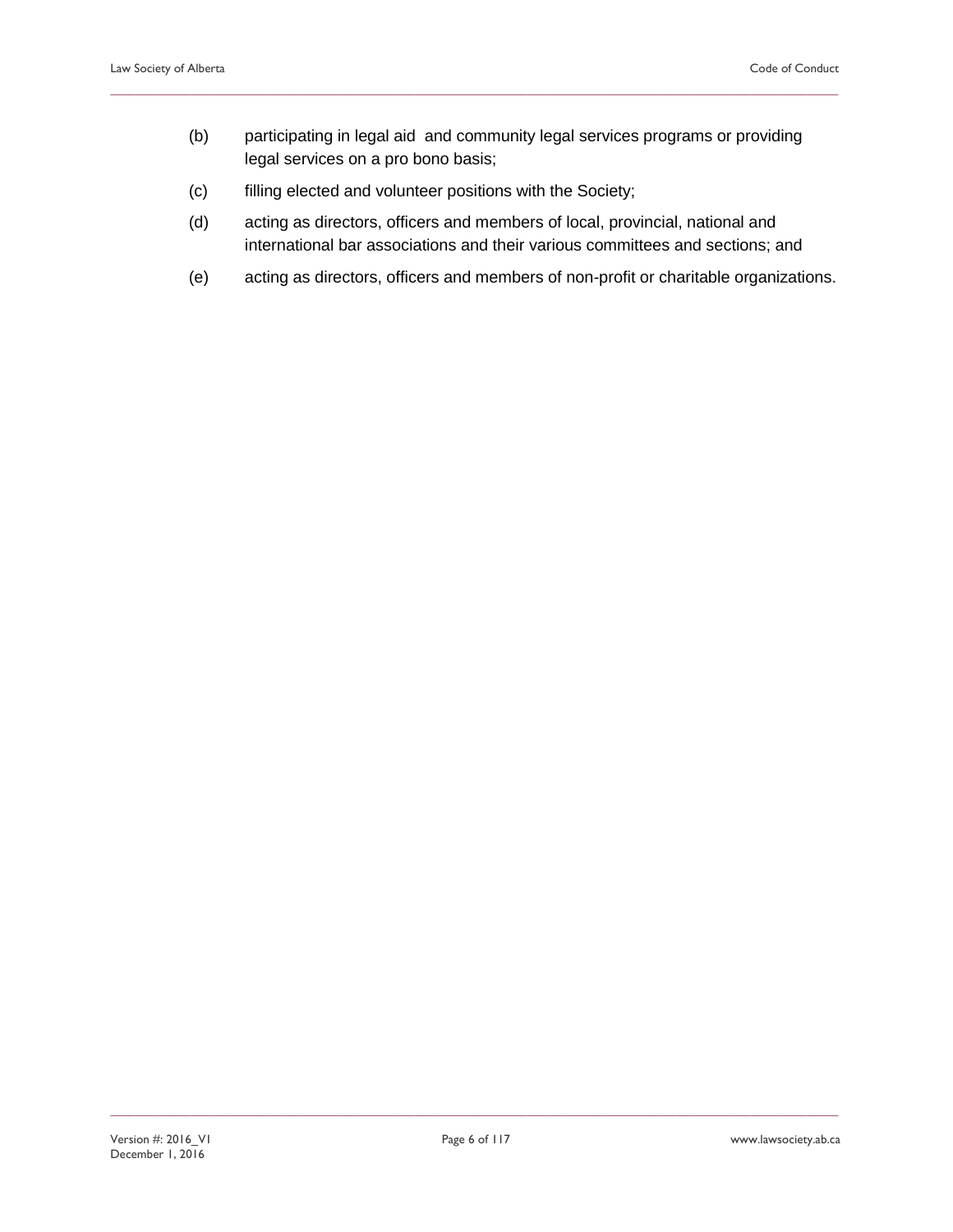# <span id="page-12-0"></span>**Chapter 3 – Relationships to Clients**

# <span id="page-12-1"></span>**3.1 Competence**

#### <span id="page-12-2"></span>**Definitions**

**3.1-1 In this rule**

**"competent lawyer" means a lawyer who has and applies relevant knowledge, skills and attributes in a manner appropriate to each matter undertaken on behalf of a client and the nature and terms of the lawyer's engagement, including:**

**\_\_\_\_\_\_\_\_\_\_\_\_\_\_\_\_\_\_\_\_\_\_\_\_\_\_\_\_\_\_\_\_\_\_\_\_\_\_\_\_\_\_\_\_\_\_\_\_\_\_\_\_\_\_\_\_\_\_\_\_\_\_\_\_\_\_\_\_\_\_\_\_\_\_\_\_\_\_\_\_\_\_\_\_\_\_\_\_\_\_\_\_\_\_\_\_\_\_\_\_\_\_\_\_\_\_\_\_\_\_\_\_\_\_\_\_\_**

- **(a) knowing general legal principles and procedures and the substantive law and procedure for the areas of law in which the lawyer practises;**
- **(b) investigating facts, identifying issues, ascertaining client objectives, considering possible options and developing and advising the client on appropriate courses of action;**
- **(c) implementing as each matter requires, the chosen course of action through the application of appropriate skills, including:**
	- **(i) legal research;**
	- **(ii) analysis;**
	- **(iii) application of the law to the relevant facts;**
	- **(iv) writing and drafting;**
	- **(v) negotiation;**
	- **(vi) alternative dispute resolution;**
	- **(vii) advocacy; and**
	- **(viii) problem solving;**
- **(d) communicating with the client at all relevant stages of a matter in a timely and effective manner;**
- **(e) performing all functions conscientiously, diligently and in a timely and cost-effective manner;**
- **(f) applying intellectual capacity, judgment and deliberation to all functions;**
- **(g) complying in letter and spirit with all rules pertaining to the appropriate professional conduct of lawyers;**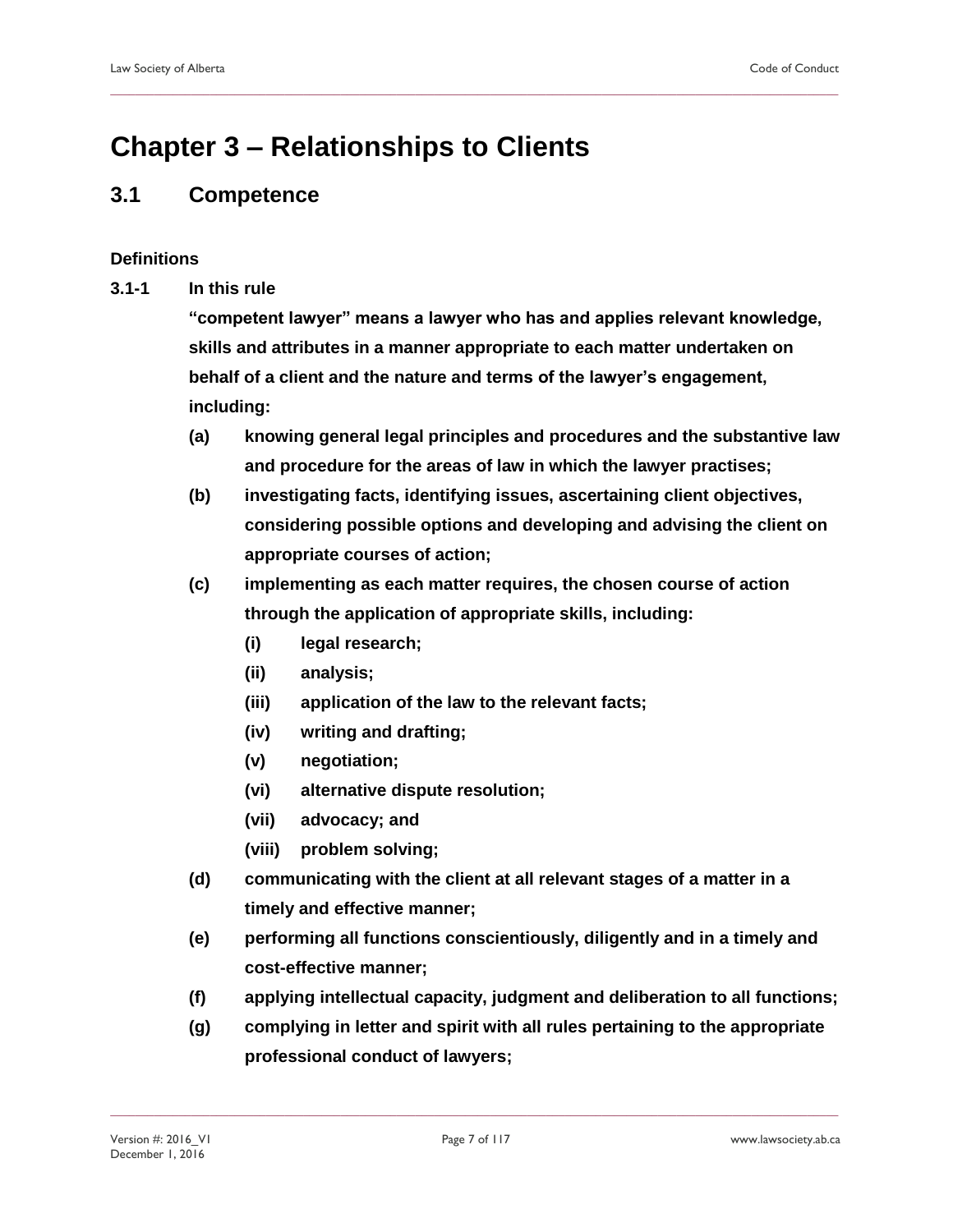**(h) recognizing limitations in one's ability to handle a matter or some aspect of it and taking steps accordingly to ensure the client is appropriately served;**

**\_\_\_\_\_\_\_\_\_\_\_\_\_\_\_\_\_\_\_\_\_\_\_\_\_\_\_\_\_\_\_\_\_\_\_\_\_\_\_\_\_\_\_\_\_\_\_\_\_\_\_\_\_\_\_\_\_\_\_\_\_\_\_\_\_\_\_\_\_\_\_\_\_\_\_\_\_\_\_\_\_\_\_\_\_\_\_\_\_\_\_\_\_\_\_\_\_\_\_\_\_\_\_\_\_\_\_\_\_\_\_\_\_\_\_\_\_**

- **(i) managing one's practice effectively;**
- **(j) pursuing appropriate professional development to maintain and enhance legal knowledge and skills; and**
- **(k) otherwise adapting to changing professional requirements, standards, techniques and practices.**

#### <span id="page-13-0"></span>**Competence**

**3.1-2 A lawyer must perform all legal services undertaken on a client's behalf to the standard of a competent lawyer.**

# **Commentary**

[1] As a member of the legal profession, a lawyer is held out as knowledgeable, skilled and capable in the practice of law. Accordingly, the client is entitled to assume that the lawyer has the ability and capacity to deal adequately with all legal matters to be undertaken on the client's behalf.

[2] Competence is founded upon both ethical and legal principles. This rule addresses the ethical principles. Competence involves more than an understanding of legal principles: it involves an adequate knowledge of the practice and procedures by which such principles can be effectively applied. To accomplish this, the lawyer should keep abreast of developments in all areas of law in which the lawyer practises.

[3] In deciding whether the lawyer has employed the requisite degree of knowledge and skill in a particular matter, relevant factors will include:

- (a) the complexity and specialized nature of the matter;
- (b) the lawyer's general experience;
- (c) the lawyer's training and experience in the field;
- (d) the preparation and study the lawyer is able to give the matter; and
- (e) whether it is appropriate or feasible to refer the matter to, or associate or consult with, a lawyer of established competence in the field in question.

[4] In some circumstances, expertise in a particular field of law may be required; often the necessary degree of proficiency will be that of the general practitioner.

[5] A lawyer should not undertake a matter without honestly feeling competent to handle it, or being able to become competent without undue delay, risk or expense to the client. The lawyer who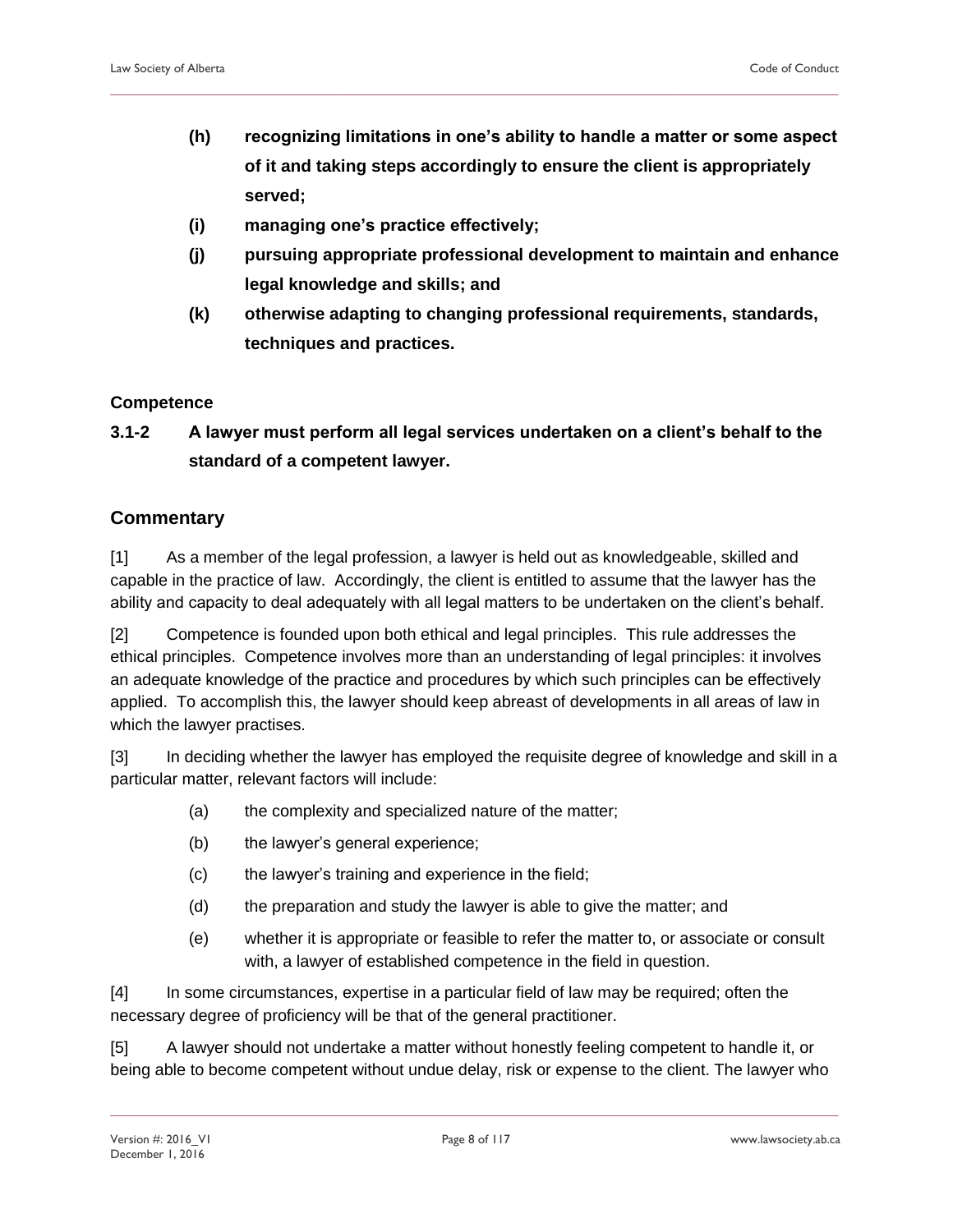proceeds on any other basis is not being honest with the client. This is an ethical consideration and is distinct from the standard of care that a tribunal would invoke for purposes of determining negligence.

**\_\_\_\_\_\_\_\_\_\_\_\_\_\_\_\_\_\_\_\_\_\_\_\_\_\_\_\_\_\_\_\_\_\_\_\_\_\_\_\_\_\_\_\_\_\_\_\_\_\_\_\_\_\_\_\_\_\_\_\_\_\_\_\_\_\_\_\_\_\_\_\_\_\_\_\_\_\_\_\_\_\_\_\_\_\_\_\_\_\_\_\_\_\_\_\_\_\_\_\_\_\_\_\_\_\_\_\_\_\_\_\_\_\_\_\_\_**

[6] A lawyer must recognize a task for which the lawyer lacks competence and the disservice that would be done to the client by undertaking that task. If consulted about such a task, the lawyer should:

- (a) decline to act;
- (b) make reasonable efforts to assist the client to obtain competent legal representation from another lawyer;
- (c) obtain the client's instructions to retain, consult or collaborate with a lawyer who is competent for that task; or
- (d) obtain the client's consent for the lawyer to become competent without undue delay, risk or expense to the client.

[7] The lawyer should also recognize that competence for a particular task may require seeking advice from or collaborating with experts in scientific, accounting or other non-legal fields, and, when it is appropriate, the lawyer should not hesitate to seek the client's instructions to consult experts.

[8] Lawyers owe clients a duty of competence, regardless of whether the retainer is a full service or a limited scope retainer. When a lawyer considers whether to provide legal services under a limited scope retainer, the lawyer must consider whether the limitation is reasonable in the circumstances. For example, some matters may be too complex to offer legal services pursuant to a limited scope retainer. (See Rule 3.2-2).

[9] A lawyer should clearly specify the facts, circumstances and assumptions on which an opinion is based, particularly when the circumstances do not justify an exhaustive investigation and the resultant expense to the client. However, unless the client instructs otherwise, the lawyer should investigate the matter in sufficient detail to be able to express an opinion rather than mere comments with many qualifications.

[10] A lawyer should be wary of bold and over-confident assurances to the client, especially when the lawyer's employment may depend upon advising in a particular way.

[11] In addition to opinions on legal questions, a lawyer may be asked for or may be expected to give advice on non-legal matters such as the business, economic, policy or social complications involved in the question or the course the client should choose. In many instances the lawyer's experience will be such that the lawyer's views on non-legal matters will be of real benefit to the client. The lawyer who expresses views on such matters should, if necessary and to the extent necessary, point out any lack of experience or other qualification in the particular field and should clearly distinguish legal advice from other advice.

[12] In a multi-discipline practice, a lawyer must ensure that the client is made aware that the legal advice from the lawyer may be supplemented by advice or services from a non-lawyer. Advice or services from non-lawyer members of the firm unrelated to the retainer for legal services must be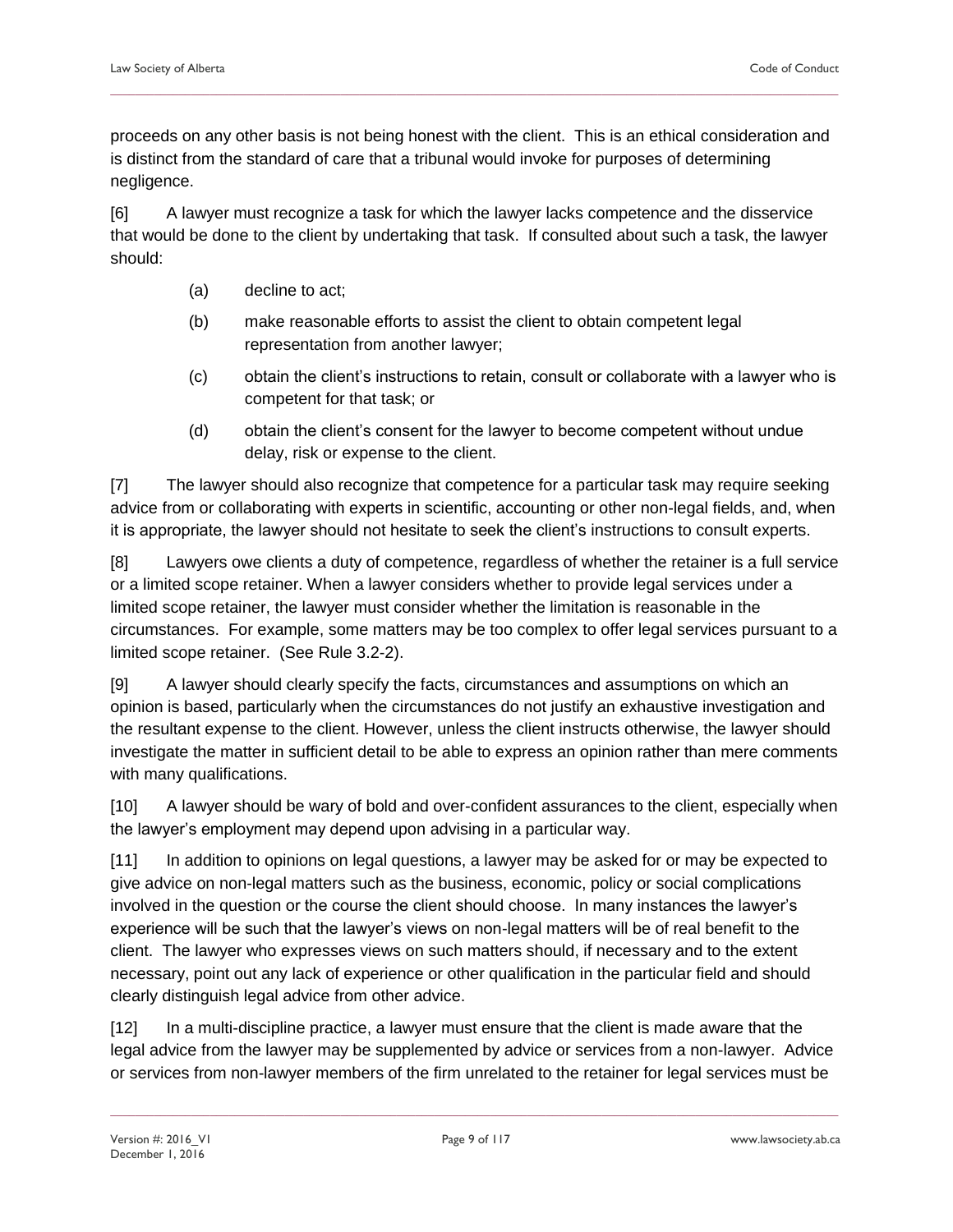provided independently of and outside the scope of the legal services retainer and from a location separate from the premises of the multi-discipline practice. The provision of non-legal advice or services unrelated to the legal services retainer will also be subject to the constraints outlined in the rules/by-laws/regulations governing multi-discipline practices.

**\_\_\_\_\_\_\_\_\_\_\_\_\_\_\_\_\_\_\_\_\_\_\_\_\_\_\_\_\_\_\_\_\_\_\_\_\_\_\_\_\_\_\_\_\_\_\_\_\_\_\_\_\_\_\_\_\_\_\_\_\_\_\_\_\_\_\_\_\_\_\_\_\_\_\_\_\_\_\_\_\_\_\_\_\_\_\_\_\_\_\_\_\_\_\_\_\_\_\_\_\_\_\_\_\_\_\_\_\_\_\_\_\_\_\_\_\_**

[13] The requirement of conscientious, diligent and efficient service means that a lawyer should make every effort to provide timely service to the client. If the lawyer can reasonably foresee undue delay in providing advice or services, the client should be so informed.

[14] The lawyer should refrain from conduct that may interfere with or compromise his or her capacity or motivation to provide competent legal services to the client and be aware of any factor or circumstance that may have that effect.

[15] A lawyer who is incompetent does the client a disservice, brings discredit to the profession and may bring the administration of justice into disrepute. In addition to damaging the lawyer's own reputation and practice, incompetence may also injure the lawyer's partners and associates.

#### **Incompetence, Negligence and Mistakes**

[16] This rule does not require a standard of perfection. An error or omission, even though it might be actionable for damages in negligence or contract, will not necessarily constitute a failure to maintain the standard of professional competence described by the rule. However, evidence of gross neglect in a particular matter or a pattern of neglect or mistakes in different matters may be evidence of such a failure, regardless of tort liability. While damages may be awarded for negligence, incompetence can give rise to the additional sanction of disciplinary action.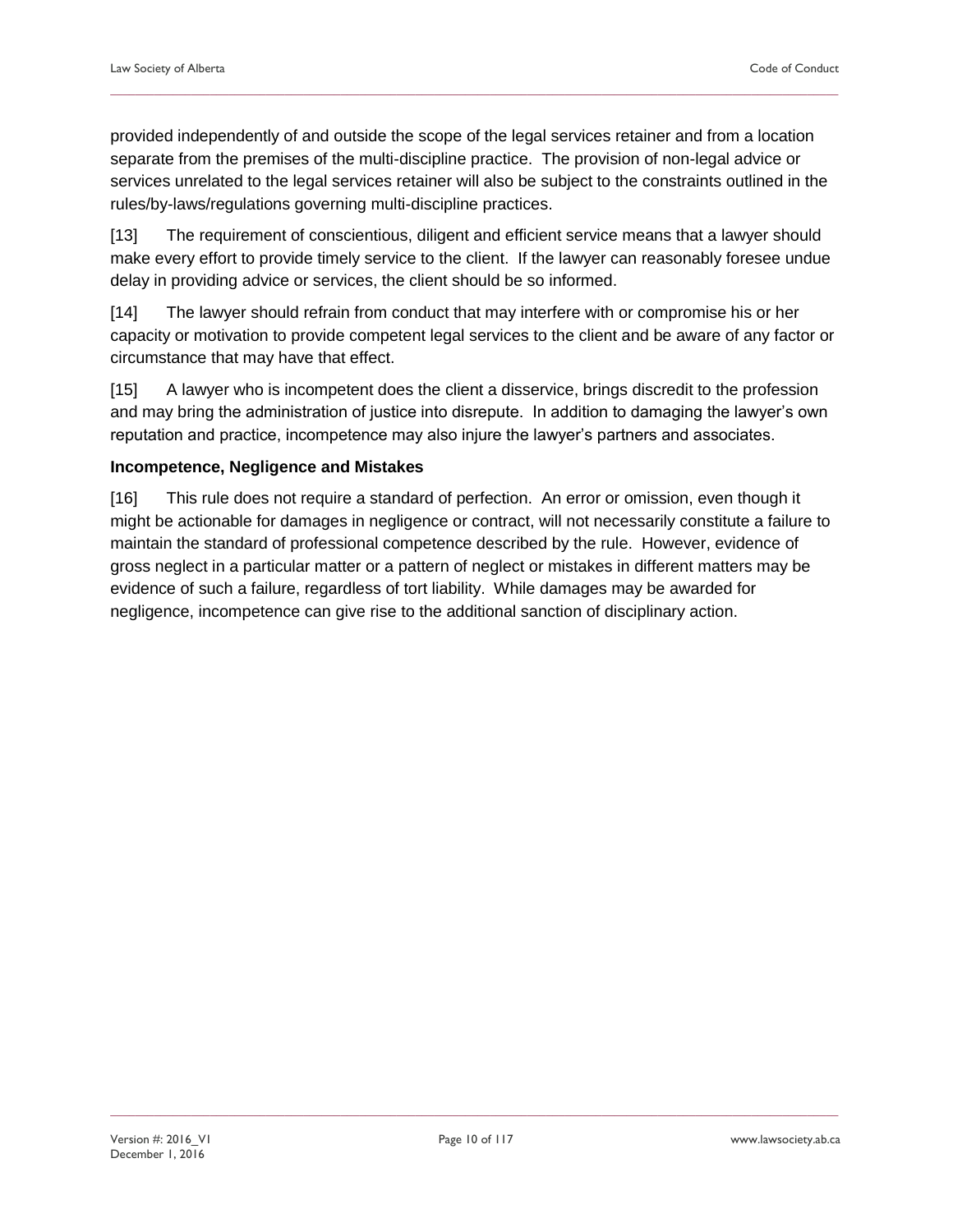# <span id="page-16-0"></span>**3.2 Quality of Service**

#### <span id="page-16-1"></span>**Quality of Service**

**3.2-1 A lawyer has a duty to provide courteous, thorough and prompt service to clients. The quality of service required of a lawyer is service that is competent, timely, conscientious, diligent, efficient and civil.**

**\_\_\_\_\_\_\_\_\_\_\_\_\_\_\_\_\_\_\_\_\_\_\_\_\_\_\_\_\_\_\_\_\_\_\_\_\_\_\_\_\_\_\_\_\_\_\_\_\_\_\_\_\_\_\_\_\_\_\_\_\_\_\_\_\_\_\_\_\_\_\_\_\_\_\_\_\_\_\_\_\_\_\_\_\_\_\_\_\_\_\_\_\_\_\_\_\_\_\_\_\_\_\_\_\_\_\_\_\_\_\_\_\_\_\_\_\_**

#### **Commentary**

[1] This rule should be read and applied in conjunction with Rule 3.1 regarding competence.

[2] A lawyer has a duty to provide a quality of service at least equal to that which lawyers generally expect of a competent lawyer in a like situation. An ordinarily or otherwise competent lawyer may still occasionally fail to provide an adequate quality of service.

[3] A lawyer has a duty to communicate effectively with the client. What is effective will vary depending on the nature of the retainer, the needs and sophistication of the client and the need for the client to make fully informed decisions and provide instructions. A lawyer must use reasonable efforts to ensure that the client comprehends the lawyer's advice and recommendations.

[4] A lawyer should ensure that matters are attended to within a reasonable time frame. If the lawyer can reasonably foresee undue delay in providing advice or services, the lawyer has a duty to so inform the client, so that the client can make an informed choice about his or her options, such as whether to retain new counsel.

#### **Examples of expected practices**

[5] The quality of service to a client may be measured by the extent to which a lawyer maintains certain standards in practice. The following list, which is illustrative and not exhaustive, provides key examples of expected practices in this area:

- (a) keeping a client reasonably informed;
- (b) answering reasonable requests from a client for information;
- (c) responding to a client's telephone calls and emails;
- (d) keeping appointments with a client, or providing a timely explanation or apology when unable to keep such an appointment;
- (e) taking appropriate steps to do something promised to a client, or informing or explaining to the client when it is not possible to do so; ensuring, where appropriate, that all instructions are in writing or confirmed in writing;
- (f) answering, within a reasonable time, any communication that requires a reply;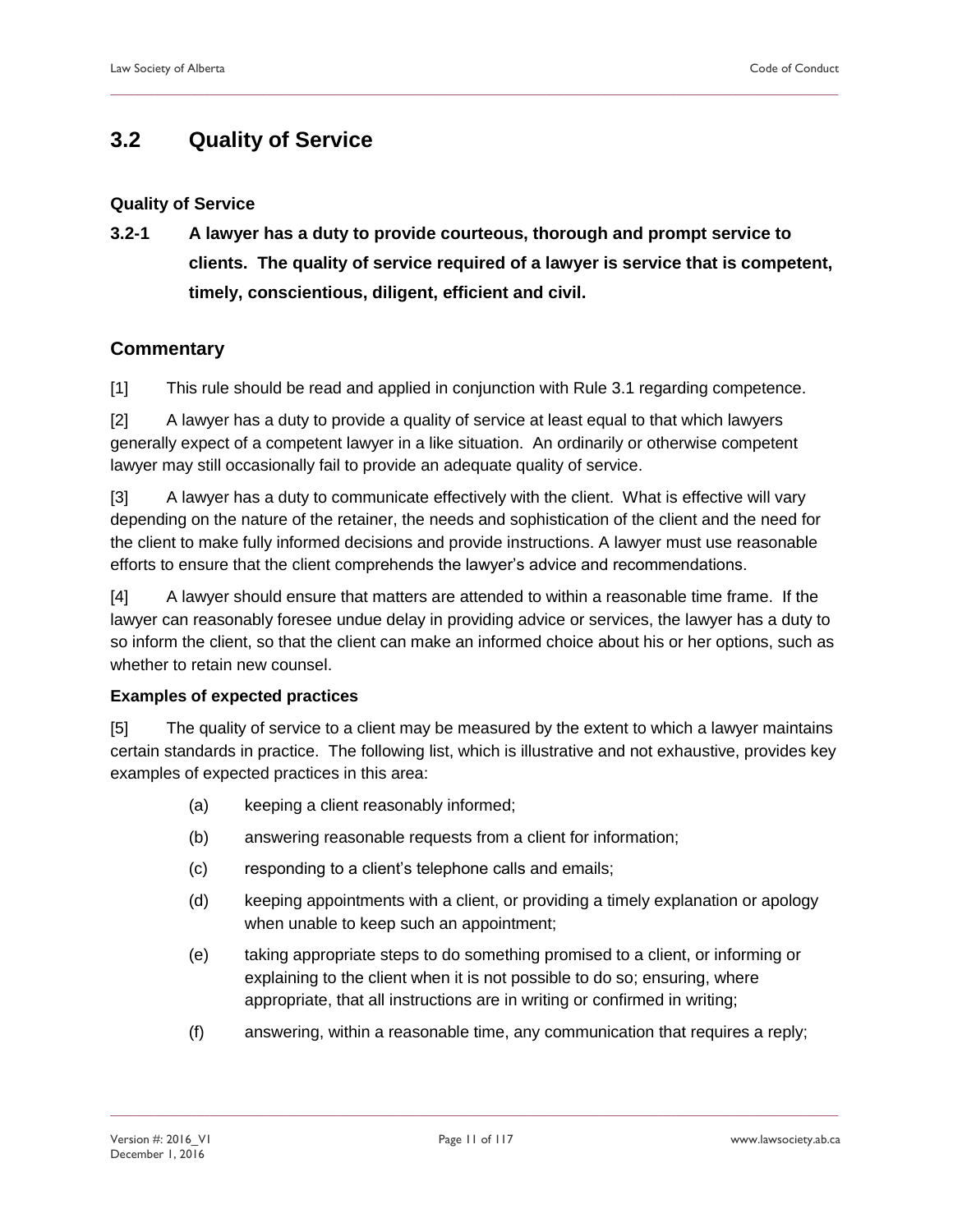- (g) ensuring that work is done in a timely manner so that its value to the client is maintained;
- (h) providing quality work and giving reasonable attention to the review of documentation to avoid delay and unnecessary costs to correct errors or omissions;

**\_\_\_\_\_\_\_\_\_\_\_\_\_\_\_\_\_\_\_\_\_\_\_\_\_\_\_\_\_\_\_\_\_\_\_\_\_\_\_\_\_\_\_\_\_\_\_\_\_\_\_\_\_\_\_\_\_\_\_\_\_\_\_\_\_\_\_\_\_\_\_\_\_\_\_\_\_\_\_\_\_\_\_\_\_\_\_\_\_\_\_\_\_\_\_\_\_\_\_\_\_\_\_\_\_\_\_\_\_\_\_\_\_\_\_\_\_**

- (i) maintaining office staff, facilities and equipment adequate to the lawyer's practice;
- (j) informing a client of a proposal of settlement, and explaining the proposal properly;
- (k) providing a client with complete and accurate relevant information about a matter;
- (l) making a prompt and complete report when the work is finished or, if a final report cannot be made, providing an interim report when one might reasonably be expected;
- (m) avoiding the use of intoxicants or drugs that interfere with or prejudice the lawyer's services to the client;
- (n) being civil.

[6] A lawyer should meet deadlines, unless the lawyer is able to offer a reasonable explanation and ensure that no prejudice to the client will result. Whether or not a specific deadline applies, a lawyer should be prompt in handling a matter, responding to communications and reporting developments to the client. In the absence of developments, contact with the client should be maintained to the extent the client reasonably expects.

## <span id="page-17-0"></span>**Limited Scope Retainers**

**3.2-2 Before undertaking a limited scope retainer the lawyer must advise the client about the nature, extent and scope of the services that the lawyer can provide and must confirm in writing to the client as soon as practicable what services will be provided.**

## **Commentary**

[1] The scope of the service to be provided should be discussed with the client, and the client's acknowledgement and understanding of the risks and limitations of the retainer should be confirmed in writing. The lawyer should clearly identify the tasks for which the lawyer and the client are each responsible. The lawyer should advise the client about related legal issues which fall outside the scope of the limited scope retainer, and advise the client of the consequences of limiting the scope of the retainer, to allow the client to have enough information on which to base a decision to limit or expand the retainer.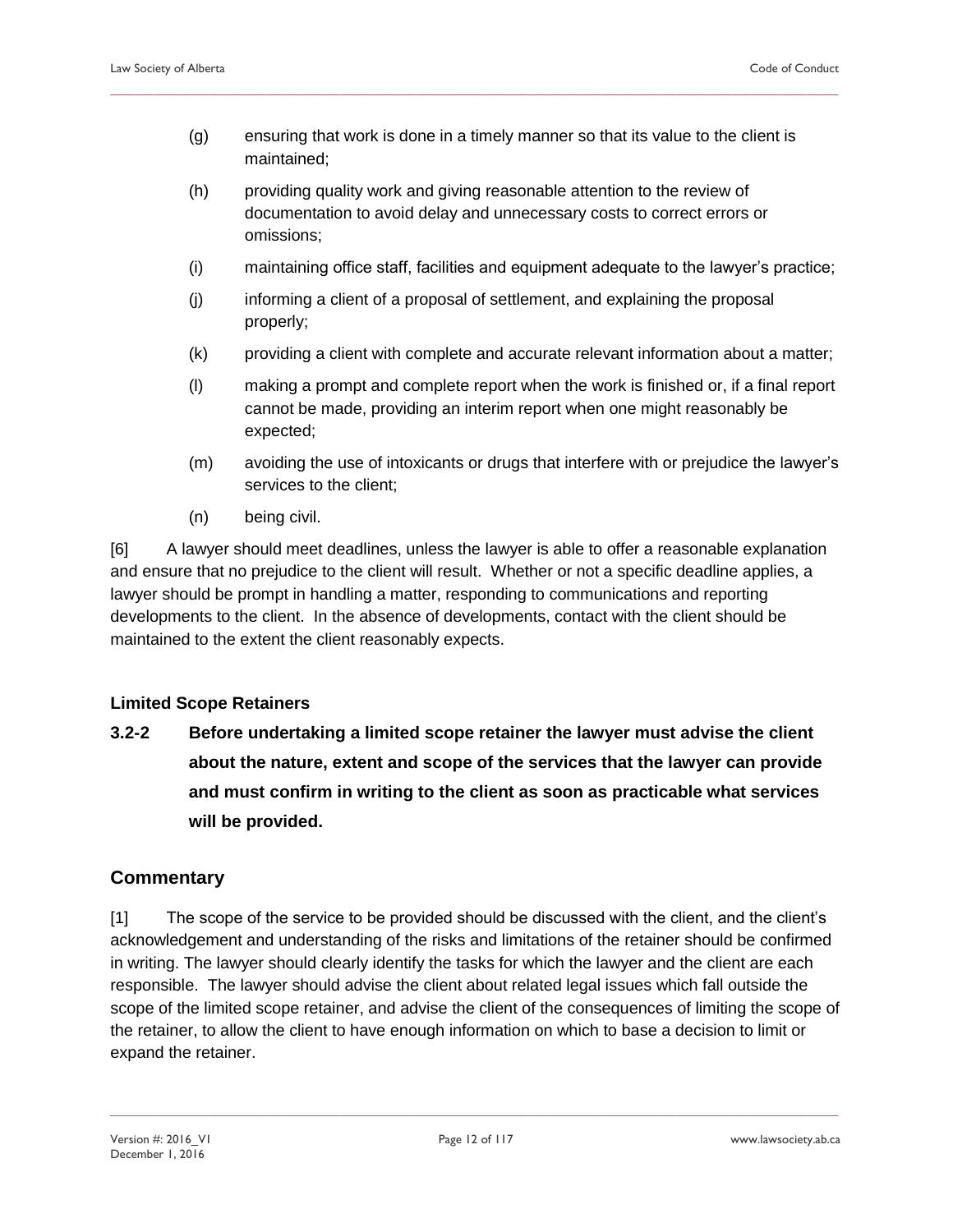[2] A lawyer who is providing legal services under a limited scope retainer should be careful to avoid acting in a way that suggests that the lawyer is providing full services to the client. Modifications to the scope of the limited scope retainer, or the obligations of the client and lawyer, should be confirmed in writing. The lawyer should also consider advising the client when the lawyer's retainer has ended.

**\_\_\_\_\_\_\_\_\_\_\_\_\_\_\_\_\_\_\_\_\_\_\_\_\_\_\_\_\_\_\_\_\_\_\_\_\_\_\_\_\_\_\_\_\_\_\_\_\_\_\_\_\_\_\_\_\_\_\_\_\_\_\_\_\_\_\_\_\_\_\_\_\_\_\_\_\_\_\_\_\_\_\_\_\_\_\_\_\_\_\_\_\_\_\_\_\_\_\_\_\_\_\_\_\_\_\_\_\_\_\_\_\_\_\_\_\_**

[3] Where the limited services being provided include an appearance before a tribunal a lawyer must be careful not to mislead the tribunal as to the scope of the retainer. Lawyers should consider whether disclosure of the limited nature of the retainer is required by the rules of practice governing a particular tribunal or other circumstances.

[4] In Alberta, Rule 2.27 of the Rules of Court requires lawyers to inform the court if the lawyer is retained for a limited or particular purpose.

[5] When one party is receiving legal services pursuant to a limited scope retainer, the lawyers representing all the parties in the matter should consider how communications from opposing counsel in a matter should be managed. (See Rule 7.2-9).

[6] This rule does not apply to situations in which a lawyer is providing summary advice or to initial consultations that may result in the client retaining the lawyer.

[7] Summary advice may include advice received in a brief consultation on a telephone hotline or from duty counsel, for example, or may otherwise be advice which is received during the provision of short-term legal services, described in Rule 3.4-15.

## <span id="page-18-0"></span>**Honesty and Candour**

**3.2-3 When advising a client, a lawyer must be honest and candid and must inform the client of all information known to the lawyer that may affect the interests of the client in the matter.**

## **Commentary**

[1] A lawyer should disclose to the client all the circumstances of the lawyer's relations to the parties and interest in or connection with the matter, if any, that might influence whether the client selects or continues to retain the lawyer.

[2] A lawyer's duty to a client who seeks legal advice is to give the client a competent opinion based on a sufficient knowledge of the relevant facts, an adequate consideration of the applicable law and the lawyer's own experience and expertise. The advice must be open and undisguised and must clearly disclose what the lawyer honestly thinks about the merits and probable results.

[3] Occasionally, a lawyer must be firm with a client. Firmness, without rudeness, is not a violation of the rule. In communicating with the client, the lawyer may disagree with the client's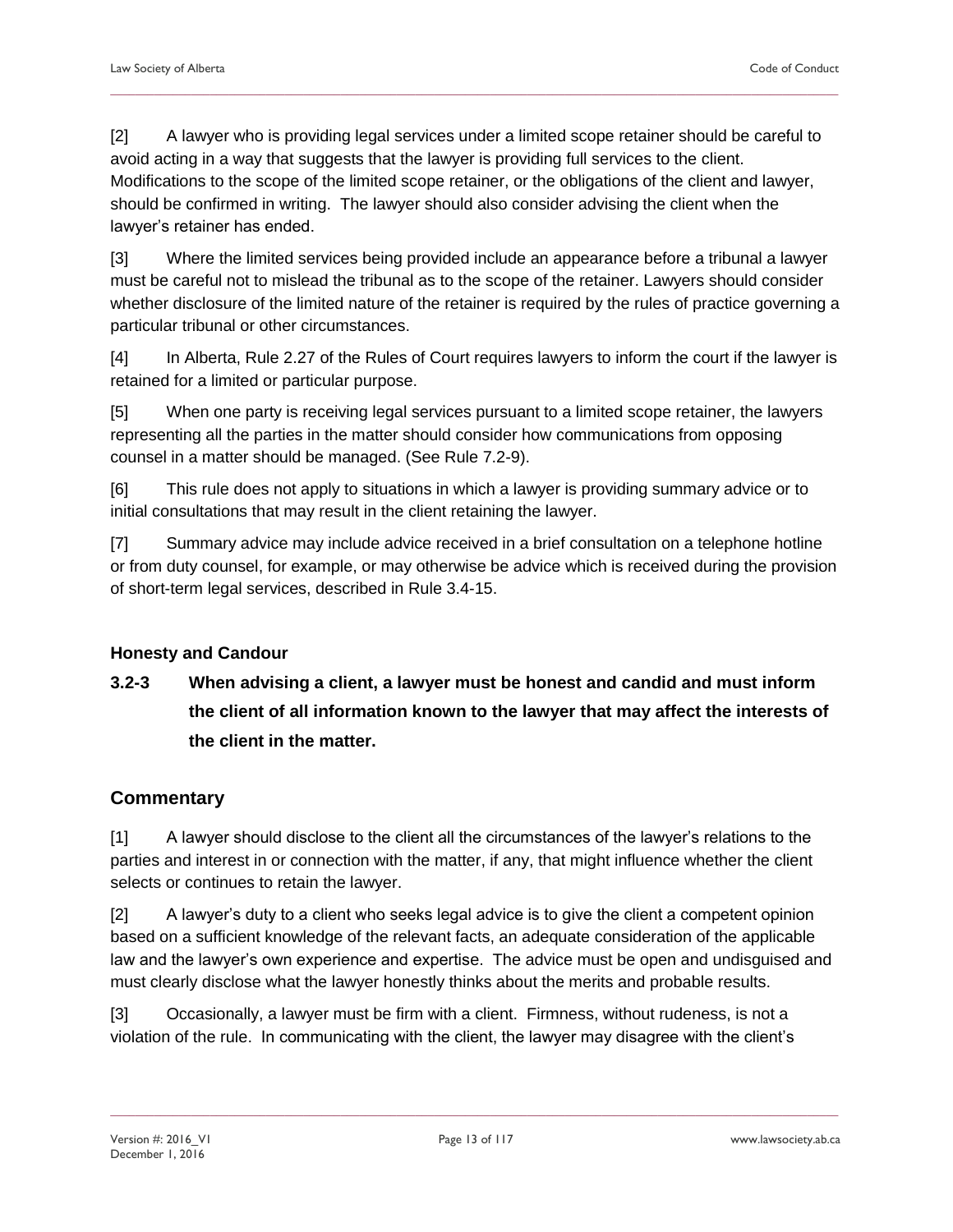perspective, or may have concerns about the client's position on a matter, and may give advice that will not please the client. This may legitimately require firm and animated discussion with the client.

**\_\_\_\_\_\_\_\_\_\_\_\_\_\_\_\_\_\_\_\_\_\_\_\_\_\_\_\_\_\_\_\_\_\_\_\_\_\_\_\_\_\_\_\_\_\_\_\_\_\_\_\_\_\_\_\_\_\_\_\_\_\_\_\_\_\_\_\_\_\_\_\_\_\_\_\_\_\_\_\_\_\_\_\_\_\_\_\_\_\_\_\_\_\_\_\_\_\_\_\_\_\_\_\_\_\_\_\_\_\_\_\_\_\_\_\_\_**

#### <span id="page-19-0"></span>**Client Instructions**

# **3.2-4 A lawyer must obtain instructions from the client on all matters not falling within the express or implied authority of the lawyer.**

## **Commentary**

[1] Assuming that there are no practical exigencies requiring a lawyer to act for a client without prior consultation, the lawyer must consider before each decision in a matter whether and to what extent the client should be consulted or informed. Even an apparently routine step that clearly falls within the lawyer's authority may warrant prior consultation, depending on circumstances such as a particular client's desire to be involved in the day to day conduct of a matter.

[2] A lawyer has an ethical obligation to put all settlement offers to the client and to obtain specific instructions with regard to making or accepting settlement offers on a client's behalf (see Rule 3.2-1). In addition, certain decisions in litigation, such as how a criminal defendant will plead, whether a client will testify, whether to waive a jury trial and whether to appeal, require prior discussion with the client. As to other, less fundamental decisions, if there is any doubt in the lawyer's mind as to whether the client should be consulted, it is most prudent to do so.

[3] If a client persistently refuses or fails to provide instructions, the lawyer is entitled to withdraw (see Rule 3.7-2). If, however, the failure to provide instructions is due to the client's disappearance or incapacity, the lawyer has additional duties to attend to before withdrawal is justified (see Rules 3.2-5 and 3.2-15 and accompanying commentaries).

[4] When acting for a corporation, on an in house basis or otherwise, a lawyer may encounter difficulty in identifying who within the corporation has authority to give instructions and receive advice on the client's behalf. In this regard, see Rule 3.2-9 and related commentary.

# **3.2-5 When a lawyer is unable to obtain instructions from a client because the client cannot be located, the lawyer must make reasonable efforts to locate the client.**

## **Commentary**

[1] Circumstances dictating the extent of a lawyer's efforts to locate a missing client include the facts giving rise to the inability to contact the client and importance of the issue on which instructions are sought. A wilful disappearance may mandate a less strenuous attempt at location, while the potential loss of a significant right or remedy will require greater efforts. In the latter case, the lawyer should take such steps as are reasonably necessary and in accordance with the lawyer's implied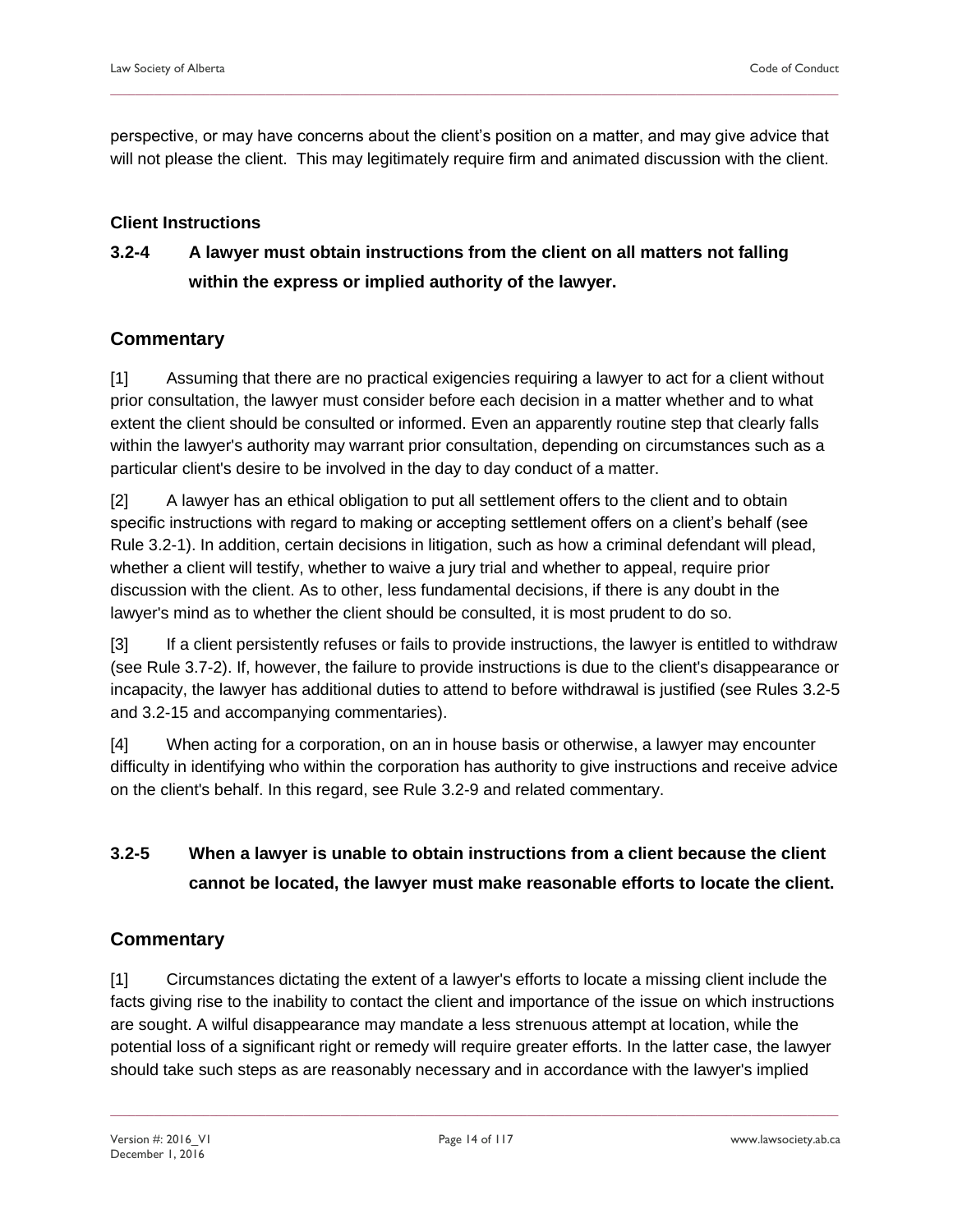authority to preserve the right or remedy in the meantime. Once a matter moves beyond the implied authority of the lawyer and all attempts to locate the client have been unsuccessful, the lawyer may be compelled to withdraw since a representation may not be continued in the absence of proper instructions.

**\_\_\_\_\_\_\_\_\_\_\_\_\_\_\_\_\_\_\_\_\_\_\_\_\_\_\_\_\_\_\_\_\_\_\_\_\_\_\_\_\_\_\_\_\_\_\_\_\_\_\_\_\_\_\_\_\_\_\_\_\_\_\_\_\_\_\_\_\_\_\_\_\_\_\_\_\_\_\_\_\_\_\_\_\_\_\_\_\_\_\_\_\_\_\_\_\_\_\_\_\_\_\_\_\_\_\_\_\_\_\_\_\_\_\_\_\_**

# **3.2-6 When receiving instructions from a third party on behalf of a client, a lawyer must ensure that the instructions accurately reflect the wishes of the client.**

# **Commentary**

[1] It is not inherently improper for a lawyer to accept instructions on a client's behalf from someone other than the client. For example, a client may be indisposed or unavailable and therefore unable to provide instructions directly, or a lawyer may be retained at the suggestion of another advisor, such as an accountant, with the result that at least the initial contact is made by the advisor on the client's behalf.

{2] In these circumstances a lawyer must verify that the instructions are accurate and were given freely and voluntarily by a client having the capacity to do so. The lawyer's freedom of access to the client must be unrestricted. In certain situations it may be appropriate for the lawyer to insist on meeting alone with the client (see also Rule 3.2-1 and related commentary).

[3] From time to time a lawyer is retained and paid by one party but requested to prepare a document for execution by another party. While on a technical analysis the instructing party may be the client, the facts may indicate a relationship with the other party as well that carries with it certain duties on the part of the lawyer, such as the duty to make direct contact with the other party to confirm the instructions. If, for example, a lawyer has been asked to prepare a power of attorney or a will for a relative of the person providing instructions, the possibility of coercion or undue influence requires that steps be taken to protect the interests of the relative. If that person's wishes cannot be satisfactorily verified, it is improper for the lawyer to carry out the instructions.

[4] **Accepting payment from a third party –** A lawyer may be paid by one person, such as an insurance company or union, while being retained to act for another person, such as an insured individual or union member, who has standing to provide instructions directly to the lawyer. In this situation, the lawyer must clarify through discussions with both parties at the outset of the representation whether the lawyer will be acting for both parties, or only for the person instructing the lawyer.

[5] If both parties are to be represented by the lawyer in the relevant matter, then the conflict of interest rules will apply, regarding multiple representations. Briefly, the lawyer must make an independent judgment whether acting for both is in the parties' best interests; both parties must consent to the terms of the arrangement after full disclosure; and the lawyer will not be permitted to keep material information confidential from either party. In the event that a dispute develops, the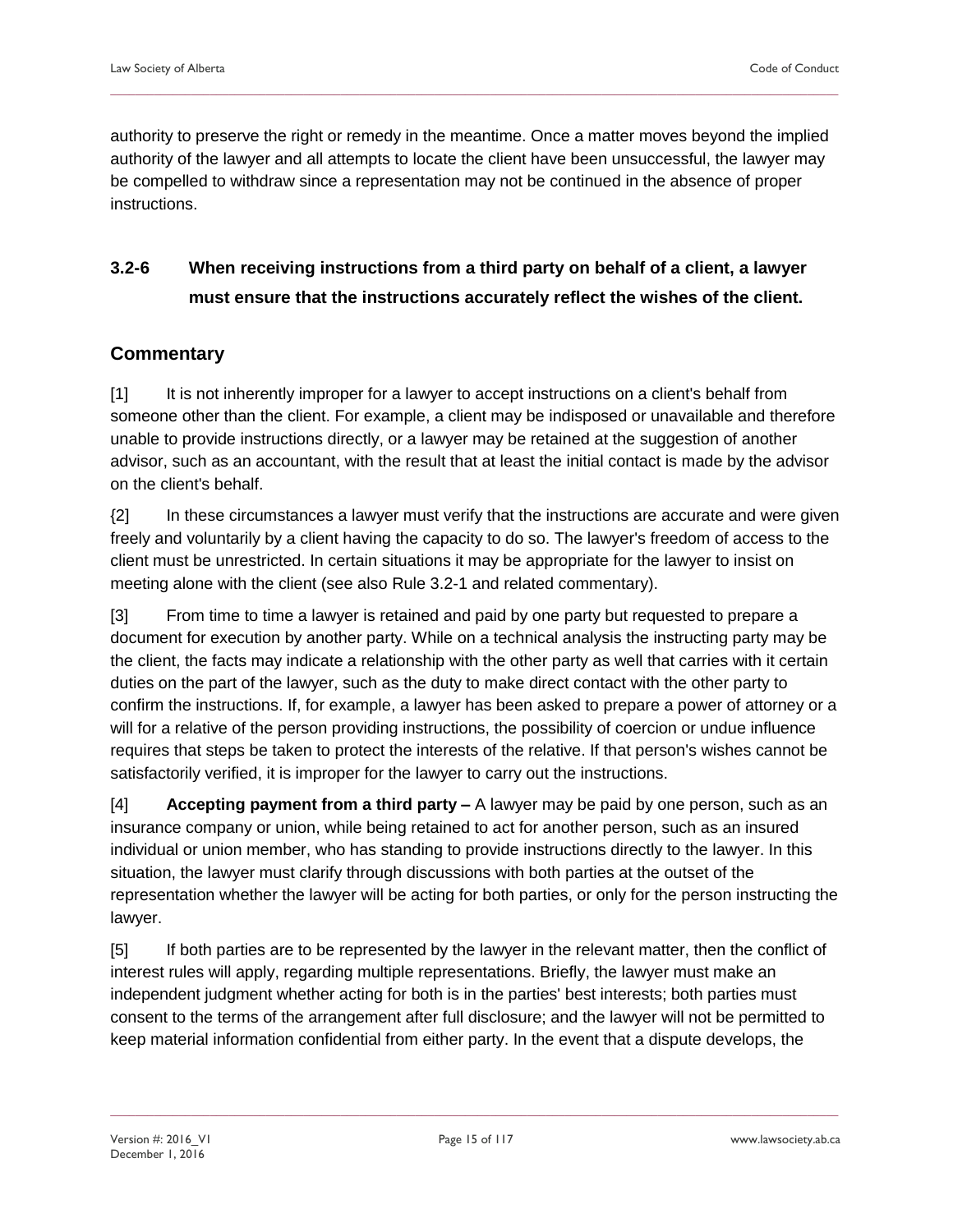lawyer will be compelled to cease acting altogether unless, at the time the dispute arises, both parties consent to the lawyer's continuing to represent one of them.

**\_\_\_\_\_\_\_\_\_\_\_\_\_\_\_\_\_\_\_\_\_\_\_\_\_\_\_\_\_\_\_\_\_\_\_\_\_\_\_\_\_\_\_\_\_\_\_\_\_\_\_\_\_\_\_\_\_\_\_\_\_\_\_\_\_\_\_\_\_\_\_\_\_\_\_\_\_\_\_\_\_\_\_\_\_\_\_\_\_\_\_\_\_\_\_\_\_\_\_\_\_\_\_\_\_\_\_\_\_\_\_\_\_\_\_\_\_**

[6] In some circumstances, the person responsible for payment may agree that the other person will be considered the sole client of the lawyer in that matter if (for example) the first party is paying the other's legal fees through courtesy or philanthropy or pursuant to a prepaid legal services plan. In this event, the lawyer should be satisfied that the financially responsible party understands the significance of the characterization of the other party as the sole client and, in particular, that the financially responsible party will have no right to request or receive confidential information regarding the matter.

[7] Some prepaid legal services plans do not offer subscribers a choice of counsel. A lawyer participating in such a plan must explain to the client the implications of this lack of choice at the first available opportunity (See also Rule 3.6-11 regarding prepaid legal services plans).

#### <span id="page-21-0"></span>**Language Rights**

- **3.2-7 A lawyer should advise a client of the client's language rights, where applicable, including the right to proceed in the official language of the client's choice.**
- **3.2-8 Where a client wishes to retain a lawyer for representation in the official language of the client's choice, the lawyer should not undertake the matter unless the lawyer is competent to provide the required services in that language or arranges for the assistance of an interpreter.**

## **Commentary**

[1] The lawyer should be aware of relevant statutory and constitutional law relating to language rights including the Canadian Charter of Rights and Freedoms, s.19(1) and Part XVII of the Criminal Code regarding language rights in courts established by Parliament and in criminal proceedings. This may not include provincial superior courts or courts of appeal. The lawyer should also be aware that provincial or territorial legislation may provide additional language rights, including in relation to aboriginal languages. In Alberta, for example, the Languages Act and Regulation provide guidance on the use of French and English. *The Rules of Court* also provide information on translation in court proceedings.

[2] When a lawyer considers whether to provide the required services in the official language chosen by the client, the lawyer should carefully consider whether it is possible to render those services in a competent manner as required by Rule 2.01(2) and related commentary.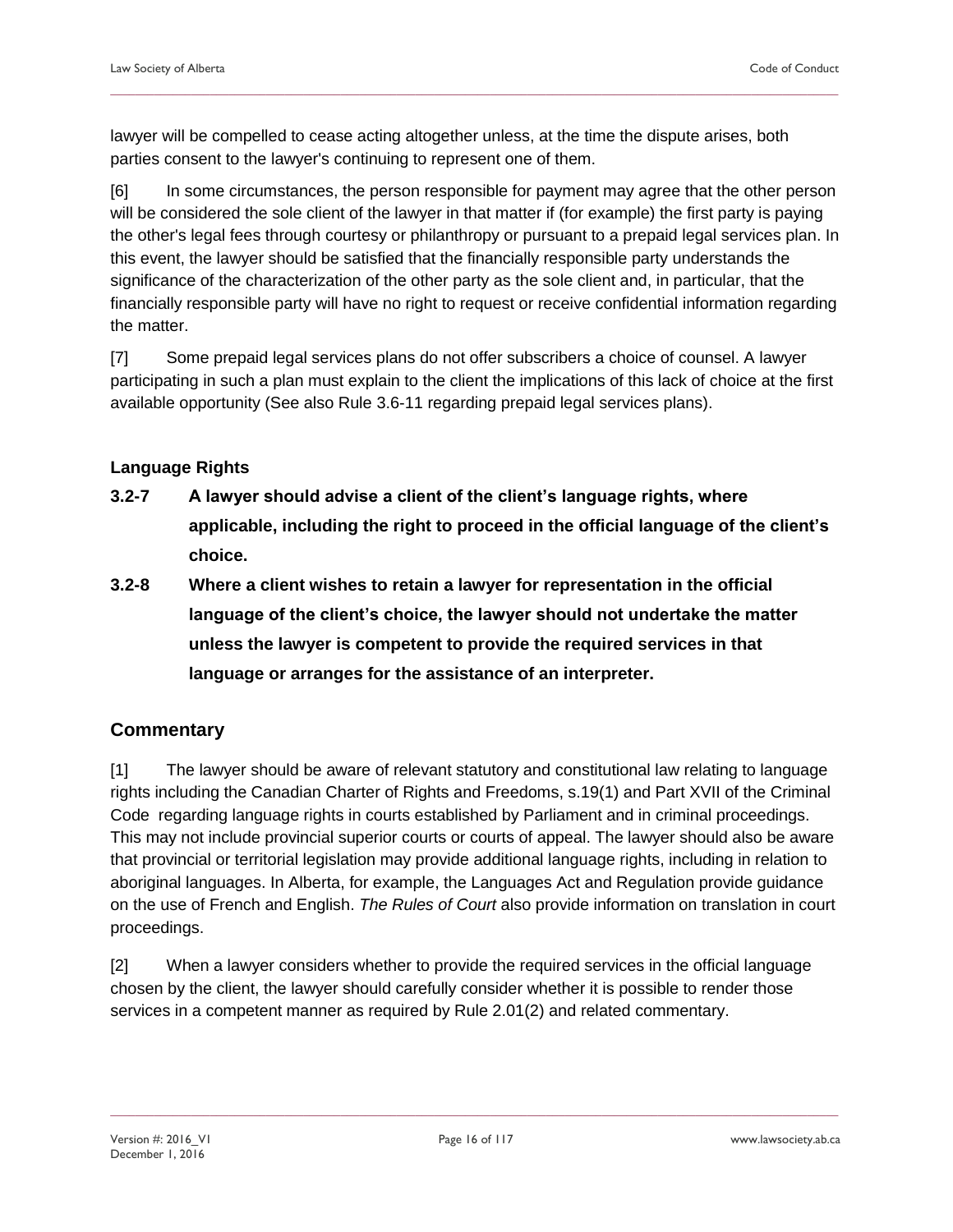#### <span id="page-22-0"></span>**When the Client is an Organization**

**3.2-9 Although a lawyer may receive instructions from an officer, employee, agent or representative, when a lawyer is employed or retained by an organization, including a corporation, the lawyer must act for the organization in exercising his or her duties and in providing professional services.**

**\_\_\_\_\_\_\_\_\_\_\_\_\_\_\_\_\_\_\_\_\_\_\_\_\_\_\_\_\_\_\_\_\_\_\_\_\_\_\_\_\_\_\_\_\_\_\_\_\_\_\_\_\_\_\_\_\_\_\_\_\_\_\_\_\_\_\_\_\_\_\_\_\_\_\_\_\_\_\_\_\_\_\_\_\_\_\_\_\_\_\_\_\_\_\_\_\_\_\_\_\_\_\_\_\_\_\_\_\_\_\_\_\_\_\_\_\_**

## **Commentary**

[1] A lawyer acting for an organization should keep in mind that the organization, as such, is the client and that a corporate client has a legal personality distinct from its shareholders, officers, directors and employees. While the organization or corporation acts and gives instructions through its officers, directors, employees, members, agents or representatives, the lawyer should ensure that it is the interests of the organization that are served and protected. Further, given that an organization depends on persons to give instructions, the lawyer should ensure that the person giving instructions for the organization is acting within that person's actual or ostensible authority.

[2] In addition to acting for the organization, a lawyer may also accept a joint retainer and act for a person associated with the organization. For example, a lawyer may advise an officer of an organization about liability insurance. In such cases the lawyer acting for an organization should be alert to the prospects of conflicts of interests and should comply with the rules about the avoidance of conflicts of interests (Rule 3.4).

#### <span id="page-22-1"></span>**Encouraging Compromise or Settlement**

**3.2-10 A lawyer must advise and encourage a client to compromise or settle a dispute whenever it is possible to do so on a reasonable basis and must discourage the client from commencing or continuing useless legal proceedings.**

## **Commentary**

[1] Determining whether settlement or compromise is a realistic alternative requires objective evaluation and the application of a lawyer's professional judgment and experience to the circumstances of the case. The client must then be advised of the advantages and drawbacks of settlement versus litigation. Due to the uncertainty, delay and expense inherent in the litigation process, it is often in the client's interests that a matter be settled. On the other hand, because a lawyer's role is that of advocate rather than adjudicator, going to trial is justified if the client so instructs and the matter is meritorious (see Rule 5.1-2(b)). A lawyer should not press settlement for personal reasons such as an overloaded calendar, lack of preparation, reluctance to face judge or opposing counsel in a courtroom setting, or possible financial benefit due to the terms of a fee agreement.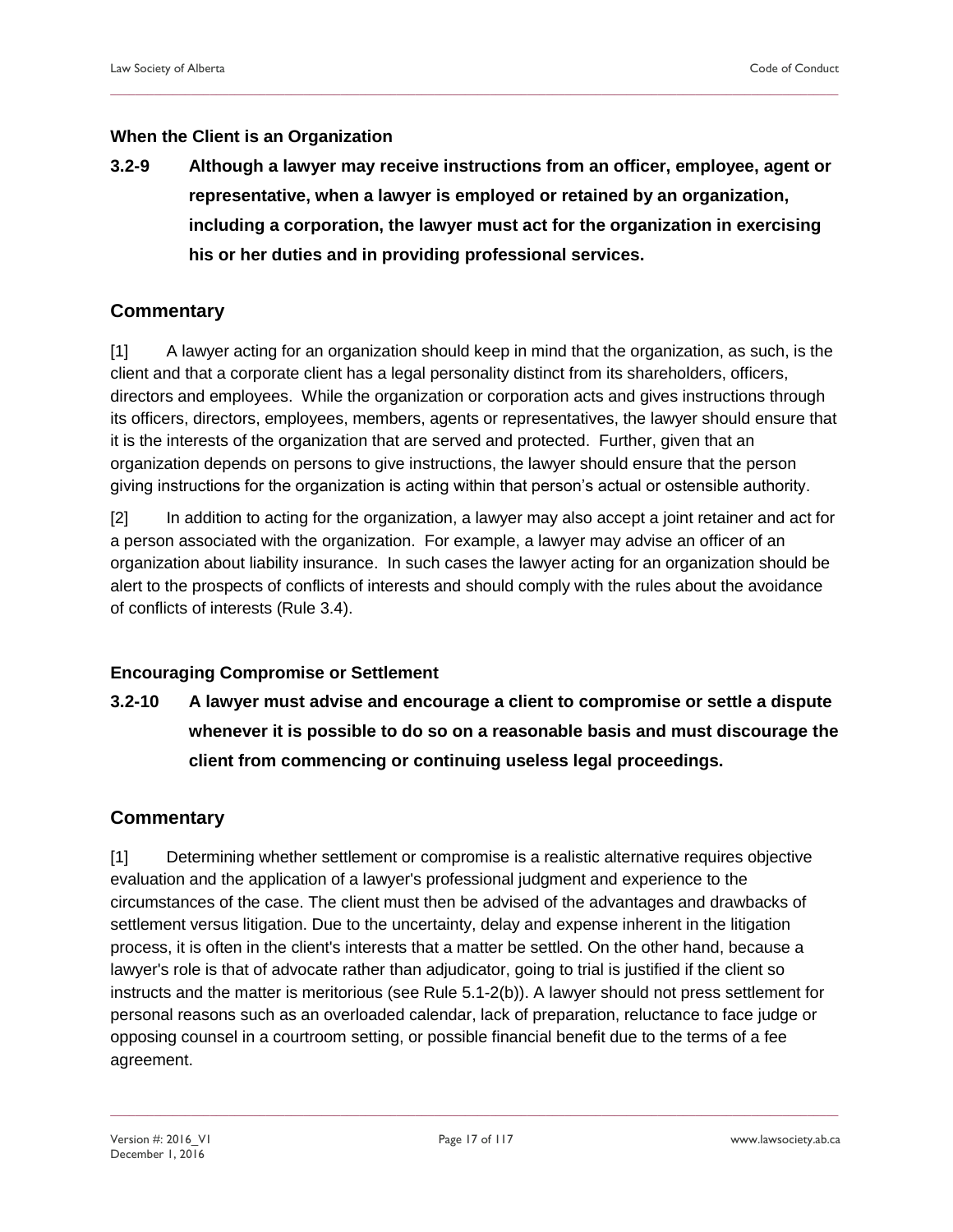#### <span id="page-23-0"></span>**Threatening Criminal or Regulatory Proceedings**

- **3.2-11 A lawyer must not, in an attempt to gain a benefit for a client, threaten, or advise a client to threaten:**
	- **(a) to initiate or proceed with a criminal or quasi-criminal charge; or**

**\_\_\_\_\_\_\_\_\_\_\_\_\_\_\_\_\_\_\_\_\_\_\_\_\_\_\_\_\_\_\_\_\_\_\_\_\_\_\_\_\_\_\_\_\_\_\_\_\_\_\_\_\_\_\_\_\_\_\_\_\_\_\_\_\_\_\_\_\_\_\_\_\_\_\_\_\_\_\_\_\_\_\_\_\_\_\_\_\_\_\_\_\_\_\_\_\_\_\_\_\_\_\_\_\_\_\_\_\_\_\_\_\_\_\_\_\_**

**(b) to make a complaint to a regulatory authority.**

#### **Commentary**

[1] It is an abuse of the court or regulatory authority's process to threaten to make or advance a complaint in order to secure the satisfaction of a private grievance. Even if a client has a legitimate entitlement to be paid money, threats to take criminal or quasi-criminal action are not appropriate.

[2] It is not improper, however, to notify the appropriate authority of criminal or quasi-criminal activities while also taking steps through the civil system. Nor is it improper for a lawyer to request that another lawyer comply with an undertaking or trust condition or other professional obligation or face being reported to the Society. The impropriety stems from threatening to use, or actually using, criminal or quasi-criminal proceedings to gain a civil advantage.

#### <span id="page-23-1"></span>**Inducement for Withdrawal of Criminal or Regulatory Proceedings**

#### **3.2-12 A lawyer must not:**

- **(a) give or offer to give, or advise an accused or any other person to give or offer to give, any valuable consideration to another person in exchange for influencing the Crown or a regulatory authority's conduct of a criminal or quasi-criminal charge or a complaint, unless the lawyer obtains the consent of the Crown or the regulatory authority to enter into such discussions;**
- **(b) accept or offer to accept, or advise a person to accept or offer to accept, any valuable consideration in exchange for influencing the Crown or a regulatory authority's conduct of a criminal or quasi-criminal charge or a complaint, unless the lawyer obtains the consent of the Crown or the regulatory authority to enter such discussions; or**
- **(c) wrongfully influence any person to prevent the Crown or regulatory authority from proceeding with charges or a complaint or to cause the**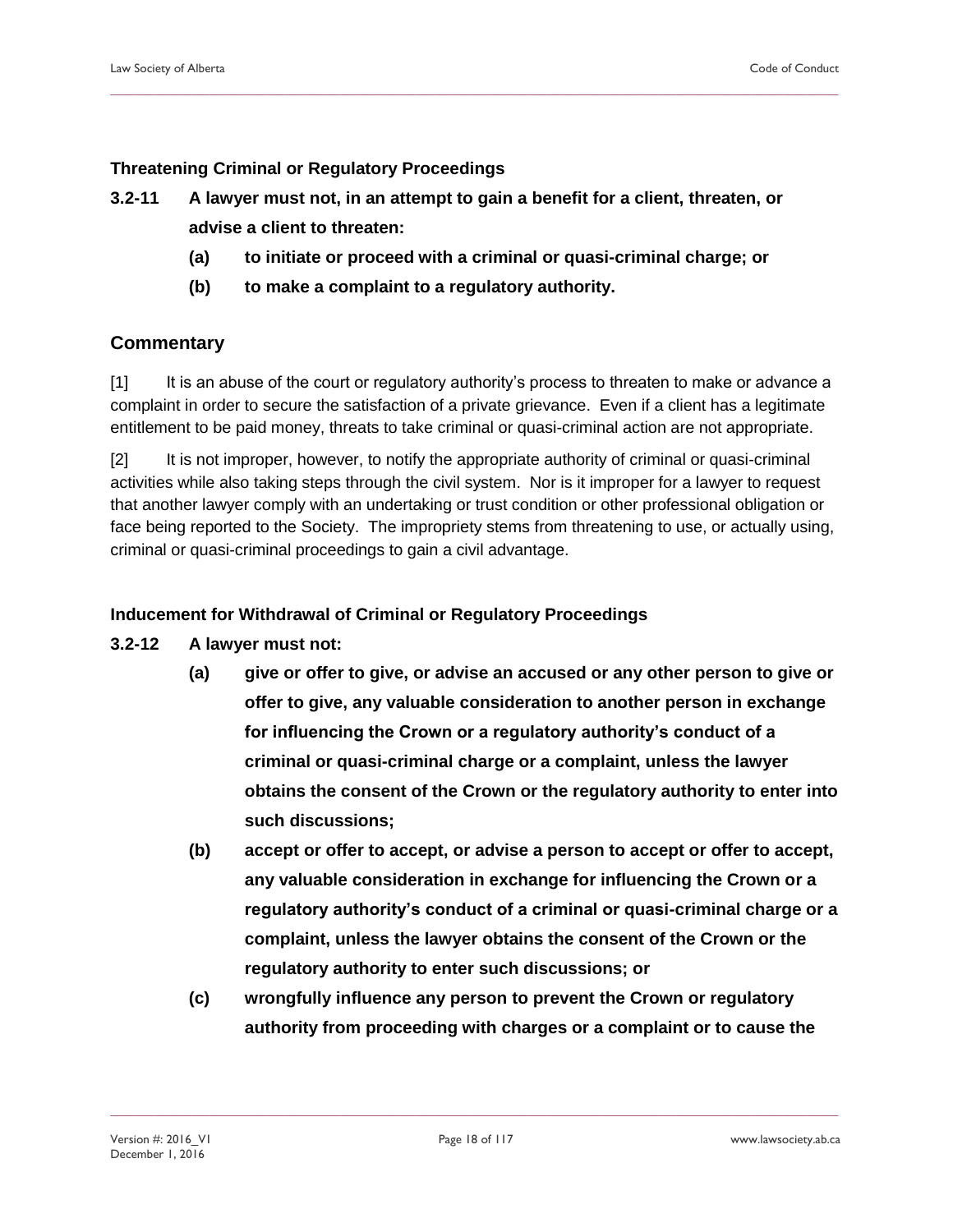# **Crown or regulatory authority to withdraw the complaint or stay charges in a criminal or quasi-criminal proceeding.**

## **Commentary**

[1] "Regulatory authority" includes professional and other regulatory bodies.

[2] A lawyer for an accused or potential accused must never influence a complainant or potential complainant not to communicate or cooperate with the Crown. However, this rule does not prevent a lawyer for an accused or potential accused from communicating with a complainant or potential complainant to obtain factual information, arrange for restitution or an apology from an accused, or defend or settle any civil matters between the accused and the complainant. When a proposed resolution involves valuable consideration being exchanged in return for influencing the Crown or the regulatory authority not to proceed with a charge or to seek a reduced sentence or penalty, the lawyer for the accused must obtain the consent of the Crown or the regulatory authority prior to discussing such proposal with the complainant or potential complainant. Similarly, lawyers advising a complainant or potential complainant with respect to any such negotiations can do so only with the consent of the Crown or the regulatory authority.

**\_\_\_\_\_\_\_\_\_\_\_\_\_\_\_\_\_\_\_\_\_\_\_\_\_\_\_\_\_\_\_\_\_\_\_\_\_\_\_\_\_\_\_\_\_\_\_\_\_\_\_\_\_\_\_\_\_\_\_\_\_\_\_\_\_\_\_\_\_\_\_\_\_\_\_\_\_\_\_\_\_\_\_\_\_\_\_\_\_\_\_\_\_\_\_\_\_\_\_\_\_\_\_\_\_\_\_\_\_\_\_\_\_\_\_\_\_**

[3] A lawyer cannot provide an assurance that the settlement of a related civil matter will result in the withdrawal of criminal or quasi-criminal charges, absent the consent of the Crown or the regulatory authority.

[4] When the complainant or potential complainant is unrepresented, the lawyer should have regard to the rules respecting unrepresented persons and make it clear that the lawyer is acting exclusively in the interests of the accused. If the complainant or potential complainant is vulnerable, the lawyer should take care not to take unfair or improper advantage of the circumstances. When communicating with an unrepresented complainant or potential complainant, it is prudent to have a witness present.

## <span id="page-24-0"></span>**Fraud by Client**

# **3.2-13 When acting for a client, a lawyer must not advise or assist a client to commit a fraud, crime or illegal conduct, nor instruct the client on how to violate the law and avoid punishment.**

# **Commentary**

[1] A lawyer should be on guard against becoming the tool or dupe of an unscrupulous client, or of others, whether or not associated with the unscrupulous client.

[2] A lawyer should be alert to and avoid unwittingly becoming involved with a client engaged in criminal activities such as mortgage fraud or money laundering. Vigilance is required because the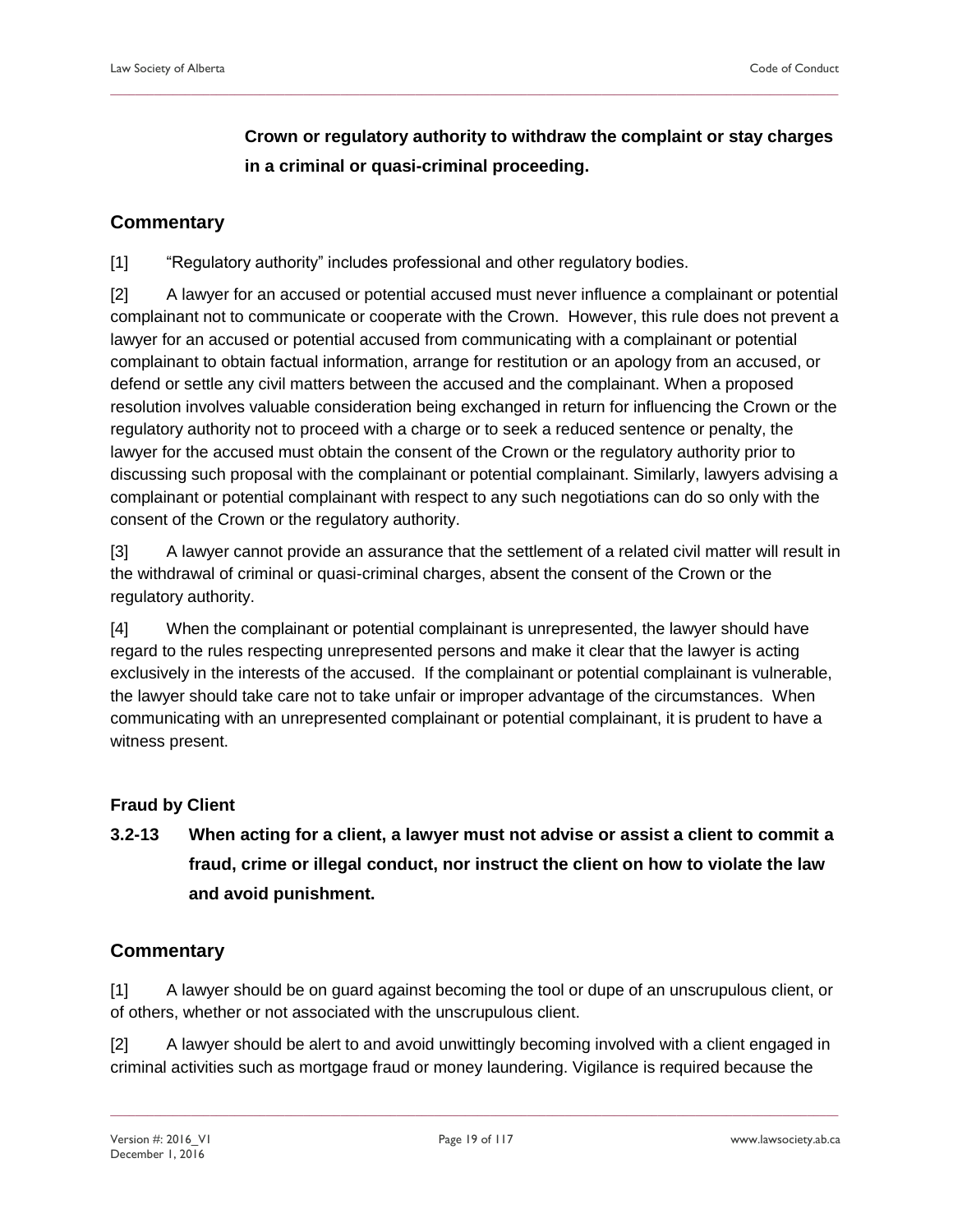means for these, and other criminal activities, may be transactions for which lawyers commonly provide services such as: establishing, purchasing or selling business entities; arranging financing for the purchase or sale or operation of business entities; arranging financing for the purchase or sale of business assets; and purchasing and selling real estate.

**\_\_\_\_\_\_\_\_\_\_\_\_\_\_\_\_\_\_\_\_\_\_\_\_\_\_\_\_\_\_\_\_\_\_\_\_\_\_\_\_\_\_\_\_\_\_\_\_\_\_\_\_\_\_\_\_\_\_\_\_\_\_\_\_\_\_\_\_\_\_\_\_\_\_\_\_\_\_\_\_\_\_\_\_\_\_\_\_\_\_\_\_\_\_\_\_\_\_\_\_\_\_\_\_\_\_\_\_\_\_\_\_\_\_\_\_\_**

[3] Before accepting a retainer, or during a retainer, if a lawyer has suspicions or doubts about whether he or she might be assisting a client in dishonesty, fraud, crime or illegal conduct, the lawyer should make reasonable inquiries to obtain information about the client and about the subject matter and objectives of the retainer. These should include verifying who are the legal or beneficial owners of property and business entities, verifying who has the control of business entities, and clarifying the nature and purpose of a complex or unusual transaction where the purpose is not clear. The lawyer should make a record of the results of these inquiries.

[4] This rule does not apply to conduct the legality of which is supportable by a reasonable and good faith argument. A bona fide test case is not necessarily precluded by this rule and, so long as no injury to a person or violence is involved, a lawyer may properly advise and represent a client who, in good faith and on reasonable grounds, desires to challenge or test a law and the test can most effectively be made by means of a technical breach giving rise to a test case. In all situations, the lawyer should ensure that the client appreciates the consequences of bringing a test case.

[5] This rule is not intended to prevent a lawyer from fully explaining the options available to a client, including the consequences of various means of proceeding, or from representing after the fact a client accused of wrongful conduct. However, a lawyer may not act in furtherance of a client's improper objective. An example would be assisting a client to implement a transaction that is clearly a fraudulent preference. Nor may a lawyer purport to set forth alternatives without making a direct recommendation if the lawyer's silence would be construed as an indirect endorsement of an illegal action.

[6] The mere provision of legal information must be distinguished from rendering legal advice or providing active assistance to a client. If a lawyer is reasonably satisfied on a balance of probabilities that the result of advice or assistance will be to involve the lawyer in a criminal or fraudulent act, then the advice or assistance should not be given. In contrast, merely providing legal information that could be used to commit a crime or fraud is not improper since everyone has a right to know and understand the law. Indeed, a lawyer has a positive obligation to provide such information or ensure that alternative competent legal advice is available to the client. Only if there is reason to believe beyond a reasonable doubt, based on familiarity with the client or information received from other reliable sources, that a client intends to use legal information to commit a crime should a lawyer decline to provide the information sought.

#### <span id="page-25-0"></span>**Fraud when Client an Organization**

**3.2-14 A lawyer who is employed or retained by an organization to act in a matter in which the lawyer knows that the organization has acted, is acting or intends to**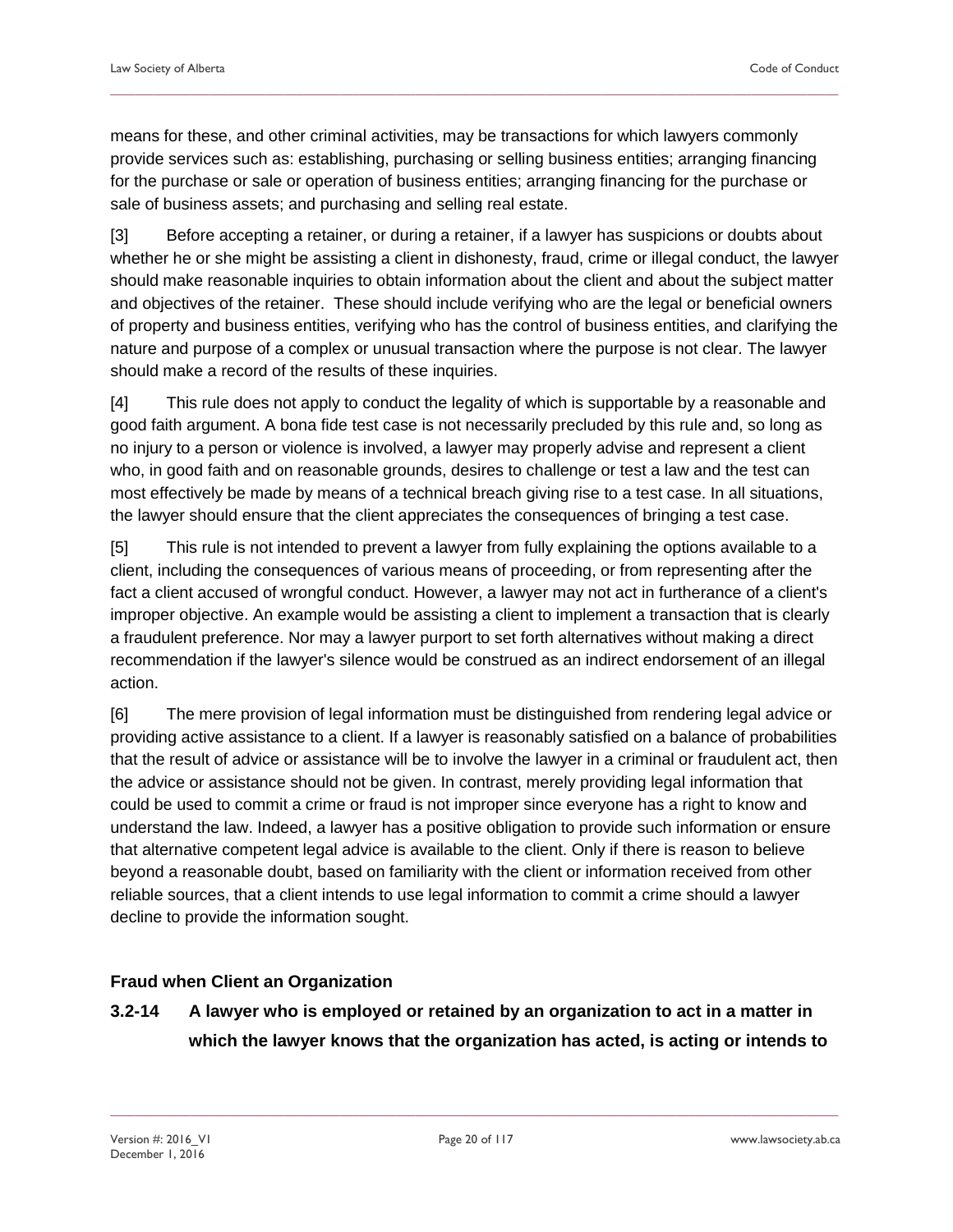**act fraudulently, criminally or illegally, must do the following, in addition to his or her obligations under Rule 3.2-13:**

**\_\_\_\_\_\_\_\_\_\_\_\_\_\_\_\_\_\_\_\_\_\_\_\_\_\_\_\_\_\_\_\_\_\_\_\_\_\_\_\_\_\_\_\_\_\_\_\_\_\_\_\_\_\_\_\_\_\_\_\_\_\_\_\_\_\_\_\_\_\_\_\_\_\_\_\_\_\_\_\_\_\_\_\_\_\_\_\_\_\_\_\_\_\_\_\_\_\_\_\_\_\_\_\_\_\_\_\_\_\_\_\_\_\_\_\_\_**

- **(a) advise the person from whom the lawyer takes instructions and the chief legal officer, or both the chief legal officer and the chief executive officer, that the conduct is or would be fraudulent, criminal or illegal and should be stopped;**
- **(b) if necessary because the person from whom the lawyer takes instructions, the chief legal officer or the chief executive officer refuses to stop the conduct, advise progressively the next highest persons or groups, including ultimately, the board of directors, the board of trustees, or the appropriate committee of the board, that the conduct is or would be fraudulent, criminal or illegal and should be stopped; and**
- **(c) if the organization, despite the lawyer's advice, continues with or intends to pursue the unlawful conduct, withdraw from acting in the matter in accordance with Rule 3.7.**

# **Commentary**

[1] The past, present, or proposed misconduct of an organization may have harmful and serious consequences, not only for the organization and its constituency, but also for the public who rely on organizations to provide a variety of goods and services. In particular, the misconduct of publicly traded commercial and financial corporations may have serious consequences for the public at large. This rule addresses some of the professional responsibilities of a lawyer acting for an organization, including a corporation, when he or she learns that the organization has acted, is acting, or proposes to act in a way that is fraudulent, criminal or illegal. In addition to these rules, the lawyer may need to consider, for example, the rules and commentary about confidentiality (Rule 3.3).

[2] This rule speaks of conduct that is fraudulent, criminal or illegal. Such conduct includes acts of omission. Indeed, often it is the omissions of an organization, such as failing to make required disclosure or to correct inaccurate disclosures that constitute the wrongful conduct to which these rules relate. Conduct likely to result in substantial harm to the organization, as opposed to genuinely trivial misconduct by an organization, invokes these rules.

[3] In considering his or her responsibilities under this section, a lawyer should consider whether it is feasible and appropriate to give any advice in writing.

[4] A lawyer acting for an organization who learns that the organization has acted, is acting, or intends to act in an unlawful manner, may advise the chief executive officer and must advise the chief legal officer of the misconduct. If the unlawful conduct is not abandoned or stopped, the lawyer must report the matter "up the ladder" of responsibility within the organization until the matter is dealt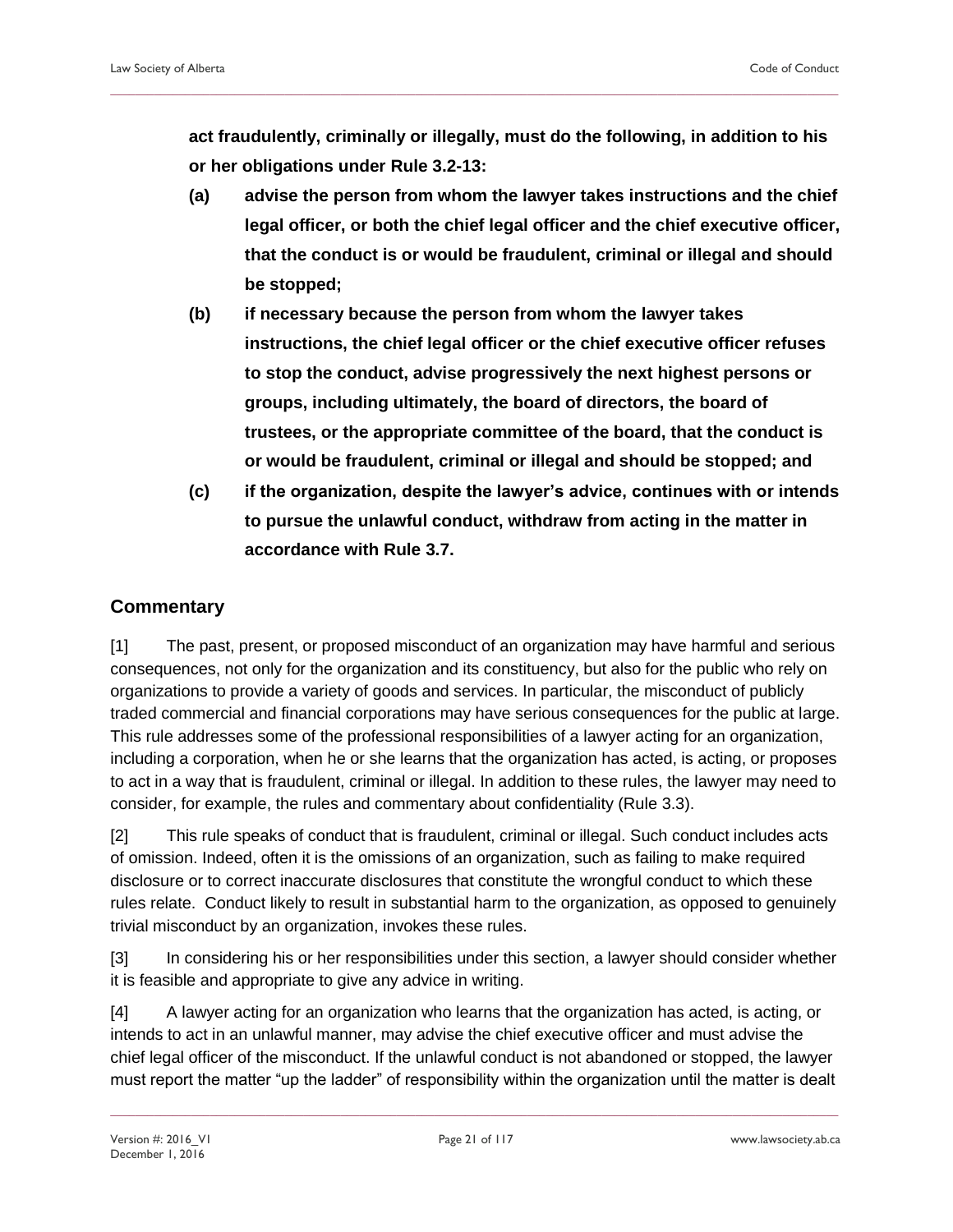with appropriately. If the organization, despite the lawyer's advice, continues with the unlawful conduct, the lawyer must withdraw from acting in the particular matter in accordance with Rule 3.7. In some but not all cases, withdrawal means resigning from his or her position or relationship with the organization and not simply withdrawing from acting in the particular matter.

**\_\_\_\_\_\_\_\_\_\_\_\_\_\_\_\_\_\_\_\_\_\_\_\_\_\_\_\_\_\_\_\_\_\_\_\_\_\_\_\_\_\_\_\_\_\_\_\_\_\_\_\_\_\_\_\_\_\_\_\_\_\_\_\_\_\_\_\_\_\_\_\_\_\_\_\_\_\_\_\_\_\_\_\_\_\_\_\_\_\_\_\_\_\_\_\_\_\_\_\_\_\_\_\_\_\_\_\_\_\_\_\_\_\_\_\_\_**

[5] This rule recognizes that lawyers as the legal advisors to organizations are in a central position to encourage organizations to comply with the law and to advise that it is in the organization's and the public's interest that organizations do not violate the law. Lawyers acting for organizations are often in a position to advise the executive officers of the organization, not only about the technicalities of the law, but also about the public relations and public policy concerns that motivated the government or regulator to enact the law. Moreover, lawyers for organizations, particularly in-house counsel, may guide organizations to act in ways that are legal, ethical, reputable and consistent with the organization's responsibilities to its constituents and to the public.

#### <span id="page-27-0"></span>**Clients with Diminished Capacity**

**3.2-15 When a client's ability to make decisions is impaired because of minority or mental disability, or for some other reason, the lawyer must, as far as reasonably possible, maintain a normal lawyer and client relationship.**

#### **Commentary**

[1] A lawyer and client relationship presupposes that the client has the requisite mental ability to make decisions about his or her legal affairs and to give the lawyer instructions. A client's ability to make decisions depends on such factors as age, intelligence, experience and mental and physical health and on the advice, guidance and support of others. A client's ability to make decisions may change, for better or worse, over time. A client may be mentally capable of making some decisions but not others. The key is whether the client has the ability to understand the information relative to the decision that has to be made and is able to appreciate the reasonably foreseeable consequences of the decision or lack of decision. Accordingly, when a client is, or comes to be, under a disability that impairs his or her ability to make decisions, the lawyer will have to assess whether the impairment is minor or whether it prevents the client from giving instructions or entering into binding legal relationships.

[2] A lawyer who believes a person to be incapable of giving instructions should decline to act. However, if a lawyer reasonably believes that the person has no other agent or representative and a failure to act could result in imminent and irreparable harm, the lawyer may take action on behalf of the person lacking capacity only to the extent necessary to protect the person until a legal representative can be appointed. A lawyer undertaking to so act has the same duties under these rules to the person lacking capacity as the lawyer would with any client.

[3] If a client's incapacity is discovered or arises after the solicitor-client relationship is established, the lawyer may need to take steps to have a lawfully authorized representative, such as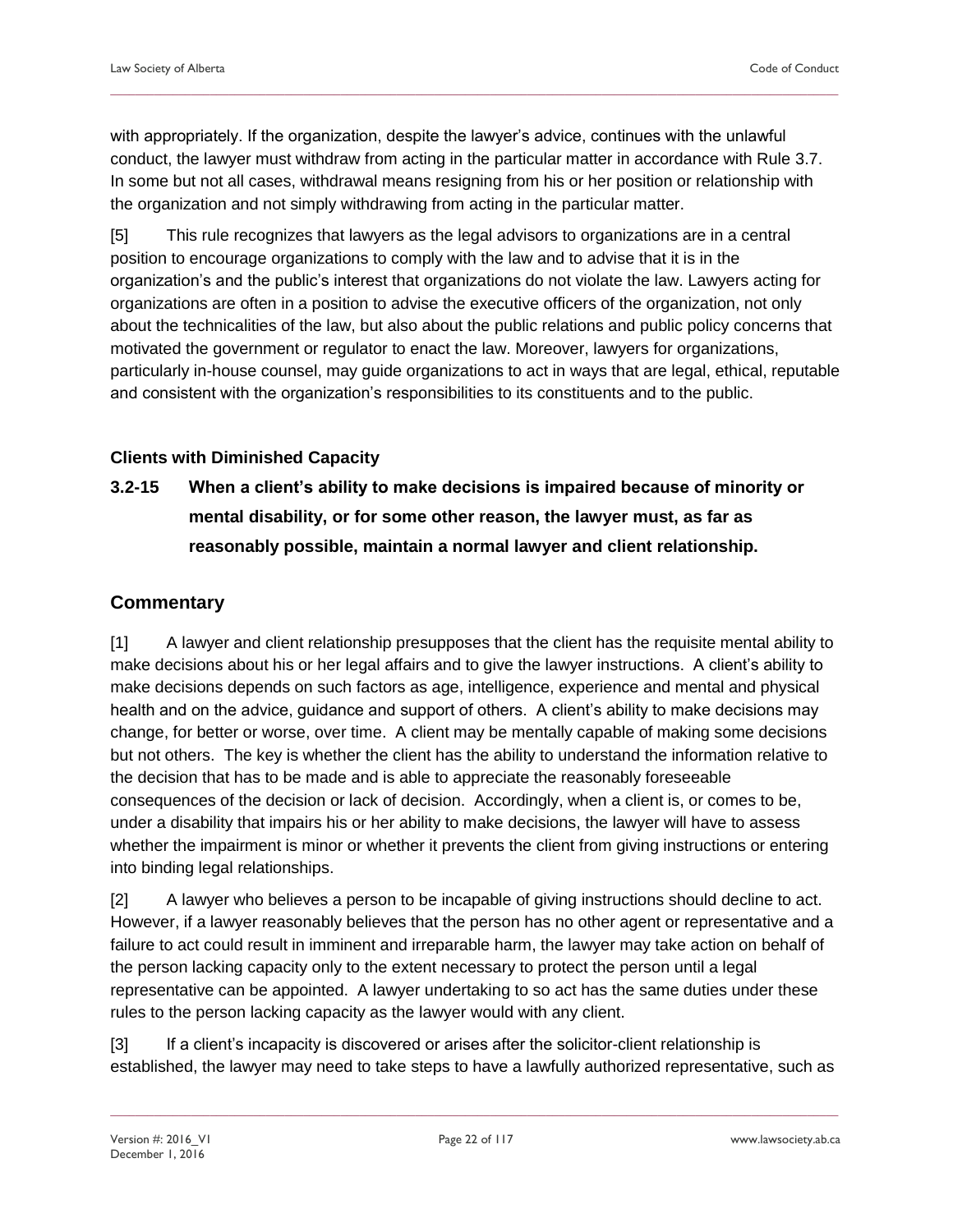a litigation guardian, appointed or to obtain the assistance of the Office of the Public Trustee to protect the interests of the client. Whether that should be done depends on all relevant circumstances, including the importance and urgency of any matter requiring instruction. In any event, the lawyer has an ethical obligation to ensure that the client's interests are not abandoned. Until the appointment of a legal representative occurs, the lawyer should act to preserve and protect the client's interests.

**\_\_\_\_\_\_\_\_\_\_\_\_\_\_\_\_\_\_\_\_\_\_\_\_\_\_\_\_\_\_\_\_\_\_\_\_\_\_\_\_\_\_\_\_\_\_\_\_\_\_\_\_\_\_\_\_\_\_\_\_\_\_\_\_\_\_\_\_\_\_\_\_\_\_\_\_\_\_\_\_\_\_\_\_\_\_\_\_\_\_\_\_\_\_\_\_\_\_\_\_\_\_\_\_\_\_\_\_\_\_\_\_\_\_\_\_\_**

[4] In some circumstances when there is a legal representative, the lawyer may disagree with the legal representative's assessment of what is in the best interests of the client under a disability. So long as there is no lack of good faith or authority, the judgment of the legal representative should prevail. If a lawyer becomes aware of conduct or intended conduct of the legal representative that is clearly in bad faith or outside that person's authority, and contrary to the best interests of the client with diminished capacity, the lawyer may act to protect those interests. This may require reporting the misconduct to a person or institution such as a family member or the Public Trustee.

[5] When a lawyer takes protective action on behalf of a person or client lacking in capacity, the authority to disclose necessary confidential information may be implied in some circumstances: See commentary under Rule 3.3-1 (Confidentiality) for a discussion of the relevant factors. If the court or other counsel becomes involved, the lawyer should inform them of the nature of the lawyer's relationship with the person lacking capacity.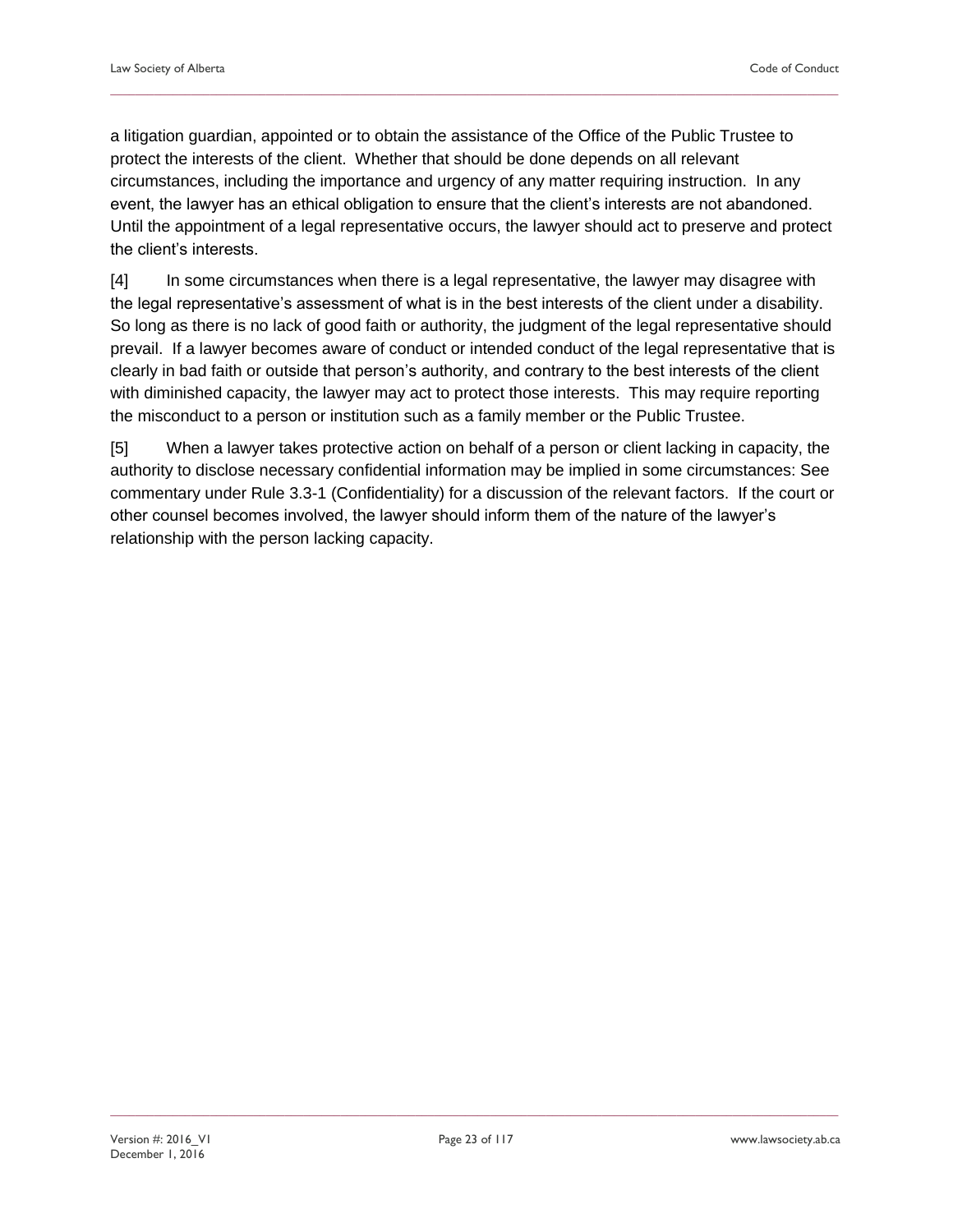# <span id="page-29-0"></span>**3.3 Confidentiality**

#### <span id="page-29-1"></span>**Confidential Information**

**3.3-1 A lawyer at all times must hold in strict confidence all information concerning the business and affairs of a client acquired in the course of the professional relationship and must not divulge any such information unless:**

**\_\_\_\_\_\_\_\_\_\_\_\_\_\_\_\_\_\_\_\_\_\_\_\_\_\_\_\_\_\_\_\_\_\_\_\_\_\_\_\_\_\_\_\_\_\_\_\_\_\_\_\_\_\_\_\_\_\_\_\_\_\_\_\_\_\_\_\_\_\_\_\_\_\_\_\_\_\_\_\_\_\_\_\_\_\_\_\_\_\_\_\_\_\_\_\_\_\_\_\_\_\_\_\_\_\_\_\_\_\_\_\_\_\_\_\_\_**

- **(a) expressly or impliedly authorized by the client;**
- **(b) required by law or a court to do so;**
- **(c) required to deliver the information to the Society; or**
- **(d) otherwise permitted by this rule.**

## **Commentary**

[1] A lawyer cannot render effective professional service to a client unless there is full and unreserved communication between them. At the same time, the client must feel completely secure and entitled to proceed on the basis that, without any express request or stipulation on the client's part, matters disclosed to or discussed with the lawyer will be held in strict confidence.

[2] This rule must be distinguished from the evidentiary rule of lawyer and client privilege, which is also a constitutionally protected right, concerning oral or documentary communications passing between the client and the lawyer. The ethical rule is wider and applies without regard to the nature or source of the information or the fact that others may share the knowledge.

[3] A lawyer owes the duty of confidentiality to every client without exception and whether or not the client is a continuing or casual client. The duty survives the professional relationship and continues indefinitely after the lawyer has ceased to act for the client, whether or not differences have arisen between them.

[4] A lawyer also owes a duty of confidentiality to anyone seeking advice or assistance on a matter invoking a lawyer's professional knowledge, although the lawyer may not render an account or agree to represent that person. A solicitor and client relationship is often established without formality. A lawyer should be cautious in accepting confidential information on an informal or preliminary basis, since possession of the information may prevent the lawyer from subsequently acting for another party in the same or a related matter (See Rule 3.4 Conflicts).

[5] Generally, unless the nature of the matter requires such disclosure, a lawyer should not disclose having been:

- (a) retained by a person about a particular matter; or
- (b) consulted by a person about a particular matter, whether or not the lawyer-client relationship has been established between them.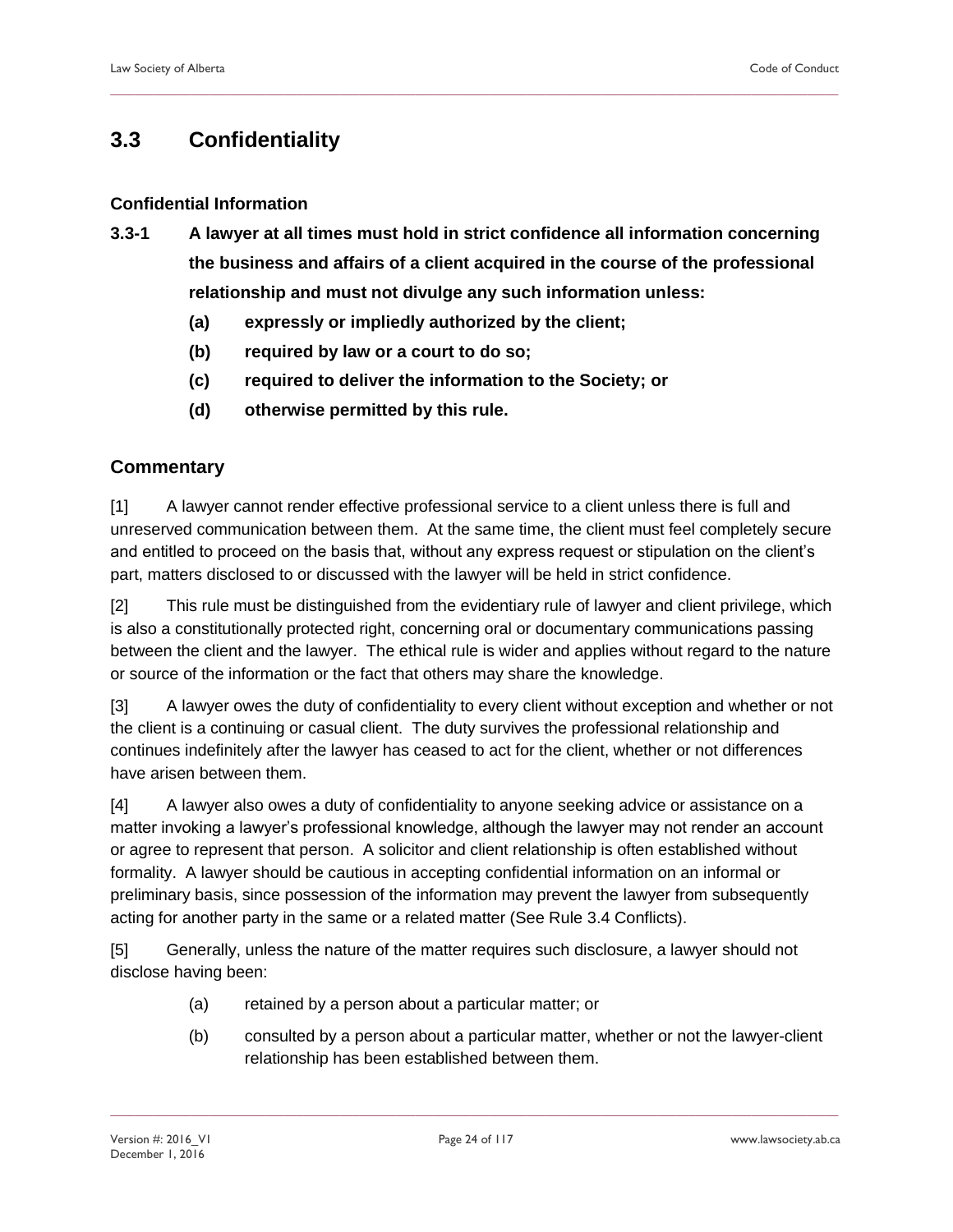[6] A lawyer should take care to avoid disclosure to one client of confidential information concerning or received from another client and should decline employment that might require such disclosure. When acting for more than one party in the same matter, a lawyer must disclose to all such parties any material confidential information acquired by the lawyer in the course of the representation and relating to the matter in question. While multiple representation is generally discouraged, there are circumstances in which it is in the best interests of the parties involved (see Rule 3.4, Conflicts). A lawyer will be precluded, however, from receiving material information in connection with the matter from one client and treating it as confidential in respect of the others. This aspect of the representation must be disclosed to the clients in advance so that their consent is an informed one.

**\_\_\_\_\_\_\_\_\_\_\_\_\_\_\_\_\_\_\_\_\_\_\_\_\_\_\_\_\_\_\_\_\_\_\_\_\_\_\_\_\_\_\_\_\_\_\_\_\_\_\_\_\_\_\_\_\_\_\_\_\_\_\_\_\_\_\_\_\_\_\_\_\_\_\_\_\_\_\_\_\_\_\_\_\_\_\_\_\_\_\_\_\_\_\_\_\_\_\_\_\_\_\_\_\_\_\_\_\_\_\_\_\_\_\_\_\_**

[7] When lawyers share space, the risk of advertent or inadvertent disclosure of confidential information is significant even if the lawyers involved exert efforts to insulate their respective practices. Consequently, the definition of "law firm" includes lawyers practising law from the same premises but otherwise practising law independently of one another. To comply with Rule 3.4 regarding Conflicts, lawyers in space-sharing arrangements must share certain confidential client information with each other. For example, it will be necessary to know the identities of clients of the other lawyers to determine when conflicts exist. When a conflict check shows that a person against whom one of the lawyers wishes to act was previously represented by another of the lawyers, those lawyers may need to discuss the nature of any confidential information possessed by the previous lawyer. Accordingly, the implied consent to disclosure of information referred to in Rule 3.3-1 extends to all lawyers practising in such an arrangement.

[8] A lawyer should avoid indiscreet conversations and other communications, even with the lawyer's spouse or family, about a client's affairs and should shun any gossip about such things even though the client is not named or otherwise identified. Similarly, a lawyer should not repeat any gossip or information about the client's business or affairs that is overheard or recounted to the lawyer. Apart altogether from ethical considerations or questions of good taste, indiscreet shoptalk among lawyers, if overheard by third parties able to identify the matter being discussed, could result in prejudice to the client. Moreover, the respect of the listener for lawyers and the legal profession will probably be lessened. Although the rule may not apply to facts that are public knowledge, a lawyer should guard against participating in or commenting on speculation concerning clients' affairs or business.

[9] In some situations, the authority of the client to disclose may be inferred. For example, in court proceedings some disclosure may be necessary in a pleading or other court document. Also, it is implied that a lawyer may, unless the client directs otherwise, disclose the client's affairs to partners and associates in the law firm and, to the extent necessary, to administrative staff and to others whose services are used by the lawyer. But this implied authority to disclose places the lawyer under a duty to impress upon associates, employees, students and other lawyers engaged under contract with the lawyer or with the firm of the lawyer the importance of non-disclosure (both during their employment and afterwards) and requires the lawyer to take reasonable care to prevent their disclosing or using any information that the lawyer is bound to keep in confidence.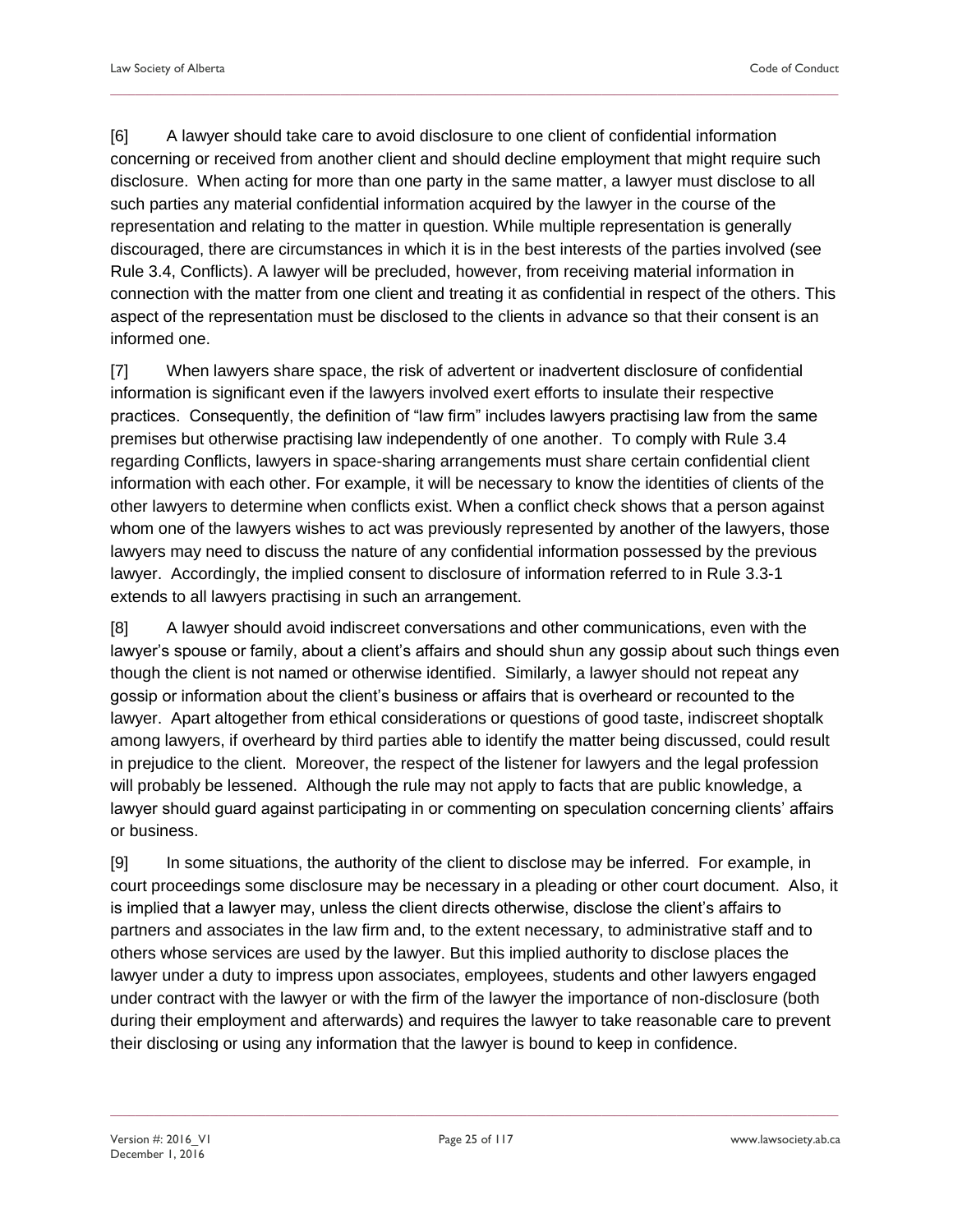[10] The client's authority for the lawyer to disclose confidential information to the extent necessary to protect the client's interest may also be inferred in some situations where the lawyer is taking action on behalf of the person lacking capacity to protect the person until a legal representative can be appointed. In determining whether a lawyer may disclose such information, the lawyer should consider all circumstances, including the reasonableness of the lawyer's belief the person lacks capacity, the potential harm to the client if no action is taken, and any instructions the client may have given the lawyer when capable of giving instructions about the authority to disclose information. Similar considerations apply to confidential information given to the lawyer by a person who lacks the capacity to become a client but nevertheless requires protection.

**\_\_\_\_\_\_\_\_\_\_\_\_\_\_\_\_\_\_\_\_\_\_\_\_\_\_\_\_\_\_\_\_\_\_\_\_\_\_\_\_\_\_\_\_\_\_\_\_\_\_\_\_\_\_\_\_\_\_\_\_\_\_\_\_\_\_\_\_\_\_\_\_\_\_\_\_\_\_\_\_\_\_\_\_\_\_\_\_\_\_\_\_\_\_\_\_\_\_\_\_\_\_\_\_\_\_\_\_\_\_\_\_\_\_\_\_\_**

[11] A lawyer may have an obligation to disclose information under Rule 5.5-2 or 5.5-3. If client information is involved in those situations, the lawyer should be guided by the provisions of this rule.

#### <span id="page-31-0"></span>**Use of Confidential Information**

**3.3-2 A lawyer must not use or disclose a client's or former client's confidential information to the disadvantage of the client or former client, or for the benefit of the lawyer or a third person without the consent of the client or former client.**

#### **Commentary**

[1] See Rule 3.4, Conflicts. The fiduciary relationship between a lawyer and a client forbids the lawyer or a third person from benefiting from the lawyer's use of a client's confidential information. If a lawyer engages in literary works, such as a memoir or autobiography, the lawyer is required to obtain the client's or former client's consent before disclosing confidential information.

[2] There is generally an obligation to disclose to a client all information that must be disclosed to enable the lawyer to properly carry out the representation. A lawyer must decline to act in a matter, therefore, or must withdraw from an existing representation if all of the following circumstances are present:

- (a) the lawyer is in possession of confidential information of a current or former client that is material to that matter or representation;
- (b) the current or former client will not consent to disclosure of the information to the other client or potential client; and
- (c) it is impossible to properly carry out the representation or prospective representation without making such disclosure or, alternatively, the client or potential client in that matter is unwilling to accept legal advice based on the information without actually being privy to the information and therefore insists on disclosure.

Under these circumstances, the lawyer is unable to act in the best interests of that client and cannot represent or continue to represent the client.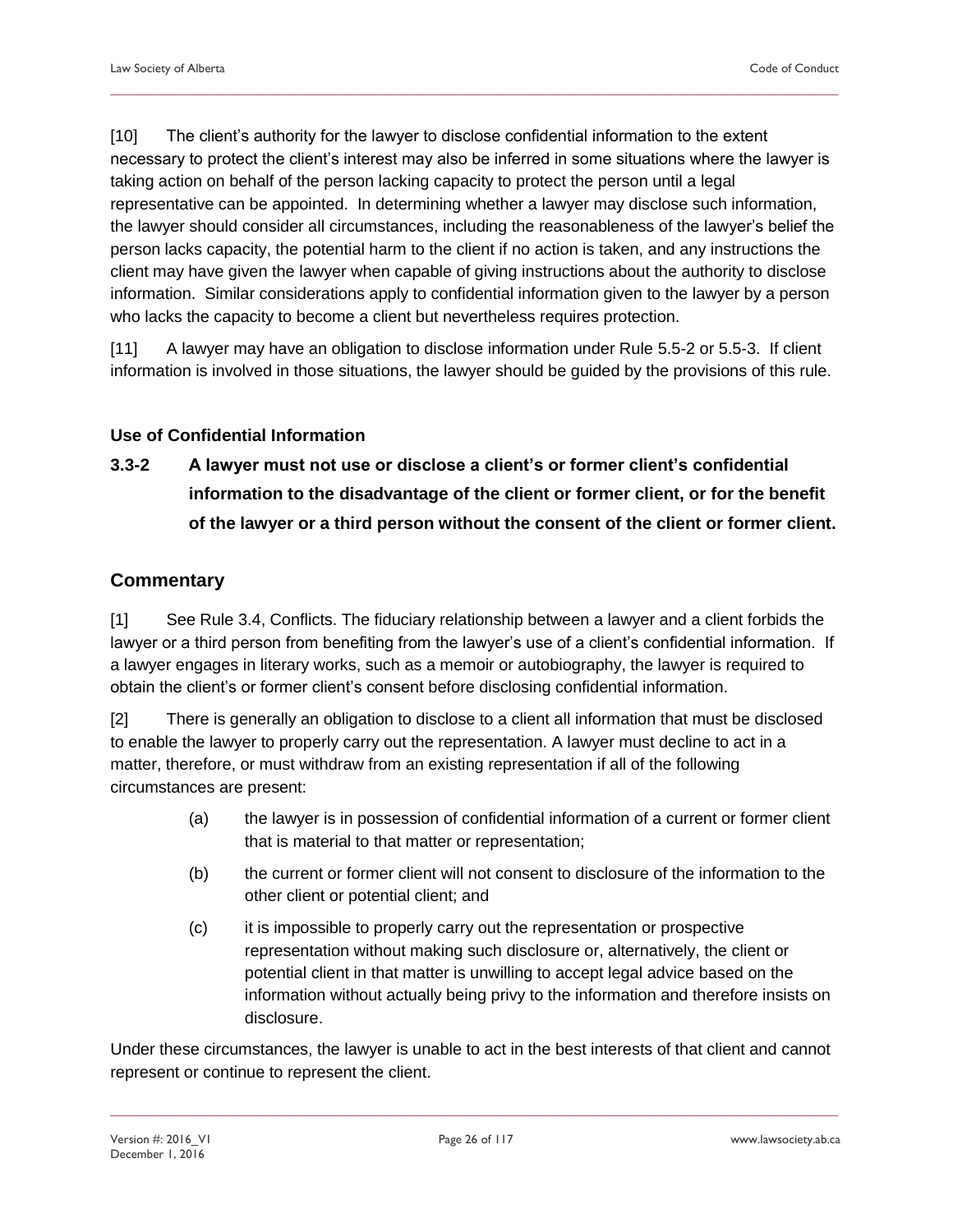#### <span id="page-32-0"></span>**Future Harm / Public Safety Exception**

**3.3-3 A lawyer may disclose confidential information, but must not disclose more information than is required, when the lawyer believes on reasonable grounds that an identifiable person or group is in imminent danger of death or serious bodily harm, and disclosure is necessary to prevent the death or harm.**

**\_\_\_\_\_\_\_\_\_\_\_\_\_\_\_\_\_\_\_\_\_\_\_\_\_\_\_\_\_\_\_\_\_\_\_\_\_\_\_\_\_\_\_\_\_\_\_\_\_\_\_\_\_\_\_\_\_\_\_\_\_\_\_\_\_\_\_\_\_\_\_\_\_\_\_\_\_\_\_\_\_\_\_\_\_\_\_\_\_\_\_\_\_\_\_\_\_\_\_\_\_\_\_\_\_\_\_\_\_\_\_\_\_\_\_\_\_**

#### **Commentary**

[1] Confidentiality and loyalty are fundamental to the relationship between a lawyer and a client because legal advice cannot be given and justice cannot be done unless clients have a large measure of freedom to discuss their affairs with their lawyers. In some very exceptional situations identified in this rule, disclosure without the client's permission might be warranted because the lawyer is satisfied that truly serious harm of the types identified is imminent and cannot otherwise be prevented. These situations will be extremely rare.

[2] Serious psychological harm may constitute serious bodily harm if it substantially interferes with the health or well-being of the individual.

[3] In assessing whether disclosure of confidential information is justified to prevent substantial harm, a lawyer should consider a number of factors, including:

- (a) the seriousness of the potential injury to others if the prospective harm occurs;
- (b) the likelihood that it will occur and its imminence;
- (c) the apparent absence of any other feasible way to prevent the potential injury; and
- (d) the circumstances under which the lawyer acquired the information of the client's intent or prospective course of action.

[4] How and when disclosure should be made under this rule will depend upon the circumstances. A lawyer who believes that disclosure may be warranted should contact the Society for ethical advice. When practicable and permitted, a judicial order may be sought for disclosure.

[5] If confidential information is disclosed under Rule 3.3-3, the lawyer should prepare a written note as soon as possible, which should include:

- (a) the date and time of the communication in which the disclosure is made;
- (b) the grounds in support of the lawyer's decision to communicate the information, including the harm intended to be prevented, the identity of the person who prompted communication of the information as well as the identity of the person or group of persons exposed to the harm; and
- (c) the content of the communication, the method of communication used and the identity of the person to whom the communication was made.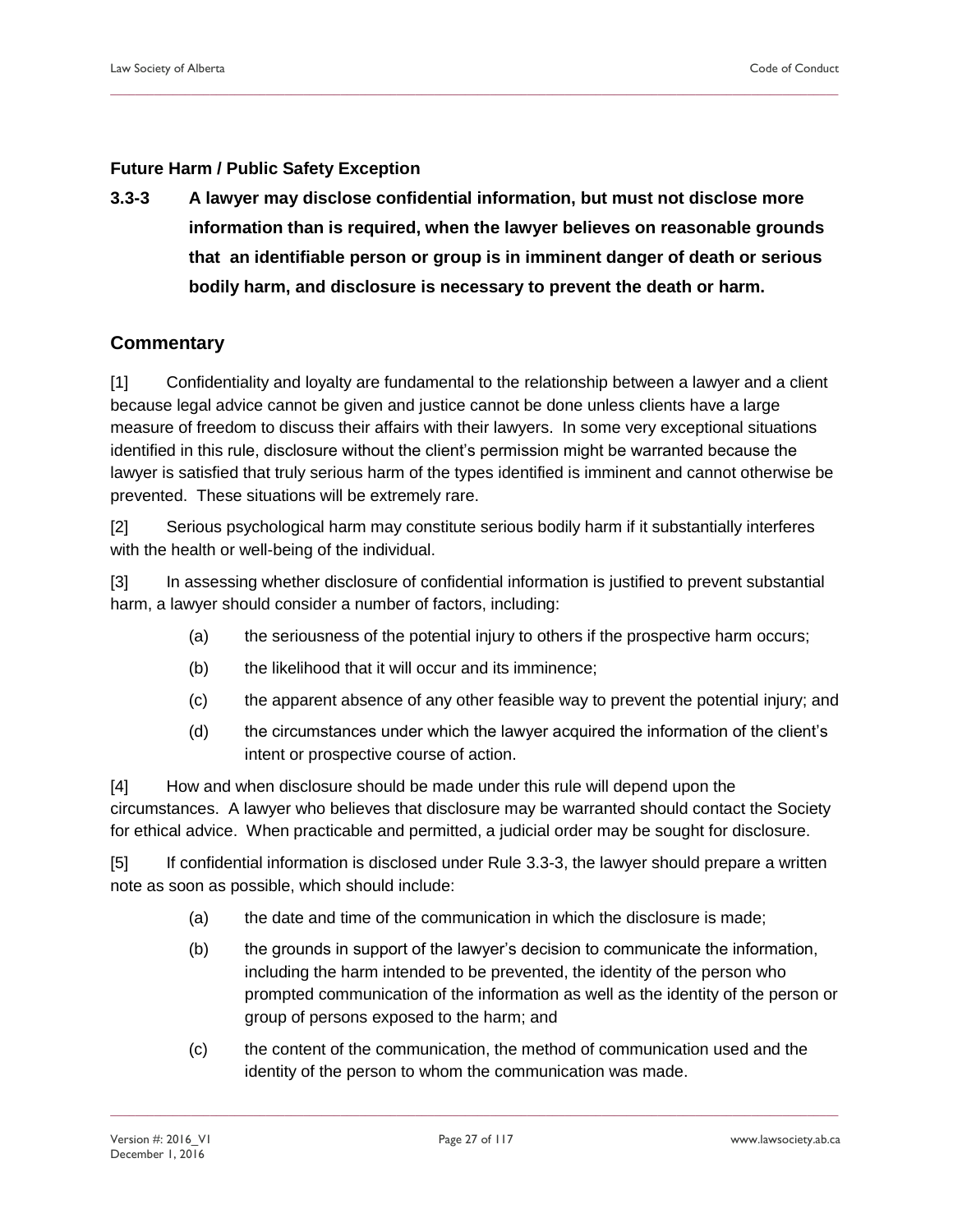#### <span id="page-33-0"></span>**Disclosure of Confidential Information by Lawyers**

- **3.3-4 If it is alleged that a lawyer or the lawyer's associates or employees:** 
	- **(a) have committed a criminal offence involving a client's affairs;**

**\_\_\_\_\_\_\_\_\_\_\_\_\_\_\_\_\_\_\_\_\_\_\_\_\_\_\_\_\_\_\_\_\_\_\_\_\_\_\_\_\_\_\_\_\_\_\_\_\_\_\_\_\_\_\_\_\_\_\_\_\_\_\_\_\_\_\_\_\_\_\_\_\_\_\_\_\_\_\_\_\_\_\_\_\_\_\_\_\_\_\_\_\_\_\_\_\_\_\_\_\_\_\_\_\_\_\_\_\_\_\_\_\_\_\_\_\_**

- **(b) are civilly liable with respect to a matter involving a client's affairs;**
- **(c) have committed acts of professional negligence; or**
- **(d) have engaged in acts of professional misconduct or conduct unbecoming a lawyer;**

**the lawyer may disclose confidential information in order to defend against the allegations, but must not disclose more information than is required.** 

- **3.3-5 A lawyer may disclose confidential information in order to establish or collect the lawyer's fees, but must not disclose more information than is required.**
- **3.3-6 A lawyer may disclose confidential information to another lawyer to secure legal or ethical advice about the lawyer's proposed conduct.**
- **3.3-7 A lawyer may disclose confidential information to the extent reasonably necessary to detect and resolve conflicts of interest arising from a lawyer's proposed transfer to a new law firm, or from a proposed law firm merger or acquisition, but only if disclosure does not otherwise prejudice the client.**

## **Commentary**

[1] Lawyers in different firms may need to disclose limited client information to each other to detect and resolve conflicts of interest, such as when a lawyer is considering an association with another firm, two or more firms are considering a merger, or a lawyer is considering the purchase of a law practice. (see Rules 3.4-6 to 3.4-11.)

[2] Disclosure of client information would only be made once substantive discussions regarding the new relationship have occurred. The exchange of information needs to be done in a manner consistent with the requirement to protect client confidentiality and privilege and to avoid any prejudice to the client. It ordinarily would include no more than the names of the persons and entities involved in a matter. Depending on the circumstances, it may include a brief summary of the general issues involved, and information about whether the representation has come to an end.

[3] The disclosure should be made to as few lawyers at the new law firm as possible, ideally to one lawyer of the new firm, such as a designated conflicts lawyer. The information should always be disclosed only to the extent reasonably necessary to detect and resolve conflicts of interest that might arise from the possible new relationship.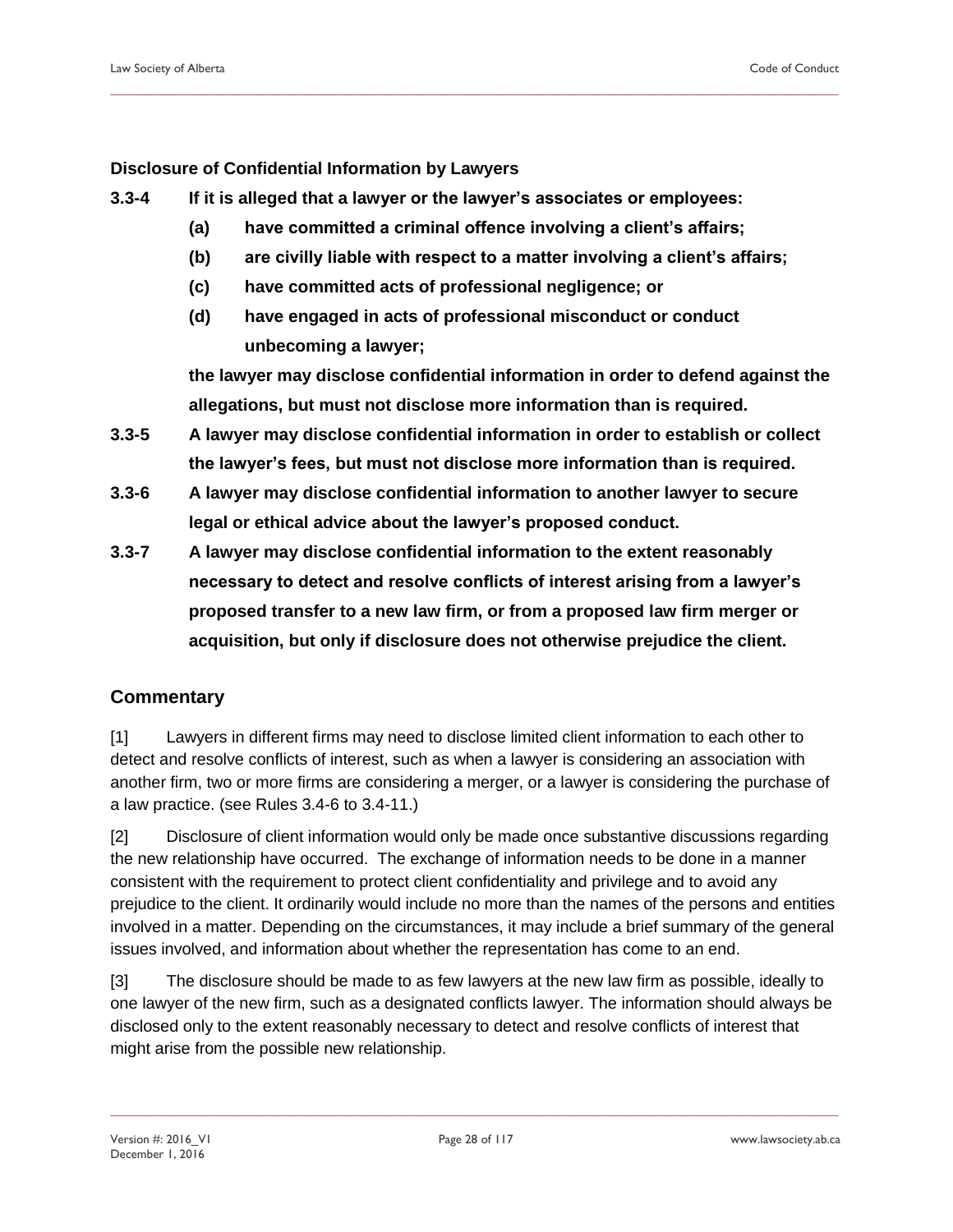[4] As the disclosure is made on the basis that it is solely for the use of checking conflicts where lawyers are transferring between firms and for establishing reasonable measures to protect confidential client information, the new law firm should agree with the transferring lawyer that it will:

**\_\_\_\_\_\_\_\_\_\_\_\_\_\_\_\_\_\_\_\_\_\_\_\_\_\_\_\_\_\_\_\_\_\_\_\_\_\_\_\_\_\_\_\_\_\_\_\_\_\_\_\_\_\_\_\_\_\_\_\_\_\_\_\_\_\_\_\_\_\_\_\_\_\_\_\_\_\_\_\_\_\_\_\_\_\_\_\_\_\_\_\_\_\_\_\_\_\_\_\_\_\_\_\_\_\_\_\_\_\_\_\_\_\_\_\_\_**

- (a) limit access to the disclosed information;
- (b) not use the information for any purpose other than detecting and resolving conflicts; and
- (c) return, destroy, or store in a secure and confidential manner the information provided once appropriate measures are established to protect client confidentiality.

[5] Lawyers must be sensitive to the disclosure of information which may prejudice the client. For example:

- a corporate client may be seeking advice on a corporate takeover that has not been publicly announced;
- a person may consult a lawyer about the possibility of divorce before the person's intentions are known to the person's spouse;
- a person may consult a lawyer about a criminal investigation that has not led to charges being laid.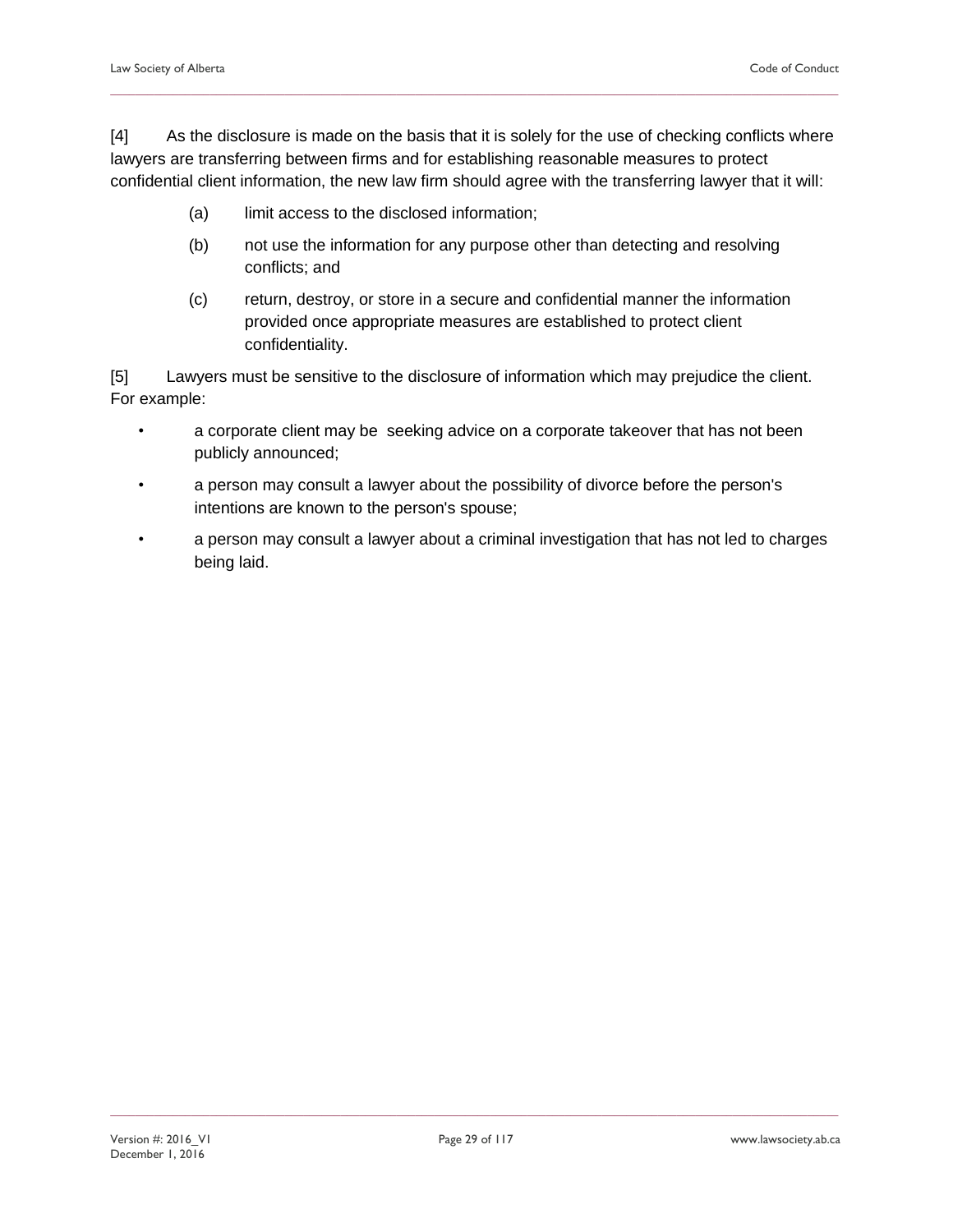# <span id="page-35-0"></span>**3.4 Conflicts**

#### <span id="page-35-1"></span>**Duty to Avoid Conflicts of Interest**

**3.4-1 A lawyer must not act or continue to act for a client where there is a conflict of interest, except as permitted under this Code.**

**\_\_\_\_\_\_\_\_\_\_\_\_\_\_\_\_\_\_\_\_\_\_\_\_\_\_\_\_\_\_\_\_\_\_\_\_\_\_\_\_\_\_\_\_\_\_\_\_\_\_\_\_\_\_\_\_\_\_\_\_\_\_\_\_\_\_\_\_\_\_\_\_\_\_\_\_\_\_\_\_\_\_\_\_\_\_\_\_\_\_\_\_\_\_\_\_\_\_\_\_\_\_\_\_\_\_\_\_\_\_\_\_\_\_\_\_\_**

## **Commentary**

[1] A conflict of interest exists when there is a substantial risk that a lawyer's loyalty to or representation of a client would be materially and adversely affected by the lawyer's own interest or the lawyer's duties to another client, a former client, or a third person. A substantial risk is one that is significant and, while not certain or probable, is more than a mere possibility. A client's interests may be prejudiced unless the lawyer's advice, judgment and action on the client's behalf are free from conflicts of interest.

[2] A lawyer must examine whether a conflict of interest exists not only from the inception of the retainer but throughout its duration, as new circumstances or information may establish or reveal a conflict of interest.

[3] The disqualification of a lawyer may mean the disqualification of all lawyers in the law firm, due to the definition of "law firm" and "lawyer" in this Code. The definition of a law firm also includes practitioners who practise with other lawyers in space-sharing or other arrangements.

#### **The Fiduciary Relationship, the Duty of Loyalty and Conflicting Interests**

[4] Lawyers' duties to former clients are primarily concerned with protecting confidential information. Duties to current clients are more extensive, and are based on a broad fiduciary duty, which prevails regardless of whether there is a risk of disclosure of confidential information.

[5] The lawyer-client relationship is a fiduciary relationship. Lawyers accordingly owe a duty of loyalty to current clients, which includes the following:

- the duty not to disclose confidential information;
- the duty to avoid conflicting interests;
- the duty of commitment to the client's cause; and
- the duty of candour with a client on matters relevant to the retainer.

#### **The Role of the Court and Law Societies**

[6] These rules set out ethical standards to which all members of the profession must adhere. The courts have a separate supervisory role over court proceedings. In that role, the courts apply fiduciary principles developed by the courts to govern lawyers' relationships with their clients, to ensure the proper administration of justice. A breach of the rules on conflicts of interest may lead to sanction by a law society even where a court may decline to order disqualification as a remedy.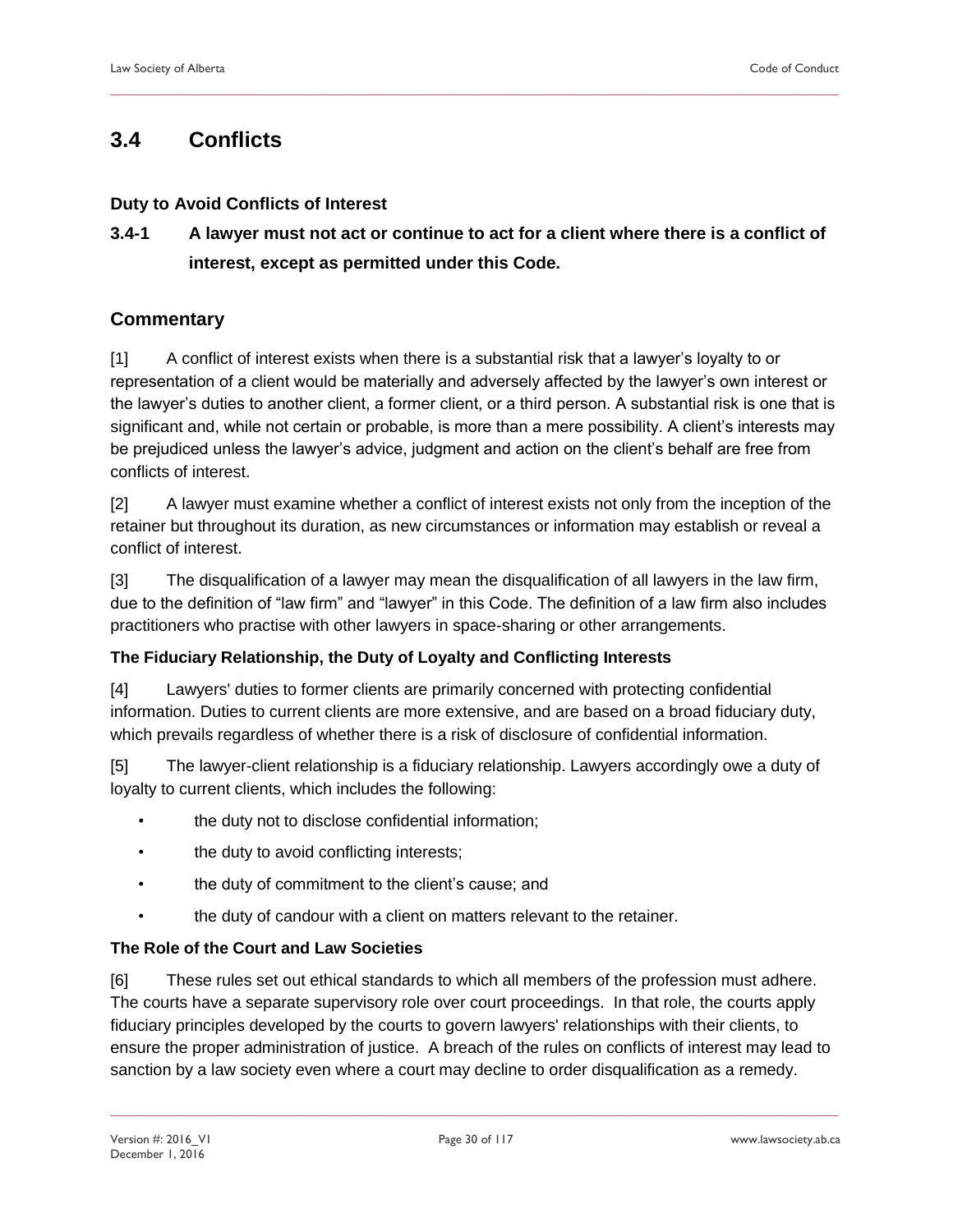### **Consent and Disclosure**

[7] Except for representing opposing parties in a dispute (see Rule 3.4-2), these rules allow a lawyer to continue to act in a matter even when in a conflict of interest, if the clients consent. The lawyer must also be satisfied that the lawyer is able to proceed without a material and adverse effect on the client.

**\_\_\_\_\_\_\_\_\_\_\_\_\_\_\_\_\_\_\_\_\_\_\_\_\_\_\_\_\_\_\_\_\_\_\_\_\_\_\_\_\_\_\_\_\_\_\_\_\_\_\_\_\_\_\_\_\_\_\_\_\_\_\_\_\_\_\_\_\_\_\_\_\_\_\_\_\_\_\_\_\_\_\_\_\_\_\_\_\_\_\_\_\_\_\_\_\_\_\_\_\_\_\_\_\_\_\_\_\_\_\_\_\_\_\_\_\_**

[8] As defined in these rules, "consent" means fully informed and voluntary consent after disclosure. Disclosure may be made orally or in writing, and the consent should be confirmed in writing.

[9] "Disclosure" means full and fair disclosure of all information relevant to a person's decision, in sufficient time for the person to make a genuine and independent decision, and the taking of reasonable steps to ensure understanding of the matters disclosed. A lawyer therefore should inform the client of the relevant circumstances and the reasonably foreseeable ways that a conflict of interest could adversely affect the client interests. This would include the lawyer's relations to the parties and any interest in connection with the matter.

[10] This rule does not require that a lawyer advise a client to obtain independent legal advice about the conflict of interest. In some cases, however, the lawyer should recommend such advice, especially if the client is vulnerable or not sophisticated.

### **Express Consent**

[11] Express consent is required in the case of conflicts involving multiple retainers, former clients, and transferring lawyers, and in the case of lawyers' personal interests or relationships coming into conflict with the interests of clients. Disclosure is an essential requirement to obtaining a client's consent. The lawyer must inform the client about all matters relevant to evaluating the conflict. Where it is not possible to provide the client with disclosure because of the confidentiality of the information of another client, the lawyer must decline to act.

### **Implied Consent**

[12] In cases involving the simultaneous representation of current clients, consent may either be express or implied. Implied consent is applicable in only exceptional cases. It may be appropriate to imply consent when acting for government agencies, chartered banks and other entities that might be considered sophisticated and frequent consumers of legal services from a variety of law firms. The matters must be unrelated, and the lawyer must not possess confidential information from one client that could affect the other client.

[13] The nature of the client is not a sufficient basis upon which to imply consent. The terms of the retainer, the relationship between the lawyer and client, and the unrelated matters involved must be considered. There must be a reasonable basis upon which a lawyer may objectively conclude that the client commonly accepts that its lawyers may act against it.

[14] Where legal services are either highly specialized or are scarce, consent to act for another current client may be implied, depending on the circumstances.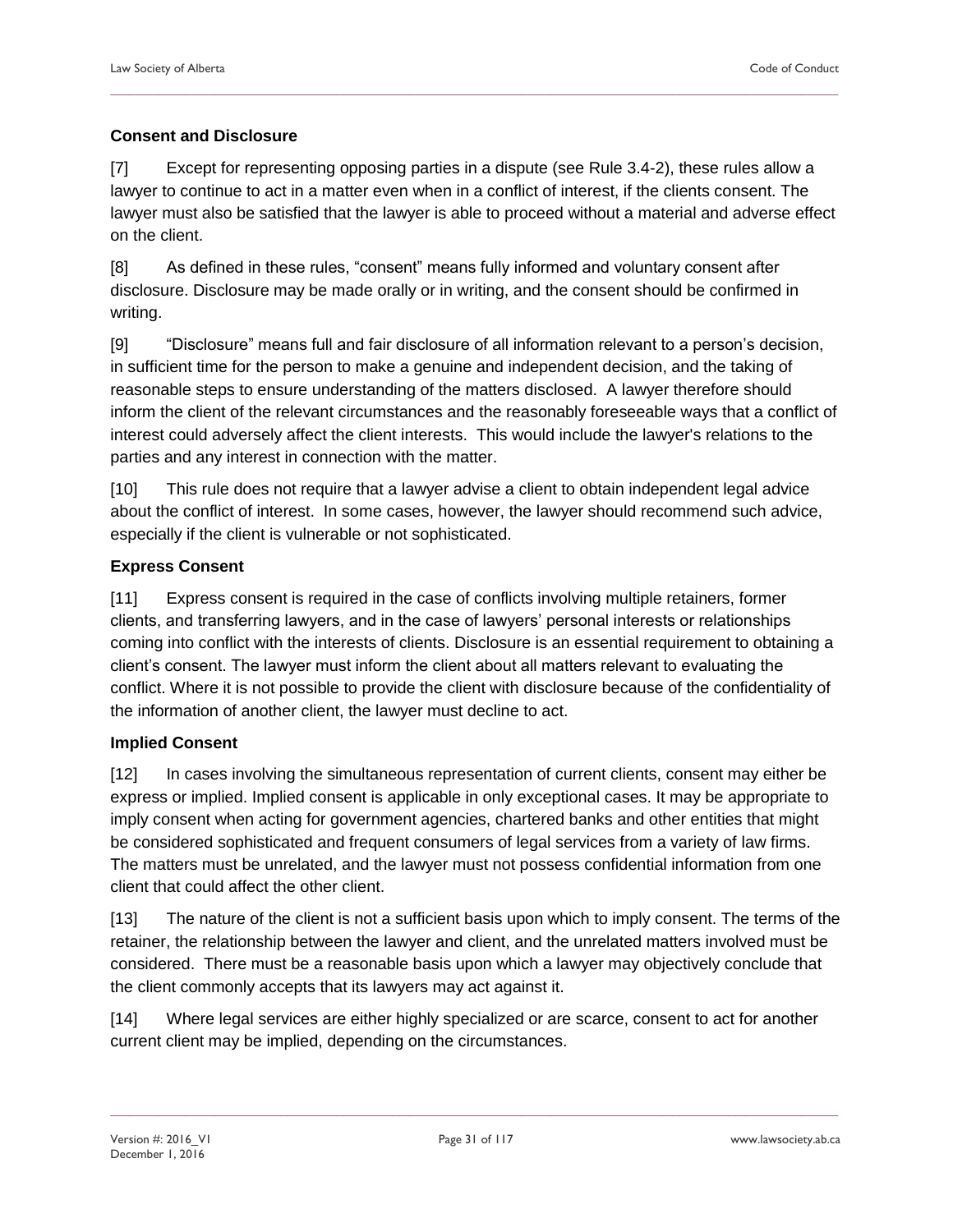### **Advance Consent**

[15] Consent may be obtained in advance of a conflict of interest arising, provided the consent is sufficiently comprehensive to contemplate the subsequent conflict, and there has been no change of circumstances that would render the initial consent invalid. The client must be able to understand the risks and consequences of providing the advance consent.

**\_\_\_\_\_\_\_\_\_\_\_\_\_\_\_\_\_\_\_\_\_\_\_\_\_\_\_\_\_\_\_\_\_\_\_\_\_\_\_\_\_\_\_\_\_\_\_\_\_\_\_\_\_\_\_\_\_\_\_\_\_\_\_\_\_\_\_\_\_\_\_\_\_\_\_\_\_\_\_\_\_\_\_\_\_\_\_\_\_\_\_\_\_\_\_\_\_\_\_\_\_\_\_\_\_\_\_\_\_\_\_\_\_\_\_\_\_**

[16] While not required, in some circumstances it may be advisable to recommend that the client obtain independent legal advice before deciding whether to provide advance consent. Advance consent must be recorded in writing or contained in the retainer agreement.

### **Disputes**

## **3.4-2 A lawyer must not represent opposing parties in a dispute.**

## **Commentary**

[1] The existence of a dispute precludes joint representation, not only because it is impossible to properly advocate more than one side of a matter, but because the administration of justice would be brought into disrepute.

[2] It is sometimes difficult to determine whether a dispute exists. While a litigation matter qualifies as a dispute from the outset, parties who appear to have differing interests or who disagree are not necessarily engaged in a dispute. The parties may wish to resolve the disagreement by consent, in which case a lawyer may be requested to act as a facilitator in providing information for their consideration. At some point, however, a conflict or potential conflict may develop into a dispute. At that time, the lawyer would be compelled by Rule 3.4-1 to cease acting for more than one party and perhaps to withdraw altogether.

[3] In determining whether a dispute exists, a lawyer should have regard for the following factors:

- the degree of hostility, aggression and "posturing";
- the importance of the matters not yet resolved;
- the intransigence of one or more of the parties; and
- whether one or more of the parties wishes the lawyer to assume the role of advocate for that party's position.

[4] If clients have consented to a joint retainer, a lawyer is not necessarily precluded from advising clients on non-contentious matters, even if a dispute has arisen between them. When in doubt, a lawyer should cease acting.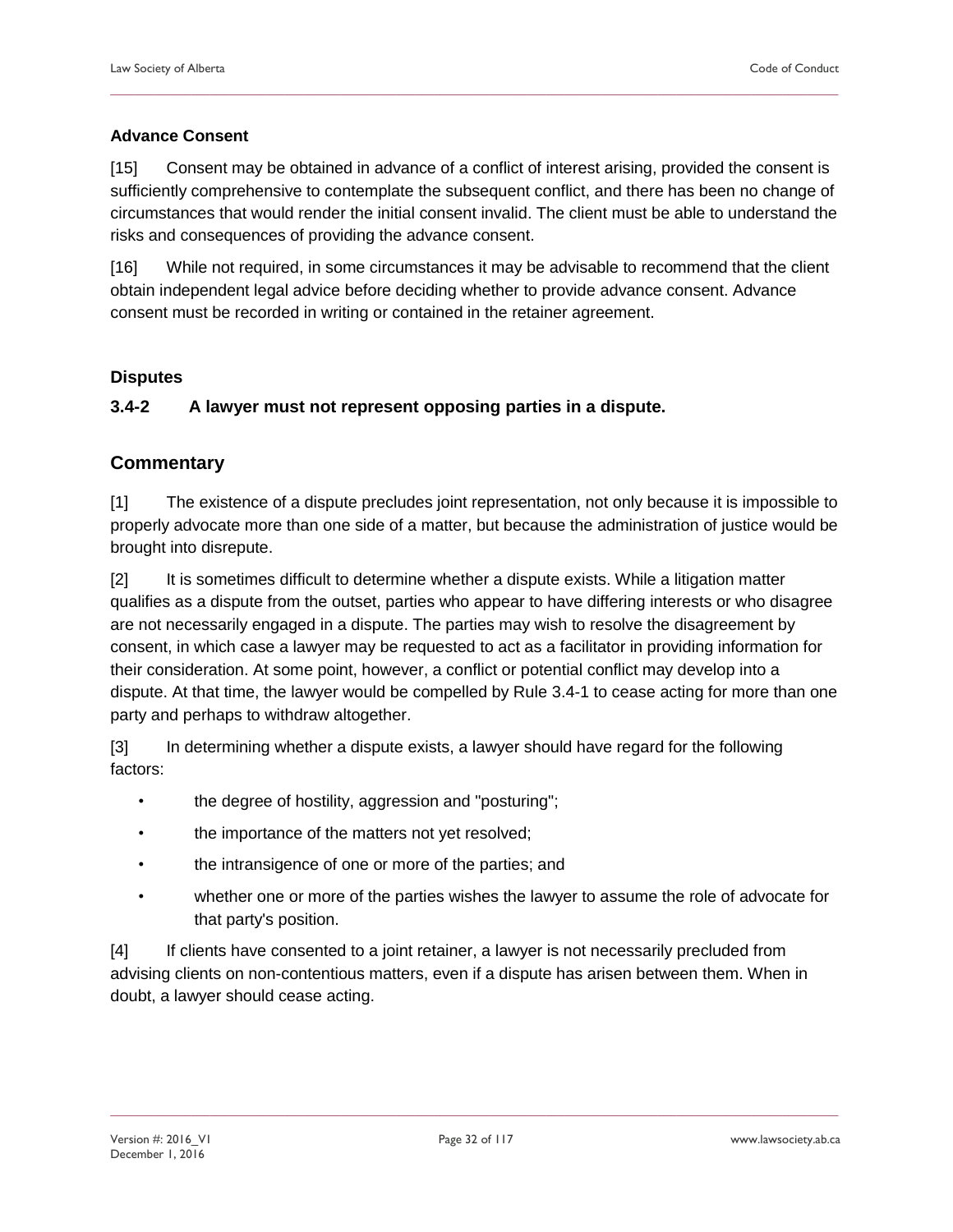#### **Mediation or Arbitration**

[5] This rule does not prevent a lawyer from mediating or arbitrating a dispute between clients or former clients where:

**\_\_\_\_\_\_\_\_\_\_\_\_\_\_\_\_\_\_\_\_\_\_\_\_\_\_\_\_\_\_\_\_\_\_\_\_\_\_\_\_\_\_\_\_\_\_\_\_\_\_\_\_\_\_\_\_\_\_\_\_\_\_\_\_\_\_\_\_\_\_\_\_\_\_\_\_\_\_\_\_\_\_\_\_\_\_\_\_\_\_\_\_\_\_\_\_\_\_\_\_\_\_\_\_\_\_\_\_\_\_\_\_\_\_\_\_\_**

- (a) the parties consent;
- (b) it is in the parties' best interests that the lawyer act as mediator or arbitrator; and
- (c) the parties acknowledge that the lawyer will not be representing either party and that no confidentiality will apply to material information in the lawyer's possession.

## **Current Clients**

**3.4-3 A lawyer must not represent one client whose legal interests are directly adverse to the immediate legal interests of another client, even if the matters are unrelated, unless both clients consent.**

# **Commentary**

[1] This rule mirrors the bright line rule articulated by the Supreme Court of Canada.

[2] The lawyer-client relationship may be irreparably damaged where the lawyer's representation of one client is directly adverse to another client's immediate interests. For example, one client may legitimately fear that the lawyer will not pursue the representation out of deference to the other client, and an existing client may legitimately feel betrayed by the lawyer's representation of a client with adverse legal interests.

[3] A client is a current client if the lawyer is currently acting for the client, and may be a current client despite there being no matters on which the lawyer is currently acting. In determining whether a client is a current client, notwithstanding that the lawyer has no current files, the lawyer must take into consideration all the circumstances of the lawyer-client relationship, including, where relevant:

- the duration of the relationship;
- the terms of the past retainer or retainers;
- the length of time since the last representation was completed or the last representation assigned; and
- whether the client uses other lawyers for the same type of work.

[4] When determining if one client's legal interests are directly adverse to the immediate legal interests of another current client, a lawyer must consider the following factors:

- the immediacy of the legal interests;
- whether the legal interests are directly adverse;
- whether the issue is substantive or procedural;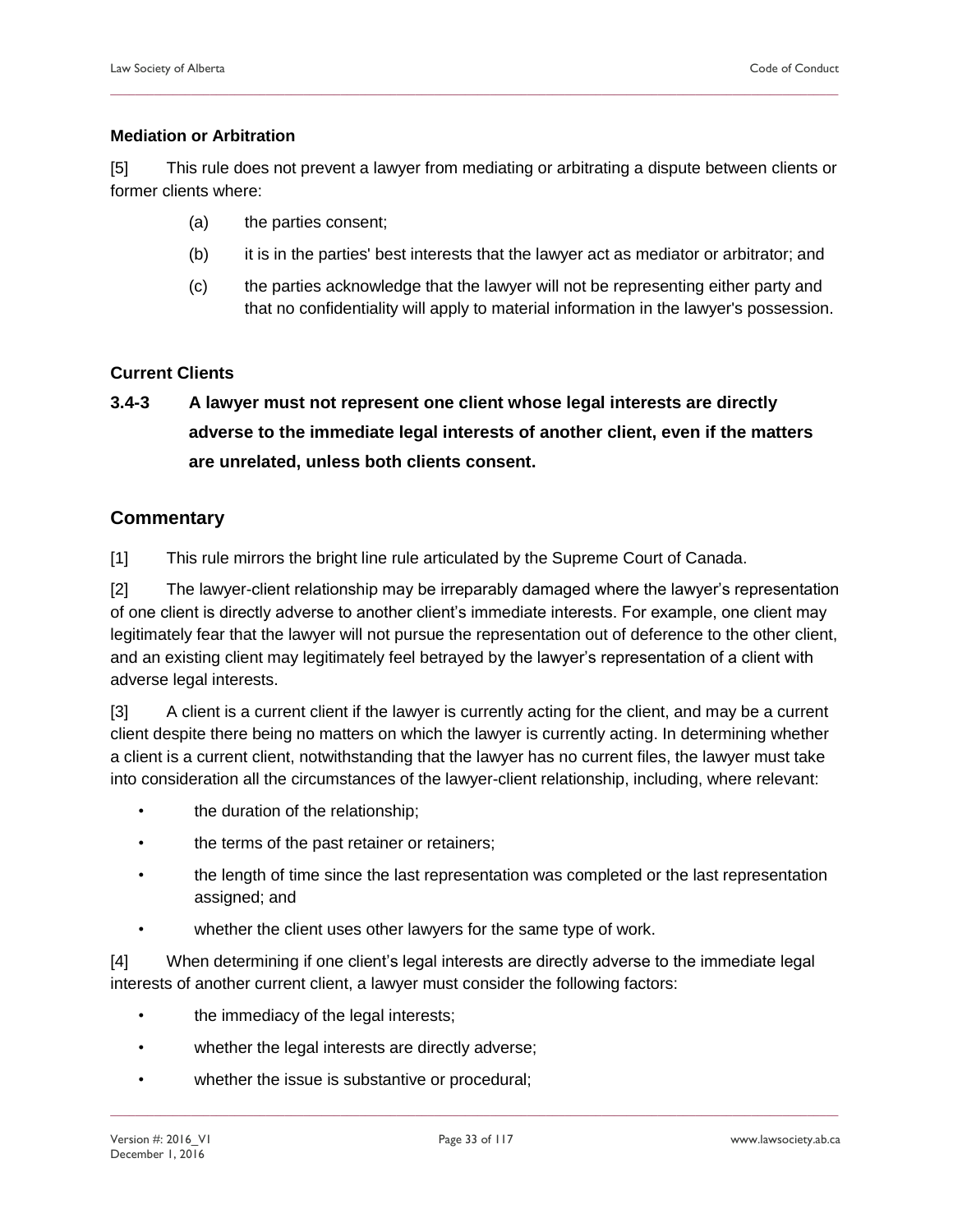- the temporal relationship between the matters;
- the significance of the issue to the immediate and long-term interests of the clients involved; and

**\_\_\_\_\_\_\_\_\_\_\_\_\_\_\_\_\_\_\_\_\_\_\_\_\_\_\_\_\_\_\_\_\_\_\_\_\_\_\_\_\_\_\_\_\_\_\_\_\_\_\_\_\_\_\_\_\_\_\_\_\_\_\_\_\_\_\_\_\_\_\_\_\_\_\_\_\_\_\_\_\_\_\_\_\_\_\_\_\_\_\_\_\_\_\_\_\_\_\_\_\_\_\_\_\_\_\_\_\_\_\_\_\_\_\_\_\_**

• the clients' reasonable expectations in retaining the lawyer for the particular matter or representation.

[5] The bright line rule cannot be used to support tactical abuses. For example, it is inappropriate for a lawyer to raise a conflict of interest in order to disqualify an opposing lawyer for an improper purpose, or to inconvenience an opposing client.

[6] This rule will not apply in circumstances where it is unreasonable for a client to expect that its law firm will not act against it in unrelated matters. In exceptional cases, a client's consent that a lawyer may act against it may be implied. (See commentary to Rule 3.4-1)

[7] A lawyer's duty of candour requires that a lawyer inform a client about any factors relevant to the lawyer's ability to provide effective representation. If the lawyer is accepting a retainer that requires the lawyer to act against an existing client, the lawyer should disclose this information to the client even if the lawyer believes there is no conflict of interest.

[8] A lawyer's duty of commitment to the client's cause prevents the lawyer from summarily and unexpectedly dropping that client to circumvent conflict of interest rules. The client may legitimately feel betrayed if the lawyer ceases to act for the client in order to avoid a conflict of interest with another more lucrative or attractive client.

## **Concurrent Clients**

- **3.4-4 (a) An individual lawyer or a law firm may act for concurrent clients with competing business or economic interests, provided that the lawyer or law firm treats information received from each client as confidential and does not disclose it to other clients;**
	- **(b) Where concurrent clients wish to retain a law firm in respect of the same business opportunity, the law firm must:**
		- **(i) disclose that it is acting for other business competitors and the risks associated with concurrent representation;**
		- **(ii) provide the client with the opportunity to seek independent legal advice;**
		- **(iii) ensure that each client is represented by different lawyers in the law firm;**
		- **(iv) implement measures to protect confidential information;**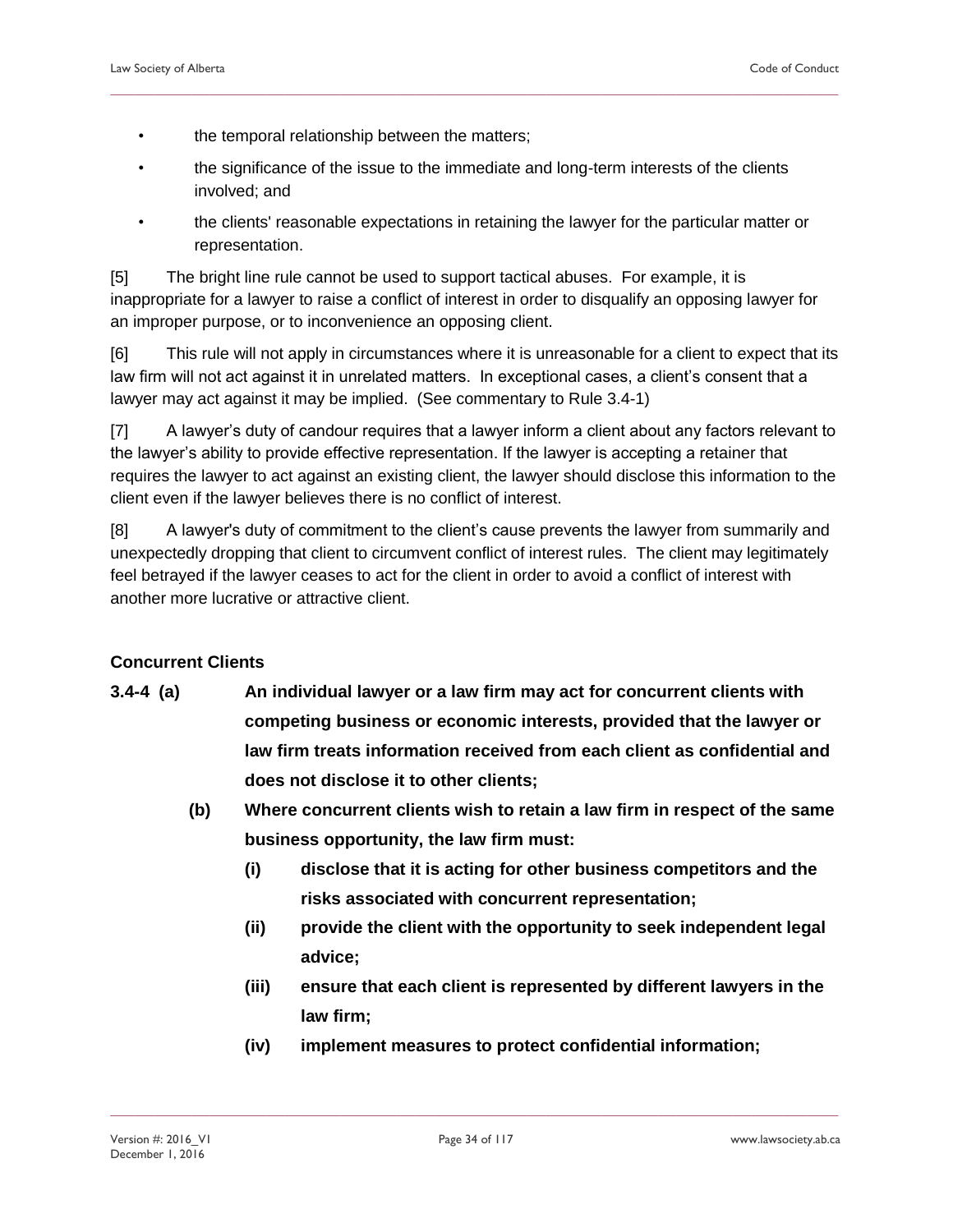**(v) withdraw from the representation of all clients in the event a dispute arises that cannot be resolved, in relation to the subject matter of the concurrent representation.**

# **Commentary**

[1] Concurrent retainers are distinct from joint retainers, which are the subject of Rule 3.4-5. For the purposes of these rules, concurrent retainers arise when a lawyer or firm simultaneously represents different clients in separate matters. There is no sharing of confidential information, and the concurrent clients are not associated. In contrast, joint representation involves simultaneous representation of multiple clients in the same matter, and involves sharing of confidential information and shared instructions from the clients.

**\_\_\_\_\_\_\_\_\_\_\_\_\_\_\_\_\_\_\_\_\_\_\_\_\_\_\_\_\_\_\_\_\_\_\_\_\_\_\_\_\_\_\_\_\_\_\_\_\_\_\_\_\_\_\_\_\_\_\_\_\_\_\_\_\_\_\_\_\_\_\_\_\_\_\_\_\_\_\_\_\_\_\_\_\_\_\_\_\_\_\_\_\_\_\_\_\_\_\_\_\_\_\_\_\_\_\_\_\_\_\_\_\_\_\_\_\_**

[2] Conflict of interest rules do not preclude law firms and individual lawyers from concurrently representing different clients who are economic or business competitors and whose legal interests are not directly adverse. Lawyers are obliged at all times to ensure that they maintain confidentiality regarding the information of each client. Competing commercial interests of clients will not present a conflict when they do not impair a lawyer's ability to properly represent the legal interests of each client. Whether or not a real risk of impairment exists will be a question of fact.

[3] In a litigation practice, competing commercial interests become relevant when there is a legal dispute between clients, in which case Rules 3.4-2 and 3.4-3 will apply.

[4] In corporate and commercial practice, a conflict of interest will arise when commercial competitors simultaneously seek to retain the same lawyer or law firm with regard to the same corporate or business opportunity. Where the subject matter of each independent retainer is the same, the same lawyer may not act for each concurrent client. A law firm may, however, represent concurrent clients in this situation if each client is represented by different lawyers and the existence of concurrent retainers is disclosed to the clients. Lawyers are not required to disclose the identities of other concurrent clients. Reasonable measures will be required to protect confidential client information and the details of the implementation of the measures should be disclosed to the clients (See commentary to Rule 3.4-10).

[5] Concurrent clients must be fully informed of the risks and understand that, if a dispute arises between them which cannot be resolved, the lawyers must withdraw, resulting in potential additional costs. Clients should be given the opportunity to seek independent legal advice regarding the advisability of the concurrent retainer, and whether the concurrent representation is in the best interests of the clients. The law firm should assess whether there is a real risk that the firm will not be able to properly represent the legal interests of each client.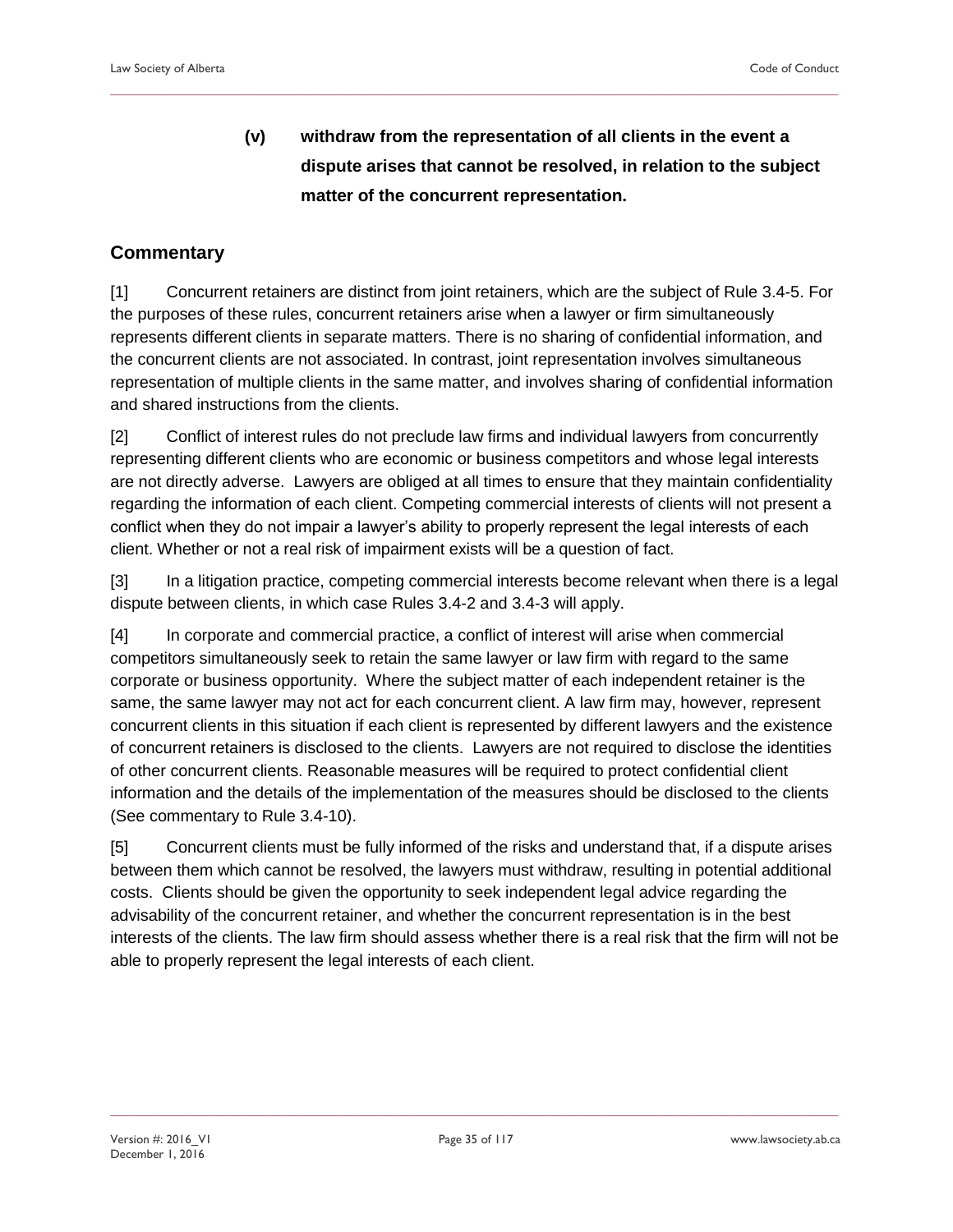### **Joint Retainers**

**3.4-5 Before a lawyer acts for more than one client in the same matter, the lawyer must:**

**\_\_\_\_\_\_\_\_\_\_\_\_\_\_\_\_\_\_\_\_\_\_\_\_\_\_\_\_\_\_\_\_\_\_\_\_\_\_\_\_\_\_\_\_\_\_\_\_\_\_\_\_\_\_\_\_\_\_\_\_\_\_\_\_\_\_\_\_\_\_\_\_\_\_\_\_\_\_\_\_\_\_\_\_\_\_\_\_\_\_\_\_\_\_\_\_\_\_\_\_\_\_\_\_\_\_\_\_\_\_\_\_\_\_\_\_\_**

- **(a) obtain the consent of the clients following disclosure of the advantages and disadvantages of a joint retainer;**
- **(b) ensure the joint retainer is in the best interests of each client;**
- **(c) advise each client that no information received in connection with the matter from one client can be treated as confidential so far as any of the others are concerned; and**
- **(d) advise each client that, if a conflict develops that cannot be resolved, the lawyer cannot continue to act for both or all of them and may have to withdraw completely.**

# **Commentary**

# **Identifying Conflicts**

[1] A joint retainer must be approached by a lawyer with caution, particularly in situations involving conflicting interests, rather than a potential conflict. It will generally be more difficult for a lawyer to justify acting in a situation involving actual conflicting interests. In each case, the lawyer must assess the likelihood of being able to demonstrate that each client received representation equal to that which would have been rendered by independent counsel.

[2] A lawyer should examine whether a conflict of interest exists, not only from the outset, but also throughout the duration of a retainer, because new circumstances or information may establish or reveal a conflict of interest.

[3] In appropriate circumstances, lawyers may act for clients who have conflicting interests or have a potential conflict. Clients may have conflicting interests where they have differing interests but there is no actual dispute. Examples include vendor and purchaser, mortgagor and mortgagee (see special notes below), insured and insurer, estranged spouses, and lessor and lessee.

[4] A potential conflict exists when clients are aligned in interest and there is no dispute among them in fact, but the relationship or circumstances are such that there is a possibility of differences developing. Examples are co-plaintiffs; co-defendants; co-insured; co-accused; shareholders entering into a unanimous shareholder agreement; spouses granting a mortgage to secure a loan; common guarantors; beneficiaries under a will; and a trustee in bankruptcy or court appointed receiver/manager and the secured creditor who had the trustee or receiver/manager appointed. This list is not exhaustive.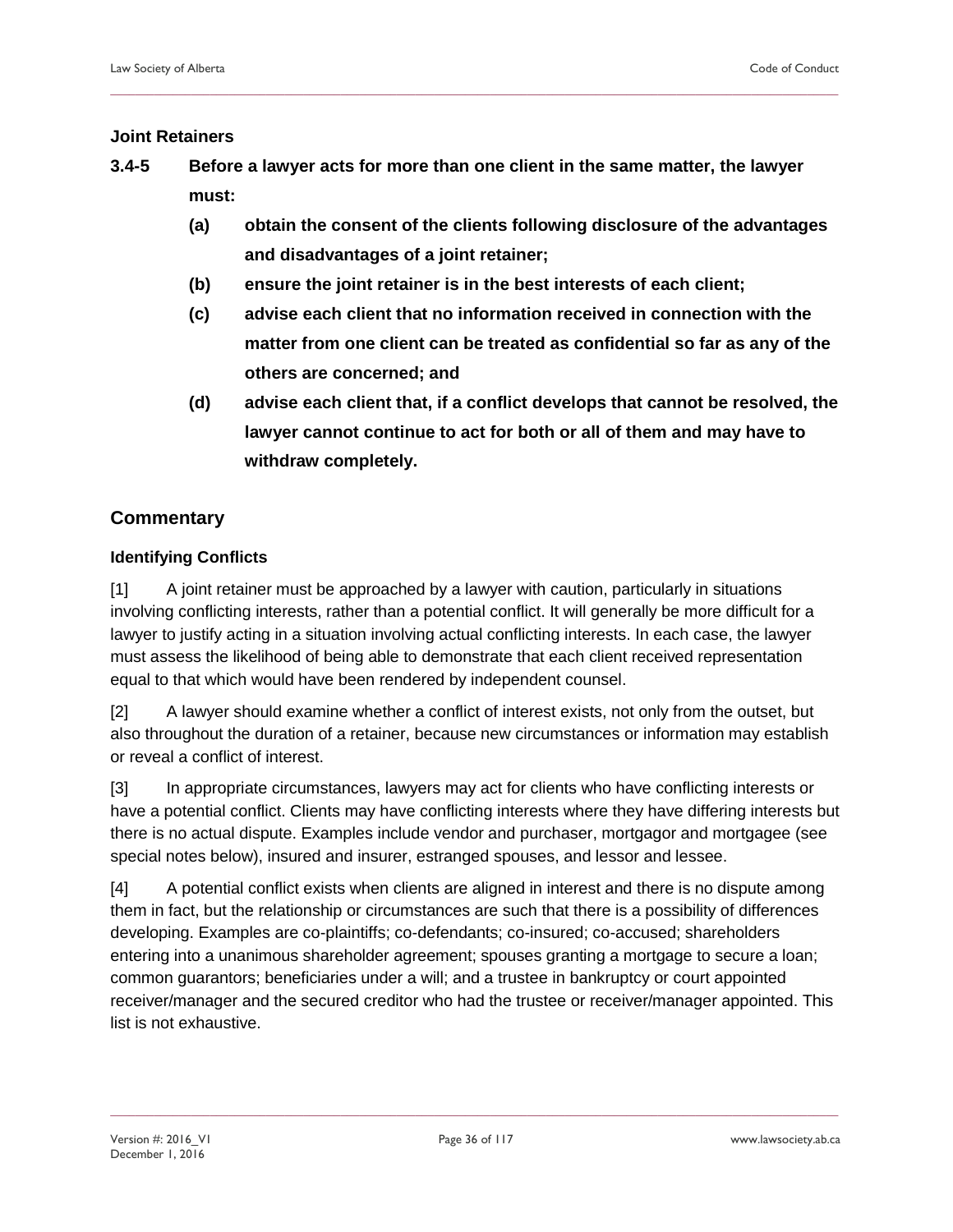### **Assessing When the Joint Representation is in the Best Interests of the Parties**

[5] Many lawyers prefer not to act for more than one party in a transaction. From the client's perspective, however, this preference may interfere with the right to choose counsel and may appear to generate unwarranted costs, hostility and complexity. In addition, another lawyer having the requisite expertise or experience may not be readily available, especially in smaller communities. Situations will therefore arise in which it is clearly in the best interests of the parties that a lawyer represents more than one of them in the same matter.

**\_\_\_\_\_\_\_\_\_\_\_\_\_\_\_\_\_\_\_\_\_\_\_\_\_\_\_\_\_\_\_\_\_\_\_\_\_\_\_\_\_\_\_\_\_\_\_\_\_\_\_\_\_\_\_\_\_\_\_\_\_\_\_\_\_\_\_\_\_\_\_\_\_\_\_\_\_\_\_\_\_\_\_\_\_\_\_\_\_\_\_\_\_\_\_\_\_\_\_\_\_\_\_\_\_\_\_\_\_\_\_\_\_\_\_\_\_**

[6] In determining whether it is in the best interests of the parties that a lawyer act for more than one party where there is no dispute but where there is a conflict or potential conflict, the lawyer must consider all relevant factors, including but not limited to:

- the complexity of the matter;
- whether there are terms yet to be negotiated and the complexity and contentiousness of those terms;
- whether considerable extra cost, delay, hostility or inconvenience would result from using more than one lawyer;
- the availability of another lawyer of comparable skill;
- the degree to which the lawyer is familiar with the parties' affairs;
- the probability that the conflict or potential conflict will ripen into a dispute due to the respective positions or personalities of the parties, the history of their relationship or other factors;
- the likely effect of a dispute on the parties;
- whether it may be inferred from the relative positions or circumstances of the parties (such as a long-standing previous relationship of one party with the lawyer) that the lawyer would be motivated to favour the interests of one party over another; and
- the ability of the parties to make informed, independent decisions.

[7] The requirement that the joint representation be in the clients' best interests will not be fulfilled unless the lawyer has made an independent evaluation and has concluded that this is the case. It is insufficient to rely on the clients' assessment in this regard.

[8] Although the parties to a particular matter may expressly request joint representation, there are circumstances in which a lawyer may not agree. Even if all the parties consent, a lawyer should avoid acting for more than one client when it is likely that a dispute between them will arise or that their interests, rights or obligations will diverge as the matter progresses. For example, it is not advisable to represent opposing arm's-length parties in complex commercial transactions involving unique, heavily negotiated terms. In these situations, the risks of retaining a single lawyer outweigh the advantages.

[9] If a lawyer proposes to act for a corporation and one or more of its shareholders, directors, managers, officers or employees, the lawyer must be satisfied that the dual representation is a true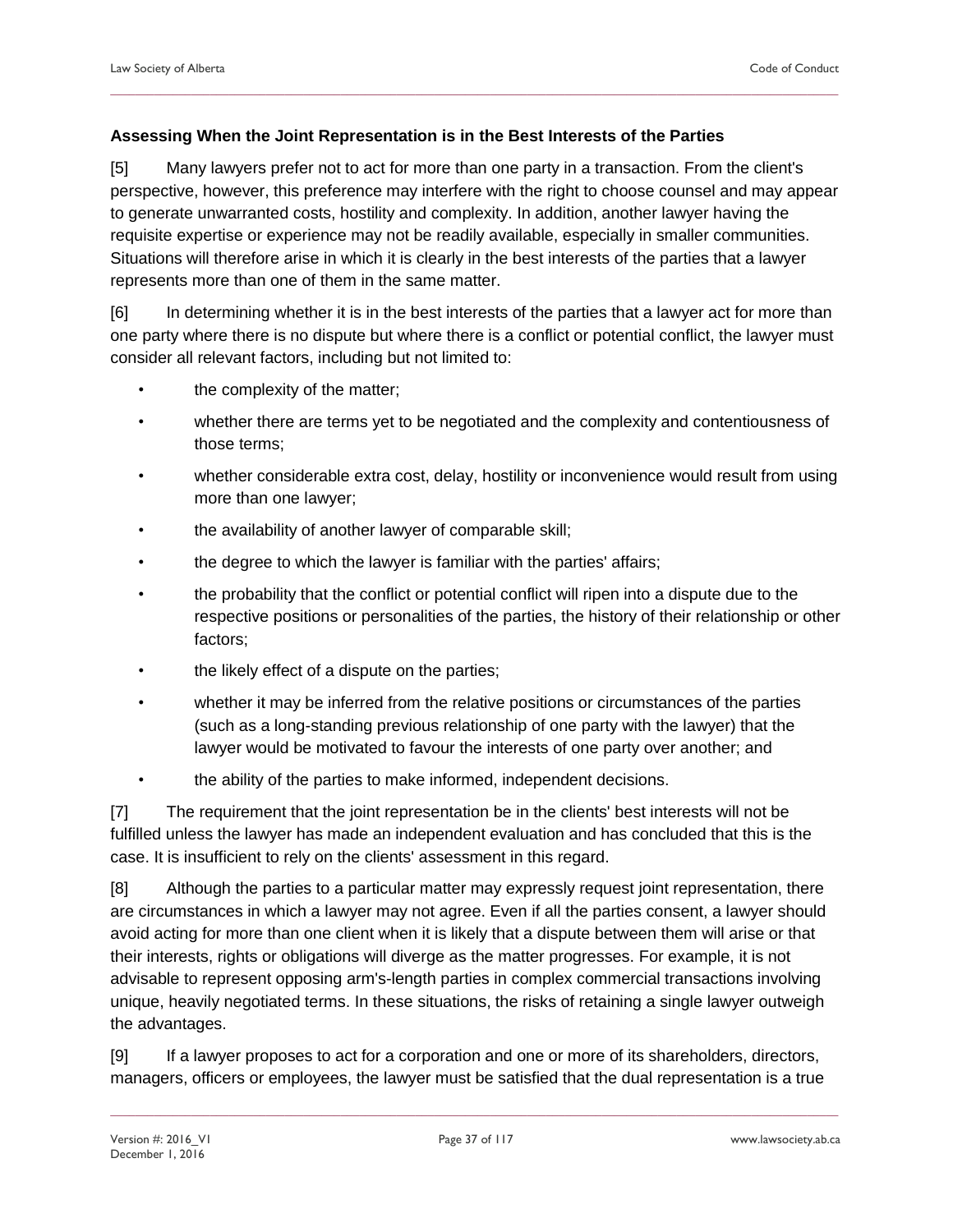reflection of the will and desire of the corporation as a separate entity. Having met all preliminary requirements, a lawyer acting in a conflict or potential conflict situation must represent each party's interests to the fullest extent. The fact of joint representation will not provide a justification for failing to fulfill the duties and responsibilities owed by the lawyer to each client.

**\_\_\_\_\_\_\_\_\_\_\_\_\_\_\_\_\_\_\_\_\_\_\_\_\_\_\_\_\_\_\_\_\_\_\_\_\_\_\_\_\_\_\_\_\_\_\_\_\_\_\_\_\_\_\_\_\_\_\_\_\_\_\_\_\_\_\_\_\_\_\_\_\_\_\_\_\_\_\_\_\_\_\_\_\_\_\_\_\_\_\_\_\_\_\_\_\_\_\_\_\_\_\_\_\_\_\_\_\_\_\_\_\_\_\_\_\_**

## **Informed Consent to Joint Representation**

[10] If a lawyer determines that joint representation is permissible, then the consent of the parties must be obtained. Consent will be valid only if the lawyer has provided disclosure of the advantages and disadvantages of, first, retaining one lawyer and, second, retaining independent counsel for each party. Disclosure must include the fact that no material information received in connection with the matter from one party can be treated as confidential so far as any of the other parties is concerned. In addition, the lawyer must stipulate that, if a dispute develops, the lawyer will be compelled to cease acting altogether unless, at the time the dispute develops, all parties consent to the lawyer continuing to represent one of them. Advance consent may be ineffective since the party granting the consent may not at that time be in possession of all relevant information (see commentary to Rule 3.4-1). Lawyers must disclose any relationships with the parties and any interest in or connection with the matter, if applicable.

[11] While it is not mandatory that either disclosure or consent in connection with joint representation be in writing, the lawyer will have the onus of establishing that disclosure was provided and that consent was granted. Therefore, it is advisable to document the communication between the lawyer and client and to obtain written confirmation from the client.

[12] Rule 3.4-5 does not require that a lawyer advise the client to obtain independent legal advice about a conflicting interest. In some cases, especially when the client is not sophisticated or is vulnerable, the lawyer should recommend independent legal advice. If a lawyer has a continuing relationship with a client for whom the lawyer acts regularly, before the lawyer accepts joint employment for that client and another client in a matter, the lawyer should advise the other client of the continuing relationship and recommend that the client obtain independent legal advice about the joint retainer.

### **Joint Representation of Lenders and Borrowers**

[13] In appropriate circumstances, a lawyer may act for or otherwise represent both lender and borrower in a mortgage or loan transaction. Consent must be obtained from both clients at the outset of the retainer.

[14] When a lawyer acts for both the borrower and the lender in a mortgage or loan transaction, the lawyer must disclose to the borrower and the lender, before the advance or release of the mortgage or loan funds, all information that is material to the transaction. What is material is to be determined objectively. The duty to disclose arises even if the lender or the borrower does not ask for the specific information.

[15] A lender's acknowledgement of, and consent to, the terms of and consent to the joint retainer is usually confirmed in the documentation of the transaction, such as mortgage loan instructions, and the consent is generally acknowledged by a lender when the lawyer is requested by it to act.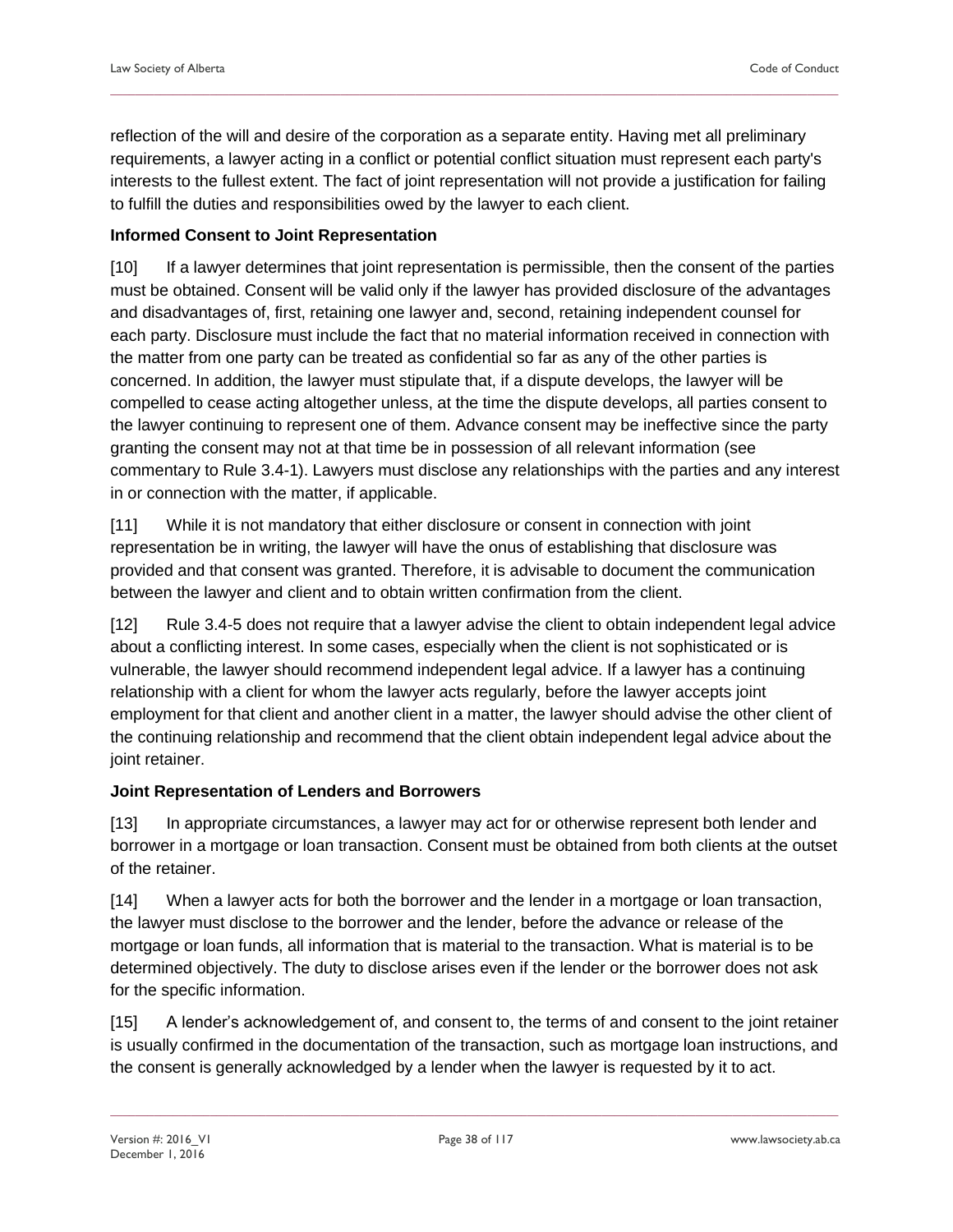### **Joint Retainer for Drafting Wills**

[16] A lawyer who receives instructions from spouses or domestic partners (including, in Alberta, adult interdependent partners) to prepare one or more wills for them based on their shared understanding of what is to be in each will should comply with this rule. It is important for the lawyer to ensure that the spouses or domestic partners understand the consequences of giving conflicting instructions during the course of the joint retainer for the preparation of the wills, and that any information or instructions provided to counsel by one client will be shared with the other spouse or domestic partner.

**\_\_\_\_\_\_\_\_\_\_\_\_\_\_\_\_\_\_\_\_\_\_\_\_\_\_\_\_\_\_\_\_\_\_\_\_\_\_\_\_\_\_\_\_\_\_\_\_\_\_\_\_\_\_\_\_\_\_\_\_\_\_\_\_\_\_\_\_\_\_\_\_\_\_\_\_\_\_\_\_\_\_\_\_\_\_\_\_\_\_\_\_\_\_\_\_\_\_\_\_\_\_\_\_\_\_\_\_\_\_\_\_\_\_\_\_\_**

[17] If subsequently only one spouse or domestic partner communicates new instructions, such as instructions to change or revoke a will:

- a) the subsequent communication must be treated as a request for a new retainer and not as part of the joint retainer;
- b) in accordance with Rule 3.3, the lawyer is obliged to hold all information related to the subsequent communication in strict confidence and not disclose it to the other spouse or domestic partner;
- c) the lawyer has a duty to decline the new retainer, unless:
	- (i) the spouses or domestic partners have annulled their marriage, divorced, permanently ended their conjugal relationship or permanently ended their close personal relationship, as the case may be;
	- (ii) the other spouse or domestic partner has died; or
	- (iii) the other spouse or domestic partner has been informed of the subsequent communication and agreed to the lawyer acting on the new instructions.

### **Single Client in Multiple Roles**

[18] Special considerations apply when a lawyer is representing one client acting in two possibly conflicting roles. For example, a lawyer acting for an estate when the executor is also a beneficiary must be sensitive to divergence of the obligations and interests of the executor in those two capacities. Such divergence could occur if the executor is a surviving spouse who is the beneficiary of only part of the estate. The individual may wish to apply to the court to receive a greater share of the estate. This course of action is, however, contrary to the interests of other beneficiaries and inconsistent with the neutral role of executor. The lawyer would accordingly be obliged to refer the executor elsewhere with respect to the application for relief which the individual is pursuing in a personal capacity.

## **Acting Against Former Clients**

# **3.4-6 Unless the former client consents, a lawyer must not act against a former client:**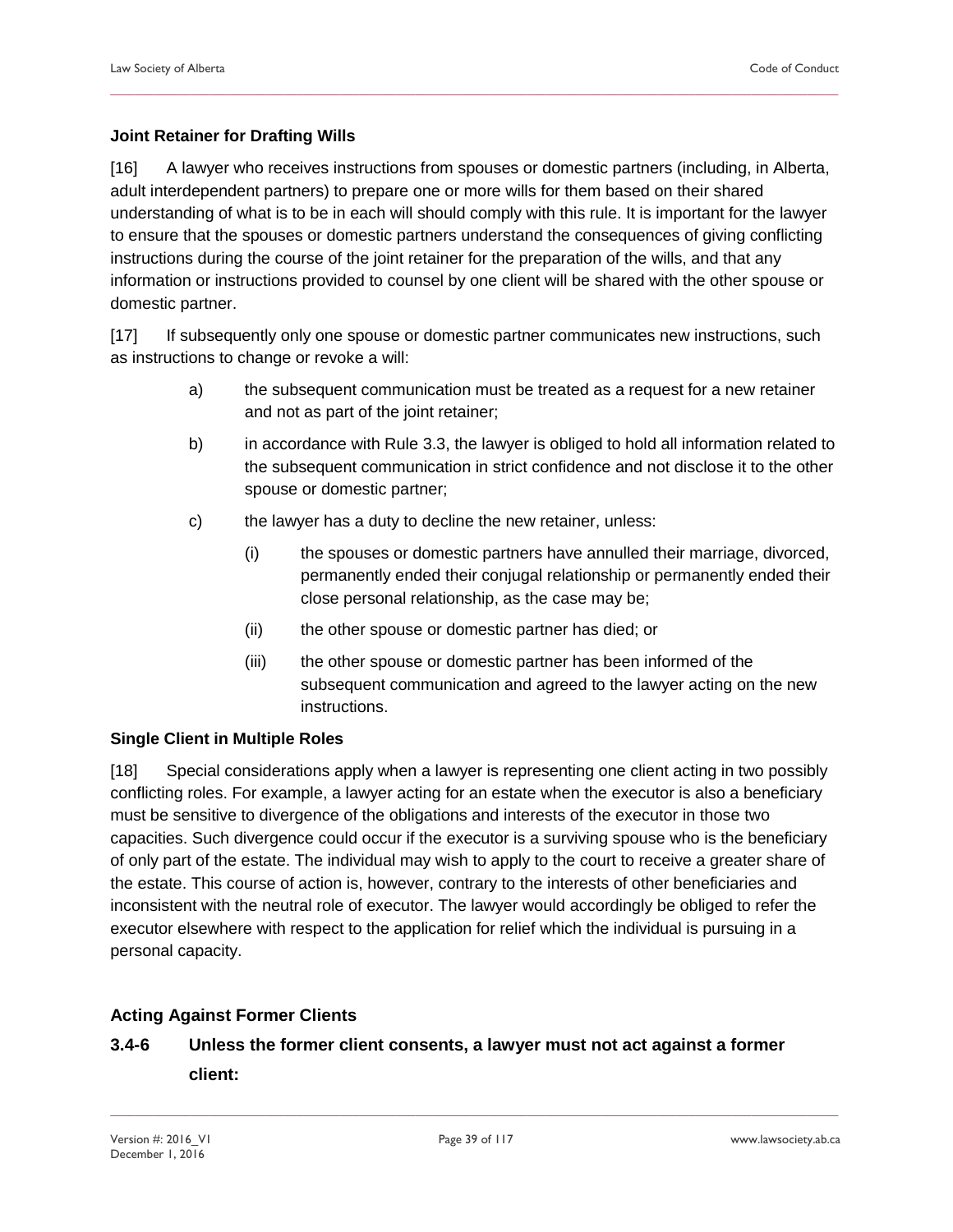- **(a) in the same matter,**
- **(b) in any related matter, or**
- **(c) except as provided by Rule 3.4-7, in any other matter if the lawyer has relevant confidential information arising from the representation of the former client that may prejudice that client.**

**\_\_\_\_\_\_\_\_\_\_\_\_\_\_\_\_\_\_\_\_\_\_\_\_\_\_\_\_\_\_\_\_\_\_\_\_\_\_\_\_\_\_\_\_\_\_\_\_\_\_\_\_\_\_\_\_\_\_\_\_\_\_\_\_\_\_\_\_\_\_\_\_\_\_\_\_\_\_\_\_\_\_\_\_\_\_\_\_\_\_\_\_\_\_\_\_\_\_\_\_\_\_\_\_\_\_\_\_\_\_\_\_\_\_\_\_\_**

# **Commentary**

[1] This rule protects clients from the misuse of confidential information and prohibits a lawyer from attacking the legal work done during the retainer, or from undermining the client's position on a matter that was central to the retainer. It is not improper for a lawyer to act against a former client in a fresh and independent matter wholly unrelated to any work the lawyer has previously done for that client. A new matter is wholly unrelated if no confidential information from the prior retainer is relevant to the new matter and the new matter will not undermine the work done by the lawyer for the client in the prior retainer.

[2] A person who has consulted a lawyer in the lawyer's professional capacity may be considered a former client for the purposes of this rule even though the lawyer did not agree to represent that person or did not render an account to that person (see commentary below regarding "Prospective Client").

### **Confidential Information**

[3] "Confidential information" means all information concerning a client's business, interests and affairs acquired in the course of the lawyer-client relationship. A lawyer's knowledge of personal characteristics or corporate policies that are notably unusual or unique to a client may bar an adverse representation if such knowledge could potentially be used to the client's disadvantage. For example, a lawyer might know that a former client will not under any circumstances proceed to trial or appear as a witness. However, a lawyer's awareness that a client has a characteristic common to many people (such as a general aversion to testifying) or a fairly typical corporate policy (such as a propensity to settle rather than proceed to litigation) will not generally preclude the lawyer from acting against that client.

[4] A lawyer's duty not to use confidential information to the disadvantage of a former client continues indefinitely. However, the passage of time may mitigate the effect of a lawyer's possession of particular confidential information, and may permit the lawyer to act against a former client when the information no longer has the potential to prejudice the former client.

## **Prospective Client**

[5] A prospective client is a person who discloses confidential information to a lawyer for the purpose of retaining the lawyer. A lawyer must maintain the confidentiality of information received from a prospective client.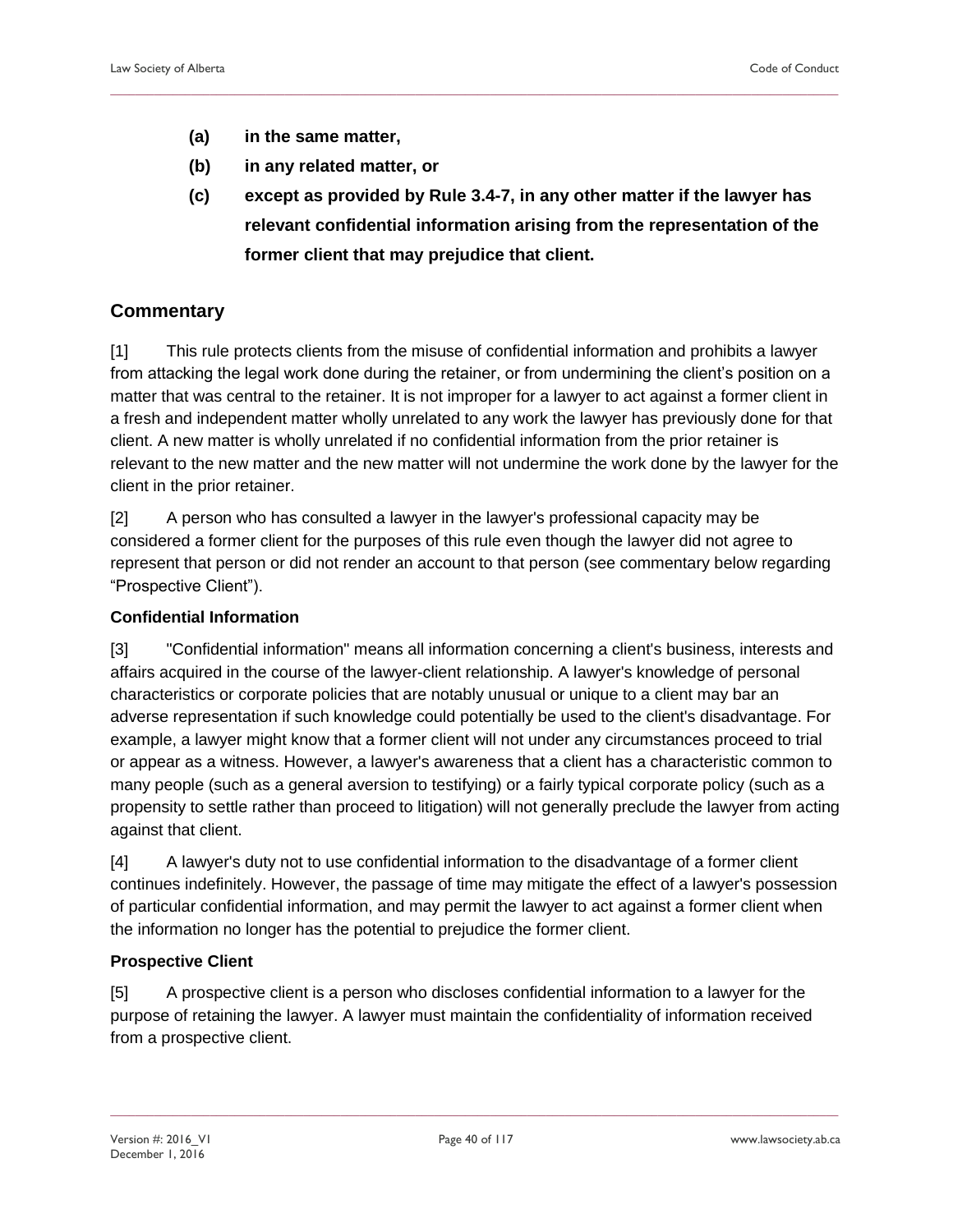[6] Before performing a conflict check, a lawyer should endeavour not to receive more information than is necessary to carry out the conflict check. As soon as a conflict becomes evident the lawyer must decline the representation and refuse to receive further information, unless the conflict is resolved by the consent of the existing client and the prospective client or the approval of a tribunal. If the lawyer declines the representation, the information disclosed by the prospective client, including the fact that the client approached the firm, must not be disclosed to those who may act against the prospective client. The firm may act or continue to act contrary to the interests of the prospective client in relation to the proposed retainer if the lawyer takes adequate steps to ensure that:

**\_\_\_\_\_\_\_\_\_\_\_\_\_\_\_\_\_\_\_\_\_\_\_\_\_\_\_\_\_\_\_\_\_\_\_\_\_\_\_\_\_\_\_\_\_\_\_\_\_\_\_\_\_\_\_\_\_\_\_\_\_\_\_\_\_\_\_\_\_\_\_\_\_\_\_\_\_\_\_\_\_\_\_\_\_\_\_\_\_\_\_\_\_\_\_\_\_\_\_\_\_\_\_\_\_\_\_\_\_\_\_\_\_\_\_\_\_**

- (a) the confidential information is not disclosed to other firm members representing clients adverse to the prospective client, and
- (b) firm members who have the confidential information will not be involved in any retainer that is related to the matter for which the prospective client sought to retain the firm.

[7] The adequacy of the measures taken to prevent disclosure of the information will depend on the circumstances of the case, and may include destroying, sealing or returning to the prospective client notes and correspondence and deleting or password protecting computer files on which any such information may be recorded.

- **3.4-7 When a lawyer has acted for a former client and obtained confidential information relevant to a new matter, another lawyer in the lawyer's law firm ("the other lawyer") may act in the new matter against the former client if:**
	- **(a) the former client consents to the other lawyer acting; or**
	- **(b) the law firm establishes that it is in the interests of justice that the other lawyer act in the new matter, having regard to all relevant circumstances, including:**
		- **(i) the adequacy and timing of the measures taken to ensure that there has been, and will be, no disclosure of the former client's confidential information to any other member or employee of the law firm, or any person whose services the lawyer or law firm has retained in the new matter;**
		- **(ii) the extent of prejudice to any party;**
		- **(iii) the good faith of the parties; and**
		- **(iv) the availability of suitable alternative counsel.**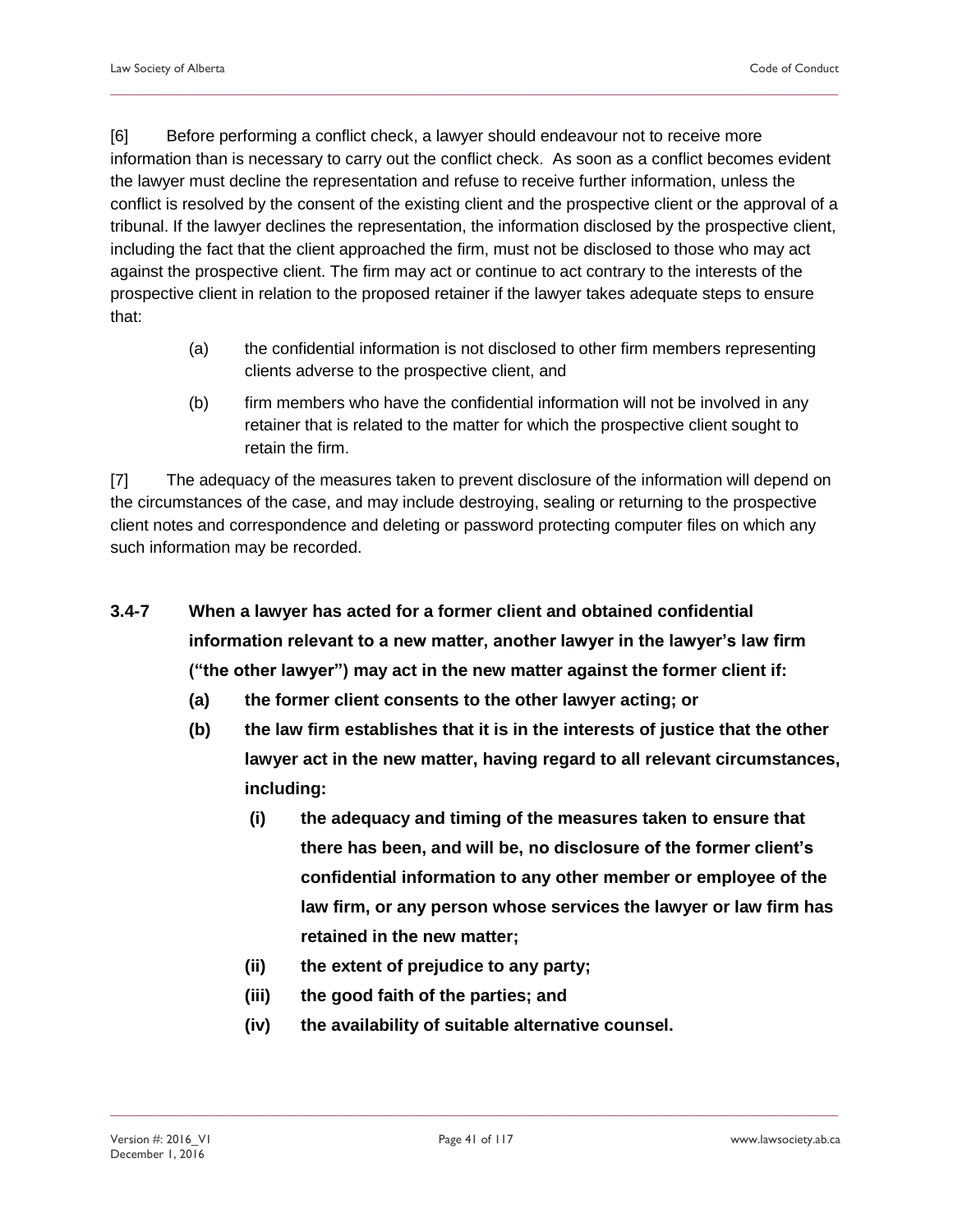# **Commentary**

[1] The guidelines at the end of the commentary in Rule 3.4-10 regarding lawyer transfers between firms provide valuable guidance for the protection of confidential information in the cases where, having regard to all of the relevant circumstances, it is appropriate for the lawyer's partner or associate to act against the former client.

**\_\_\_\_\_\_\_\_\_\_\_\_\_\_\_\_\_\_\_\_\_\_\_\_\_\_\_\_\_\_\_\_\_\_\_\_\_\_\_\_\_\_\_\_\_\_\_\_\_\_\_\_\_\_\_\_\_\_\_\_\_\_\_\_\_\_\_\_\_\_\_\_\_\_\_\_\_\_\_\_\_\_\_\_\_\_\_\_\_\_\_\_\_\_\_\_\_\_\_\_\_\_\_\_\_\_\_\_\_\_\_\_\_\_\_\_\_**

### **Conflicts from Transfer Between Law Firms**

- **3.4-8 Rules 3.4-9 and 3.4-10 apply when a lawyer transfers from one law firm ("former law firm") to another ("new law firm"), and either the transferring lawyer or the new law firm is aware at the time of the transfer or later discovers that:**
	- **(a) the new law firm represents a client in a matter that is the same as, or related to, a matter in which the former law firm represents or represented its client ("former client");**
	- **(b) the interests of those clients in that matter conflict.**
- **3.4-9 If the transferring lawyer possesses relevant confidential information respecting the former client that may prejudice the former client if disclosed to a member of the new law firm, the new law firm must cease representation of its client in that matter unless:**
	- **(a) the former client consents to the new law firm's continued representation of its client; or**
	- **(b) the new law firm establishes that it is in the interests of justice that it act in the matter, having regard to all relevant circumstances, including:**
		- **(i) the adequacy and timing of the measures taken to ensure that no disclosure of the former client's confidential information to any member of the new law firm will occur;**
		- **(ii) the extent of prejudice to any party;**
		- **(iii) the good faith of the parties; and**
		- **(iv) the availability of suitable alternative counsel.**
- **3.4-10 If the transferring lawyer does not possess relevant confidential information that could prejudice the former client, the transferring lawyer must not, unless the former client consents:**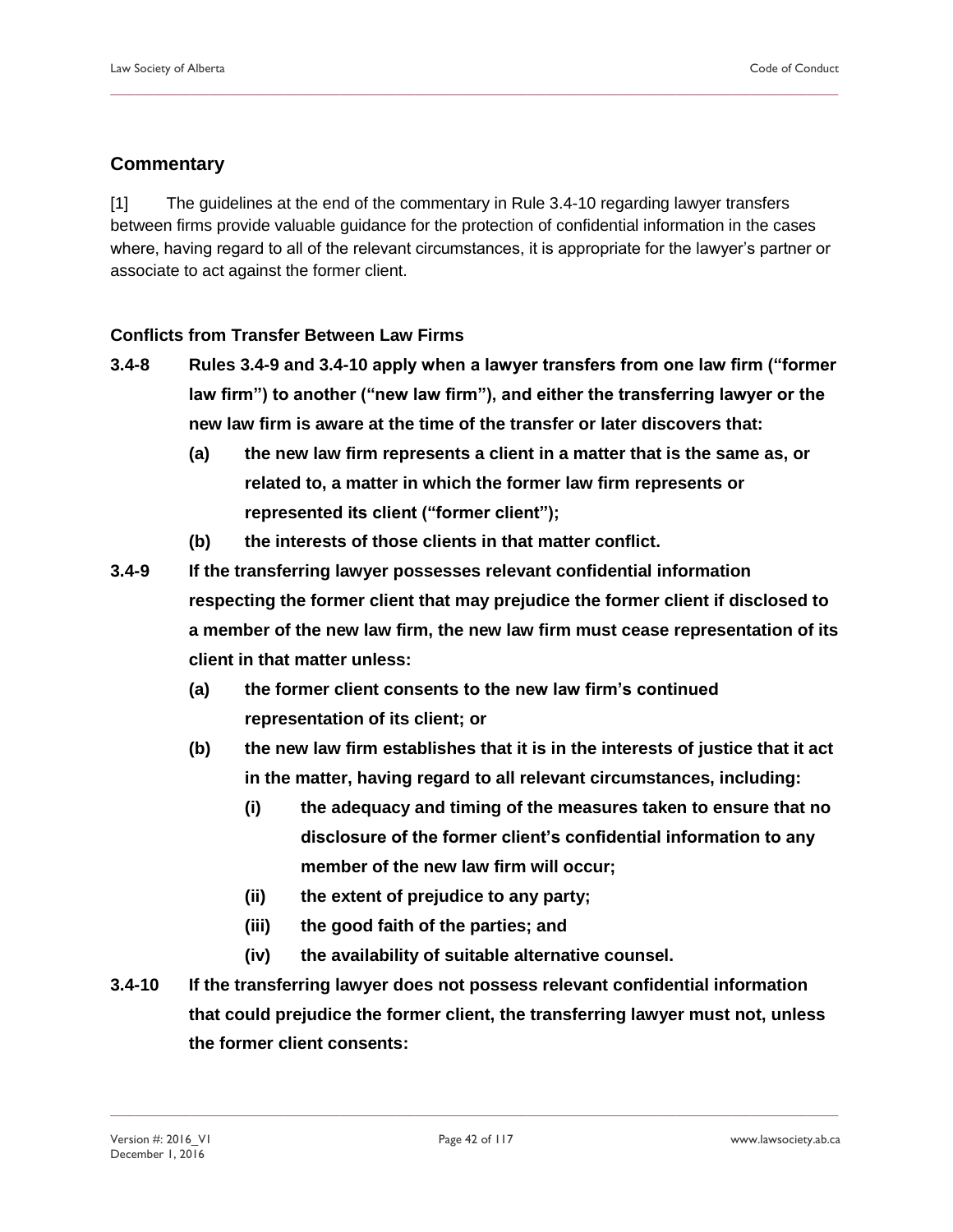**(a) participate in the new law firm's representation of its client in the relevant matter or disclose any confidential information respecting the former client; or**

**\_\_\_\_\_\_\_\_\_\_\_\_\_\_\_\_\_\_\_\_\_\_\_\_\_\_\_\_\_\_\_\_\_\_\_\_\_\_\_\_\_\_\_\_\_\_\_\_\_\_\_\_\_\_\_\_\_\_\_\_\_\_\_\_\_\_\_\_\_\_\_\_\_\_\_\_\_\_\_\_\_\_\_\_\_\_\_\_\_\_\_\_\_\_\_\_\_\_\_\_\_\_\_\_\_\_\_\_\_\_\_\_\_\_\_\_\_**

**(b) discuss with any member of the new law firm the new law firm's representation of its client or the former law firm's representation of the former client, except as permitted by Rule 3.3-7.**

# **Commentary**

[1] The purpose of the rules regarding transferring lawyers is to deal with actual knowledge. Imputed knowledge may not give rise to disqualification if the law firm can demonstrate compliance with these rules and the implementation of effective ethical screens.

[2] In these rules, "client" bears the same meaning as in Chapter 1, and includes anyone to whom a lawyer owes a duty of confidentiality, even if no lawyer-client relationship exists between them.

[3] "Confidential information" means information concerning a client's business, interests and affairs which is not generally known to the public and which has been acquired in the course of the lawyer-client relationship.

[4] A "matter" means a case or client file, but does not include general "know-how" and, in the case of a government lawyer, does not include policy advice unless the advice relates to a particular matter.

[5] The duties imposed by this rule concerning confidential information should be distinguished from the general ethical duty to hold in strict confidence all information concerning the business and affairs of the client acquired in the course of the professional relationship, which duty applies without regard to the nature or source of the information or to the fact that others may share the knowledge.

## **Lawyers and Support Staff**

[6] This rule is intended to regulate lawyers and students-at-law who transfer between law firms. There is also a general duty on lawyers to exercise due diligence in the supervision of non-lawyer staff to ensure that they comply with the rule and with the duty not to disclose confidential information of clients of the lawyer's firm and confidential information of clients of other law firms in which the person has worked.

## **Government Employees and In-house Counsel**

[7] The definition of "law firm" includes one or more lawyers practising in a government, a Crown corporation, any other public body or a corporation. Thus, the rule applies to lawyers transferring to or from government service and into or out of an in-house counsel position, but does not extend to purely internal transfers in which, after transfer, the employer remains the same.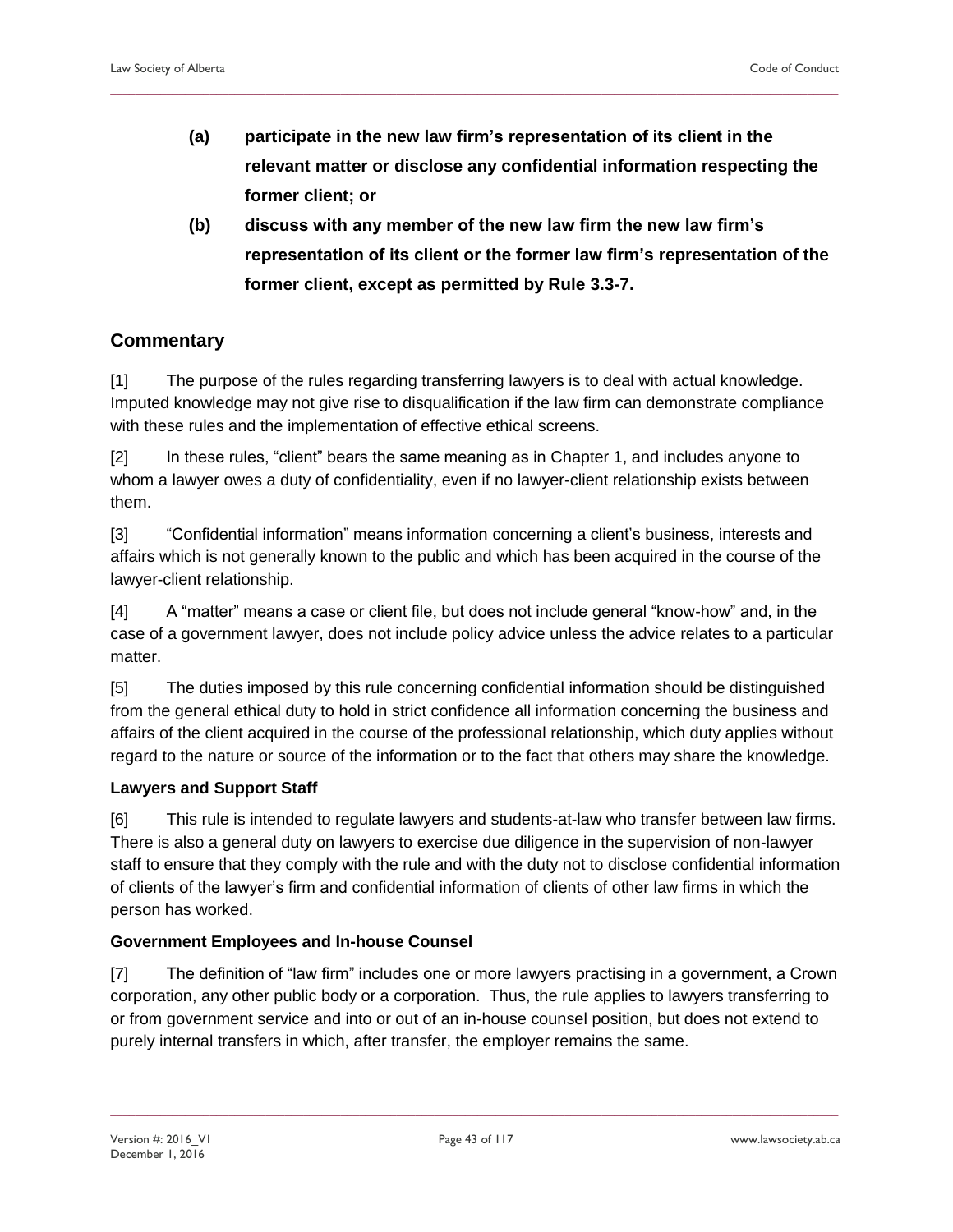### **Law Firms with Multiple Offices**

[8] This rule treats as one "law firm" such entities as the various legal services units of a government, a corporation with separate regional legal departments, an interjurisdictional law firm and a legal aid program with many community law offices. It is easier to create more effective ethical screens when the law firm's offices are remote from one another or are managed independently. The law firm should disclose the reasonable measures taken to ensure protection of confidential information when seeking the former client's consent.

**\_\_\_\_\_\_\_\_\_\_\_\_\_\_\_\_\_\_\_\_\_\_\_\_\_\_\_\_\_\_\_\_\_\_\_\_\_\_\_\_\_\_\_\_\_\_\_\_\_\_\_\_\_\_\_\_\_\_\_\_\_\_\_\_\_\_\_\_\_\_\_\_\_\_\_\_\_\_\_\_\_\_\_\_\_\_\_\_\_\_\_\_\_\_\_\_\_\_\_\_\_\_\_\_\_\_\_\_\_\_\_\_\_\_\_\_\_**

### **Other Matters**

[9] When a new law firm considers hiring a lawyer from another law firm, the transferring lawyer and the new law firm need to determine, before the transfer, whether any conflicts of interest will be created. In determining whether the transferring lawyer possesses confidential information, both the transferring lawyer and the new law firm must be very careful, during any interview of a potential transferring lawyer, or other recruitment process, to ensure that they do not disclose confidential information.

[10] If the new law firm applies to a tribunal under Rule 3.4-9 for a determination that it may continue to act, it bears the onus of establishing that it has met the requirements of Rule 3.4-9(b).

### **Reasonable Measures to Ensure Non-disclosure of Confidential Information**

[11] The new law firm should implement reasonable measures to ensure that no disclosure of the former client's confidential information will be made to any member of the new law firm:

- (a) when the transferring lawyer actually possesses confidential information respecting a former client that may prejudice the former client if disclosed to a member of the new law firm, and
- (b) when the new law firm is not certain whether the transferring lawyer actually possesses such confidential information.

[12] It is not possible to offer a set of "reasonable measures" that will suffice in every case. Instead, the new law firm that seeks to implement reasonable measures must exercise professional judgment in determining what steps must be taken.

[13] In the case of law firms with multiple offices, the degree of autonomy possessed by each office will be a factor in determining what constitutes "reasonable measures." For example, the various legal services units of a government, a corporation with separate regional legal departments, an interjurisdictional law firm, or a legal aid program may be able to demonstrate that, because of its institutional structure, reporting relationships, function, nature of work, and geography, relatively fewer "measures" are necessary to prevent the disclosure of confidential information. If it can be shown that, because of factors such as the above, lawyers in separate units, offices or departments do not "work together" with other lawyers in other units, offices or departments, this will be taken into account in the determination of what screening measures are "reasonable."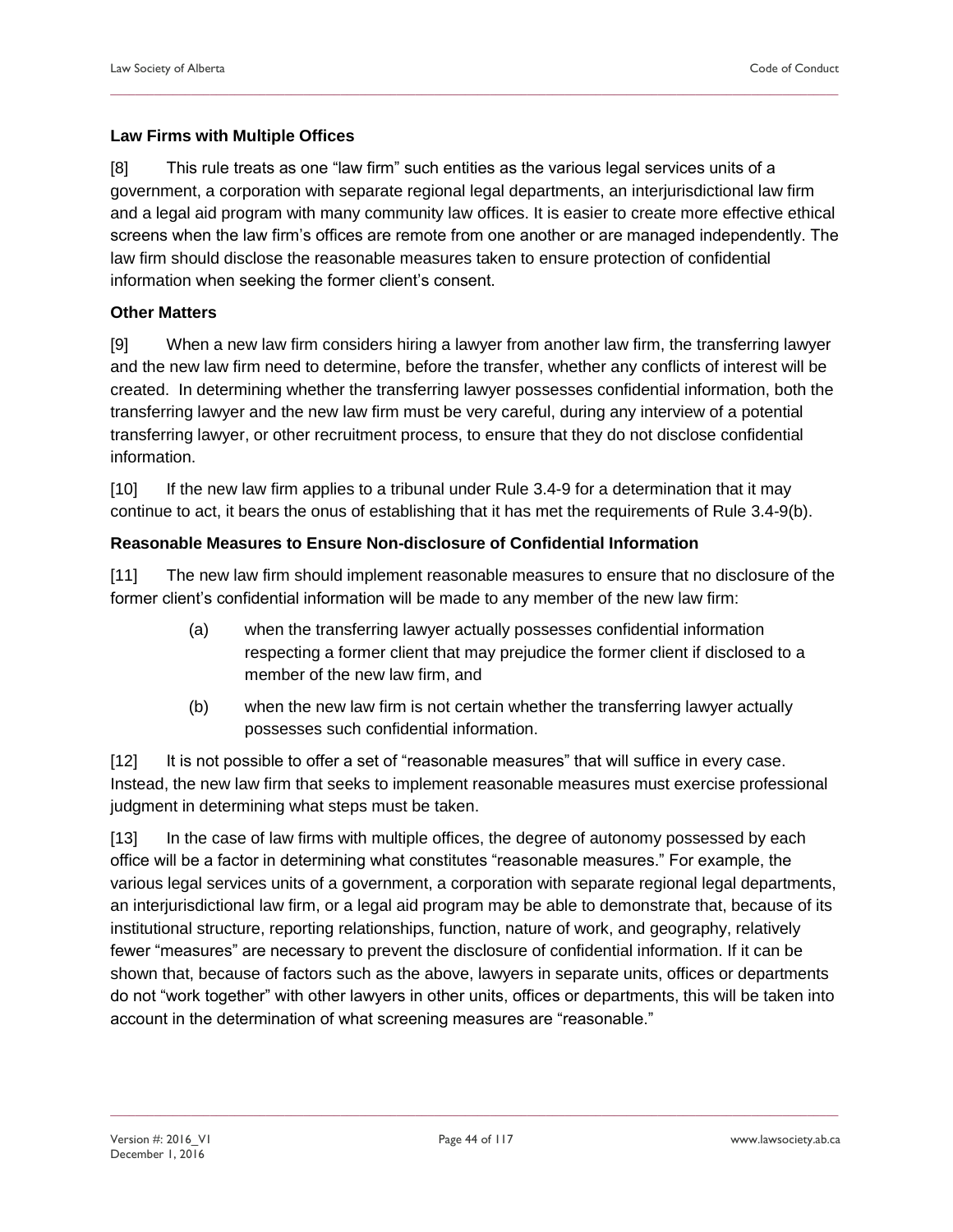[14] The following guidelines are intended as a checklist of relevant factors to be considered. Adoption of only some of the guidelines may be adequate in some cases, while adoption of them all may not be sufficient in others.

**\_\_\_\_\_\_\_\_\_\_\_\_\_\_\_\_\_\_\_\_\_\_\_\_\_\_\_\_\_\_\_\_\_\_\_\_\_\_\_\_\_\_\_\_\_\_\_\_\_\_\_\_\_\_\_\_\_\_\_\_\_\_\_\_\_\_\_\_\_\_\_\_\_\_\_\_\_\_\_\_\_\_\_\_\_\_\_\_\_\_\_\_\_\_\_\_\_\_\_\_\_\_\_\_\_\_\_\_\_\_\_\_\_\_\_\_\_**

- 1. The transferring lawyer should have no involvement in the new law firm's representation of its client.
- 2. The transferring lawyer should not discuss the current matter or any information relating to the representation of the former client (the two may be identical) with anyone else in the new law firm.
- 3. No member of the new law firm should discuss the current matter or the previous representation with the transferring lawyer.
- 4. The current matter should be discussed only within the limited group that is working on the matter.
- 5. The files of the current client, including computer files, should be physically segregated from the new law firm's regular filing system, specifically identified, and accessible only to those lawyers and support staff in the new law firm who are working on the matter or who require access for other specifically identified and approved reasons.
- 6. No member of the new law firm should show the transferring lawyer any documents relating to the current representation.
- 7. The measures taken by the new law firm to prevent the disclosure of confidential information should be stated in a written policy explained to all lawyers and support staff within the firm, supported by an admonition that violation of the policy will result in sanctions, up to and including dismissal.
- 8. Appropriate law firm members should provide undertakings setting out that they have adhered to and will continue to adhere to all elements of the firm's policy.
- 9. If the former client, or a lawyer representing the former client, requests further information regarding the protection of confidential information, the former client should be advised of the measures adopted by the new law firm to ensure that there will be no disclosure of confidential information. An appropriate response may include the provision of an affidavit or statutory declaration, confirming that the transferring lawyer possesses no confidential information or, alternatively, that a transferring lawyer possessing actual confidential information has not disclosed the former client's confidential information to other members of the new firm.
- 10. The transferring lawyer's office or work station and that of the lawyer's support staff should be located away from the offices or work stations of lawyers and support staff working on the matter.
- 11. The transferring lawyer should use associates and support staff different from those working on the current matter.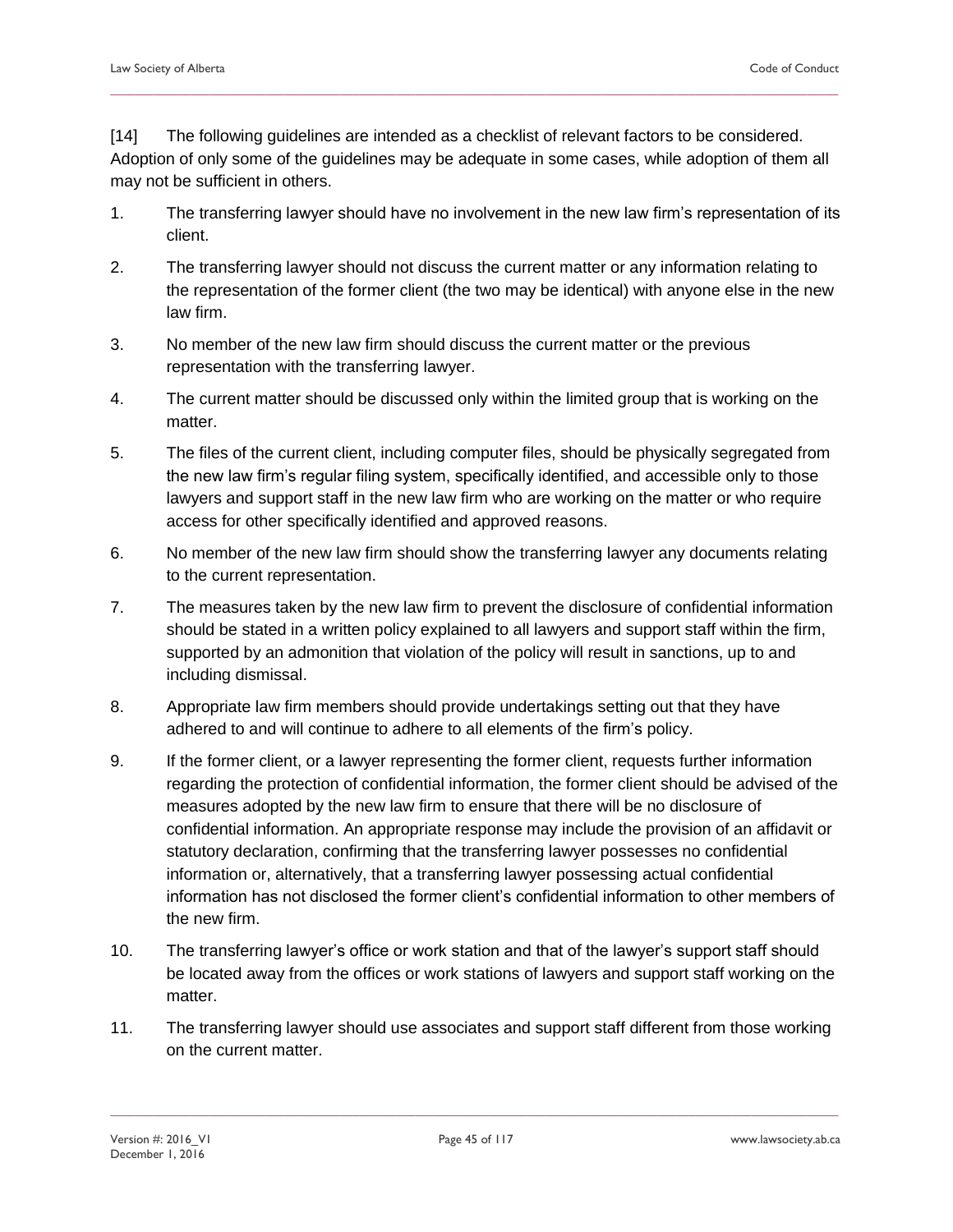12. In the case of law firms with multiple offices, consideration should be given to referring conduct of the matter to counsel in another office.

**\_\_\_\_\_\_\_\_\_\_\_\_\_\_\_\_\_\_\_\_\_\_\_\_\_\_\_\_\_\_\_\_\_\_\_\_\_\_\_\_\_\_\_\_\_\_\_\_\_\_\_\_\_\_\_\_\_\_\_\_\_\_\_\_\_\_\_\_\_\_\_\_\_\_\_\_\_\_\_\_\_\_\_\_\_\_\_\_\_\_\_\_\_\_\_\_\_\_\_\_\_\_\_\_\_\_\_\_\_\_\_\_\_\_\_\_\_**

## **Merged Firms**

- **3.4-11 When two or more firms have been representing different parties in a matter and the firms merge during the course of the matter, the following rules apply:**
	- **(a) If the matter constitutes a dispute, the merged firm must not continue acting for opposing parties to the dispute.**
	- **(b) If the matter constitutes a potential or actual conflicting interest, the merged firm may continue acting for more than one party only in compliance with Rule 3.4-5.**
	- **(c) Whether the matter constitutes a dispute or a potential or actual conflicting interest, the merged firm may continue acting for one of the parties only if all parties consent.**

# **Commentary**

[1] A merger is distinguishable from lawyer movement between firms because knowledge of confidential information will be imputed to the merged firm when two or more firms merge. It may be impossible for the merged firm to represent more than one client in a matter. In evaluating the best interests of the clients, the firm should consider additional factors such as the stage of the matter at the time of merger. If the matter has not progressed very far and it would not be unduly prejudicial or costly for the clients to obtain other counsel, the merged firm may be wise to refer all parties to other firms.

[2] If, however, the firm wishes to send one or more clients elsewhere while continuing to act for another of the clients (whether the matter constitutes a dispute, or a potential or actual conflict), all parties must consent.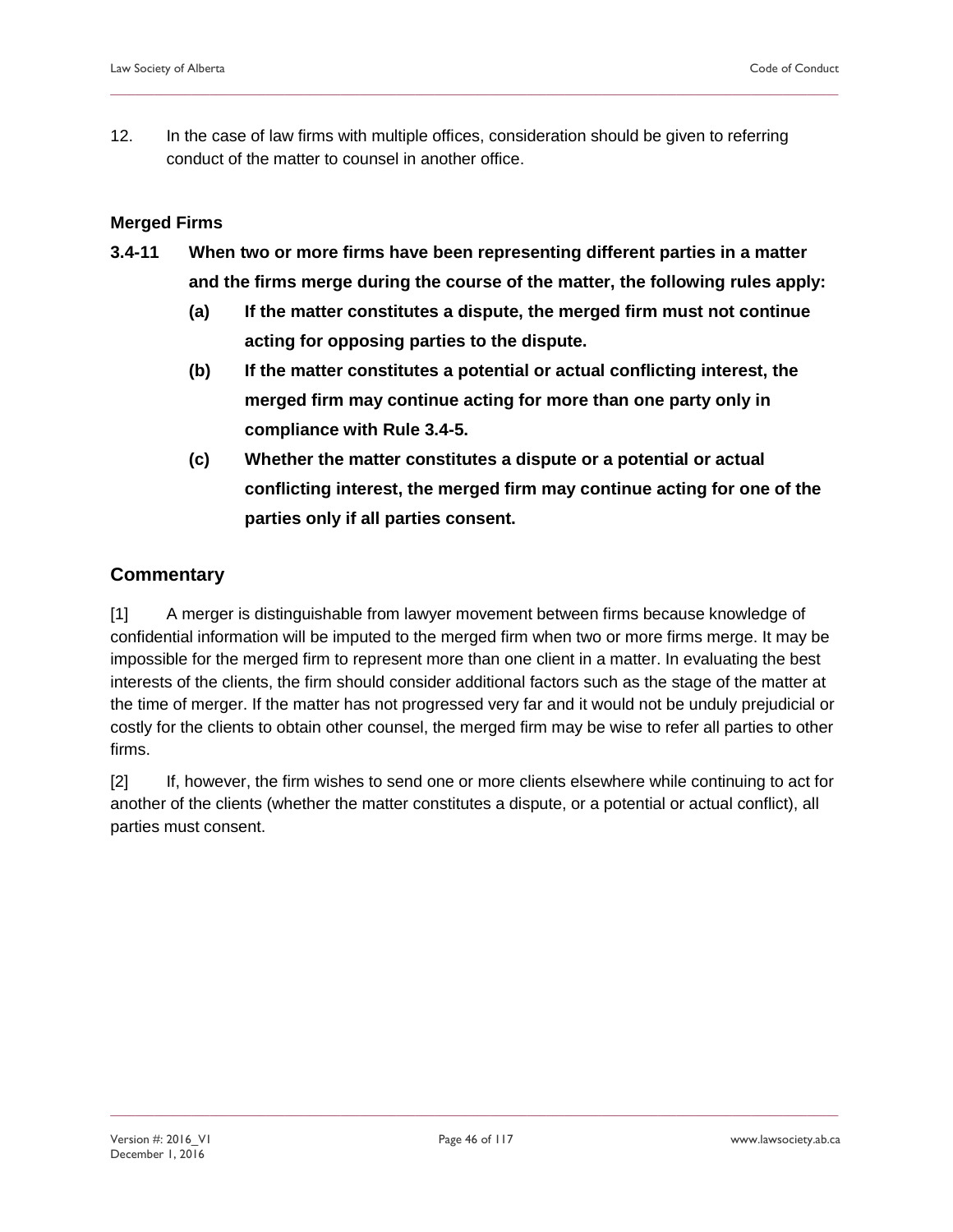## **Conflict with Lawyer's Own Interests**

**3.4-12 A lawyer must not act when there is a conflict of interest between lawyer and client, unless the client consents and it is in the client's best interests that the lawyer act.**

**\_\_\_\_\_\_\_\_\_\_\_\_\_\_\_\_\_\_\_\_\_\_\_\_\_\_\_\_\_\_\_\_\_\_\_\_\_\_\_\_\_\_\_\_\_\_\_\_\_\_\_\_\_\_\_\_\_\_\_\_\_\_\_\_\_\_\_\_\_\_\_\_\_\_\_\_\_\_\_\_\_\_\_\_\_\_\_\_\_\_\_\_\_\_\_\_\_\_\_\_\_\_\_\_\_\_\_\_\_\_\_\_\_\_\_\_\_**

# **Commentary**

[1] If a lawyer's own loyalty, interest, or belief would impair the lawyer's ability to carry out a representation, the lawyer may not act. If the conflicting interest of the lawyer does not impair the lawyer's objectivity, the lawyer should nonetheless decline to act unless the representation is in the client's best interests. In making this judgment, the lawyer must evaluate all relevant factors. It is insufficient to rely on the client's assessment. The client must consent to the representation after disclosure by the lawyer of the nature of the conflicting interest and the advantages of independent representation. The lawyer has the onus to establish disclosure to and consent from the client. It is therefore advisable that these matters be confirmed in writing.

[2] In addition, a lawyer's professional objectivity in a matter may be threatened or destroyed by circumstances personal to the lawyer. A conflict may arise due to a family or other close relationship, an outside activity, or a strong belief or viewpoint. Another example is a mental state created or exacerbated by a particular representation, such as feelings of enmity towards a colleague acting for an opposing party. A lawyer's objectivity may also be affected when the lawyer unduly favours the client's position, since the result may be overly optimistic advice or an unrealistic recommendation.

[3] In all of these circumstances, a lawyer must recognize when it is not in the client's best interests to be represented by the lawyer.

### **Doing Business with a Client**

**3.4-13 A lawyer must not enter into a transaction with a client who does not have independent legal representation unless the transaction is fair and reasonable to the client and the client consents to the transaction.**

## **Commentary**

- [1] This rule applies to any transaction with a client, including:
	- (a) lending or borrowing money (see related commentary below);
	- (b) buying or selling property;
	- (c) accepting a gift, including a testamentary gift (see related commentary below);
	- (d) giving or acquiring ownership, security or other pecuniary interest in a company or other entity;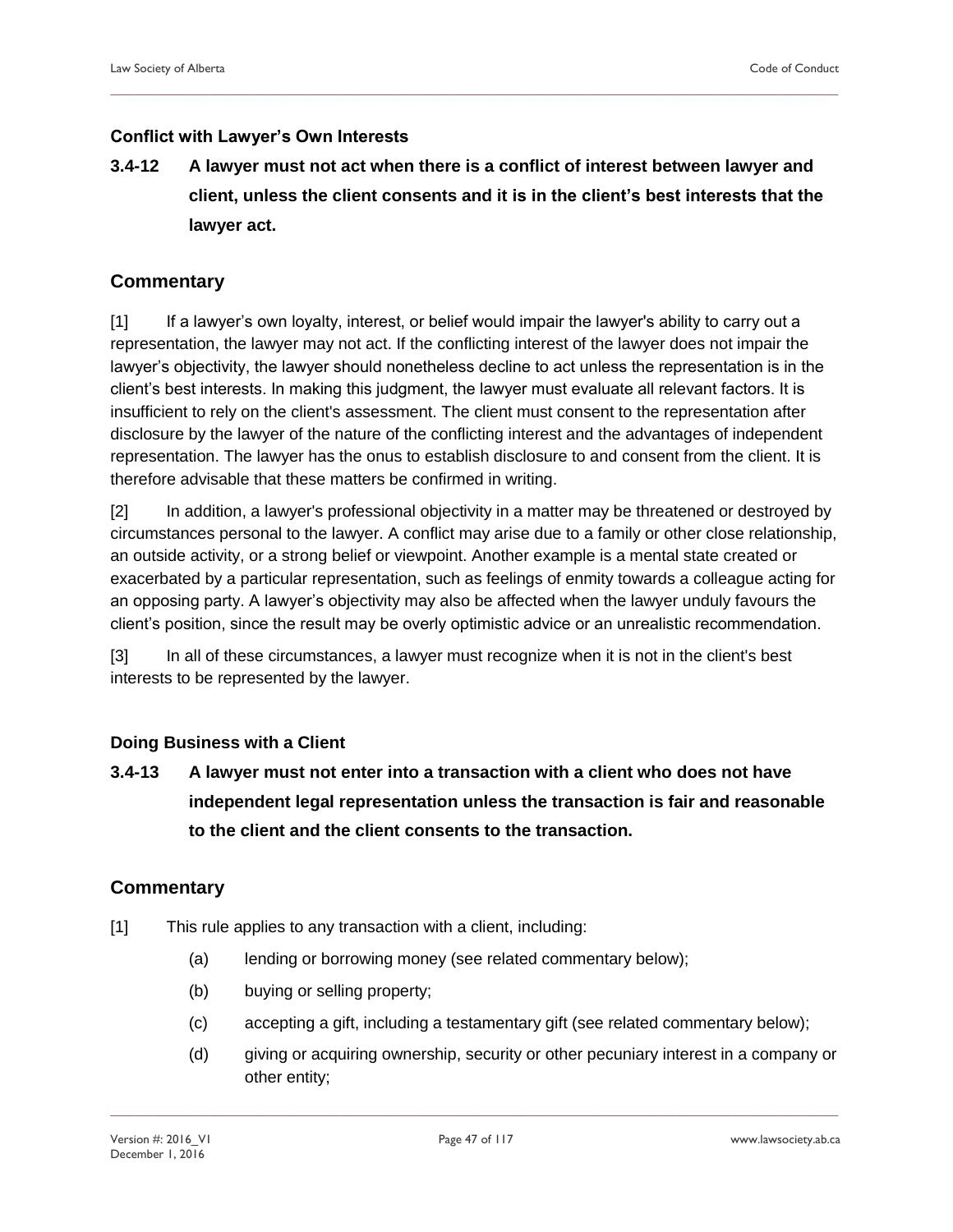- (e) recommending an investment; and
- (f) entering into a common business venture.

### **General Principles**

[2] The relationship between lawyer and client is a fiduciary one, and no conflict between the lawyer's own interest and the lawyer's duty to the client is permitted. When entering a transaction with a client who does not otherwise have independent legal representation, the lawyer faces a potential conflict whether acting only on his own behalf or on behalf of both himself and the client in relation to the transaction.

**\_\_\_\_\_\_\_\_\_\_\_\_\_\_\_\_\_\_\_\_\_\_\_\_\_\_\_\_\_\_\_\_\_\_\_\_\_\_\_\_\_\_\_\_\_\_\_\_\_\_\_\_\_\_\_\_\_\_\_\_\_\_\_\_\_\_\_\_\_\_\_\_\_\_\_\_\_\_\_\_\_\_\_\_\_\_\_\_\_\_\_\_\_\_\_\_\_\_\_\_\_\_\_\_\_\_\_\_\_\_\_\_\_\_\_\_\_**

[3] Independent legal representation is distinguishable from independent legal advice. Independent legal representation is a retainer in which the client has a separate lawyer acting for the client in the transaction. Independent legal advice is a retainer in which the client does not wish to have full independent legal representation but receives advice about the legal aspects of the transaction and its advisability.

[4] When the client does not have separate independent legal representation in the transaction, the lawyer has the onus of demonstrating that:

- the transaction was fair and reasonable to the client;
- the transaction was not disadvantageous to the client;
- the client was fully informed;
- the client consented to the transaction; and
- the client had independent legal advice, or was not disadvantaged by its absence.

[5] For the purposes of this rule and commentary, the reference to a "lawyer" includes an associate or partner of the lawyer, related persons (as defined below), and a trust or estate in which the lawyer has a beneficial interest or for which the lawyer acts as a trustee or in a similar capacity.

[6] In this rule, "related persons" means individuals connected to the lawyer by a blood relationship, marriage or common-law partnership or adoption, and includes a corporation owned or controlled directly or indirectly by the lawyer, or other related persons as described, either individually or in combination with one another.

[7] A conflict may also arise if a related person transacts business with the lawyer's client. There is no conflict, however, if the client is entering a transaction with a publicly traded corporation or entity in which the lawyer has an interest.

[8] The lawyer must act in good faith and make full disclosure to the client of material facts relevant to the transaction. The lawyer must also disclose and explain the nature of any actual or potential conflict of interest to the client. If the lawyer does not choose to make disclosure of material facts or a conflict of interest, or cannot do so without breaching confidentiality, the lawyer must not proceed with the transaction.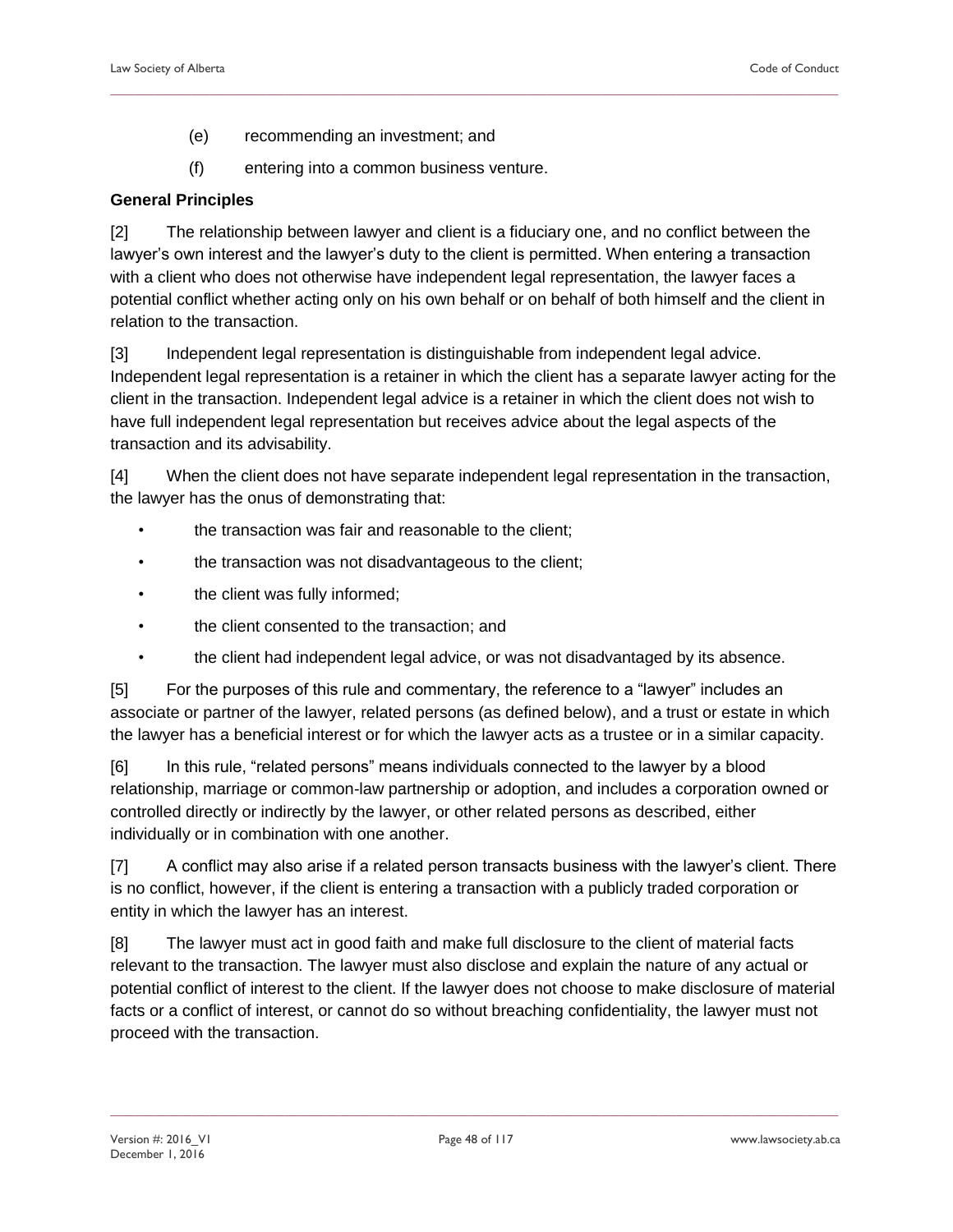[9] The client must be advised of the advantages of retaining independent counsel. The nature of the matter may require that the client have independent legal representation. At a minimum, the lawyer must recommend that the client seek independent legal advice. If the client elects to waive independent legal advice, the lawyer must still make an independent assessment of whether he or she is able to proceed, considering the nature of the transaction. All discussions with the client should be clearly documented and confirmed in writing.

**\_\_\_\_\_\_\_\_\_\_\_\_\_\_\_\_\_\_\_\_\_\_\_\_\_\_\_\_\_\_\_\_\_\_\_\_\_\_\_\_\_\_\_\_\_\_\_\_\_\_\_\_\_\_\_\_\_\_\_\_\_\_\_\_\_\_\_\_\_\_\_\_\_\_\_\_\_\_\_\_\_\_\_\_\_\_\_\_\_\_\_\_\_\_\_\_\_\_\_\_\_\_\_\_\_\_\_\_\_\_\_\_\_\_\_\_\_**

### **Payment of Fees**

[10] The remuneration paid to a lawyer by a client for the legal work undertaken by the lawyer for the client does not give rise to a conflict of interest.

[11] Where a client proposes to pay for legal services by transferring an interest in a corporation, property, investment or other enterprise, the lawyer must, at a minimum, recommend that the client receive independent legal advice.

[12] See also "Gifts and Bequests", below, regarding fees paid to lawyers for the administration of an estate.

### **Lending and Borrowing**

[13] A lawyer must not borrow money from a client unless:

- the client is a lending institution whose business includes lending money to members of the public, or
- the client is a related person and the lawyer is able to discharge the onus of proving that the client's interests were fully protected by independent legal advice.

[14] If a lawyer lends money to a client, before agreeing to make the loan, the lawyer must disclose and explain the nature of the conflicting interest to the client, recommend that the client receive independent legal representation, and obtain the client's consent.

[15] A lawyer must not personally guarantee, or otherwise provide security for, any indebtedness in respect of which a client is a borrower or lender unless:

- the lender is providing funds solely for the lawyer or a related person,
- the transaction is for the benefit of a non-profit or charitable institution, and the lawyer is a member or supporter of such institution, either individually or together with others, or
- the lawyer has entered into a business venture with a client and a lender requires personal guarantees from all participants in the venture as a matter of course and the lawyer has otherwise complied with these rules.

### **Gifts and Bequests**

[16] A "transaction" includes the acceptance of a gift or bequest. A lawyer is not entitled to make a profit from clients other than through fair professional remuneration. If a gift or bequest from a client appears to be unearned or disproportionately substantial, it is prima facie not "fair and reasonable" to the client as required by this rule and a presumption of undue influence is raised. A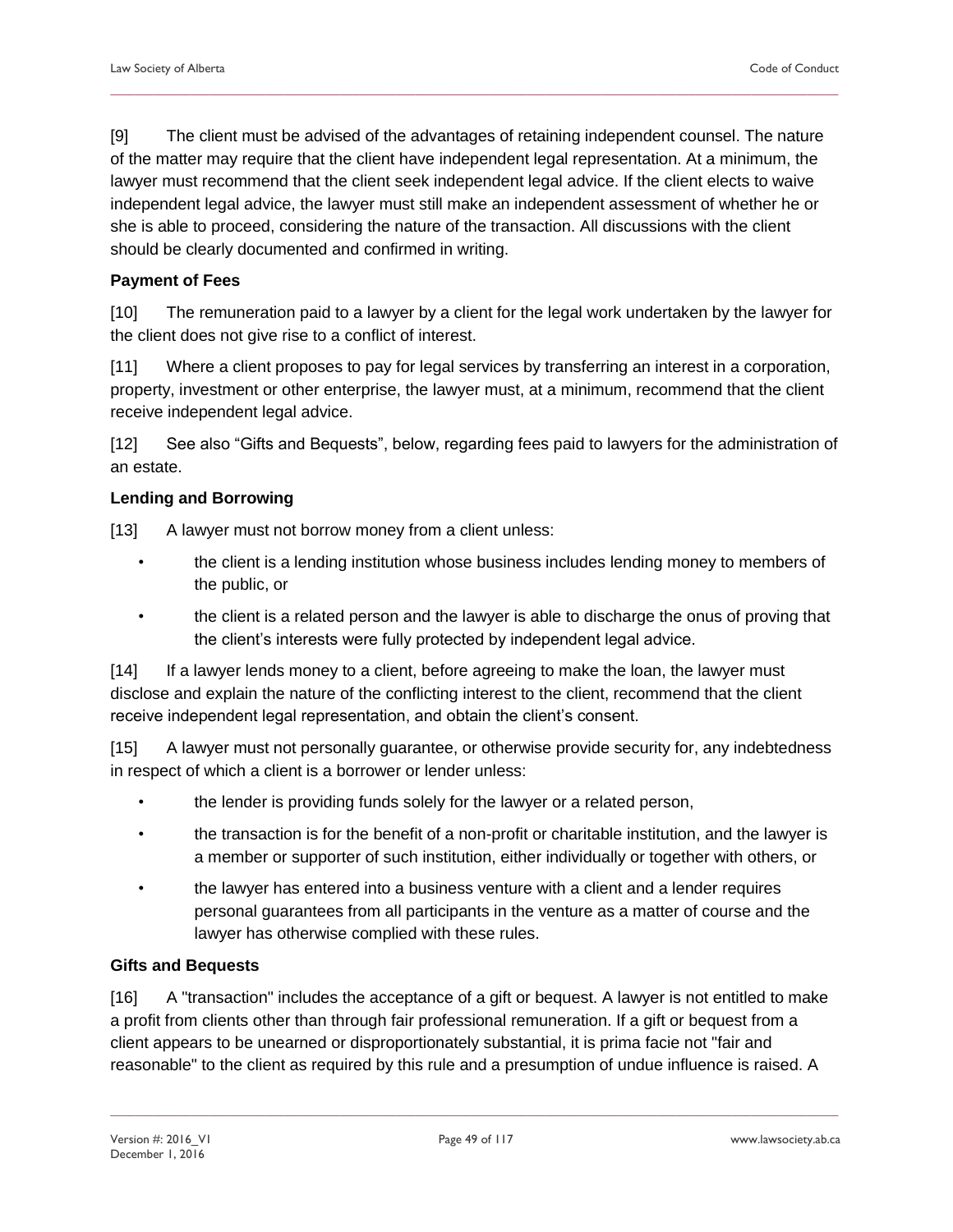lawyer must refuse to accept a gift that is other than nominal unless the client has received independent legal advice.

[17] A lawyer may prepare an instrument giving the lawyer or another firm member a gift or benefit from a client, including a testamentary gift, where the client is a family member of the lawyer or another firm member. A lawyer must otherwise refuse to draft an instrument effecting a gift or bequest to the lawyer or any related person or entity.

**\_\_\_\_\_\_\_\_\_\_\_\_\_\_\_\_\_\_\_\_\_\_\_\_\_\_\_\_\_\_\_\_\_\_\_\_\_\_\_\_\_\_\_\_\_\_\_\_\_\_\_\_\_\_\_\_\_\_\_\_\_\_\_\_\_\_\_\_\_\_\_\_\_\_\_\_\_\_\_\_\_\_\_\_\_\_\_\_\_\_\_\_\_\_\_\_\_\_\_\_\_\_\_\_\_\_\_\_\_\_\_\_\_\_\_\_\_**

[18] A lawyer may draft a client's will to include a clause directing that the executor retain the lawyer's services in the administration of the client's estate, but only if the client expressly instructs the lawyer to do so. Express instructions from the client are also required if the will contains a clause dealing with the lawyer's fees, whether the lawyer is acting as executor, the estate's lawyer, or both.

### **Compassionate Loans – Alberta**

[19] Lawyers sometimes find themselves in situations where their clients have claims but are in dire financial circumstances and request a loan (which for these purposes includes a cash advance on prospective recovery) from the lawyer, with little or no prospect of repayment other than from the proceeds of the case. Because of the inequality of the bargaining positions of the lawyer and the client in these situations, and the inevitable appearance that the lawyer is taking advantage of the client, a lawyer must not make a loan to such a client other than on a no-interest, no-charges basis; however, it may be appropriate for a lawyer to make a compassionate loan to such a client, to be repaid out of the proceeds of the case or otherwise. A compassionate loan is one made for the purpose of relieving the client's personal or financial distress and which carries no interest or other charges, reflecting the fact that the loan is intended as a compassionate gesture and not as a commercial transaction.

[20] A lawyer must not make a compassionate loan if, as a result of the lawyer's expectation of recovering fees, disbursements, and the loan from the proceeds of the case, the lawyer has a financial interest in the case that is so disproportionate that the lawyer's objectivity will be impaired. After making a compassionate loan, a lawyer's objectivity or judgment may be adversely affected by a reassessment of the case. In that event, the lawyer must cease to act.

[21] This commentary applies to the conduct of a lawyer personally or that of related persons, including any arrangement pursuant to which the lawyer benefits directly or indirectly, such as, for example, a referral by a lawyer to a lender who is a member of the lawyer's immediate family or a lender controlled by a member of the lawyer's immediate family.

## **Conflicts Arising from Relationships with Others**

**3.4-14 A lawyer must not personally represent a party to a dispute when a family member is acting for an opposing party and, unless all parties consent, a lawyer must not personally represent a party to a matter when a family member is representing another party to the matter and those parties are in a conflict or potential conflict situation.**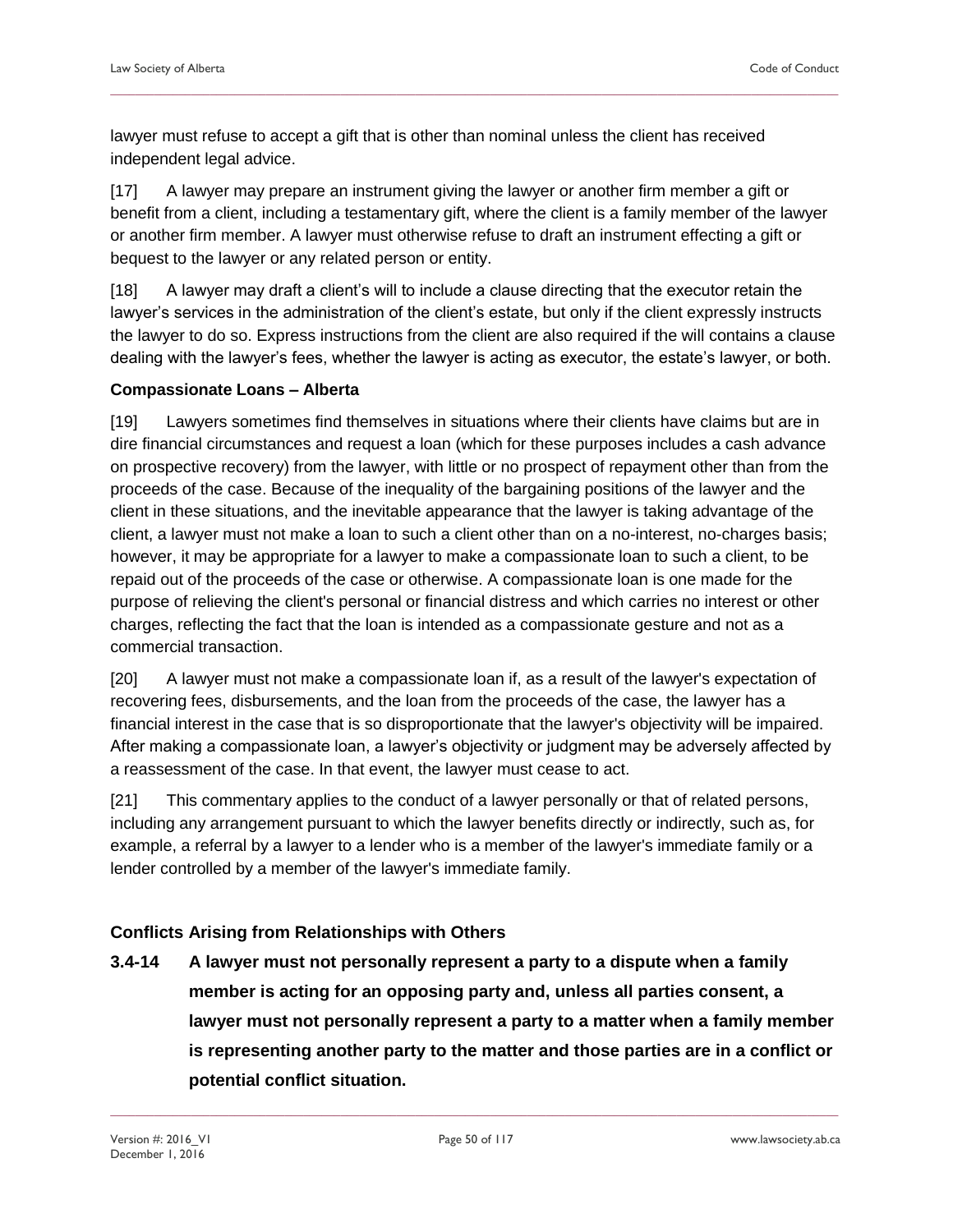# **Commentary**

[1] If a relationship exists that does not, pursuant to this rule, prevent a lawyer from acting in a matter but where doing so may raise a reasonable apprehension of impropriety, the lawyer must disclose the relationship to the client (see also Rule 5.1-3 - avoidance of apprehension of bias when appearing before a tribunal).

**\_\_\_\_\_\_\_\_\_\_\_\_\_\_\_\_\_\_\_\_\_\_\_\_\_\_\_\_\_\_\_\_\_\_\_\_\_\_\_\_\_\_\_\_\_\_\_\_\_\_\_\_\_\_\_\_\_\_\_\_\_\_\_\_\_\_\_\_\_\_\_\_\_\_\_\_\_\_\_\_\_\_\_\_\_\_\_\_\_\_\_\_\_\_\_\_\_\_\_\_\_\_\_\_\_\_\_\_\_\_\_\_\_\_\_\_\_**

[2] For the purposes of this rule, "family member" means the spouse, child, sibling, parent, grandchild or grandparent of a lawyer, and any person who is a member of the lawyer's household.

[3] This rule applies only to the lawyer having the relationship in question and not to other members of the lawyer's firm.

[4] A close familial relationship is inconsistent with the adversarial nature of legal representation in a dispute. In contrast, the absence of a dispute may permit related lawyers to act provided that the lawyer's objectivity is not impaired. If, however, the situation constitutes a conflict or potential conflict, the consent of all parties must be obtained.

[5] A lawyer may have a close relationship with a person not qualifying as a family member. That relationship may nonetheless be relevant to a particular representation. For example, a lawyer may be married to the secretary of opposing counsel; lawyers acting on opposing sides of a matter may be cousins or close friends; or opposing counsel may be a member of a small firm in which the lawyer's spouse practises. In these and similar situations, the relationship must be disclosed to the client.

## **Pro Bono Service – Alberta**

- **3.4-15 (a) A lawyer engaged in the provision of short-term legal services through a non-profit legal services provider, without any expectation that the lawyer will provide continuing representation in the matter:**
	- **(i) May provide legal services, unless the lawyer is aware that the clients' interests are directly adverse to the immediate interests of another current client of the individual lawyer, the lawyer's firm or the non-profit legal services provider; and**
	- **(ii) May provide legal services, unless the lawyer is aware that the lawyer or the lawyer's firm may be disqualified from acting due to the possession of confidential information which could be used to the disadvantage of a current or former client of the lawyer, the lawyer's firm, or the non-profit legal services provider.**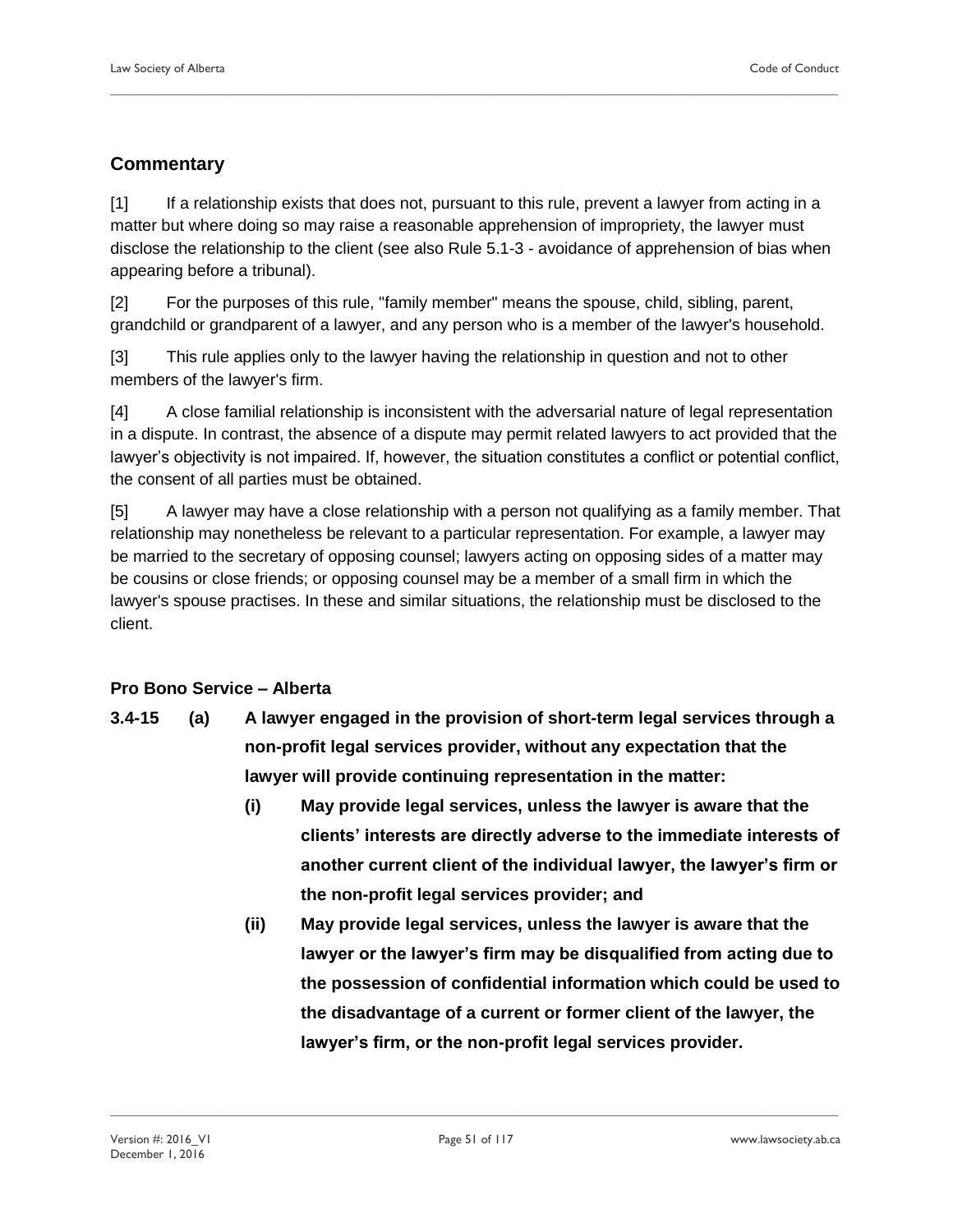**(b) In the event a lawyer provides short-term legal services through a nonprofit legal services provider, other lawyers within the lawyer's firm or providing services through the non-profit legal services provider may undertake or continue the representation of other clients with interests adverse to the client being represented for a short-term or limited purpose, provided that adequate screening measures are taken to prevent disclosure or involvement by the lawyer providing short-term legal services.**

**\_\_\_\_\_\_\_\_\_\_\_\_\_\_\_\_\_\_\_\_\_\_\_\_\_\_\_\_\_\_\_\_\_\_\_\_\_\_\_\_\_\_\_\_\_\_\_\_\_\_\_\_\_\_\_\_\_\_\_\_\_\_\_\_\_\_\_\_\_\_\_\_\_\_\_\_\_\_\_\_\_\_\_\_\_\_\_\_\_\_\_\_\_\_\_\_\_\_\_\_\_\_\_\_\_\_\_\_\_\_\_\_\_\_\_\_\_**

# **Commentary**

[1] This rule provides guidance in managing conflicts of interest for lawyers volunteering in a pro bono setting. Improving access to justice is an important goal of the legal profession. Lawyers have a duty to facilitate access to justice: Rule 4.1-1. Also, lawyers have a duty to participate in pro bono activities: Rule 2.1-2. This objective should be balanced with all other factors in determining whether a lawyer should be disqualified from a representation because of a conflict of interest.

[2] For the purposes of this rule, the term "non-profit legal services provider" means volunteer pro bono and non-profit legal services organizations, including Legal Aid Alberta. These non-profit legal services providers have established programs through which lawyers provide short-term legal services.

[3] "Short-term legal services" means advice or representation of a summary nature provided by a lawyer to a pro bono client under the auspices of a non-profit organization with the expectation by the lawyer and the pro bono client that the lawyer will not provide continuing representation in the matter. It is in the interests of the public, the legal profession and the judicial system that lawyers be available to individuals through these organizations. Although a lawyer-client relationship is established in such a limited consultation, there is no expectation that the lawyer's representation of the pro bono client will continue beyond it. Such programs or services are normally offered in circumstances which make it difficult to systematically identify conflicts of interest, despite the best efforts and existing practices of non-profit legal services organizations. Further, the limited nature of the legal services being provided significantly reduces the risk of conflicts of interest with other matters being handled by the consulting lawyer's firm.

[4] Accordingly, the rule requires compliance with the usual rules which govern conflicts of interest only if the consulting lawyer has actual knowledge that he or she may be disqualified as the result of a potential or actual conflict. Such a conflict may involve a lawyer's relationship between an existing or former client and the consulting lawyer, the lawyer's firm or the non-profit legal services provider. In most cases, it is expected that the existence of a potential conflict will be identified through the conflict identification processes employed by non-profit legal services organizations or by the individual lawyer who may identify a conflict before or at the time of meeting with the pro bono client receiving the short-term legal services.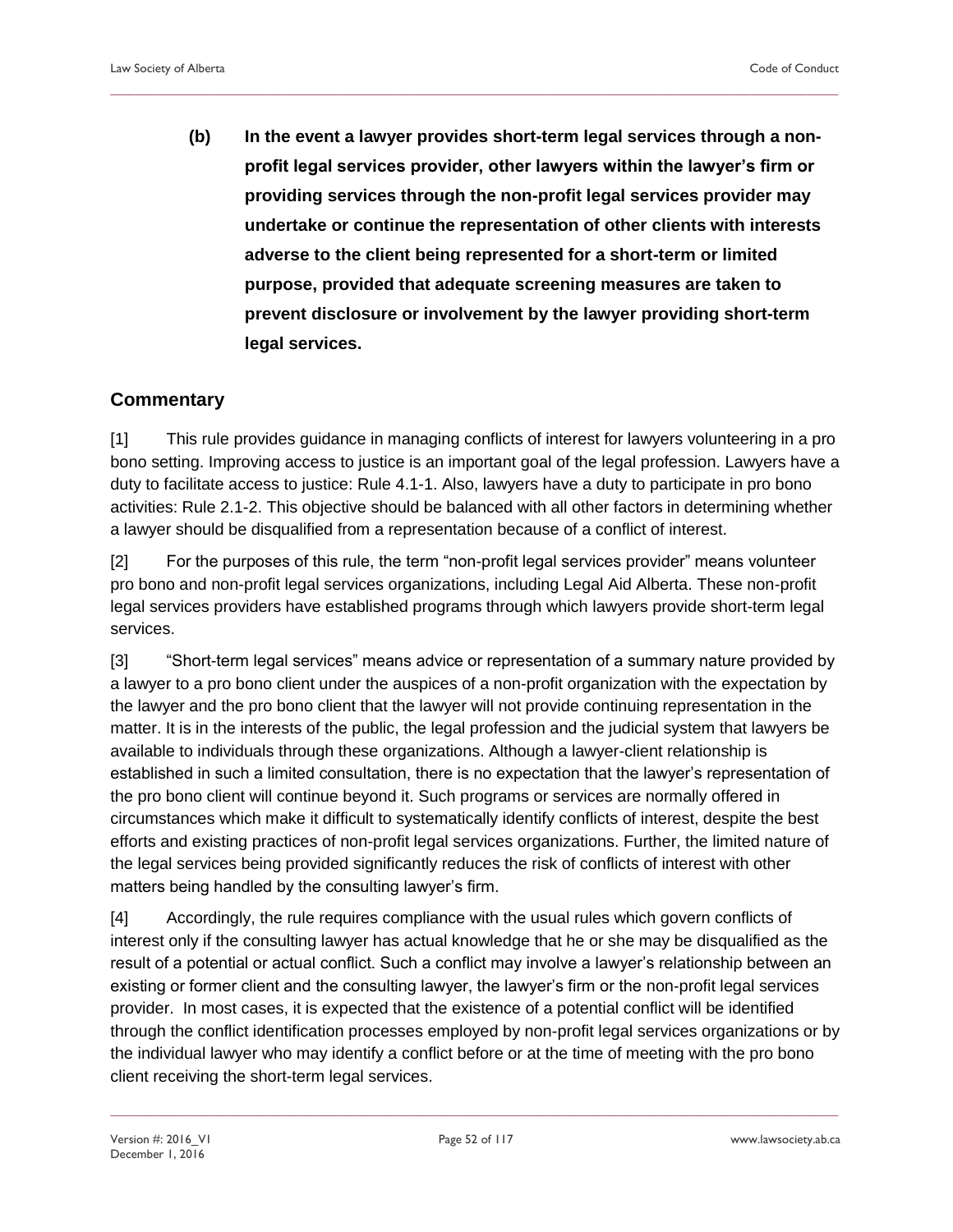[5] The personal disqualification of a lawyer providing legal services through a non-profit legal services provider shall not be imputed to other participating lawyers. If, however, the lawyer intends to represent the pro bono client on an ongoing basis after commencing the short-term limited retainer, the other rules governing conflicts of interest will apply.

**\_\_\_\_\_\_\_\_\_\_\_\_\_\_\_\_\_\_\_\_\_\_\_\_\_\_\_\_\_\_\_\_\_\_\_\_\_\_\_\_\_\_\_\_\_\_\_\_\_\_\_\_\_\_\_\_\_\_\_\_\_\_\_\_\_\_\_\_\_\_\_\_\_\_\_\_\_\_\_\_\_\_\_\_\_\_\_\_\_\_\_\_\_\_\_\_\_\_\_\_\_\_\_\_\_\_\_\_\_\_\_\_\_\_\_\_\_**

[6] The confidentiality of information obtained by a lawyer providing short-term legal services pursuant to this rule must be maintained. If not, a lawyer's firm, or other lawyers providing services under the auspices of the non-profit legal services provider, will not be able to act for other clients where there is a conflict with the pro bono client. Without restricting the scope of screening measures which may be appropriate, the following are examples of some measures which may be taken to ensure confidentiality:

- The lawyer who provided the short-term legal services shall have no involvement in the representation of another client whose interests conflict with those of the pro bono client, and shall not have any discussions with the lawyers representing the other client.
- Discussions involving the relevant matter should take place only with the limited group of firm members working on the other client's matter.
- The relevant files may be specifically identified and physically segregated and access to them limited only to those working on the file or who require access for specifically identified or approved reasons.
- It would also be advisable to issue a written memo to all lawyers and support staff, explaining the measures which have been undertaken.
- See Rule 3.4-10, paragraph 14, guidelines for screening, for additional suggestions.

[7] Provided this rule has been complied with, the lawyer providing short-term legal services does not require consent of the pro bono client or another client whose interests are in conflict with the pro bono client. However, if the lawyer is or becomes aware of a conflict, then it may not be waived by consent. In that case, the lawyer shall not provide short-term legal services.

[8] When offering short-term legal services, lawyers should also assess whether the pro bono client may require additional legal services, beyond a limited consultation. In the event that such additional services are required or advisable, the lawyer should explain the limited nature of the consultation and encourage or assist the pro bono client to seek further legal assistance.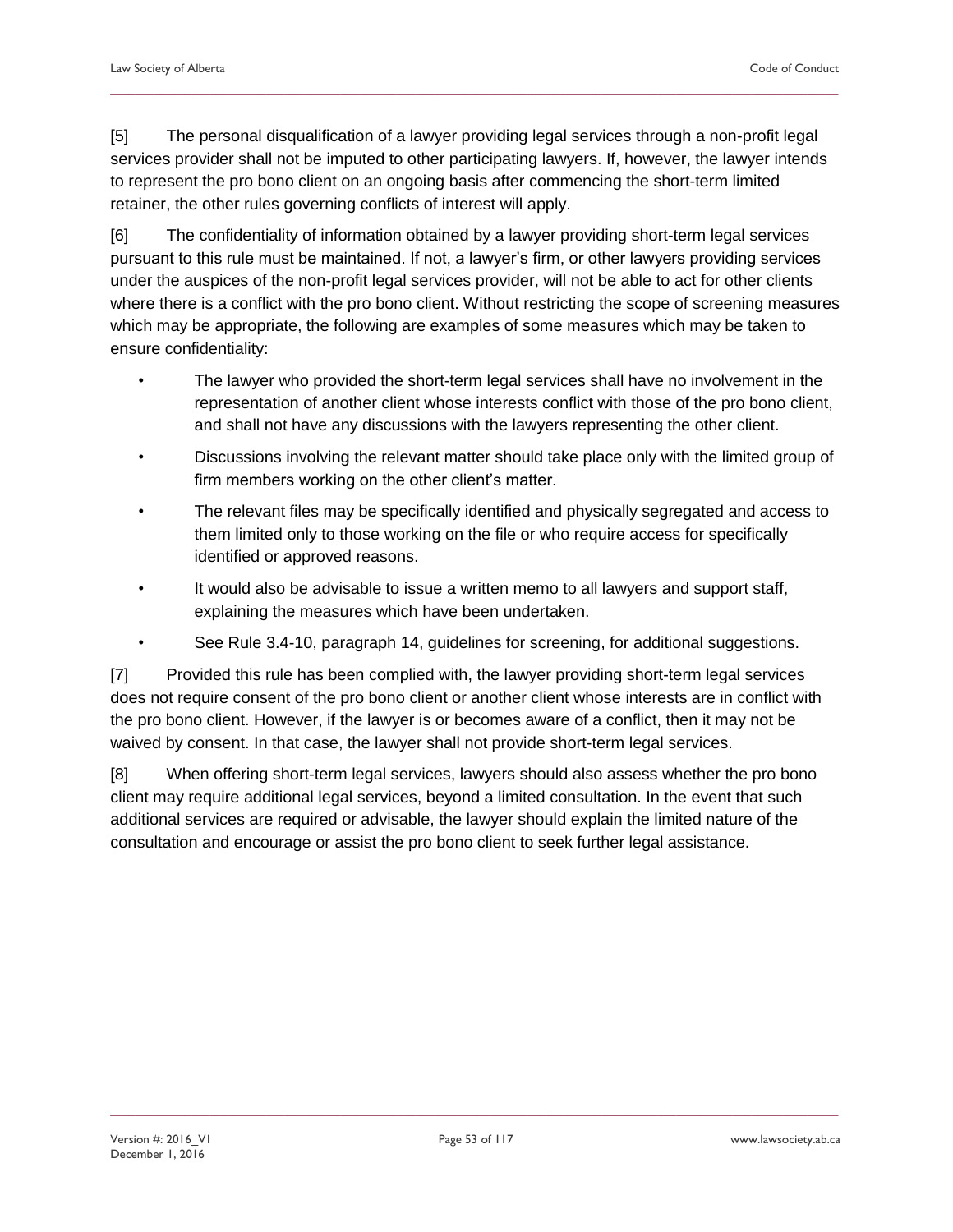# **3.5 Preservation of Clients' Property**

# **Preservation of Clients' Property**

**3.5-1 (a) In this rule, "property" includes a client's money, securities as defined in the Alberta Securities Act, original documents such as wills, title deeds, minute books, licences, certificates and the like, and all other papers such as client's correspondence, files, reports, invoices and other such documents, as well as personal property including precious and semiprecious metals, jewellery and the like.**

**\_\_\_\_\_\_\_\_\_\_\_\_\_\_\_\_\_\_\_\_\_\_\_\_\_\_\_\_\_\_\_\_\_\_\_\_\_\_\_\_\_\_\_\_\_\_\_\_\_\_\_\_\_\_\_\_\_\_\_\_\_\_\_\_\_\_\_\_\_\_\_\_\_\_\_\_\_\_\_\_\_\_\_\_\_\_\_\_\_\_\_\_\_\_\_\_\_\_\_\_\_\_\_\_\_\_\_\_\_\_\_\_\_\_\_\_\_**

- **(b) A lawyer must:** 
	- **(i) observe all relevant rules and law, including the duties of a professional fiduciary, about the preservation of a client's property entrusted to a lawyer; and**
	- **(ii) care for a client's property as a careful and prudent owner would when dealing with like property.**

# **Commentary**

[1] The duties concerning safekeeping, preserving, and accounting for clients' money and other property are set out in the Rules of the Law Society, Rules 119-119.46.

[2] These duties are closely related to those regarding confidential information. A lawyer is responsible for maintaining the safety and confidentiality of the files of the client in the possession of the lawyer and should take all reasonable steps to ensure the privacy and safekeeping of a client's confidential information. A lawyer should keep the client's papers and other property out of sight as well as out of reach of those not entitled to see them.

[3] Subject to any rights of lien, the lawyer should promptly return a client's property to the client on request or at the conclusion of the lawyer's retainer.

[4] If the lawyer withdraws from representing a client, the lawyer is required to comply with Rule 3.7 (Withdrawal from Representation).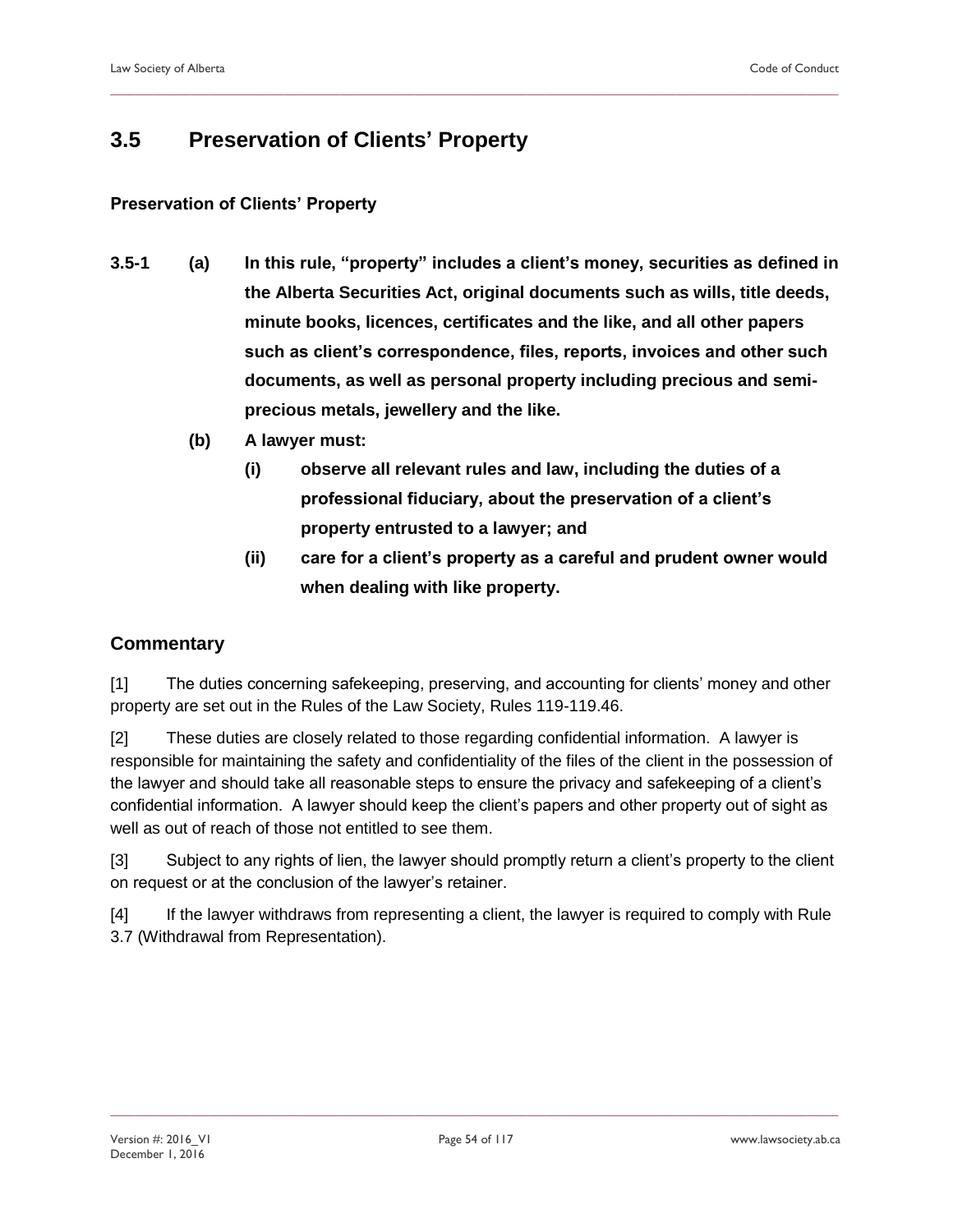### **Notification of Receipt of Property**

**3.5-2 A lawyer must promptly notify a client of the receipt of any money or other property of the client, unless satisfied that the client is aware that they have come into the lawyer's custody.**

**\_\_\_\_\_\_\_\_\_\_\_\_\_\_\_\_\_\_\_\_\_\_\_\_\_\_\_\_\_\_\_\_\_\_\_\_\_\_\_\_\_\_\_\_\_\_\_\_\_\_\_\_\_\_\_\_\_\_\_\_\_\_\_\_\_\_\_\_\_\_\_\_\_\_\_\_\_\_\_\_\_\_\_\_\_\_\_\_\_\_\_\_\_\_\_\_\_\_\_\_\_\_\_\_\_\_\_\_\_\_\_\_\_\_\_\_\_**

### **Identifying Clients' Property**

- **3.5-3 A lawyer must clearly label and identify clients' property and place it in safekeeping distinguishable from the lawyer's own property.**
- **3.5-4 A lawyer must maintain such records as necessary to identify clients' property that is in the lawyer's custody.**

### **Accounting and Delivery**

**3.5-5 A lawyer must account promptly for clients' property that is in the lawyer's custody and deliver it to the order of the client on request or, if appropriate, at the conclusion of the retainer.**

## **Commentary**

[1] Money held in trust by a lawyer to the credit of a client may not be applied to fees incurred by the client unless an account has been rendered to the client. This rule permits the use of trust money held to the credit of a client to pay an outstanding account not only in the matter in respect of which the trust money was received, but in any previous matter handled by the lawyer for the same client. This rule is not, however, intended to be an exhaustive statement of the considerations that apply to the payment of a lawyer's account from trust. The handling of trust money generally is governed by the Rules of the Law Society. Those Rules must also be complied with in the application of trust money to fees earned by a lawyer.

# **3.5-6 If a lawyer is unsure of the proper person to receive a client's property, the lawyer must apply to a tribunal of competent jurisdiction for direction.**

## **Commentary**

[1] A lawyer should be alert to the duty to claim on behalf of a client any privilege in respect of property seized or attempted to be seized by an external authority or in respect of third party claims made against the property. In this regard, the lawyer should be familiar with the nature of the client's common law privilege and with such relevant constitutional and statutory provisions as those found in the *Income Tax Act* (Canada), the *Charter* and the *Criminal Code*.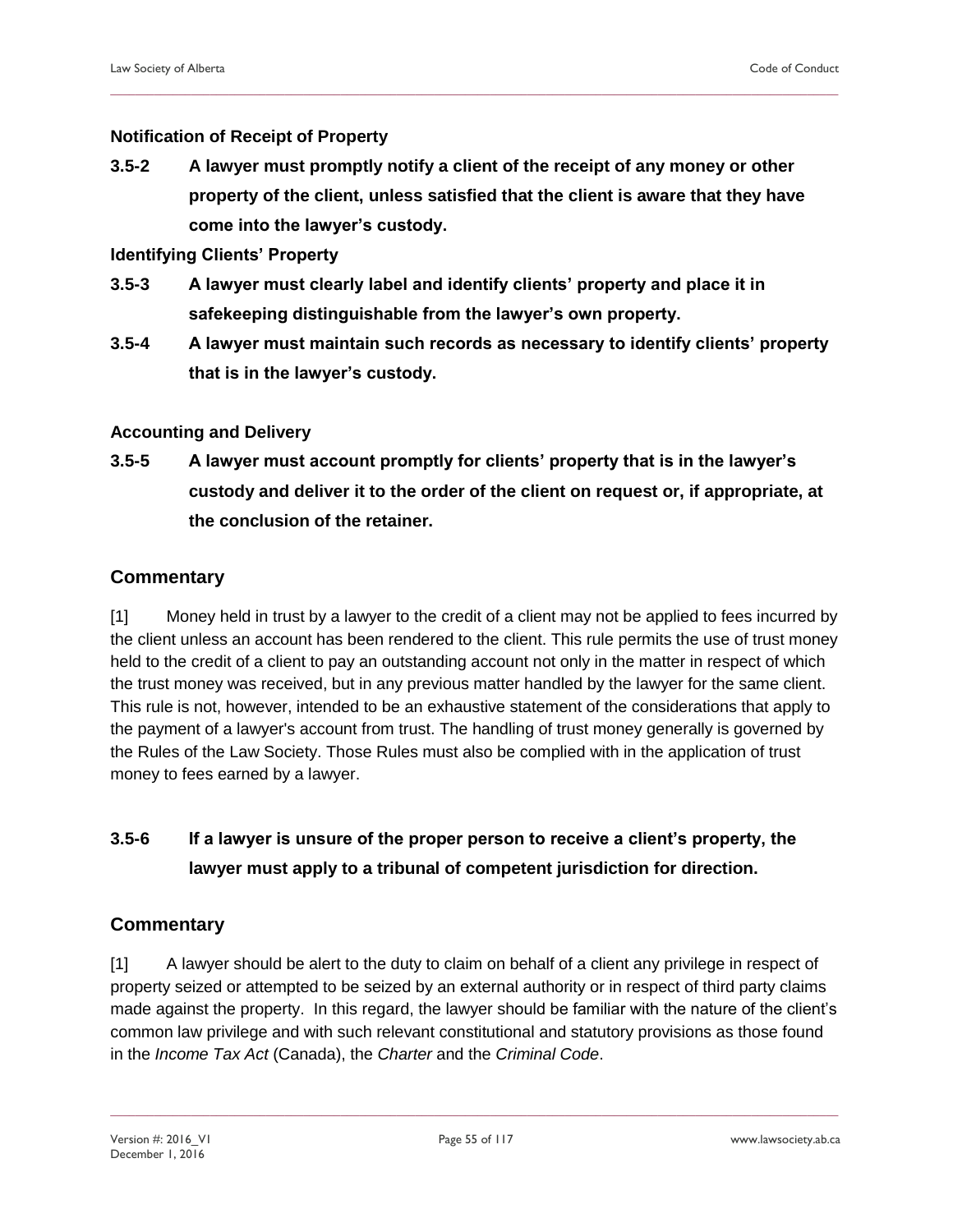[2] The duties of a lawyer with respect to the handling of client property that is evidence of a crime are complex and may impose additional duties beyond those described in this rule (See Rule 5.1-10 and Commentary).

**\_\_\_\_\_\_\_\_\_\_\_\_\_\_\_\_\_\_\_\_\_\_\_\_\_\_\_\_\_\_\_\_\_\_\_\_\_\_\_\_\_\_\_\_\_\_\_\_\_\_\_\_\_\_\_\_\_\_\_\_\_\_\_\_\_\_\_\_\_\_\_\_\_\_\_\_\_\_\_\_\_\_\_\_\_\_\_\_\_\_\_\_\_\_\_\_\_\_\_\_\_\_\_\_\_\_\_\_\_\_\_\_\_\_\_\_\_**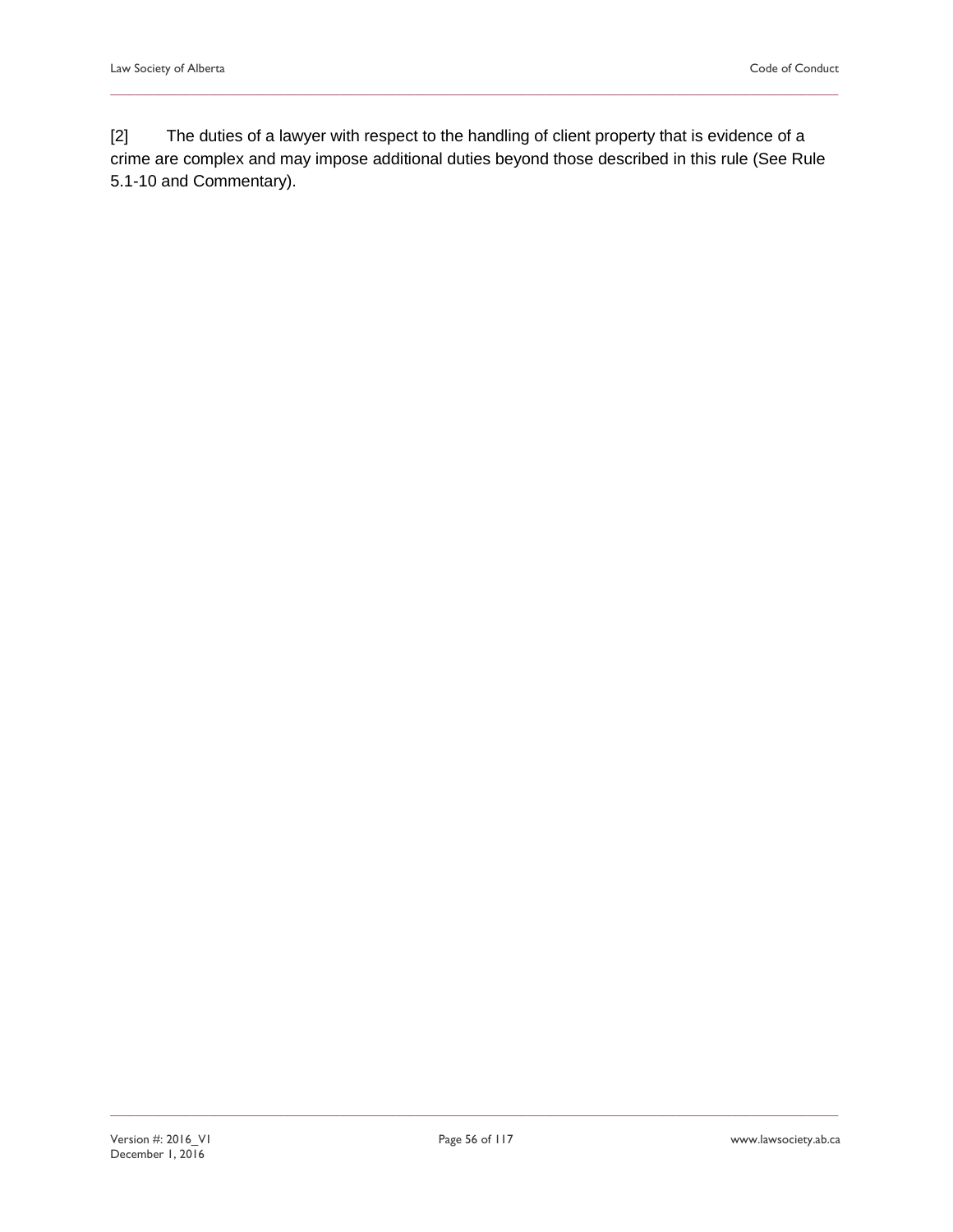# **3.6 Fees and Disbursements**

### **Reasonable Fees and Disbursements**

**3.6-1 A lawyer must not charge or accept a fee or disbursement, including interest or other charges, unless it is fair and reasonable and has been disclosed in a timely fashion.**

**\_\_\_\_\_\_\_\_\_\_\_\_\_\_\_\_\_\_\_\_\_\_\_\_\_\_\_\_\_\_\_\_\_\_\_\_\_\_\_\_\_\_\_\_\_\_\_\_\_\_\_\_\_\_\_\_\_\_\_\_\_\_\_\_\_\_\_\_\_\_\_\_\_\_\_\_\_\_\_\_\_\_\_\_\_\_\_\_\_\_\_\_\_\_\_\_\_\_\_\_\_\_\_\_\_\_\_\_\_\_\_\_\_\_\_\_\_**

# **Commentary**

- [1] What is a fair and reasonable fee depends on such factors as:
	- (a) the time and effort required and spent;
	- (b) the difficulty of the matter and the importance of the matter to the client;
	- (c) whether special skill or service has been required and provided;
	- (d) the results obtained;
	- (e) fees authorized by statute or regulation;
	- (f) special circumstances, such as the postponement of payment, uncertainty of reward, or urgency;
	- (g) the likelihood, if made known to the client, that acceptance of the retainer will result in the lawyer's inability to accept other employment;
	- (h) any relevant agreement between the lawyer and the client;
	- (i) the experience and ability of the lawyer;
	- (j) any estimate or range of fees given by the lawyer; and
	- $(k)$  the client's prior consent to the fee.

[2] The fiduciary relationship between lawyer and client requires full disclosure in all financial dealings between them and prohibits the acceptance by the lawyer of any hidden fees. No fee, extra fees, reward, costs, commission, interest, rebate, agency or forwarding allowance, or other compensation related to professional employment may be taken by the lawyer from anyone other than the client without full disclosure to and the consent of the client or, where the lawyer's fees are being paid by someone other than the client, such as a legal aid agency, a borrower, or a personal representative, without the consent of such agency or other person.

[3] A lawyer should provide to the client in writing, before or within a reasonable time after commencing a representation, as much information regarding fees and disbursements, and interest, as is reasonable and practical in the circumstances, including the basis on which fees will be determined.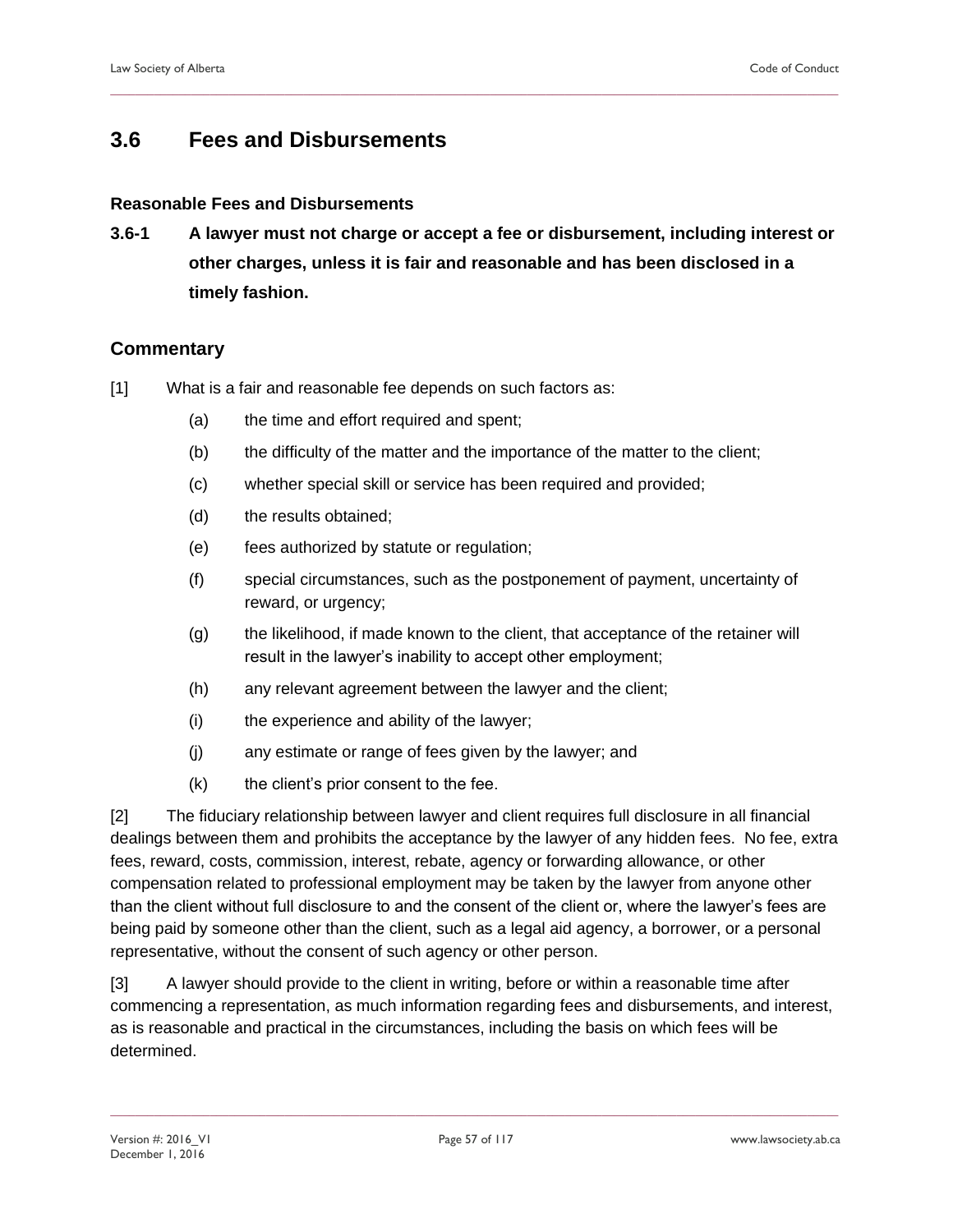[4] A lawyer should be ready to explain the basis of the fees and disbursement charged to the client. This is particularly important concerning fee charges or disbursements that the client might not reasonably be expected to anticipate. When something unusual or unforeseen occurs that may substantially affect the amount of a fee or disbursement, the lawyer should give to the client an immediate explanation. A lawyer should confirm with the client in writing the substance of all fee discussions that occur as a matter progresses, and a lawyer may revise an initial estimate of fees and disbursements.

**\_\_\_\_\_\_\_\_\_\_\_\_\_\_\_\_\_\_\_\_\_\_\_\_\_\_\_\_\_\_\_\_\_\_\_\_\_\_\_\_\_\_\_\_\_\_\_\_\_\_\_\_\_\_\_\_\_\_\_\_\_\_\_\_\_\_\_\_\_\_\_\_\_\_\_\_\_\_\_\_\_\_\_\_\_\_\_\_\_\_\_\_\_\_\_\_\_\_\_\_\_\_\_\_\_\_\_\_\_\_\_\_\_\_\_\_\_**

## **Contingent Fees and Contingent Fee Agreements**

**3.6-2 Subject to Rule 3.6-1, a lawyer may enter into a written agreement in accordance with governing legislation that provides that the lawyer's fee is contingent, in whole or in part, on the outcome of the matter for which the lawyer's services are to be provided.**

# **Commentary**

[1] In determining the appropriate percentage or other basis of a contingency fee, a lawyer and client should consider a number of factors, including the likelihood of success, the nature and complexity of the claim, the expense and risk of pursuing it and the amount of the expected recovery. Party-and-party costs received by a lawyer are the property of the client and should therefore be accounted for to the client in accordance with the Alberta Rules of Court, Rule 10.7. The test is whether the fee, in all of the circumstances, is fair and reasonable.

[2] Although a lawyer is generally permitted to terminate the professional relationship with a client and withdraw services if there is justifiable cause as set out in Rule 3.7, special circumstances apply when the retainer is pursuant to a contingency agreement. In such circumstances, the lawyer has impliedly undertaken the risk of not being paid in the event the suit is unsuccessful. Accordingly, a lawyer cannot withdraw from representation for reasons other than those set out in Rule 3.7-5 (Obligatory Withdrawal) unless the written contingency contract specifically states that the lawyer has a right to do so and sets out the circumstances under which this may occur.

### **Statement of Account**

# **3.6-3 In a statement of an account delivered to a client, a lawyer must clearly and separately detail the amounts charged as fees and disbursements.**

## **Commentary**

[1] The two main categories of charges on a statement of account are fees and disbursements. A lawyer may charge as disbursements only those amounts that have been paid or are required to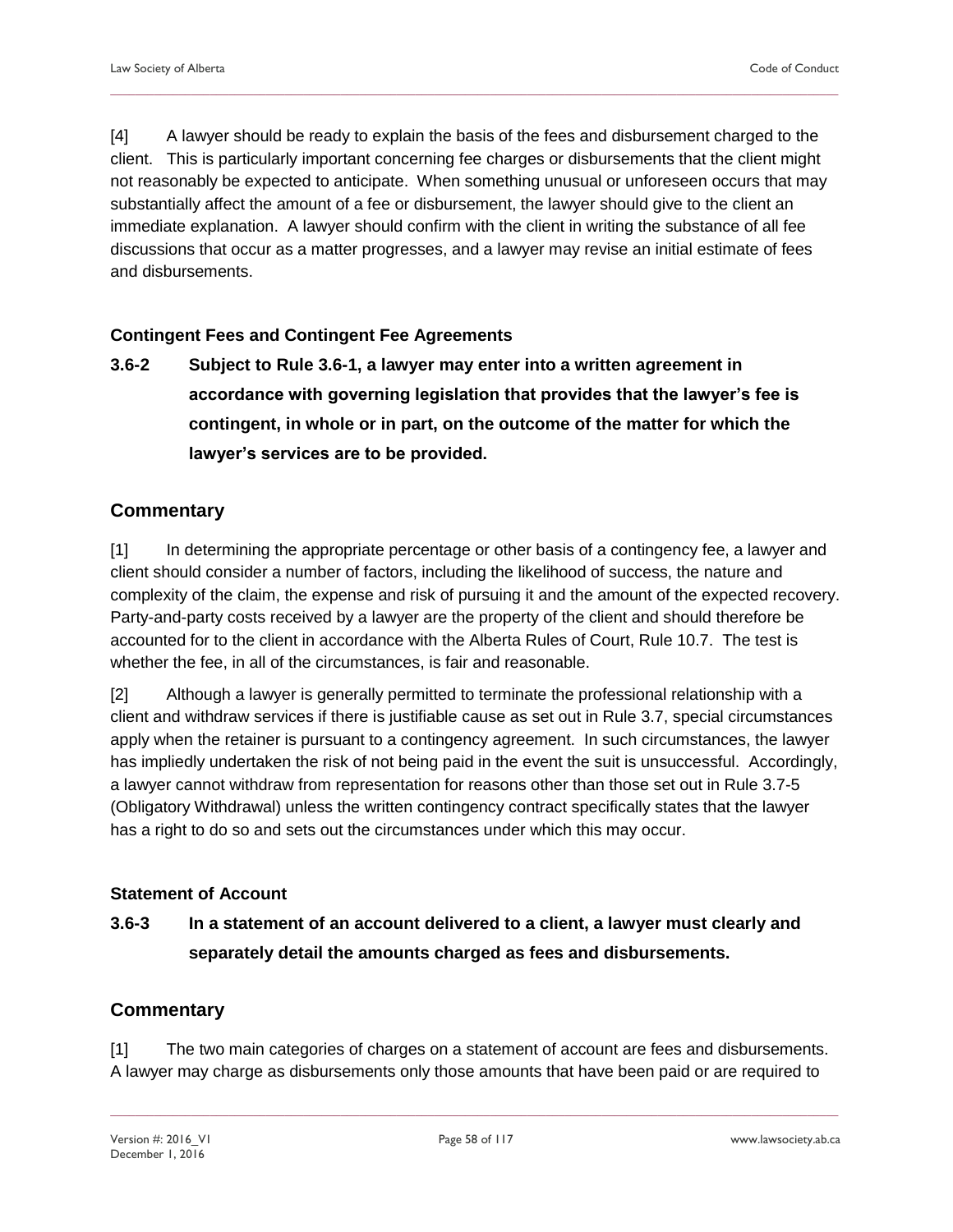be paid to a third party by the lawyer on a client's behalf. However, a subcategory entitled "Other Charges" may be included under the fees heading if a lawyer wishes to separately itemize charges such as paralegal, word processing or computer costs that are not disbursements, provided that the client has agreed to such costs.

**\_\_\_\_\_\_\_\_\_\_\_\_\_\_\_\_\_\_\_\_\_\_\_\_\_\_\_\_\_\_\_\_\_\_\_\_\_\_\_\_\_\_\_\_\_\_\_\_\_\_\_\_\_\_\_\_\_\_\_\_\_\_\_\_\_\_\_\_\_\_\_\_\_\_\_\_\_\_\_\_\_\_\_\_\_\_\_\_\_\_\_\_\_\_\_\_\_\_\_\_\_\_\_\_\_\_\_\_\_\_\_\_\_\_\_\_\_**

[2] Subject to any special agreement with the client, a final account should be rendered within a reasonable time after completion of the services.

[3] See the Alberta Rules of Court, Rule 10.2, respecting the content of lawyers' accounts.

[4] Party-and-party costs received by a lawyer are the property of the client and should therefore be accounted for to the client. See the Commentary to Rule 3.6-2 respecting contingency matters.

### **Joint Retainer**

**3.6-4 If a lawyer acts for two or more clients in the same matter, the lawyer must divide the fees and disbursements equitably between them, unless there is an agreement by the clients otherwise.**

### **Division of Fees and Referral Fees**

- **3.6-5 If there is consent from the client, fees for a matter may be divided between lawyers who are not in the same firm, provided that the fees are divided in proportion to the work done and the responsibilities assumed.**
- **3.6-6 If a lawyer refers a matter to another lawyer because of the expertise and ability of the other lawyer to handle the matter, and the referral was not made because of a conflict of interest, the referring lawyer may accept, and the other lawyer may pay, a referral fee, provided that:**
	- **(a) the fee is reasonable and does not increase the total amount of the fee charged to the client; and**
	- **(b) the client is informed and consents.**
- **3.6-7 A lawyer must not:**
	- **(a) in connection with the referral of clients, directly or indirectly share, split, or divide his or her fees with any person who is not a lawyer; or**
	- **(b) give any financial or other reward for the referral of clients or client matters to any person who is not a lawyer.**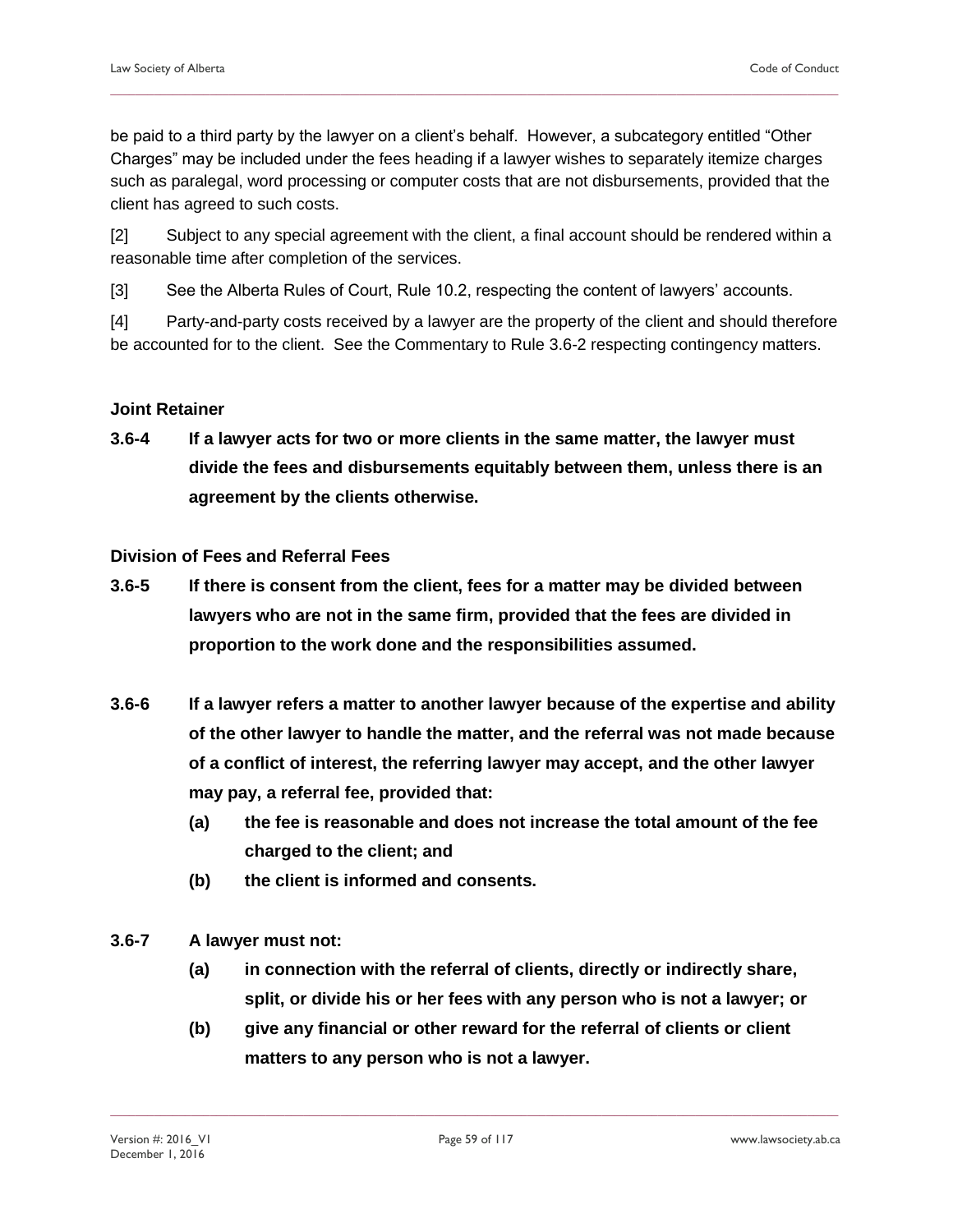# **Commentary**

[1] This rule prohibits lawyers from entering into arrangements to compensate or reward nonlawyers for the referral of clients. It does not prevent a lawyer from engaging in promotional activities involving reasonable expenditures on promotional items or activities that might result in the referral of clients generally by a non-lawyer. Accordingly, this rule does not prohibit a lawyer from:

**\_\_\_\_\_\_\_\_\_\_\_\_\_\_\_\_\_\_\_\_\_\_\_\_\_\_\_\_\_\_\_\_\_\_\_\_\_\_\_\_\_\_\_\_\_\_\_\_\_\_\_\_\_\_\_\_\_\_\_\_\_\_\_\_\_\_\_\_\_\_\_\_\_\_\_\_\_\_\_\_\_\_\_\_\_\_\_\_\_\_\_\_\_\_\_\_\_\_\_\_\_\_\_\_\_\_\_\_\_\_\_\_\_\_\_\_\_**

- (a) making an arrangement respecting the purchase and sale of a law practice when the consideration payable includes a percentage of revenues generated from the practice sold;
- (b) entering into a lease under which a landlord directly or indirectly shares in the fees or revenues generated by the law practice;
- (c) paying an employee for services, other than for referring clients, based on the revenue of the lawyer's firm or practice; or
- (d) occasionally entertaining potential referral sources by purchasing meals, providing tickets to, or attending at, sporting or other activities or sponsoring client functions.

[2] Lawyers may pay non-lawyers for direct and reasonable advertising costs (including a lawyer referral service), and are also allowed to compensate employees and other persons for general marketing and public relations services, whether by salary, profit sharing, bonus or otherwise, provided the compensation is not directly related to a specific client matter.

## **Exception for Multi-discipline Practices and Inter-jurisdictional Law Firms**

- **3.6-8 Rule 3.6-7 does not apply to:**
	- **(a) multi-discipline practices of lawyer and non-lawyer partners if the partnership agreement provides for the sharing of fees, cash flows or profits among the members of the firm; and**
	- **(b) sharing of fees, cash flows or profits by lawyers who are members of an interjurisdictional law firm.**

# **Commentary**

[1] An affiliation is different from a multi-disciplinary practice established in accordance with the rules, regulations or by-laws under the governing legislation, or an interjurisdictional law firm, however structured. An affiliation is subject to Rule 3.6-7. In particular, an affiliated entity is not permitted to share in the lawyer's revenues, cash flows or profits, either directly or indirectly through excessive inter-firm charges, for example, by charging inter-firm expenses above their fair market value.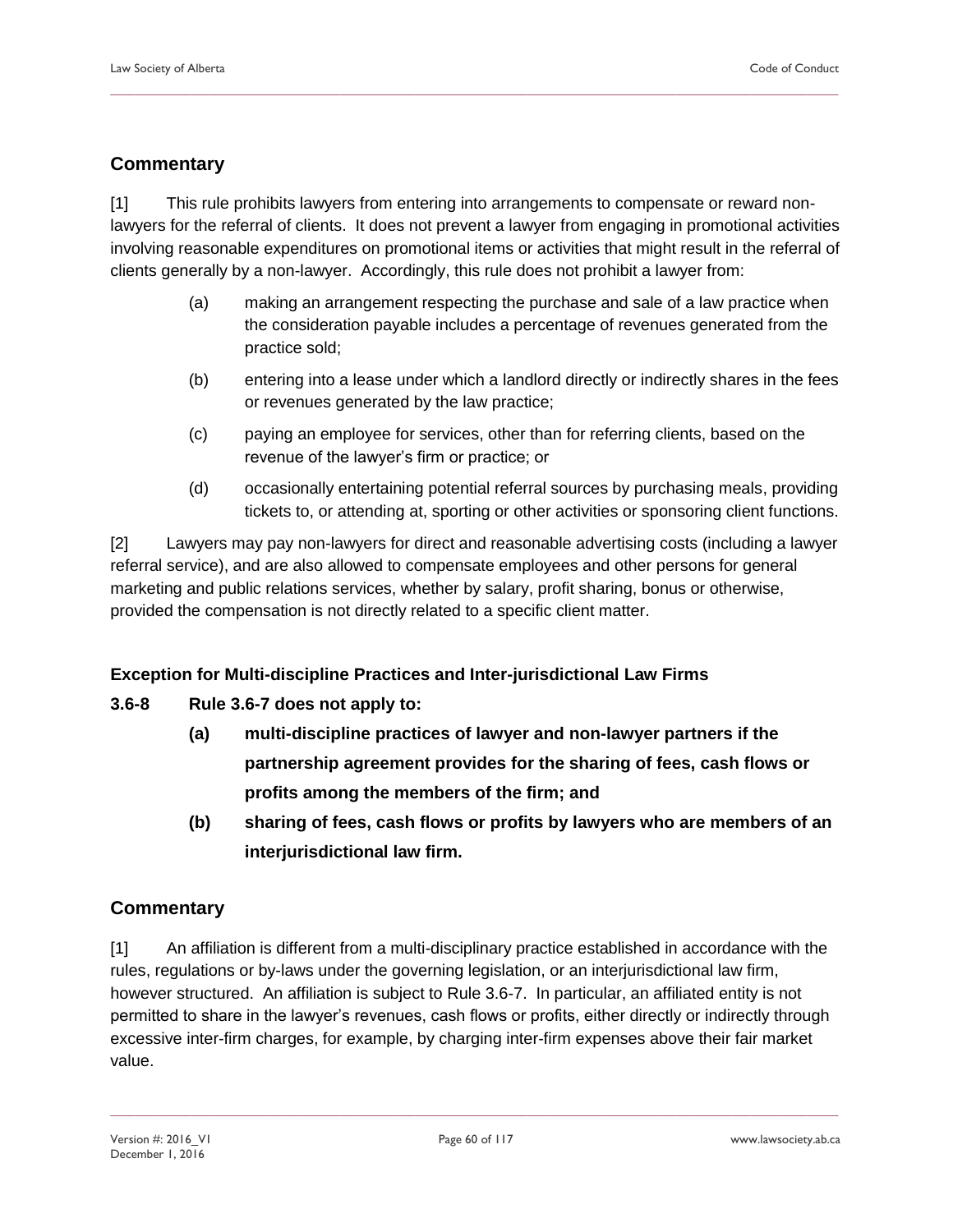### **Payment and Appropriation of Funds**

**3.6-9 A lawyer must not appropriate any client funds held in trust or otherwise under the lawyer's control for or on account of fees, except as permitted by the governing legislation.**

**\_\_\_\_\_\_\_\_\_\_\_\_\_\_\_\_\_\_\_\_\_\_\_\_\_\_\_\_\_\_\_\_\_\_\_\_\_\_\_\_\_\_\_\_\_\_\_\_\_\_\_\_\_\_\_\_\_\_\_\_\_\_\_\_\_\_\_\_\_\_\_\_\_\_\_\_\_\_\_\_\_\_\_\_\_\_\_\_\_\_\_\_\_\_\_\_\_\_\_\_\_\_\_\_\_\_\_\_\_\_\_\_\_\_\_\_\_**

## **Commentary**

[1] The rule is not intended to be an exhaustive statement of the considerations that apply to payment of a lawyer's account from trust. The handling of trust money is generally governed by the Rules of the Law Society.

[2] Refusing to reimburse any portion of advance fees for work that has not been carried out when the contract of professional services with the client has terminated is a breach of the obligation to act with integrity.

**3.6-10 If the amount of fees or disbursements charged by a lawyer is reduced on a review or assessment, the lawyer must repay the money to the client as soon as is practicable.**

## **Prepaid Legal Services Plan**

- **3.6-11 A lawyer who accepts a client referred by a prepaid legal services plan must advise the client in writing of:** 
	- **(a) the scope of work to be undertaken by the lawyer under the plan; and**
	- **(b) the extent to which a fee or disbursement will be payable by the client to the lawyer.**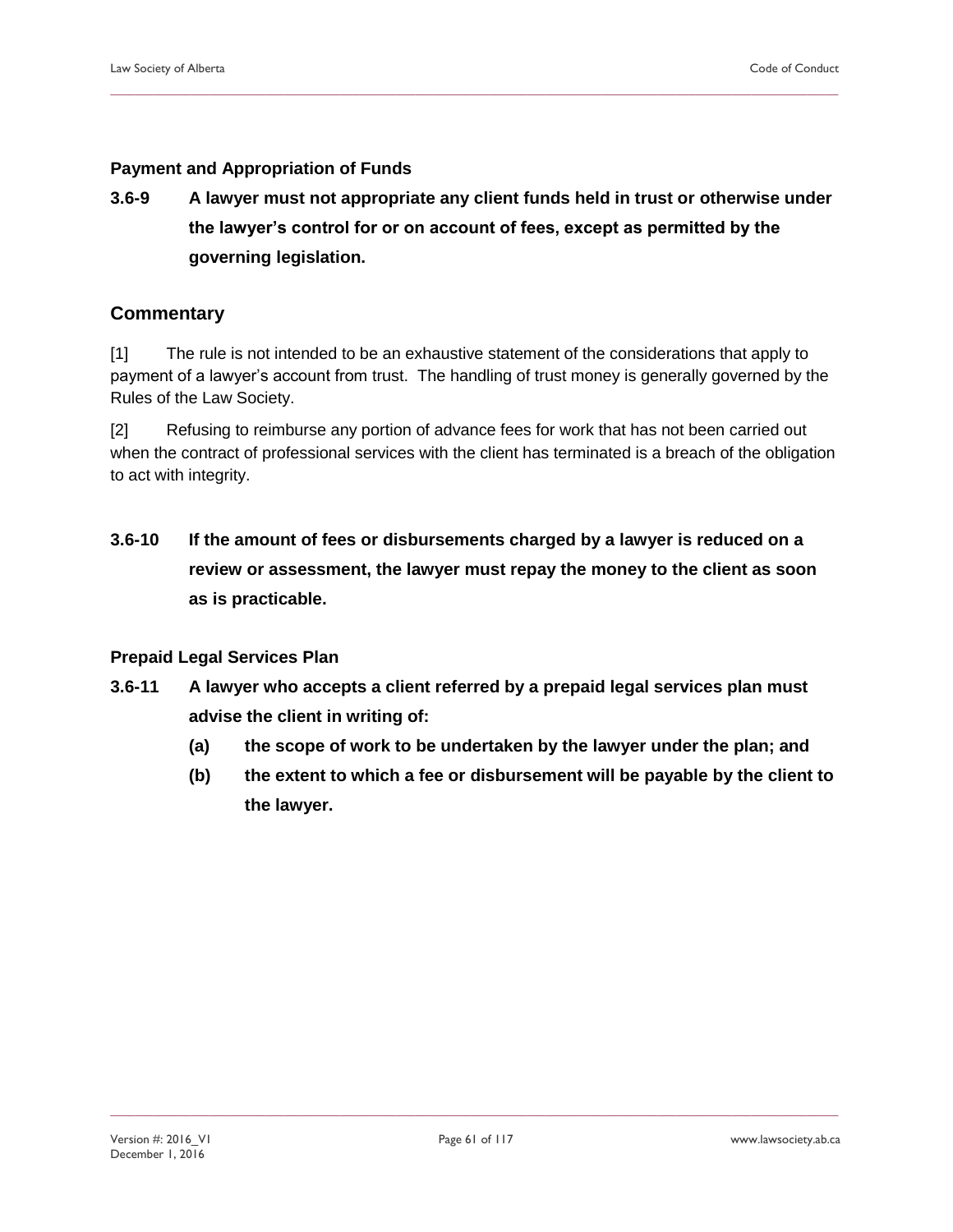# **3.7 Withdrawal from Representation**

## **Withdrawal from Representation**

**3.7-1 A lawyer must not withdraw from representation of a client except for good cause and on reasonable notice to the client.**

**\_\_\_\_\_\_\_\_\_\_\_\_\_\_\_\_\_\_\_\_\_\_\_\_\_\_\_\_\_\_\_\_\_\_\_\_\_\_\_\_\_\_\_\_\_\_\_\_\_\_\_\_\_\_\_\_\_\_\_\_\_\_\_\_\_\_\_\_\_\_\_\_\_\_\_\_\_\_\_\_\_\_\_\_\_\_\_\_\_\_\_\_\_\_\_\_\_\_\_\_\_\_\_\_\_\_\_\_\_\_\_\_\_\_\_\_\_**

# **Commentary**

[1] Although the client has the right to terminate the lawyer-client relationship at will, a lawyer does not enjoy the same freedom of action. Having undertaken the representation of a client, the lawyer should complete the task as ably as possible unless there is justifiable cause for terminating the relationship. It is inappropriate for a lawyer to withdraw on capricious or arbitrary grounds.

[2] An essential element of reasonable notice is notification to the client, unless the client cannot be located after reasonable efforts. No hard and fast rules can be laid down as to what constitutes reasonable notice before withdrawal and how quickly a lawyer may cease acting after notification will depend on all relevant circumstances. When the matter is covered by statutory provisions or the Rules of Court, these will govern. In other situations, the governing principle is that the lawyer should protect the client's interests to the best of the lawyer's ability and should not desert the client at a critical stage of a matter or at a time when withdrawal would put the client in a position of disadvantage or peril. As a general rule, the client should be given sufficient time to retain and instruct replacement counsel. Nor should withdrawal or an intention to withdraw be permitted to waste court time or prevent other counsel from reallocating time or resources scheduled for the matter in question. See Rule 3.7-6, Manner of Withdrawal.

[3] Every effort should be made to ensure that withdrawal occurs at an appropriate time in the proceedings in keeping with the lawyer's obligations. The court, opposing parties and others directly affected should also be notified of the withdrawal.

[4] When a law firm is dissolved or a lawyer leaves a firm to practise elsewhere, it usually results in the termination of the lawyer-client relationship as between a particular client and one or more of the lawyers involved. In such cases, most clients prefer to retain the services of the lawyer whom they regarded as being in charge of their business before the change. However, the final decision rests with the client, and the lawyers who are no longer retained by that client should act in accordance with the principles set out in this rule, and, in particular, should try to minimize expense and avoid prejudice to the client. The client's interests are paramount and, accordingly, the decision whether the lawyer will continue to represent a given client must be made by the client in the absence of undue influence or harassment by either the lawyer or the firm. Each party should be willing to agree that certain clients be contacted by the other party. As to clients whom both parties wish to contact, a neutrally worded letter should be jointly formulated that clearly leaves the decision about future representation to the client. Accordingly, either or both the departing lawyer and the law firm may notify clients in writing that the lawyer is leaving and advise the client of the options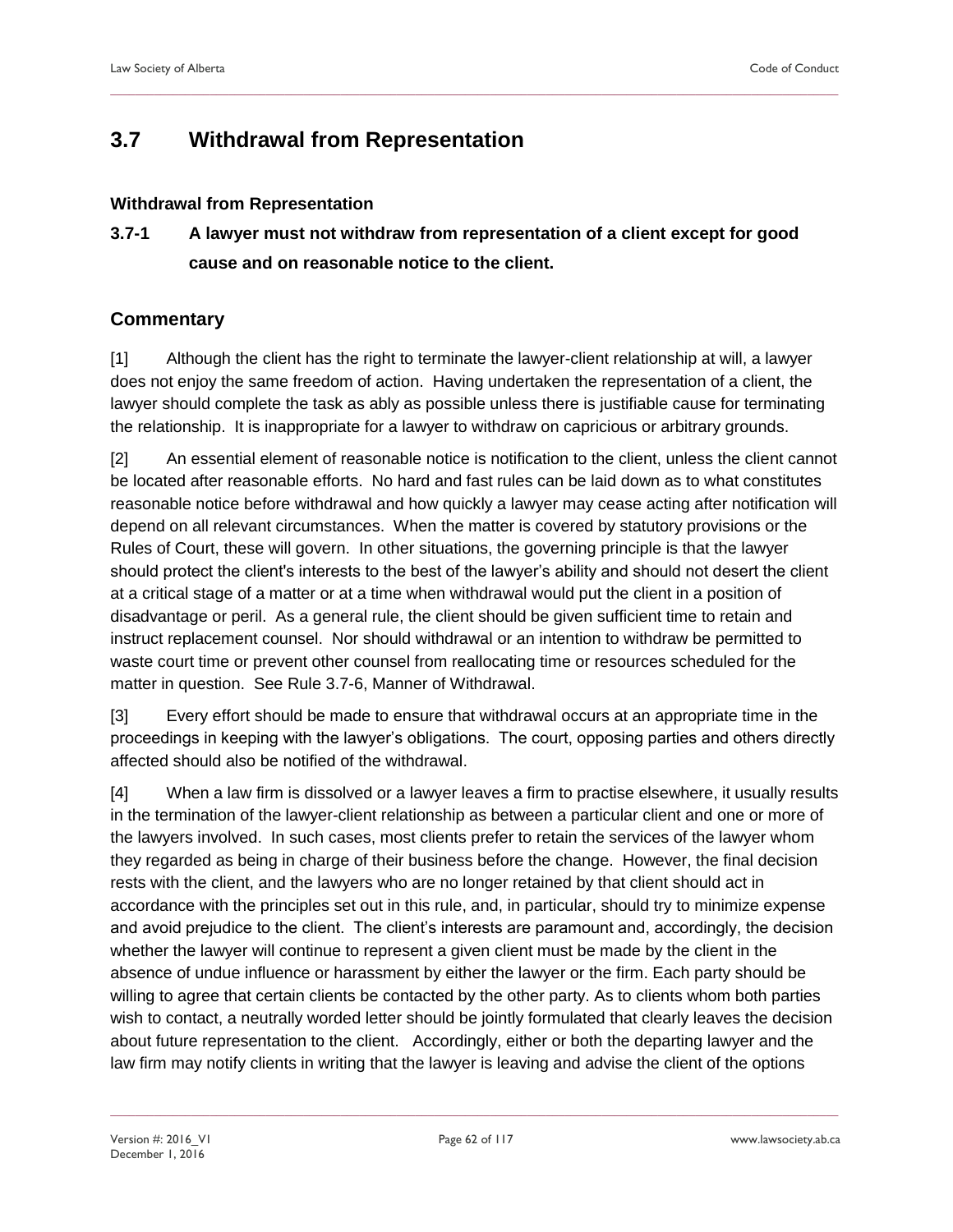available: to have the departing lawyer continue to act, have the law firm continue to act, or retain a new lawyer. Should advice be actively sought by the client, the response of the lawyer contacted must be professional and consistent with the client's best interests.

**\_\_\_\_\_\_\_\_\_\_\_\_\_\_\_\_\_\_\_\_\_\_\_\_\_\_\_\_\_\_\_\_\_\_\_\_\_\_\_\_\_\_\_\_\_\_\_\_\_\_\_\_\_\_\_\_\_\_\_\_\_\_\_\_\_\_\_\_\_\_\_\_\_\_\_\_\_\_\_\_\_\_\_\_\_\_\_\_\_\_\_\_\_\_\_\_\_\_\_\_\_\_\_\_\_\_\_\_\_\_\_\_\_\_\_\_\_**

[5] With respect to other dealings between the departing lawyer and the firm, reasonable notice should be given by the departing lawyer to the firm in advance of notice to clients. The lawyer and firm must come to a mutually acceptable arrangement respecting work in progress and disbursements outstanding on files that are to be transferred with the lawyer. The transfer of a file and, consequently, the progress of a client matter, should not be unduly delayed. When a client chooses to remain with the firm, it is generally improper to charge the client for time expended by another firm member in becoming familiar with the file.

## **Optional Withdrawal**

# **3.7-2 If there has been a serious loss of confidence between the lawyer and the client, the lawyer may withdraw.**

# **Commentary**

[1] A lawyer may have a justifiable cause for withdrawal in circumstances indicating a loss of confidence, for example, if a lawyer is deceived by the client, the client refuses to accept and act upon the lawyer's advice on a significant point, a client is persistently unreasonable or uncooperative in a material respect, or the lawyer is facing difficulty in obtaining adequate instructions from the client. However, the lawyer should not use the threat of withdrawal as a device to force a hasty decision by the client on a difficult question.

## **Non-payment of Fees**

**3.7-3 If, after reasonable notice, the client fails to provide a retainer or funds on account of disbursements or fees, a lawyer may withdraw unless serious prejudice to the client would result.** 

## **Commentary**

[1] When the lawyer withdraws because the client has not paid the lawyer's fee, the lawyer should ensure that there is sufficient time for the client to obtain the services of another lawyer and for that other lawyer to prepare adequately for trial. Also see the commentary to Rule 3.7-4.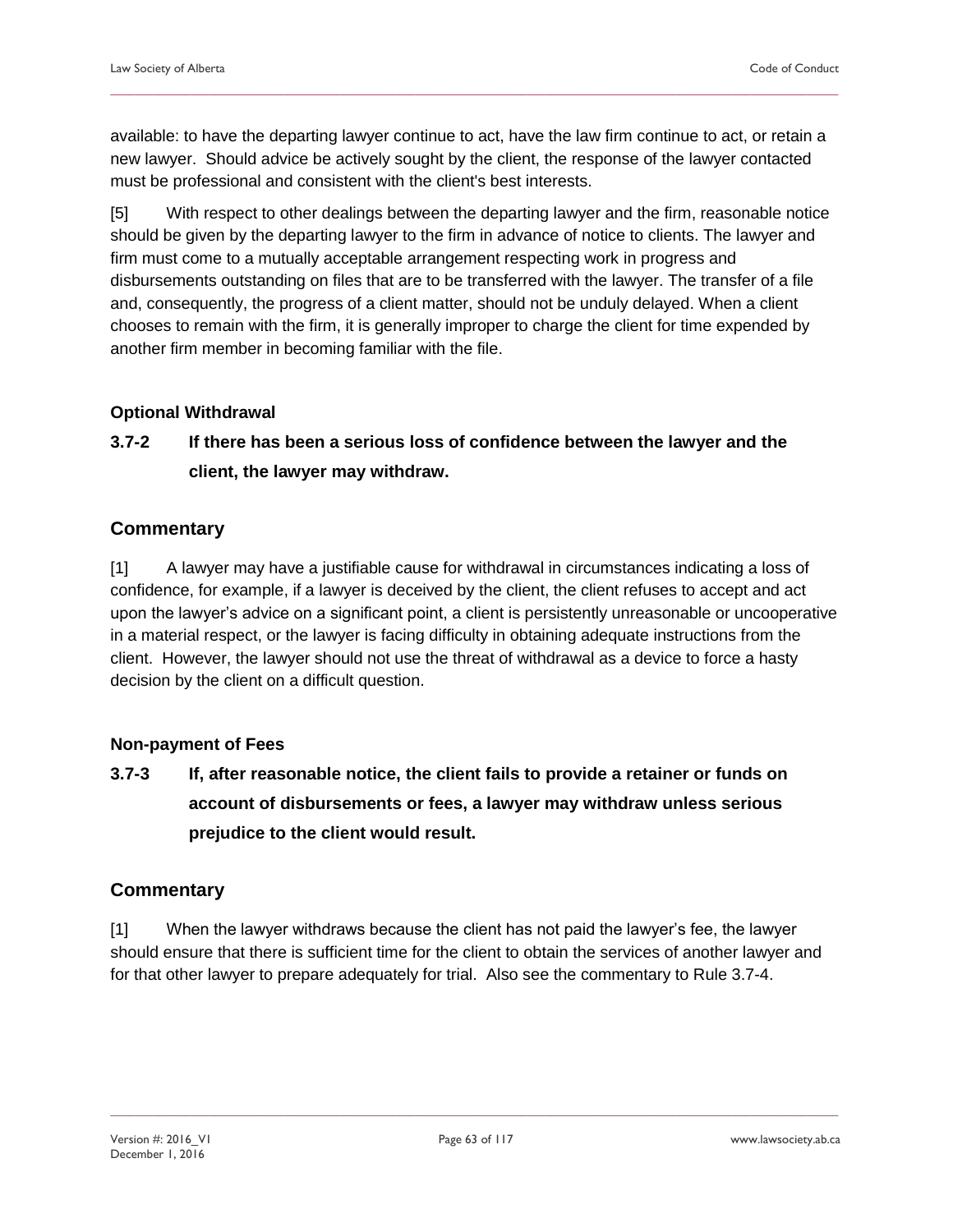### **Withdrawal from Criminal Proceedings**

**3.7-4 If a lawyer has agreed to act in a criminal case and the interval between a withdrawal and the trial of the case is sufficient to enable the client to obtain another lawyer and to allow such other lawyer adequate time for preparation, the lawyer who has agreed to act may withdraw because the client has not paid the agreed fee or for other adequate cause provided that the lawyer:**

**\_\_\_\_\_\_\_\_\_\_\_\_\_\_\_\_\_\_\_\_\_\_\_\_\_\_\_\_\_\_\_\_\_\_\_\_\_\_\_\_\_\_\_\_\_\_\_\_\_\_\_\_\_\_\_\_\_\_\_\_\_\_\_\_\_\_\_\_\_\_\_\_\_\_\_\_\_\_\_\_\_\_\_\_\_\_\_\_\_\_\_\_\_\_\_\_\_\_\_\_\_\_\_\_\_\_\_\_\_\_\_\_\_\_\_\_\_**

- **(a) notifies the client, in writing, that the lawyer is withdrawing because the fees have not been paid or for other adequate cause;**
- **(b) accounts to the client for any money received on account of fees and disbursements;**
- **(c) notifies Crown counsel that the lawyer is no longer acting; and**
- **(d) complies with the applicable Rules of Court.**

# **Commentary**

[1] In Alberta, when a lawyer seeks to withdraw in criminal proceedings the usual practice is to apply for leave in open court.

[2] A lawyer who has withdrawn, or intends to withdraw, because of conflict with the client should not indicate in the notice addressed to the court or Crown counsel the cause of the conflict or make reference to any matter that would violate the privilege that exists between lawyer and client. The notice should merely state that the lawyer is no longer acting and has withdrawn. If the court requests that the lawyer provide reasons for withdrawal, then the lawyer may indicate that there are "ethical reasons" or an inability to obtain proper instructions, making the least possible disclosure of privileged information. In certain circumstances, the court may refuse to allow a lawyer to withdraw for non-payment of fees.

## **Obligatory Withdrawal**

- **3.7-5 A lawyer must withdraw if:**
	- **(a) discharged by a client;**
	- **(b) a client persists in instructing the lawyer to act contrary to professional ethics; or**
	- **(c) the lawyer is not competent to continue to handle a matter.**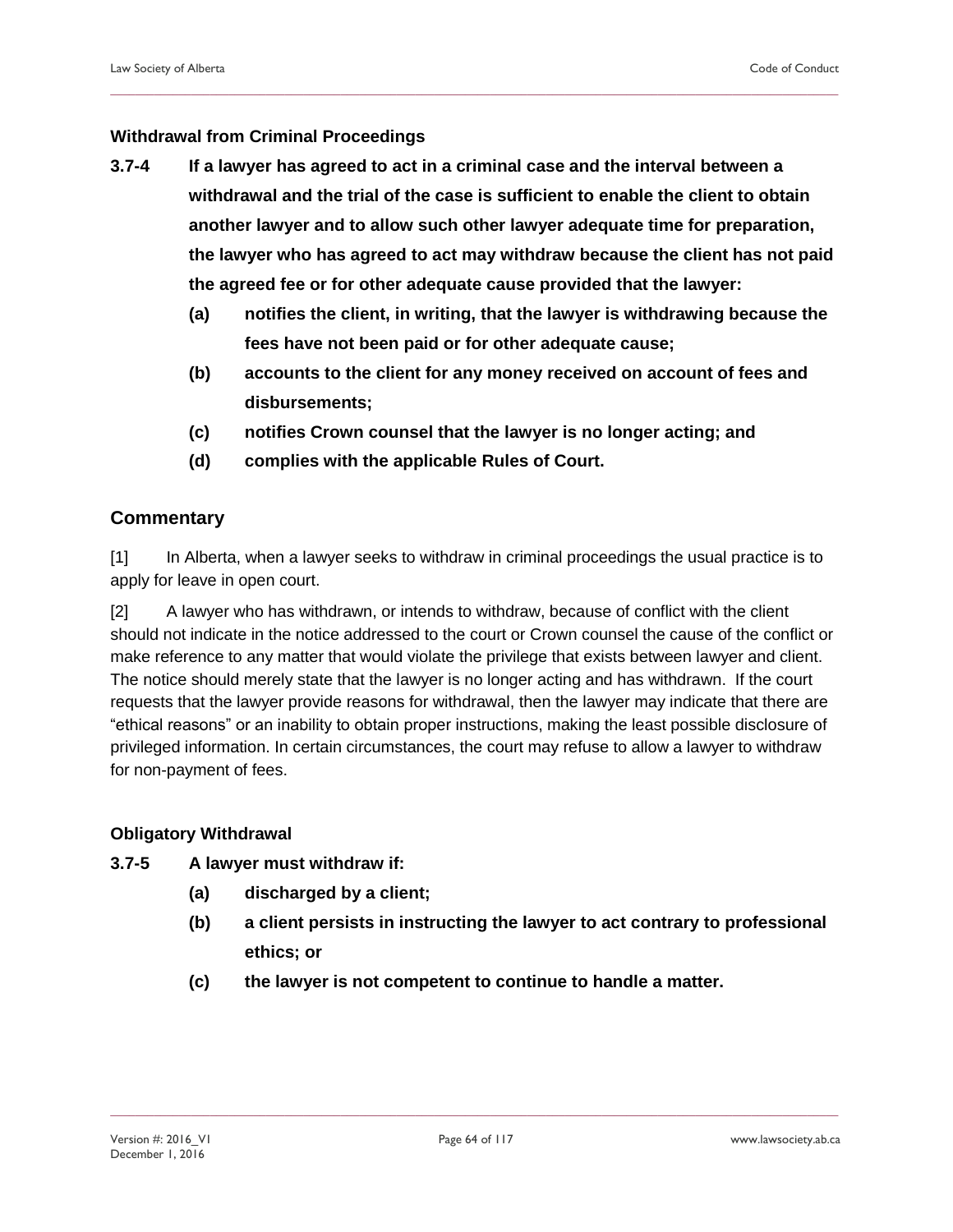### **Manner of Withdrawal**

**3.7-6 When a lawyer withdraws, the lawyer must try to minimize expense and avoid prejudice to the client and must do all that can reasonably be done to facilitate the orderly transfer of the matter to the successor lawyer.**

**\_\_\_\_\_\_\_\_\_\_\_\_\_\_\_\_\_\_\_\_\_\_\_\_\_\_\_\_\_\_\_\_\_\_\_\_\_\_\_\_\_\_\_\_\_\_\_\_\_\_\_\_\_\_\_\_\_\_\_\_\_\_\_\_\_\_\_\_\_\_\_\_\_\_\_\_\_\_\_\_\_\_\_\_\_\_\_\_\_\_\_\_\_\_\_\_\_\_\_\_\_\_\_\_\_\_\_\_\_\_\_\_\_\_\_\_\_**

- **3.7-7 On discharge or withdrawal, a lawyer must:**
	- **(a) notify the client in writing, stating:**
		- **(i) the fact that the lawyer has withdrawn;**
		- **(ii) the reasons, if any, for the withdrawal; and**
		- **(iii) in the case of litigation, that the client should expect that the hearing or trial will proceed on the date scheduled and that the client should retain new counsel promptly;**
	- **(b) subject to the lawyer's right to a lien, deliver to or to the order of the client all papers and property to which the client is entitled;**
	- **(c) subject to any applicable trust conditions, give the client all relevant information in connection with the case or matter;**
	- **(d) account for all funds of the client then held or previously dealt with, including the refunding of any remuneration not earned during the representation;**
	- **(e) promptly render an account for outstanding fees and disbursements;**
	- **(f) co-operate with the successor lawyer in the transfer of the file so as to minimize expense and avoid prejudice to the client; and**
	- **(g) comply with the applicable Rules of Court.**

# **Commentary**

[1] If the lawyer who is discharged or withdraws is a member of a firm, the client should be notified that the lawyer and the firm are no longer acting for the client.

[2] If the question of a right of lien for unpaid fees and disbursements arises on the discharge or withdrawal of the lawyer, the lawyer should have due regard to the effect of its enforcement on the client's position. Generally speaking, a lawyer should not enforce a lien if to do so would prejudice materially a client's position in any uncompleted matter. Material prejudice is more than mere inconvenience to the client. A lawyer should not enforce a solicitor's lien for non-payment if the client is prepared to enter into an arrangement that reasonably assures the lawyer of payment in due course. When a matter is being transferred to other counsel, the transferring lawyer may request that the receiving lawyer undertake to pay an outstanding account from the money ultimately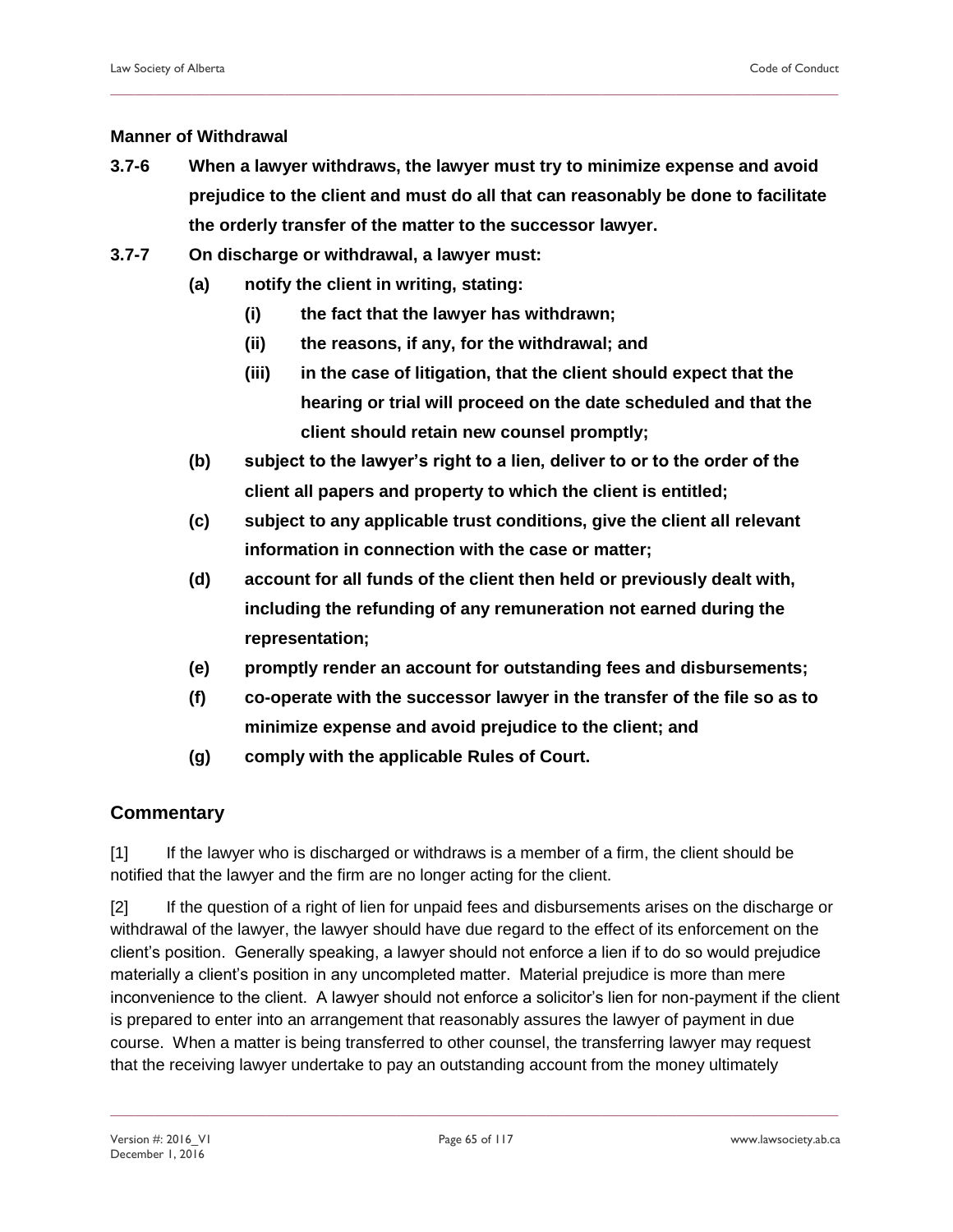recovered by that lawyer. Where the matter in question is subject to a contingency agreement, the lawyers may agree to divide the contingent fee on the basis of an apportionment of total effort required to effect recovery.

**\_\_\_\_\_\_\_\_\_\_\_\_\_\_\_\_\_\_\_\_\_\_\_\_\_\_\_\_\_\_\_\_\_\_\_\_\_\_\_\_\_\_\_\_\_\_\_\_\_\_\_\_\_\_\_\_\_\_\_\_\_\_\_\_\_\_\_\_\_\_\_\_\_\_\_\_\_\_\_\_\_\_\_\_\_\_\_\_\_\_\_\_\_\_\_\_\_\_\_\_\_\_\_\_\_\_\_\_\_\_\_\_\_\_\_\_\_**

[3] The obligation to deliver papers and property is subject to a lawyer's right of lien. In the event of conflicting claims to such papers or property, the lawyer should make every effort to have the claimants settle the dispute.

[4] Co-operation with the successor lawyer will normally include providing any memoranda of fact and law that have been prepared by the lawyer in connection with the matter, but confidential information not clearly related to the matter should not be divulged without the written consent of the client.

[5] Subject to Rule 3.4 (Conflicts of Interest) and Rule 3.3 (Confidentiality), a lawyer acting for several clients in a case or matter who ceases to act for one or more of them should co-operate with the successor lawyer or lawyers to the extent required by the rules and should seek to avoid any unseemly rivalry, whether real or apparent.

## **Duty of Successor Lawyer**

# **3.7-8 Before agreeing to represent a client, a successor lawyer must be satisfied that the former lawyer has withdrawn or has been discharged by the client.**

# **Commentary**

[1] It is quite proper for the successor lawyer to urge the client to settle or take reasonable steps toward settling or securing any outstanding account of the former lawyer, especially if the latter withdrew for good cause or was capriciously discharged. But, if a trial or hearing is in progress or imminent, or if the client would otherwise be prejudiced, the existence of an outstanding account should not be allowed to interfere with the successor lawyer acting for the client.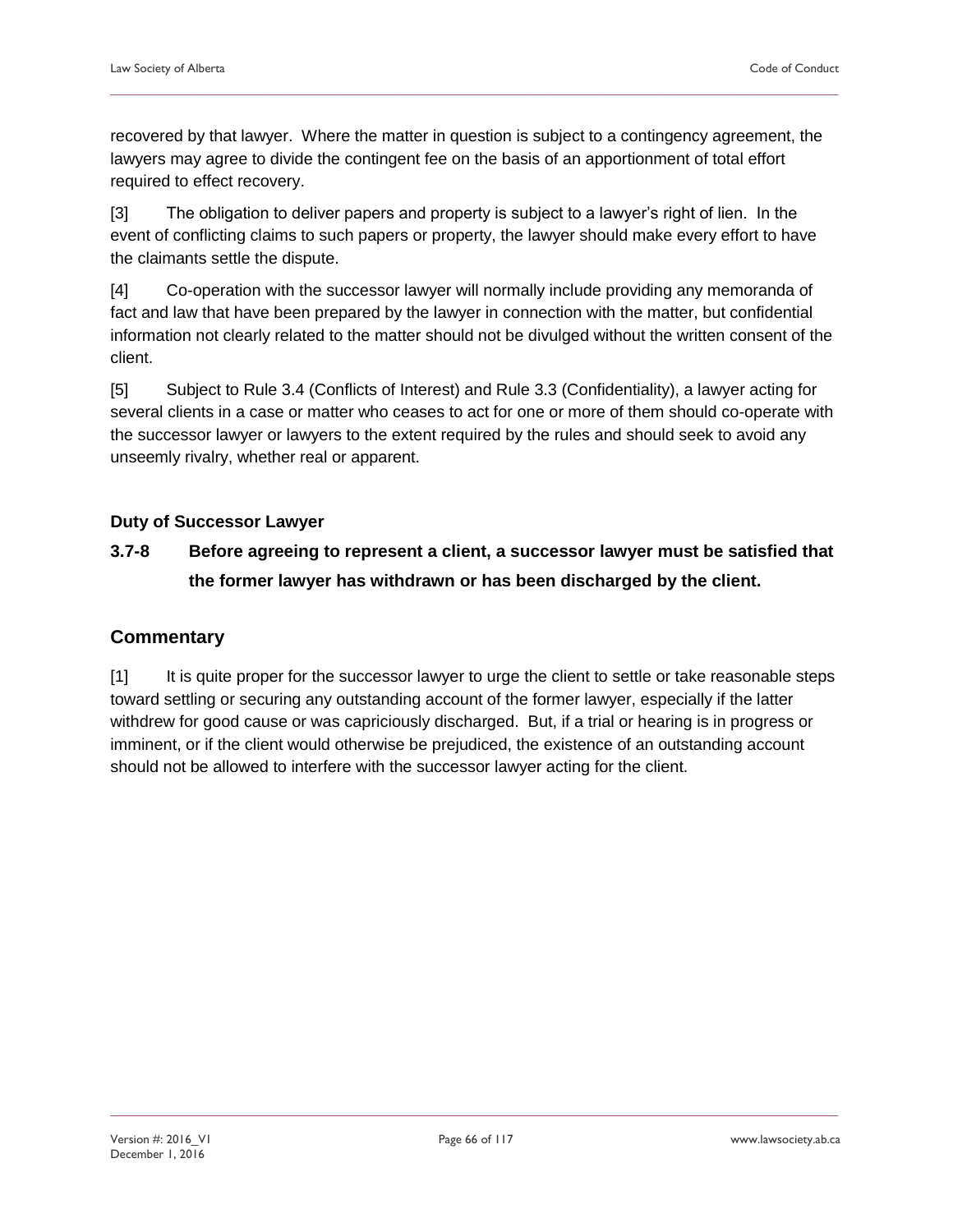# **Chapter 4 – Marketing of Legal Services**

# **4.1 Making Legal Services Available**

#### **Making Legal Services Available**

**4.1-1 A lawyer must make legal services available to the public efficiently and conveniently and, subject to rule 4.1-2, may offer legal services to a prospective client by any means.** 

**\_\_\_\_\_\_\_\_\_\_\_\_\_\_\_\_\_\_\_\_\_\_\_\_\_\_\_\_\_\_\_\_\_\_\_\_\_\_\_\_\_\_\_\_\_\_\_\_\_\_\_\_\_\_\_\_\_\_\_\_\_\_\_\_\_\_\_\_\_\_\_\_\_\_\_\_\_\_\_\_\_\_\_\_\_\_\_\_\_\_\_\_\_\_\_\_\_\_\_\_\_\_\_\_\_\_\_\_\_\_\_\_\_\_\_\_\_**

# **Commentary**

[1] A lawyer may assist in making legal services available by participating in the Legal Aid Plan and lawyer referral services and by engaging in programs of public information, education or advice concerning legal matters.

[2] As a matter of access to justice, it is in keeping with the best traditions of the legal profession to provide services pro bono and to reduce or waive a fee when there is hardship or poverty or the client or prospective client would otherwise be deprived of adequate legal advice or representation. The Society encourages lawyers to provide public interest legal services and to support organizations that provide services to persons of limited means.

[3] A lawyer who knows or has reasonable grounds to believe that a client is entitled to Legal Aid should advise the client of the right to apply for Legal Aid, unless the circumstances indicate that the client has waived or does not need such assistance.

#### **Right to Decline Representation**

[4] A lawyer has a general right to decline a particular representation (except when assigned as counsel by a tribunal), but it is a right to be exercised prudently, particularly if the probable result would be to make it difficult for a person to obtain legal advice or representation. Generally, a lawyer should not exercise the right merely because a person seeking legal services or that person's cause is unpopular or notorious, or because powerful interests or allegations of misconduct or malfeasance are involved, or because of the lawyer's private opinion about the guilt of the accused. A lawyer declining representation should assist in obtaining the services of another lawyer qualified in the particular field and able to act. When a lawyer offers assistance to a client or prospective client in finding another lawyer, the assistance should be given willingly and, except where a referral fee is permitted by Rule 3.6-6, without charge.

#### **Restrictions**

#### **4.1-2 In offering legal services, a lawyer must not use means that:**

**(a) are false or misleading;**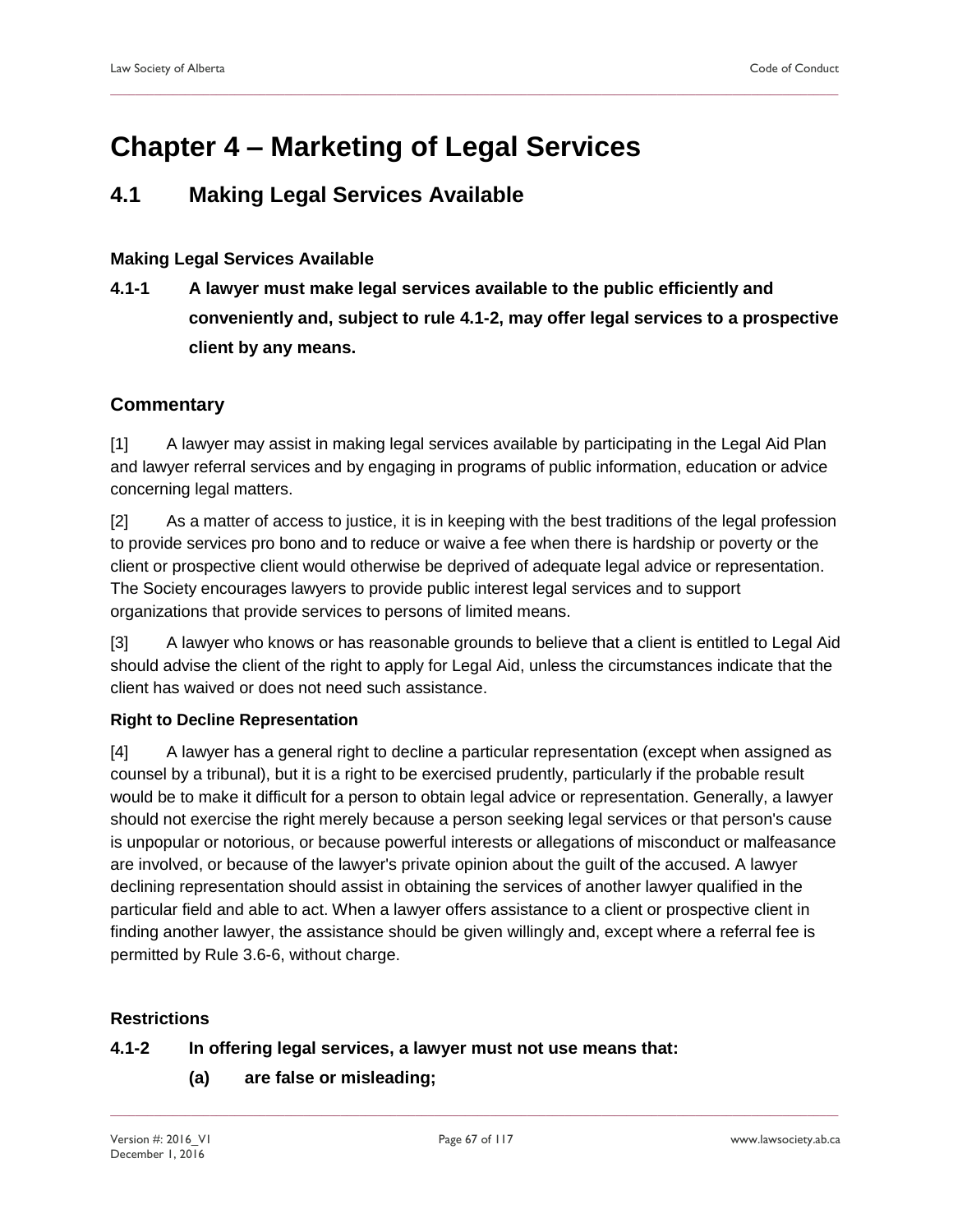- **(b) amount to coercion, duress, or harassment;**
- **(c) take advantage of a person who is vulnerable or who has suffered a traumatic experience and has not yet recovered; or**

**\_\_\_\_\_\_\_\_\_\_\_\_\_\_\_\_\_\_\_\_\_\_\_\_\_\_\_\_\_\_\_\_\_\_\_\_\_\_\_\_\_\_\_\_\_\_\_\_\_\_\_\_\_\_\_\_\_\_\_\_\_\_\_\_\_\_\_\_\_\_\_\_\_\_\_\_\_\_\_\_\_\_\_\_\_\_\_\_\_\_\_\_\_\_\_\_\_\_\_\_\_\_\_\_\_\_\_\_\_\_\_\_\_\_\_\_\_**

**(d) otherwise bring the profession or the administration of justice into disrepute.**

### **Commentary**

[1] A person who is vulnerable or who has suffered a traumatic experience and has not recovered may need the professional assistance of a lawyer, and this rule does not prevent a lawyer from offering assistance to such a person. A lawyer is permitted to provide assistance to a person if a close relative or personal friend of the person contacts the lawyer for this purpose, and to offer assistance to a person with whom the lawyer has a close family or professional relationship. The rule prohibits the lawyer from using unconscionable, exploitive or other means that bring the profession or the administration of justice into disrepute.

# **4.1-3 A lawyer must not advertise that the lawyer will make loans to clients, whether such loans are characterized as loans or cash advances with respect to claims.**

# **Commentary**

[1] This rule applies to the conduct of a lawyer personally or in relation to entities either related to or controlled by a lawyer.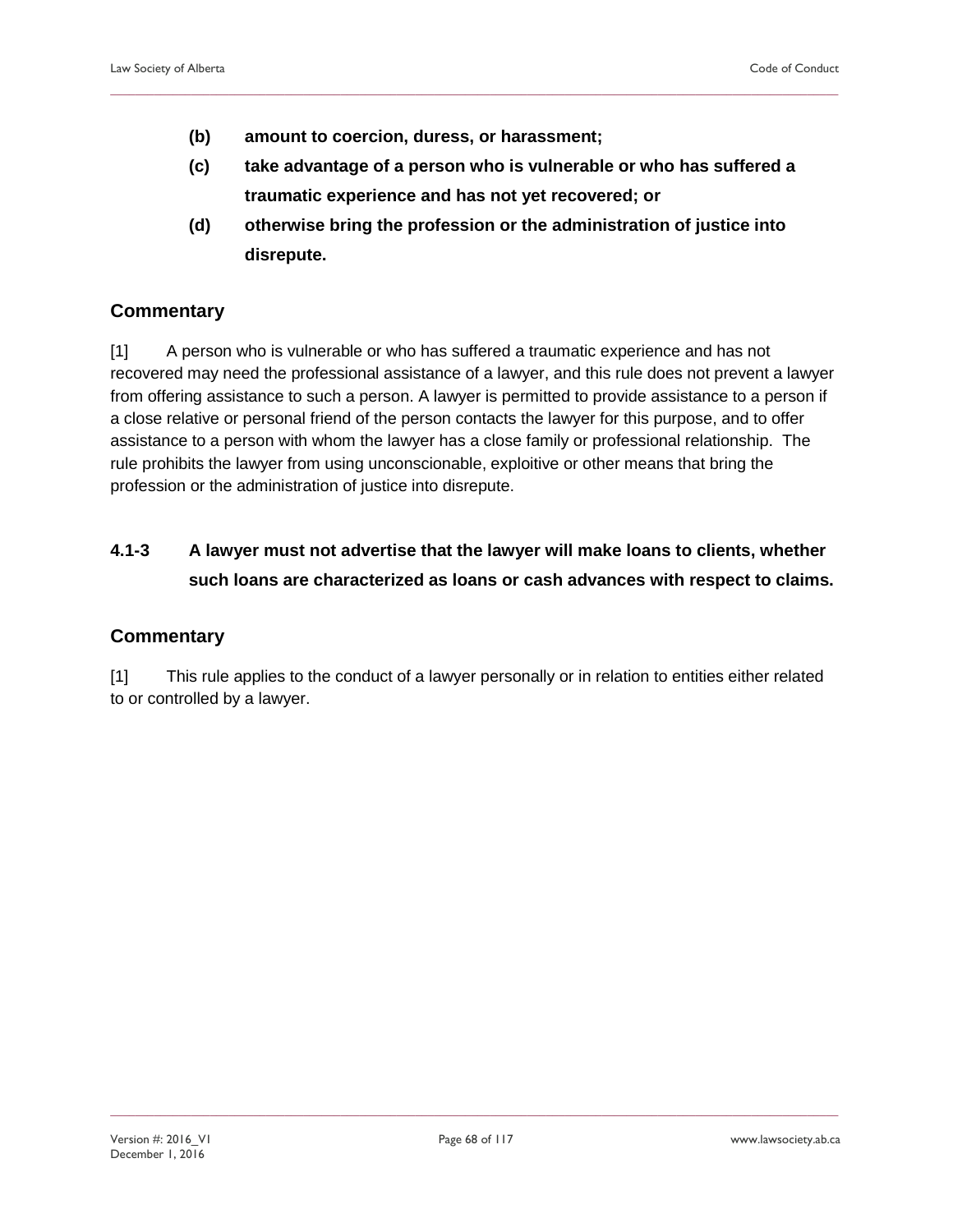# **4.2 Marketing**

#### **Marketing of Professional Services**

**4.2-1 A lawyer may market professional services, provided that the marketing is:**

**\_\_\_\_\_\_\_\_\_\_\_\_\_\_\_\_\_\_\_\_\_\_\_\_\_\_\_\_\_\_\_\_\_\_\_\_\_\_\_\_\_\_\_\_\_\_\_\_\_\_\_\_\_\_\_\_\_\_\_\_\_\_\_\_\_\_\_\_\_\_\_\_\_\_\_\_\_\_\_\_\_\_\_\_\_\_\_\_\_\_\_\_\_\_\_\_\_\_\_\_\_\_\_\_\_\_\_\_\_\_\_\_\_\_\_\_\_**

- **(a) demonstrably true, accurate and verifiable;**
- **(b) neither misleading, confusing or deceptive, nor likely to mislead, confuse or deceive;**
- **(c) in the best interests of the public and consistent with a high standard of professionalism.**

### **Commentary**

- [1] Examples of marketing that may contravene this rule include:
	- (a) stating an amount of money that the lawyer has recovered for a client or referring to the lawyer's degree of success in past cases, unless such statement is accompanied by a further statement that past results are not necessarily indicative of future results and that the amount recovered and other litigation outcomes will vary according to the facts in individual cases;
	- (b) suggesting qualitative superiority to other lawyers;
	- (c) raising expectations unjustifiably;
	- (d) suggesting or implying the lawyer is aggressive;
	- (e) disparaging or demeaning other persons, groups, organizations or institutions;
	- (f) taking advantage of a vulnerable person or group; and
	- (g) using testimonials or endorsements that contain emotional appeals.

#### **Advertising of Fees**

- **4.2-2 A lawyer may advertise fees charged for legal services provided that:**
	- **(a) the advertising is reasonably precise as to the services offered for each fee quoted;**
	- **(b) the advertising states whether other amounts, such as disbursements and taxes, will be charged in addition to the fee; and**
	- **(c) the lawyer strictly adheres to the advertised fee in every applicable case.**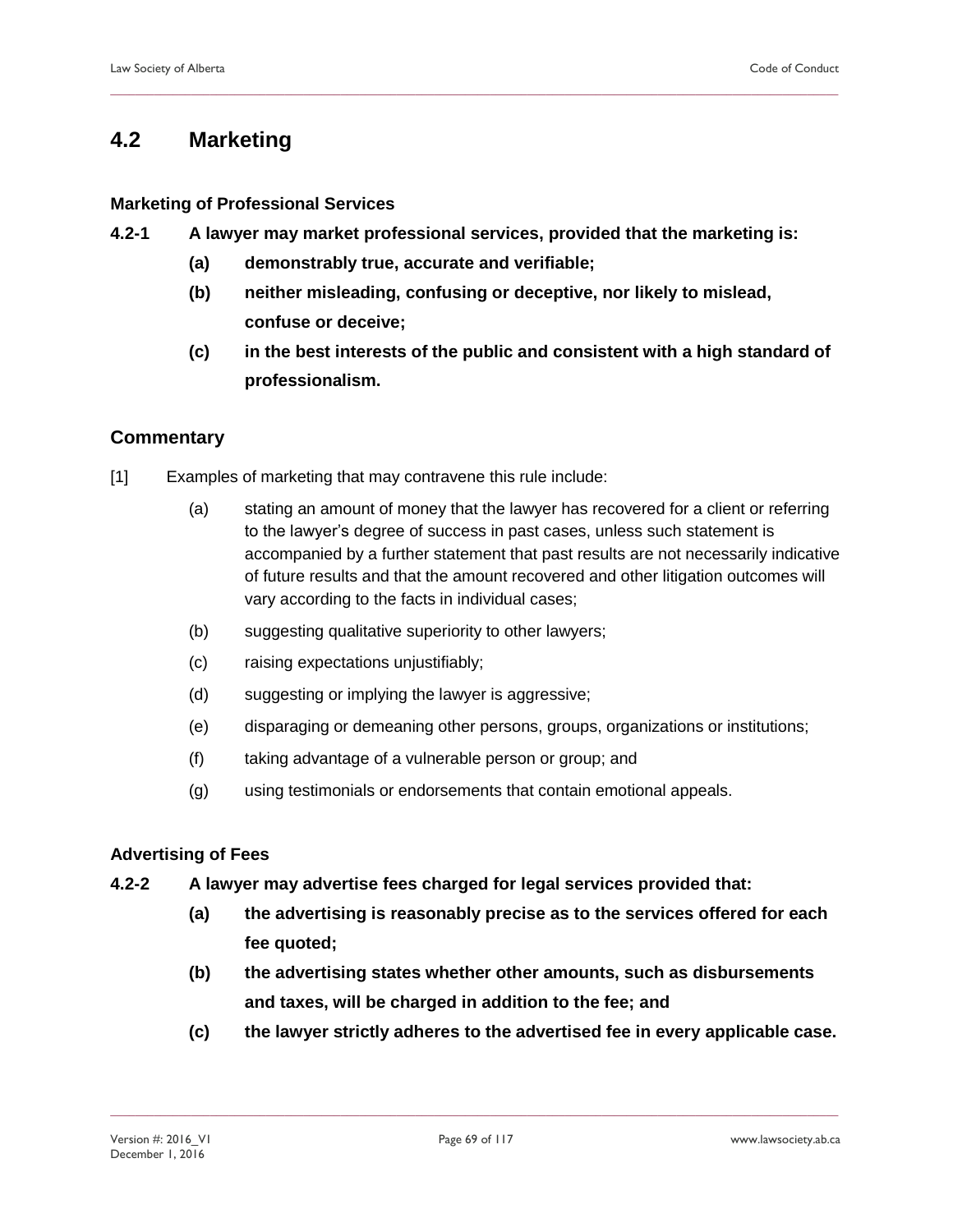# **4.3 Advertising Nature of Practice**

# **4.3-1 A lawyer must not advertise that the lawyer is a specialist in a specified field unless the lawyer has been so certified by the Society.**

**\_\_\_\_\_\_\_\_\_\_\_\_\_\_\_\_\_\_\_\_\_\_\_\_\_\_\_\_\_\_\_\_\_\_\_\_\_\_\_\_\_\_\_\_\_\_\_\_\_\_\_\_\_\_\_\_\_\_\_\_\_\_\_\_\_\_\_\_\_\_\_\_\_\_\_\_\_\_\_\_\_\_\_\_\_\_\_\_\_\_\_\_\_\_\_\_\_\_\_\_\_\_\_\_\_\_\_\_\_\_\_\_\_\_\_\_\_**

# **Commentary**

[1] Lawyers' advertisements may be designed to provide information to assist a potential client to choose a lawyer who has the appropriate skills and knowledge for the client's particular legal matter.

[2] A lawyer who is not a certified specialist is not permitted to use any designation from which a person might reasonably conclude that the lawyer is a certified specialist. A claim that a lawyer is a specialist or expert, or specializes in an area of law, implies that the lawyer has met some objective standard or criteria of expertise, presumably established or recognized by a Law Society. In the absence of Law Society recognition or a certification process, an assertion by a lawyer that the lawyer is a specialist or expert is misleading and improper.

[3] If a firm practises in more than one jurisdiction, some of which certify or recognize specialization, an advertisement by such a firm that makes reference to the status of a firm member as a specialist or expert, in media circulated concurrently in the Province of Alberta and the certifying jurisdiction, does not offend this rule if the certifying authority or organization is identified.

[4] A lawyer may advertise areas of practice, including preferred areas of practice or a restriction to a certain area of law. An advertisement may also include a description of the lawyer's or law firm's proficiency or experience in an area of law. In all cases, the representations made must be accurate (that is, demonstrably true) and must not be misleading.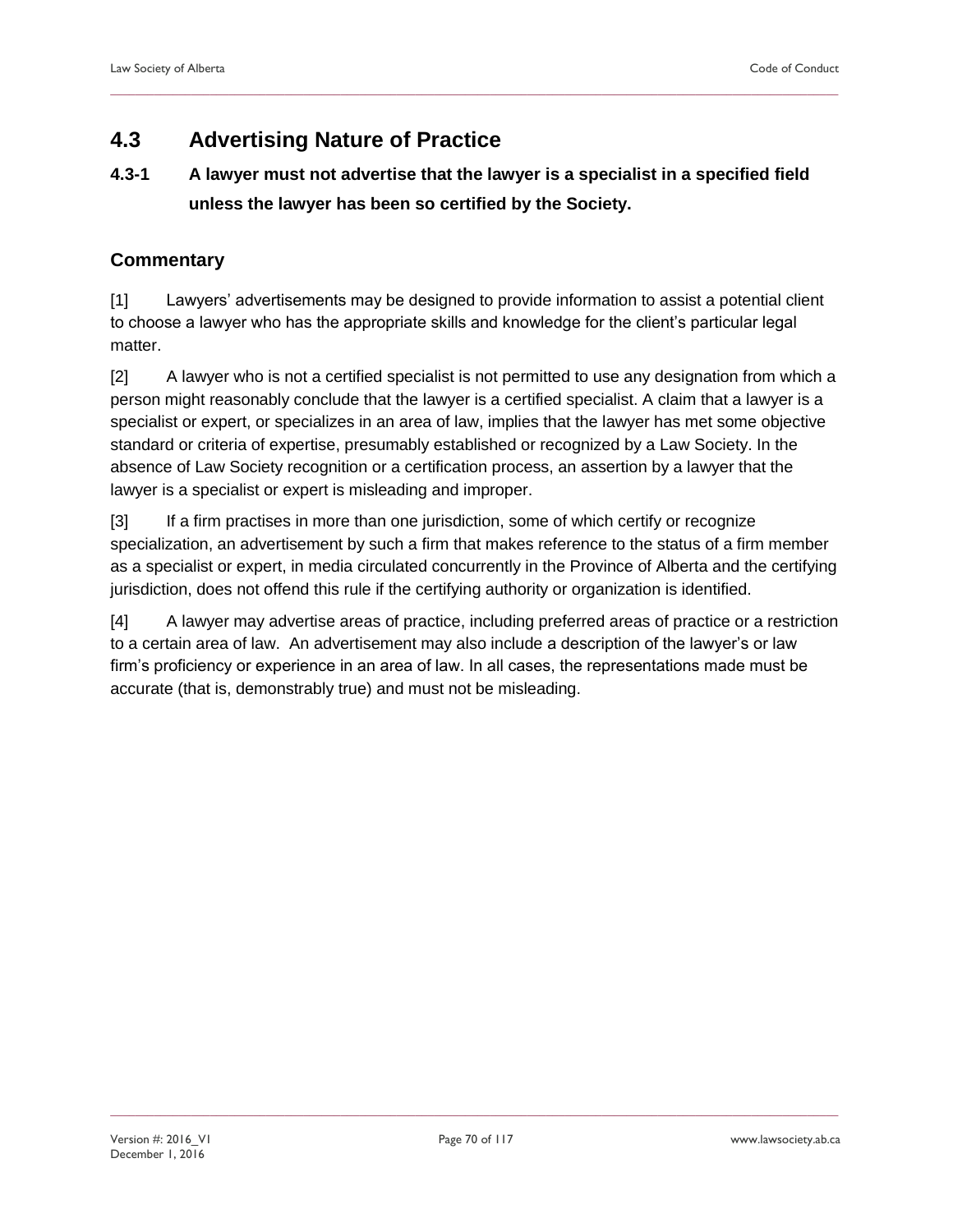# **4.4 Firm Names**

**4.4-1 Law firms are permitted to use trade names, initials, logos, symbols, or the names of individuals or their professional corporations, provided that they are not misleading or confusing, and are otherwise consistent with these rules.**

**\_\_\_\_\_\_\_\_\_\_\_\_\_\_\_\_\_\_\_\_\_\_\_\_\_\_\_\_\_\_\_\_\_\_\_\_\_\_\_\_\_\_\_\_\_\_\_\_\_\_\_\_\_\_\_\_\_\_\_\_\_\_\_\_\_\_\_\_\_\_\_\_\_\_\_\_\_\_\_\_\_\_\_\_\_\_\_\_\_\_\_\_\_\_\_\_\_\_\_\_\_\_\_\_\_\_\_\_\_\_\_\_\_\_\_\_\_**

# **Commentary**

[1] Firm names must accurately represent the firm and the work carried out by firm members. A firm name may consist of:

- (a) the names of one or more individual lawyers;
- (b) the names of one or more professional corporations;
- (c) the names of existing or former partners or associates;
- (d) a trade name; or
- (e) any combination of (a), (b), (c) and (d).

[2] The firm must be able to: (a) demonstrate sufficient connection or relationship with the name(s) included, and (b) use such qualifying words as necessary to ensure that a potential consumer of the firm's services understands it is a law firm and is not engaged in some other business. A law firm name must not include the name of any individual or other entity not entitled to practise law in Canada or any other jurisdiction. The firm name may include the name(s) of individuals currently or formerly entitled to practice law in Canada and in jurisdictions other than Canada. If using a trade name, the name should include such phrases as "Law", "Law Firm", "Lawyer", or "Barristers and Solicitors", so that it is clear that the activity of the firm is the practice of law.

[3] The inclusion in a firm name of a person or entity not currently licensed or eligible to deliver legal services in Alberta, or a person who is no longer alive, does not constitute a representation that the named person or entity is available in the firm to deliver legal services.

[4] A trade name must be carefully selected to avoid any misconception on the part of the public. For example, "University Legal Clinic" would be unacceptable because it implies a connection with another institution. A geographical trade name is improper if it leads a reasonable person to erroneously conclude that the law office is a public agency, or is the only law office available in that area or locality, or if the name misleads the public in another respect. A trade name which includes a reference to the lawyer's area(s) of practice is allowed, as long as it is not misleading or confusing.

[5] The name of a firm member who has become a judge may continue to be in the firm name (but not in the listing of names on the letterhead); however, no firm member may appear before that judge so long as the judge's name forms part of the firm name. This prohibition is necessary to preserve the appearance of justice and propriety (see Rule 5.1-3 and related commentary).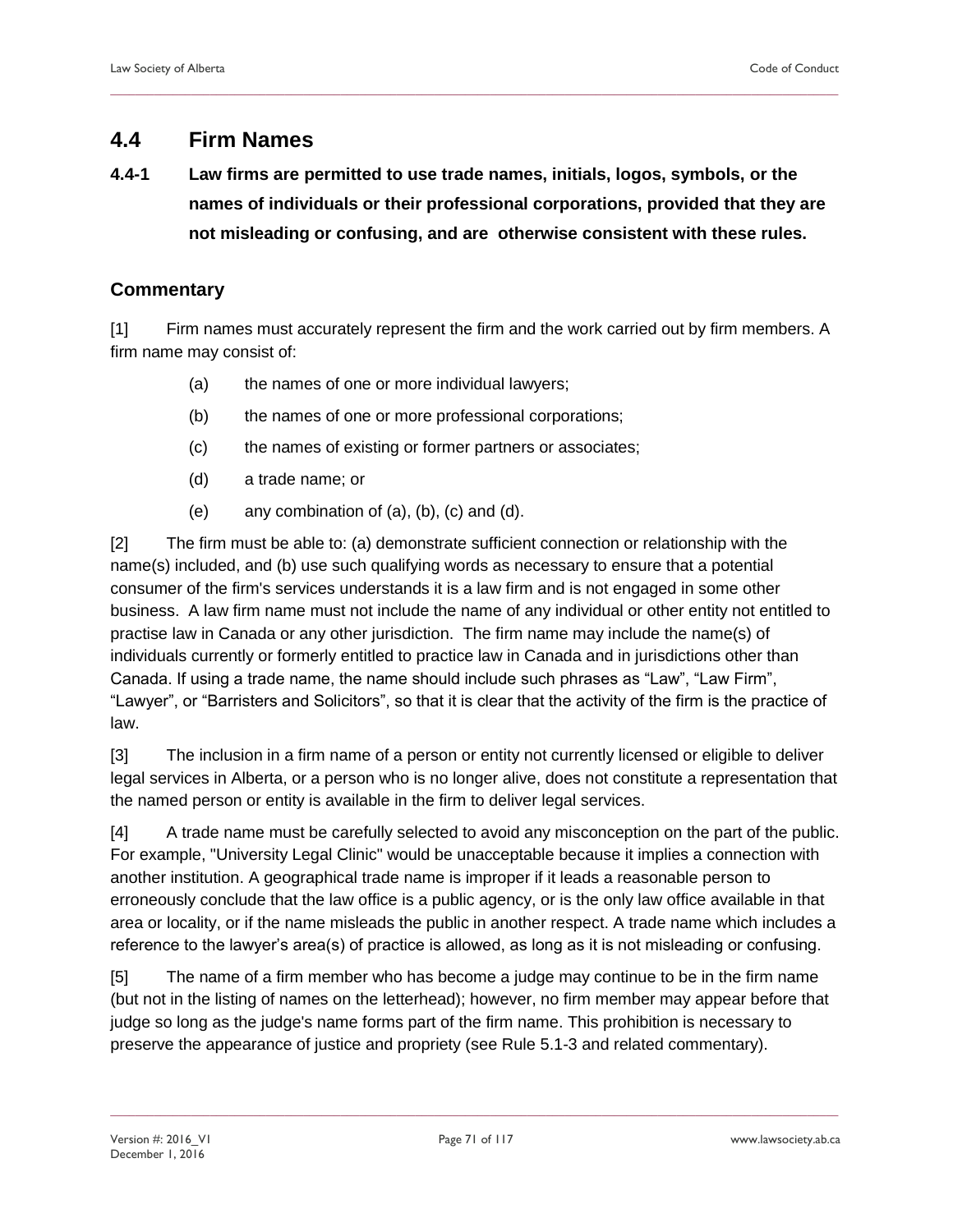[6] The use by a sole practitioner of the phrase "and Company" or "and Associates" after the lawyer's surname is misleading.

**\_\_\_\_\_\_\_\_\_\_\_\_\_\_\_\_\_\_\_\_\_\_\_\_\_\_\_\_\_\_\_\_\_\_\_\_\_\_\_\_\_\_\_\_\_\_\_\_\_\_\_\_\_\_\_\_\_\_\_\_\_\_\_\_\_\_\_\_\_\_\_\_\_\_\_\_\_\_\_\_\_\_\_\_\_\_\_\_\_\_\_\_\_\_\_\_\_\_\_\_\_\_\_\_\_\_\_\_\_\_\_\_\_\_\_\_\_**

#### **Limited liability partnership**

[7] A limited liability partnership, in addition to complying with the name regulations under the Partnership Act (Alberta), must ensure that any trade name used by the partnership clearly indicates the limited liability status of its partners.

#### **Names listed on letterhead**

[8] Names listed on letterhead must accurately represent the status of the individual(s) named. For example:

- (a) the status of an inactive or former member must be clearly indicated;
- (b) the names of extraprovincial lawyers associated with the firm must be so described, together with the jurisdictions in which they are authorized to practice;
- (c) the position or status of persons who are not lawyers (such as office manager, in house accountants, students at law and patent and trade mark agents) employed by the firm, must be clearly stated.

[9] The status of a person whose name appears in the firm name only and is not listed on the letterhead does not require specification.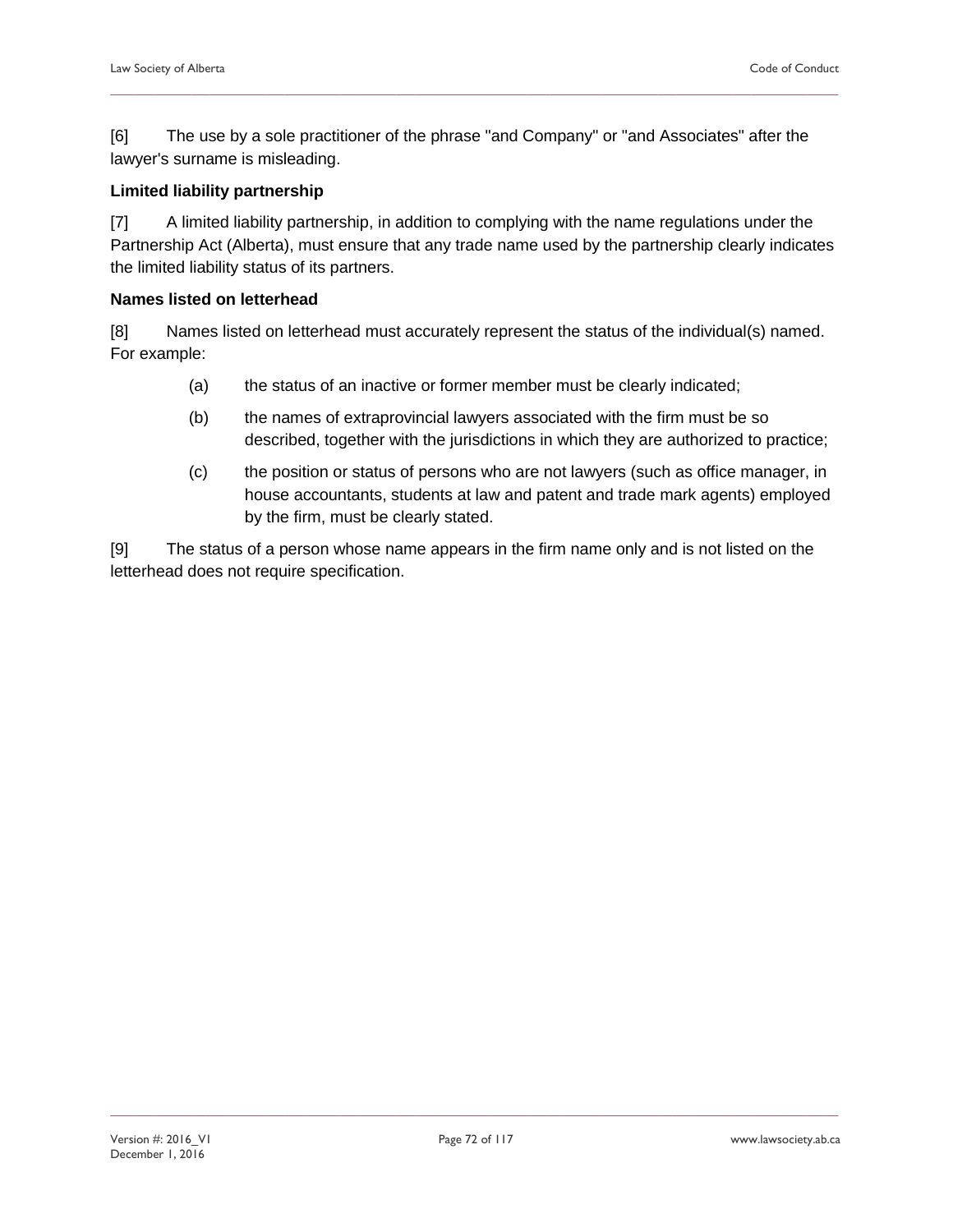# **Chapter 5 – Relationship to the Administration of Justice**

**\_\_\_\_\_\_\_\_\_\_\_\_\_\_\_\_\_\_\_\_\_\_\_\_\_\_\_\_\_\_\_\_\_\_\_\_\_\_\_\_\_\_\_\_\_\_\_\_\_\_\_\_\_\_\_\_\_\_\_\_\_\_\_\_\_\_\_\_\_\_\_\_\_\_\_\_\_\_\_\_\_\_\_\_\_\_\_\_\_\_\_\_\_\_\_\_\_\_\_\_\_\_\_\_\_\_\_\_\_\_\_\_\_\_\_\_\_**

# **5.1 The Lawyer as Advocate**

### **Advocacy**

**5.1-1 When acting as an advocate, a lawyer must represent the client resolutely and honourably within the limits of the law, while treating the tribunal with candour, fairness, courtesy and respect.**

# **Commentary**

[1] In adversarial proceedings, the lawyer has a duty to the client to raise fearlessly every issue, advance every argument and ask every question, however distasteful, that the lawyer thinks will help the client's case and to endeavour to obtain for the client the benefit of every remedy and defence authorized by law. The lawyer must discharge this duty by fair and honourable means, without illegality and in a manner that is consistent with the lawyer's duty to treat the tribunal with candour, fairness, courtesy and respect and in a way that promotes the parties' right to a fair hearing in which justice can be done. Maintaining dignity, decorum and courtesy in the courtroom is not an empty formality because, unless order is maintained, rights cannot be protected.

[2] This rule applies to the lawyer as advocate, and therefore extends not only to court proceedings but also to appearances and proceedings before boards, administrative tribunals, arbitrators, mediators and others who resolve disputes, regardless of their function or the informality of their procedures.

[3] The lawyer's function as advocate is openly and necessarily partisan. Accordingly, the lawyer is not obliged (except as required by law or under these rules and subject to the duties of a prosecutor set out below) to assist an adversary or advance matters harmful to the client's case.

[4] In adversarial proceedings that will likely affect the health, welfare or security of a child, a lawyer should advise the client to take into account the best interests of the child, if this can be done without prejudicing the legitimate interests of the client.

[5] A lawyer should refrain from expressing the lawyer's personal opinions on the facts in evidence of a client's case to a court or tribunal.

[6] A lawyer must not communicate with a tribunal respecting a matter unless the other parties to the matter, or their counsel, are present or have had reasonable prior notice, or unless the circumstances are exceptional and are disclosed fully and completely to the court.

[7] When a lawyer is required by law to notify one or more parties of a step taken or to be taken in a matter, the lawyer must notify all parties to the matter. Although certain steps appear to involve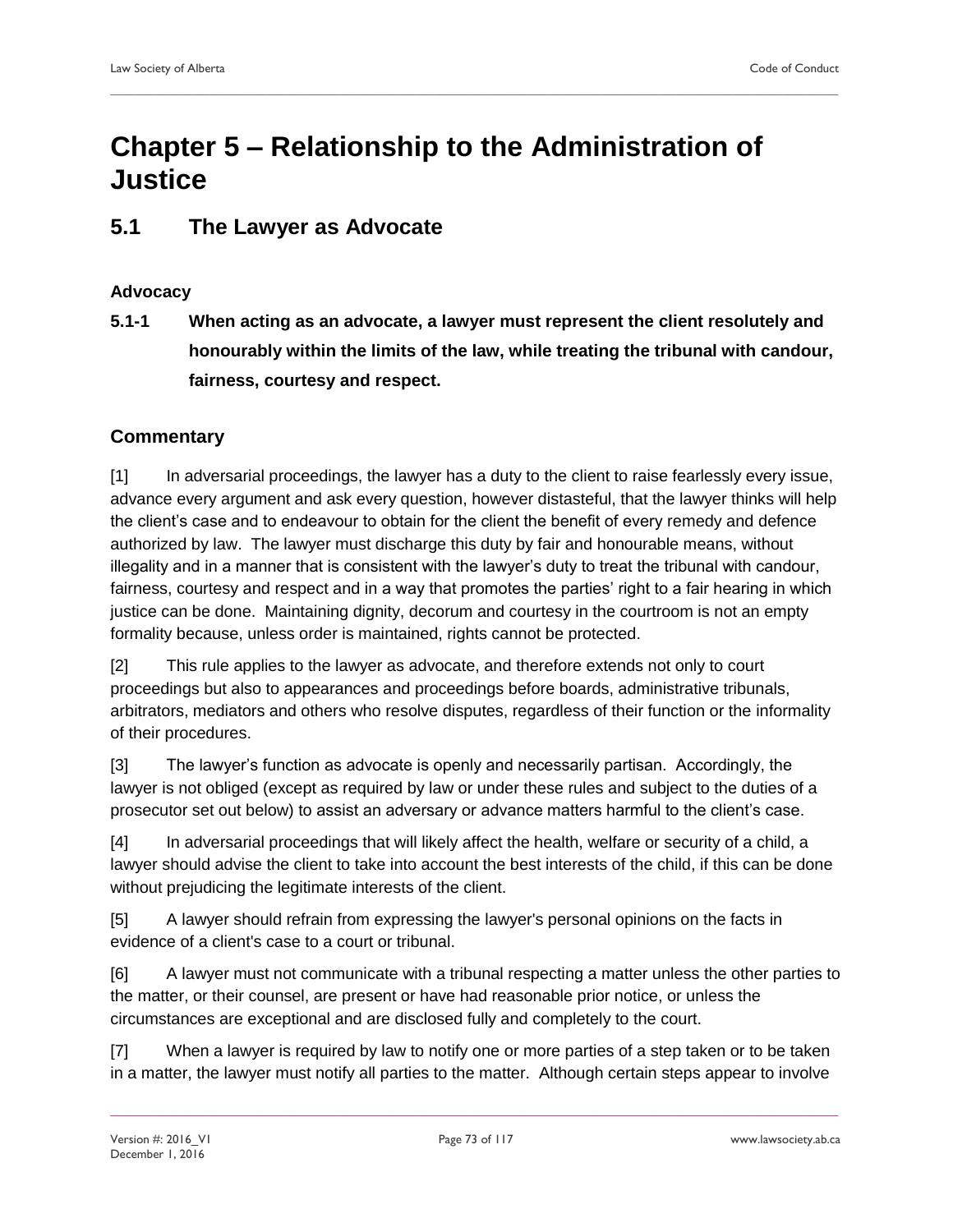only certain parties and not others, the interests of one or more of the other parties may be affected in a manner not immediately evident.

**\_\_\_\_\_\_\_\_\_\_\_\_\_\_\_\_\_\_\_\_\_\_\_\_\_\_\_\_\_\_\_\_\_\_\_\_\_\_\_\_\_\_\_\_\_\_\_\_\_\_\_\_\_\_\_\_\_\_\_\_\_\_\_\_\_\_\_\_\_\_\_\_\_\_\_\_\_\_\_\_\_\_\_\_\_\_\_\_\_\_\_\_\_\_\_\_\_\_\_\_\_\_\_\_\_\_\_\_\_\_\_\_\_\_\_\_\_**

[8] When opposing interests are not represented, for example, in without notice or uncontested matters or in other situations in which the full proof and argument inherent in the adversarial system cannot be achieved, the lawyer must take particular care to be accurate, candid and comprehensive in presenting the client's case so as to ensure that the tribunal is not misled. This situation creates an obligation on the lawyer present to prevent a manifestly unjust result by disclosing all material facts known to the lawyer that the lawyer reasonably believes are necessary to an informed decision.

[9] The lawyer should never waive or abandon the client's legal rights, such as an available defence under a statute of limitations, without the client's informed consent.

[10] In civil proceedings, a lawyer should avoid and discourage the client from resorting to frivolous or vexatious objections, attempts to gain advantage from slips or oversights not going to the merits or tactics that will merely delay or harass the other side. Such practices can readily bring the administration of justice and the legal profession into disrepute.

#### **Duty as Defence Counsel**

[11] When defending an accused person, a lawyer's duty is to protect the client as far as possible from being convicted, except by a tribunal of competent jurisdiction and upon legal evidence sufficient to support a conviction for the offence with which the client is charged. Accordingly, and notwithstanding the lawyer's private opinion on credibility or the merits, a lawyer may properly rely on any evidence or defences, including so-called technicalities, not known to be false or fraudulent.

[12] Admissions made by the accused to a lawyer may impose strict limitations on the conduct of the defence, and the accused should be made aware of this. For example, if the accused clearly admits to the lawyer the factual and mental elements necessary to constitute the offence, the lawyer, if convinced that the admissions are true and voluntary, may properly take objection to the jurisdiction of the court, the form of the indictment or the admissibility or sufficiency of the evidence, but must not suggest that some other person committed the offence or call any evidence that, by reason of the admissions, the lawyer believes to be false. Nor may the lawyer set up an affirmative case inconsistent with such admissions, for example, by calling evidence in support of an alibi intended to show that the accused could not have done or, in fact, has not done the act. Such admissions will also impose a limit on the extent to which the lawyer may attack the evidence for the prosecution. The lawyer is entitled to test the evidence given by each individual witness for the prosecution and argue that the evidence taken as a whole is insufficient to amount to proof that the accused is guilty of the offence charged, but the lawyer should go no further than that.

#### **5.1-2 When acting as an advocate, a lawyer must not:**

**(a) abuse the process of the tribunal by instituting or prosecuting proceedings that, although legal in themselves, are clearly motivated by**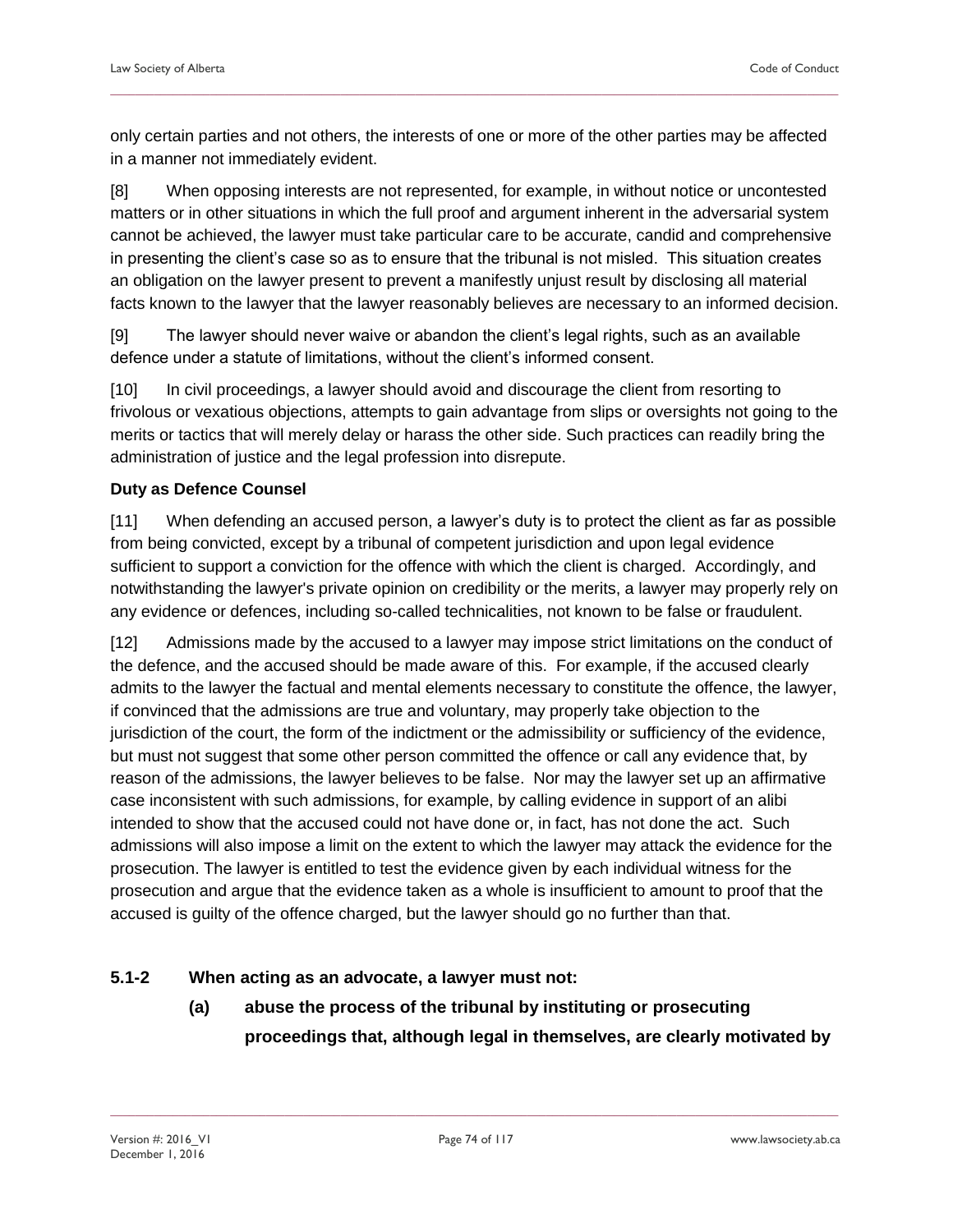**malice on the part of the client and are brought solely for the purpose of injuring the other party;**

**(b) take any step in the representation of a client that is clearly without merit;**

**\_\_\_\_\_\_\_\_\_\_\_\_\_\_\_\_\_\_\_\_\_\_\_\_\_\_\_\_\_\_\_\_\_\_\_\_\_\_\_\_\_\_\_\_\_\_\_\_\_\_\_\_\_\_\_\_\_\_\_\_\_\_\_\_\_\_\_\_\_\_\_\_\_\_\_\_\_\_\_\_\_\_\_\_\_\_\_\_\_\_\_\_\_\_\_\_\_\_\_\_\_\_\_\_\_\_\_\_\_\_\_\_\_\_\_\_\_**

- **(c) unreasonably delay the process of the tribunal;**
- **(d) knowingly assist or permit a client to do anything that the lawyer considers to be dishonest or dishonourable;**
- **(e) appear before a judicial officer when the lawyer, the lawyer's associates or the client have business or personal relationships with the officer that give rise to or might reasonably appear to give rise to pressure, influence or inducement affecting the impartiality of the officer, unless all parties consent and it is in the interests of justice;**
- **(f) endeavour or allow anyone else to endeavour, directly or indirectly, to influence the decision or action of a tribunal or any of its officials in any case or matter by any means other than open persuasion as an advocate;**
- **(g) knowingly attempt to deceive a tribunal or influence the course of justice by offering false evidence, misstating facts or law, presenting or relying upon a false or deceptive affidavit, suppressing what ought to be disclosed or otherwise assisting in any fraud, crime or illegal conduct;**
- **(h) knowingly misstate the contents of a document, the testimony of a witness, the substance of an argument or the provisions of a statute or like authority;**
- **(i) knowingly assert as true a fact when its truth cannot reasonably be supported by the evidence or as a matter of which notice may be taken by the tribunal;**
- **(j) introduce or otherwise bring to the tribunal's attention facts or evidence that the lawyer knows to be inadmissible;**
- **(k) make suggestions to a witness recklessly or knowing them to be false;**
- **(l) permit or participate in a payment or other benefit to a witness in excess of reasonable compensation;**
- **(m) counsel a witness to give evidence that is untruthful or misleading;**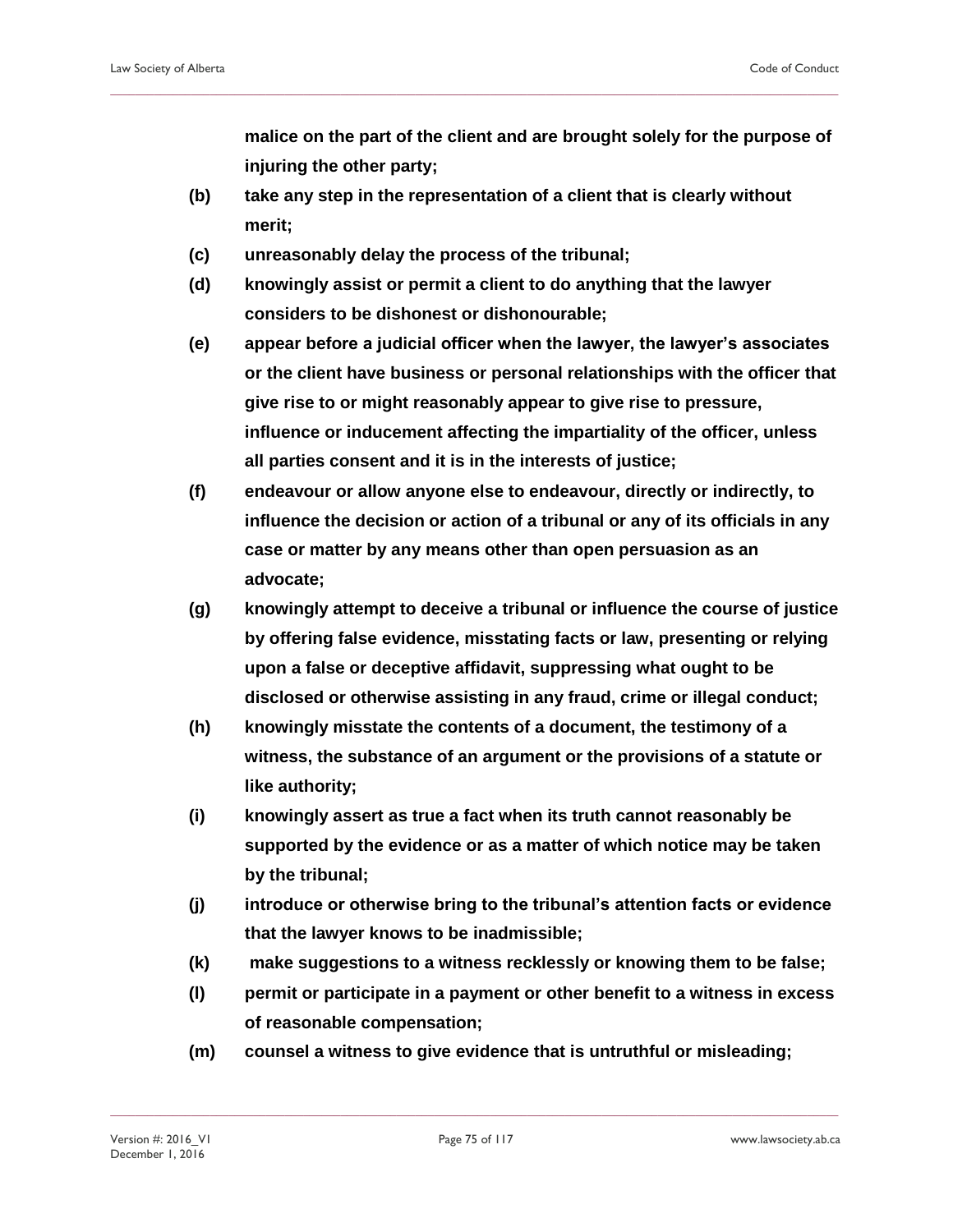**(n) deliberately refrain from informing a tribunal of any relevant adverse authority that the lawyer considers to be directly on point and that has not been mentioned by another party;**

**\_\_\_\_\_\_\_\_\_\_\_\_\_\_\_\_\_\_\_\_\_\_\_\_\_\_\_\_\_\_\_\_\_\_\_\_\_\_\_\_\_\_\_\_\_\_\_\_\_\_\_\_\_\_\_\_\_\_\_\_\_\_\_\_\_\_\_\_\_\_\_\_\_\_\_\_\_\_\_\_\_\_\_\_\_\_\_\_\_\_\_\_\_\_\_\_\_\_\_\_\_\_\_\_\_\_\_\_\_\_\_\_\_\_\_\_\_**

- **(o) improperly dissuade a witness from communicating with other parties or from giving evidence, or advise a witness to be absent;**
- **(p) knowingly permit a witness or party to be presented in a false or misleading way or to impersonate another;**
- **(q) discuss the testimony of a witness with a person excluded by the tribunal during such testimony;**
- **(r) knowingly misrepresent the client's position in the litigation or the issues to be determined in the litigation;**
- **(s) needlessly abuse, hector or harass a witness;**
- **(t) when representing a complainant or potential complainant, attempt to gain a benefit for the complainant by threatening the laying of a criminal or quasi-criminal charge or complaint to a regulatory authority or by offering to seek or to procure the withdrawal of a criminal or quasicriminal charge or complaint to a regulatory authority;**
- **(u) needlessly inconvenience a witness; or**
- **(v) appear before a court or tribunal while under the influence of alcohol or a drug or when it may be reasonably foreseen that the lawyer will be unable for any reason to provide competent services.**

# **Commentary**

[1] In civil proceedings, a lawyer has a duty not to mislead the tribunal about the position of the client in the adversarial process. Thus, a lawyer representing a party to litigation who has made or is party to an agreement made before or during the trial by which a plaintiff is guaranteed recovery by one or more parties, notwithstanding the judgment of the court, should immediately reveal the existence and particulars of the agreement to the court and to all parties to the proceedings.

[2] **Relevant adverse authority:** A decision is relevant where it refers to any point of law on which the case in question might turn. Relevance does not include cases that have merely some resemblance to the case before the court on the facts; it "means cases which decide a point of law" on which the current case depends. With respect to the lawyer's obligation to discover the relevant law, the duty does not extend to searching out unreported cases. The lawyer does have an obligation to bring to the court's attention cases of which the lawyer has knowledge and, as well, the lawyer cannot discharge this duty by not bothering to determine whether there is a relevant authority.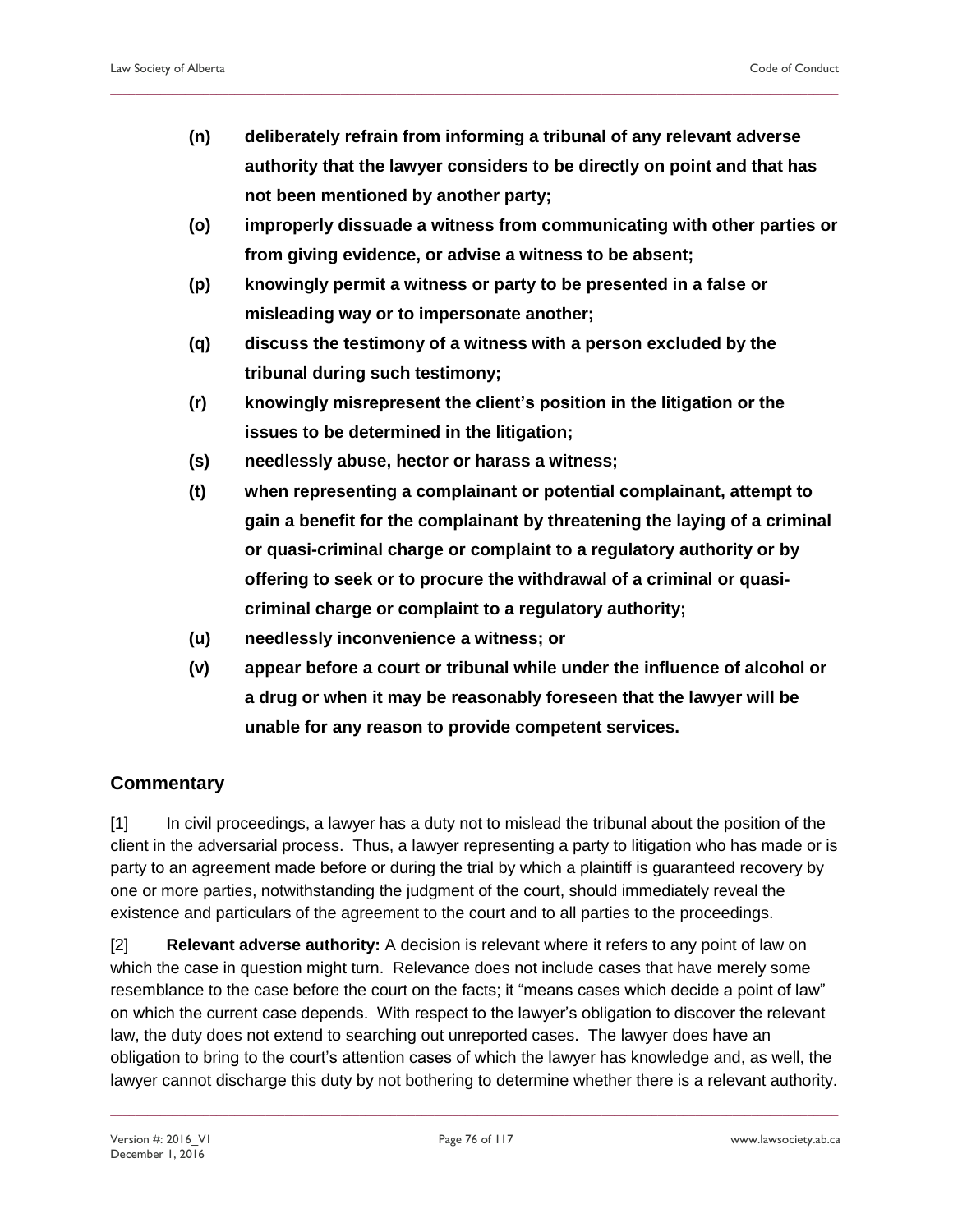Lawyers are not obliged to bring forward facts that the other side has omitted to bring to the court's attention. They are not obliged to make the other side's case. They are, simply, obliged to make sure that the court has before it all relevant legal authority, whether helpful or not.

**\_\_\_\_\_\_\_\_\_\_\_\_\_\_\_\_\_\_\_\_\_\_\_\_\_\_\_\_\_\_\_\_\_\_\_\_\_\_\_\_\_\_\_\_\_\_\_\_\_\_\_\_\_\_\_\_\_\_\_\_\_\_\_\_\_\_\_\_\_\_\_\_\_\_\_\_\_\_\_\_\_\_\_\_\_\_\_\_\_\_\_\_\_\_\_\_\_\_\_\_\_\_\_\_\_\_\_\_\_\_\_\_\_\_\_\_\_**

[3] A lawyer representing an accused or potential accused may communicate with a complainant or potential complainant, for example, to obtain factual information, to arrange for restitution or an apology from the accused, or to defend or settle any civil claims between the accused and the complainant. However, when the complainant or potential complainant is vulnerable, the lawyer must take care not to take unfair or improper advantage of the circumstances. If the complainant or potential complainant is unrepresented, the lawyer should be governed by the rules about unrepresented persons and make it clear that the lawyer is acting exclusively in the interests of the accused or potential accused. When communicating with an unrepresented complainant or potential complainant, it is prudent to have a witness present.

[4] It is an abuse of the court's process to threaten to bring an action or to offer to seek withdrawal of a criminal charge in order to gain a benefit. See also Rules 3.2-11 to 3.2-12 and accompanying commentary.

[5] When examining a witness, a lawyer may pursue any hypothesis that is honestly advanced on the strength of reasonable inference, experience or intuition.

# **5.1-3 Except with the consent of all parties, a lawyer must not appear before a judge or a tribunal when the lawyer's past or present relationship with the judge or the tribunal would create a reasonable apprehension of bias.**

# **Commentary**

[1] The term "lawyer" is used in the sense of the individual lawyer. Most relationships contemplated by the Rule are sufficiently personal that others in the lawyer's firm should not be tainted by association. On the other hand, circumstances are conceivable in which it would be unwise for a partner or associate of the lawyer having the relationship to appear before the judge or tribunal in question.

[2] Impartiality is an essential element of judicial proceedings, from a substantive viewpoint and also in terms of society's perception of the justice system. Accordingly, lawyers have an ethical obligation to contribute to the fact and appearance of impartiality.

[3] The first aspect of the Rule is the relationship between a lawyer and an individual judge. The Rule clearly prohibits a lawyer from appearing before a judge who is a relative or with whom the lawyer has a business relationship. Other close or intimate relationships may also bar a lawyer from appearing, depending on the circumstances.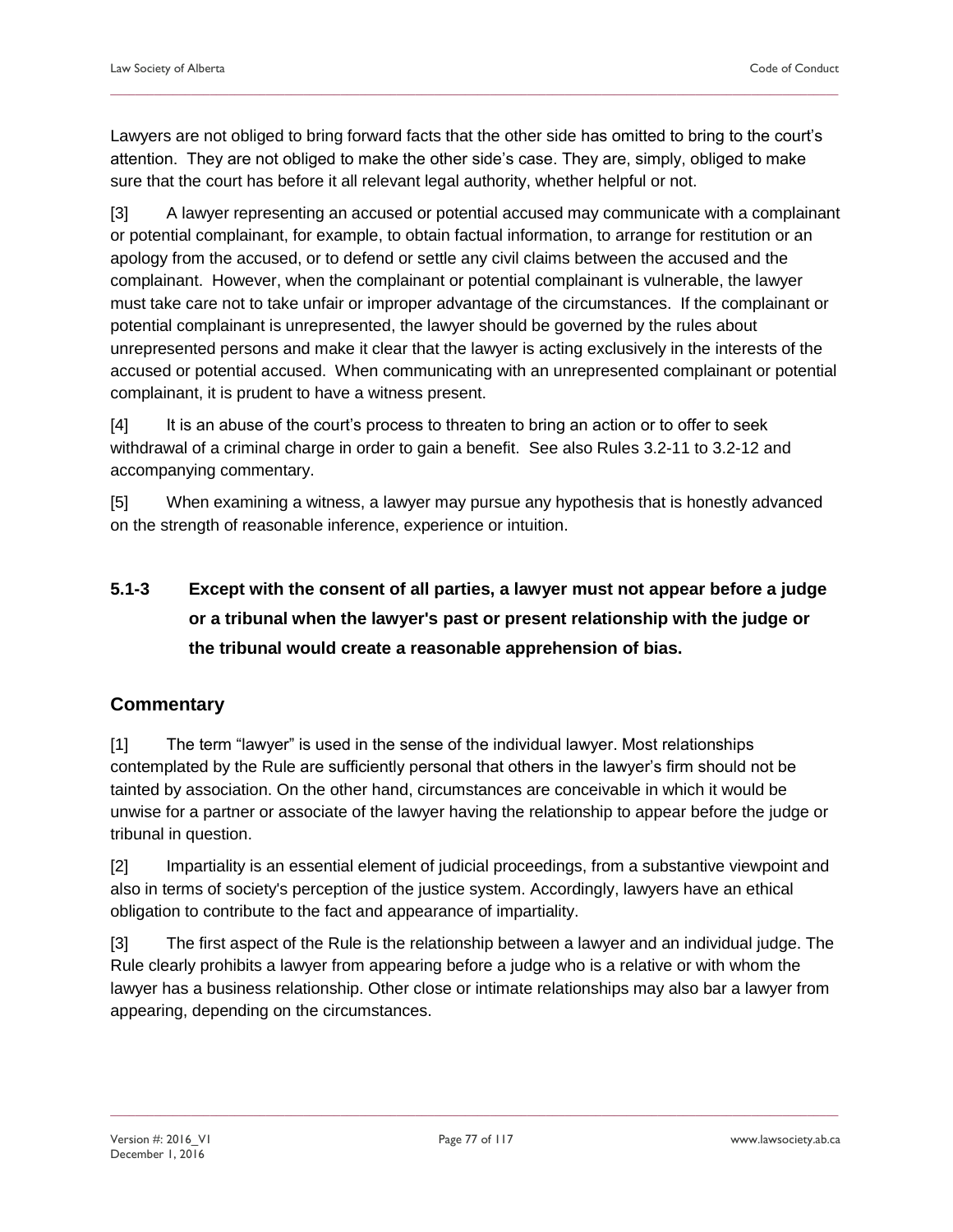[4] With respect to a judge who was formerly with the lawyer's firm, the propriety of such an appearance will be governed by factors such as the length of time the judge has been on the bench and the nature and import of the judicial proceeding.

**\_\_\_\_\_\_\_\_\_\_\_\_\_\_\_\_\_\_\_\_\_\_\_\_\_\_\_\_\_\_\_\_\_\_\_\_\_\_\_\_\_\_\_\_\_\_\_\_\_\_\_\_\_\_\_\_\_\_\_\_\_\_\_\_\_\_\_\_\_\_\_\_\_\_\_\_\_\_\_\_\_\_\_\_\_\_\_\_\_\_\_\_\_\_\_\_\_\_\_\_\_\_\_\_\_\_\_\_\_\_\_\_\_\_\_\_\_**

[5] A second aspect of the Rule is the relationship between a lawyer and the tribunal. Relationships that may create a reasonable apprehension of bias include the following:

- (a) A firm member may be a member of a tribunal, council or other official body. While the lawyer is generally prevented from appearing before the body itself, it is normally permissible to appear before a committee of the body if the firm member is not a member of that committee.
- (b) A lawyer may at one time have had an association with a court, tribunal, council or other official body, as an employee or in the role of judge or adjudicator. The lawyer's subsequent appearance before the body as counsel may be improper because of actual or perceived collegiality with the current adjudicators, or because of a suspected "reverse bias" that could operate to the detriment of the lawyer's client. The passage of time will in most cases mitigate these considerations, two years being a standard benchmark. Other factors may also be present that are not mitigated by the passage of time. Whether there is an apprehension of bias in a particular case must therefore be determined by reference to all relevant circumstances.

[6] In some instances, the other parties to a matter may consent to a lawyer's appearance before a judge or tribunal despite a past or present relationship, or the lawyer may have concluded on a consideration of all relevant factors that such an appearance is not improper. Nonetheless, an appropriately impartial atmosphere must be maintained during the proceeding, which will not be the case if the lawyer displays undue familiarity in discussions or dealings with the judge or tribunal.

# **Duty as Prosecutor**

**5.1-4 When acting as a prosecutor, a lawyer must act for the public and the administration of justice resolutely and honourably within the limits of the law while treating the tribunal with candour, fairness, courtesy and respect.**

# **Commentary**

[1] When engaged as a prosecutor, the lawyer's primary duty is not to seek to convict but to see that justice is done through a fair trial on the merits. The prosecutor exercises a public function involving much discretion and power and must act fairly and dispassionately. To the extent required by law and accepted practice, the prosecutor should not do anything that might prevent the accused from being represented by counsel or communicating with counsel and should make timely disclosure to defence counsel or directly to an unrepresented accused of all relevant and known facts and witnesses, whether tending to show guilt or innocence.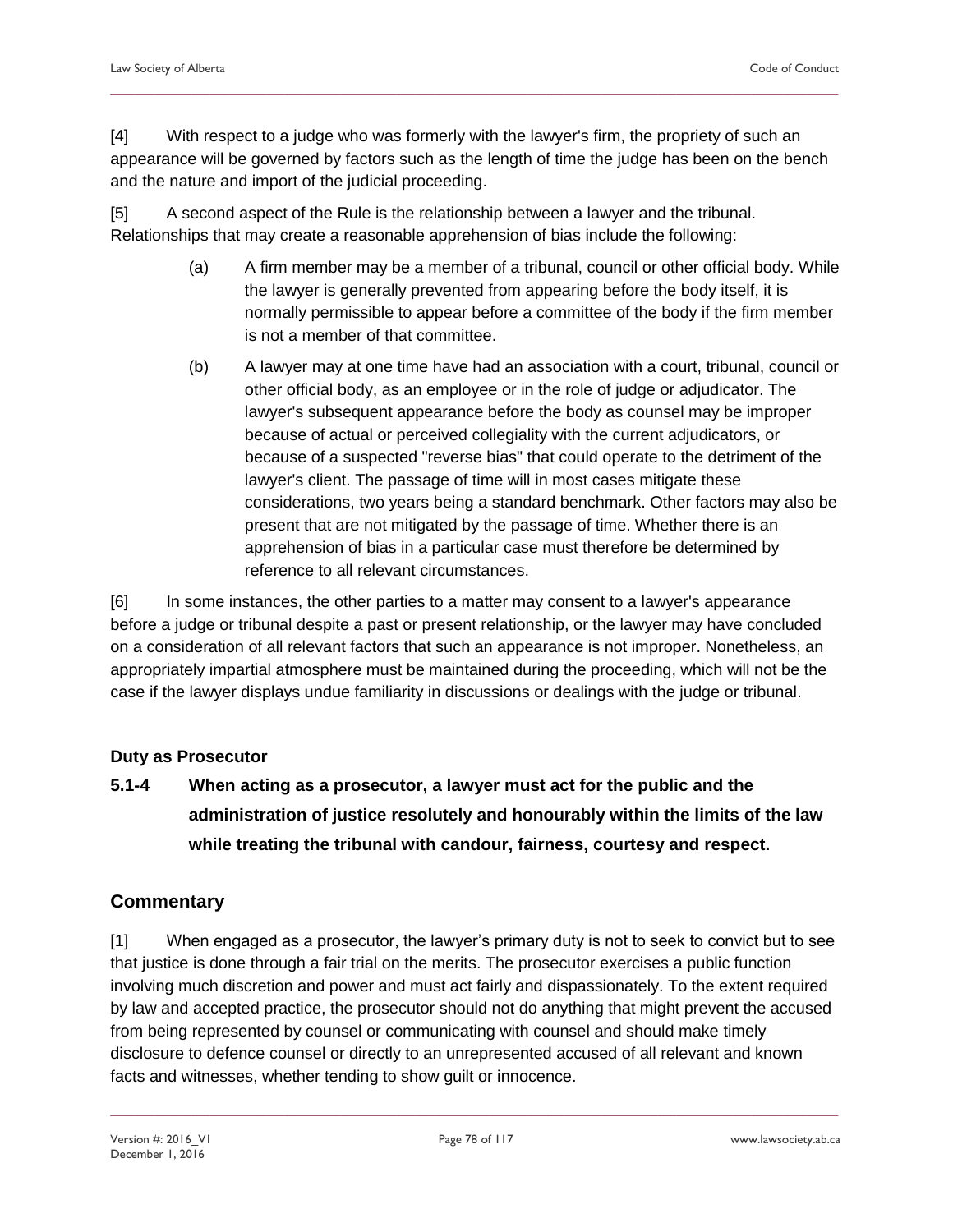#### **Disclosure of Error or Omission**

**5.1-5 (a) A lawyer must not mislead a tribunal nor assist a client or witness to do so.**

**\_\_\_\_\_\_\_\_\_\_\_\_\_\_\_\_\_\_\_\_\_\_\_\_\_\_\_\_\_\_\_\_\_\_\_\_\_\_\_\_\_\_\_\_\_\_\_\_\_\_\_\_\_\_\_\_\_\_\_\_\_\_\_\_\_\_\_\_\_\_\_\_\_\_\_\_\_\_\_\_\_\_\_\_\_\_\_\_\_\_\_\_\_\_\_\_\_\_\_\_\_\_\_\_\_\_\_\_\_\_\_\_\_\_\_\_\_**

**(b) Upon becoming aware that a tribunal is under a misapprehension as a result of submissions made by the lawyer or evidence given by the lawyer's client or witness, a lawyer must, subject to Rule 3.3 (Confidentiality), immediately correct the misapprehension.**

#### **Commentary**

[1] If a client desires that a course be taken that would involve a breach of this rule, the lawyer must refuse and do everything reasonably possible to prevent it. If that cannot be done, the lawyer should, subject to Rule 3.7 (Withdrawal from Representation), withdraw or seek leave to do so.

[2] It is an obvious contravention of the rule for an advocate to lie to a tribunal. The rule applies as well, however, to an indirect misrepresentation. For example, a lawyer may not respond to a question from a tribunal in a technically correct manner that creates a deliberately misleading impression.

[3] On the other hand, a lawyer is not required to inform a tribunal of facts that should have been brought forth by opposing counsel. If it becomes apparent that the tribunal is uninformed or misinformed on a factual matter through no fault of the lawyer or the lawyer's client or witness, a lawyer is justified in remaining silent.

[4] A lawyer has a duty to correct a misapprehension arising from an honest mistake on the part of counsel or from perjury by the lawyer's client or witness. It may be a sufficient discharge of this duty to merely advise the tribunal not to rely on the impugned information.

[5] The principle applies not only to statements that were untrue at the time they were made, but to those that were true when made but have subsequently become inaccurate due to a change in circumstance. For example, it may have been represented that a personal injury plaintiff is permanently disabled. If, prior to judgment, the plaintiff's condition undergoes material improvement, the lawyer must, subject to confidentiality, convey this information to the court.

[6] Even if a matter has been judicially determined, the discovery of an error that may reasonably be viewed as having materially affected the outcome may oblige a lawyer to advise opposing counsel of the error. This may be the case notwithstanding that the appeal period has expired, since another remedy may be available to redress the mistake in whole or in part.

[7] Briefly, if correction of the misrepresentation requires disclosure of confidential information, the lawyer must seek the client's consent to such disclosure. If the client withholds consent, the lawyer is obliged to withdraw.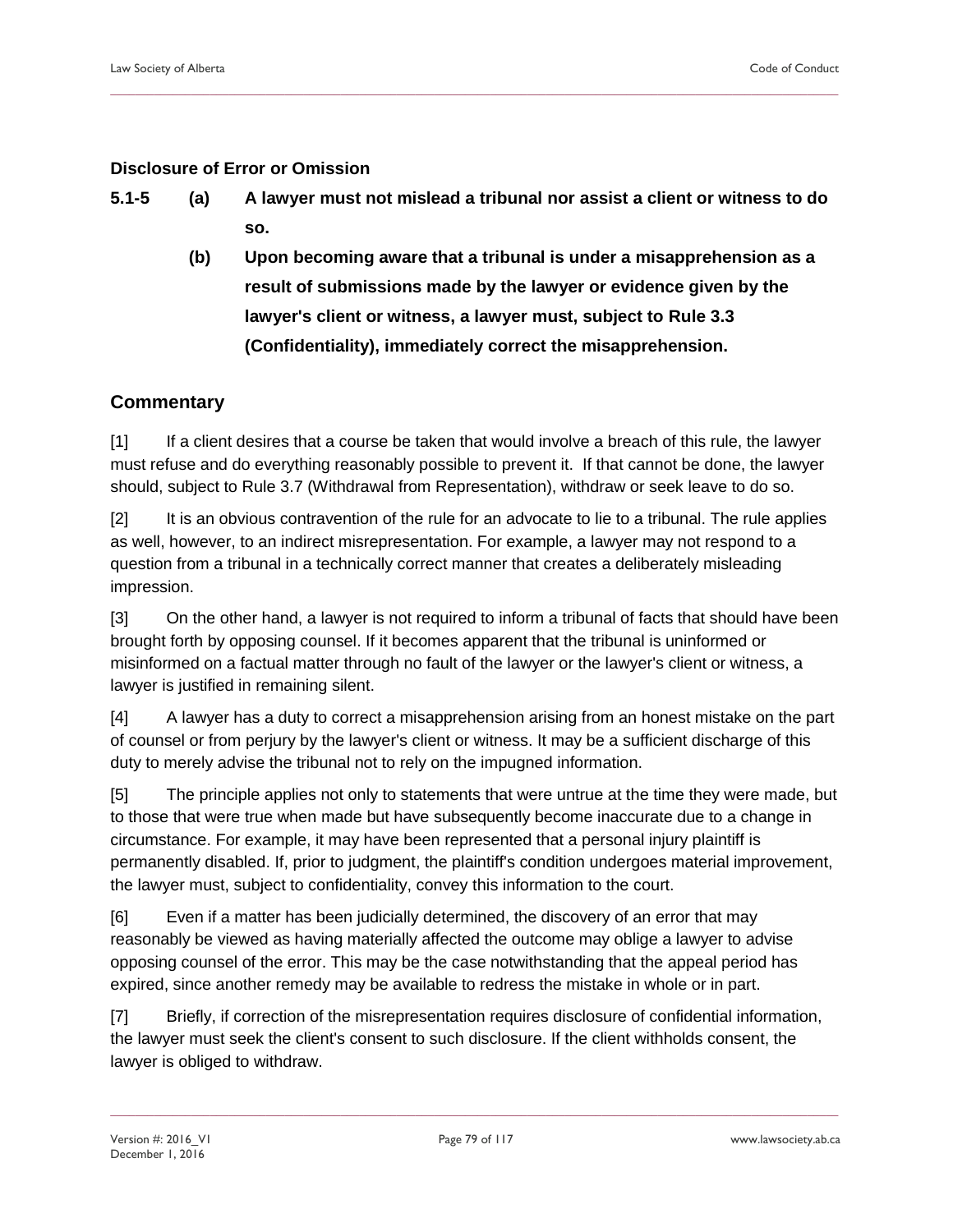#### **Courtesy**

# **5.1-6 A lawyer must be courteous and civil and act in good faith to the tribunal and all persons with whom the lawyer has dealings.**

**\_\_\_\_\_\_\_\_\_\_\_\_\_\_\_\_\_\_\_\_\_\_\_\_\_\_\_\_\_\_\_\_\_\_\_\_\_\_\_\_\_\_\_\_\_\_\_\_\_\_\_\_\_\_\_\_\_\_\_\_\_\_\_\_\_\_\_\_\_\_\_\_\_\_\_\_\_\_\_\_\_\_\_\_\_\_\_\_\_\_\_\_\_\_\_\_\_\_\_\_\_\_\_\_\_\_\_\_\_\_\_\_\_\_\_\_\_**

#### **Commentary**

[1] Legal contempt of court and the professional obligation outlined here are not identical, and a consistent pattern of rude, provocative or disruptive conduct by a lawyer, even though unpunished as contempt, may constitute professional misconduct.

#### **Undertakings**

# **5.1-7 A lawyer must strictly and scrupulously fulfil any undertakings given and honour any trust conditions accepted in the course of litigation.**

#### **Commentary**

[1] A lawyer should also be guided by the provisions of Rule 7.2-14 (Undertakings and Trust Conditions).

#### **Agreement on Guilty Plea**

- **5.1-8 A lawyer for an accused or potential accused may enter into an agreement with the prosecutor about a guilty plea if, following investigation,**
	- **(a) the lawyer advises his or her client about the prospects for an acquittal or finding of guilt;**
	- **(b) the lawyer advises the client of the implications and possible consequences of a guilty plea and particularly of the sentencing authority and discretion of the court, including the fact that the court is not bound by any agreement about a guilty plea;**
	- **(c) the client voluntarily is prepared to admit the necessary factual and mental elements of the offence charged; and**
	- **(d) the client voluntarily instructs the lawyer to enter into an agreement as to a guilty plea.**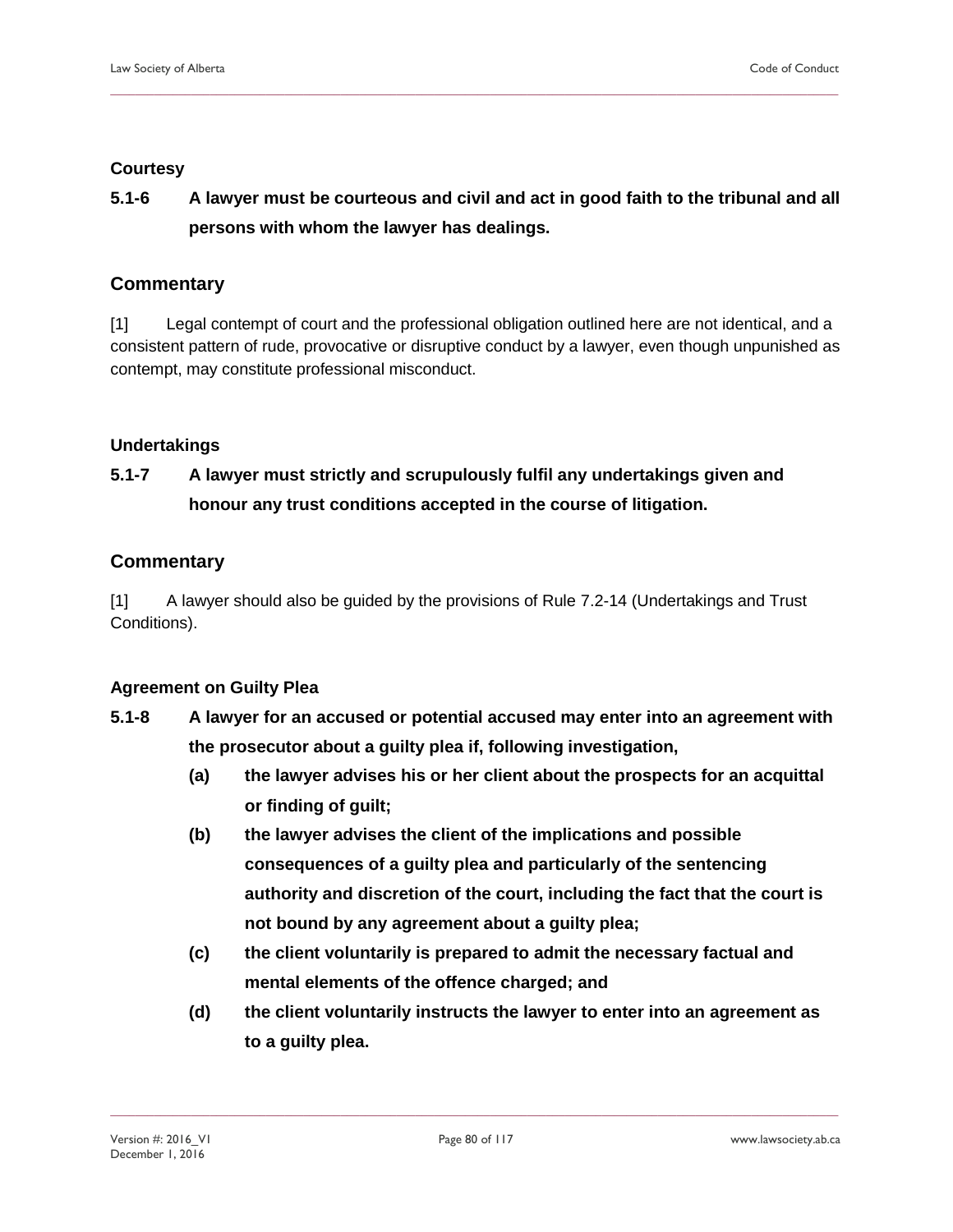### **Commentary**

[1] The public interest in the proper administration of justice should not be sacrificed in the interest of expediency.

**\_\_\_\_\_\_\_\_\_\_\_\_\_\_\_\_\_\_\_\_\_\_\_\_\_\_\_\_\_\_\_\_\_\_\_\_\_\_\_\_\_\_\_\_\_\_\_\_\_\_\_\_\_\_\_\_\_\_\_\_\_\_\_\_\_\_\_\_\_\_\_\_\_\_\_\_\_\_\_\_\_\_\_\_\_\_\_\_\_\_\_\_\_\_\_\_\_\_\_\_\_\_\_\_\_\_\_\_\_\_\_\_\_\_\_\_\_**

#### **Handling Evidence**

**5.1-9 A lawyer must not counsel or participate in:**

- **(a) the obtaining of evidence or information by illegal means;**
- **(b) the falsification of evidence; or**
- **(c) the destruction of property having potential evidentiary value or the alteration of property so as to affect its evidentiary value.**

# **Commentary**

[1] Lawyers must uphold the law and refrain from conduct that might weaken respect for the law or interfere with its fair administration. A lawyer must therefore seek to maintain the integrity of evidence and its availability through appropriate procedures to opposing parties.

[2] Paragraph (a) of Rule 5.1-9 prohibits a lawyer's involvement in the obtaining of evidence or information in a civil or criminal matter by means that are contrary to law, including the Charter of Rights and Freedoms and the Criminal Code.

[3] The word "property" in paragraph (c) includes electronic information. Paragraph (c) is not intended to interfere with the testing of evidence as contemplated by the Rules of Court.

#### **Incriminating Physical Evidence**

**5.1-10 A lawyer must not counsel or participate in the concealment, destruction or alteration of incriminating physical evidence or otherwise act so as to obstruct or attempt to obstruct the course of justice.**

#### **Commentary**

[1] In this rule, "evidence" does not depend upon admissibility before a tribunal or upon the existence of criminal charges. It includes documents, electronic information, objects or substances relevant to a crime, criminal investigation or a criminal prosecution. It does not include documents or communications that are solicitor-client privileged or that the lawyer reasonably believes are otherwise available to the authorities.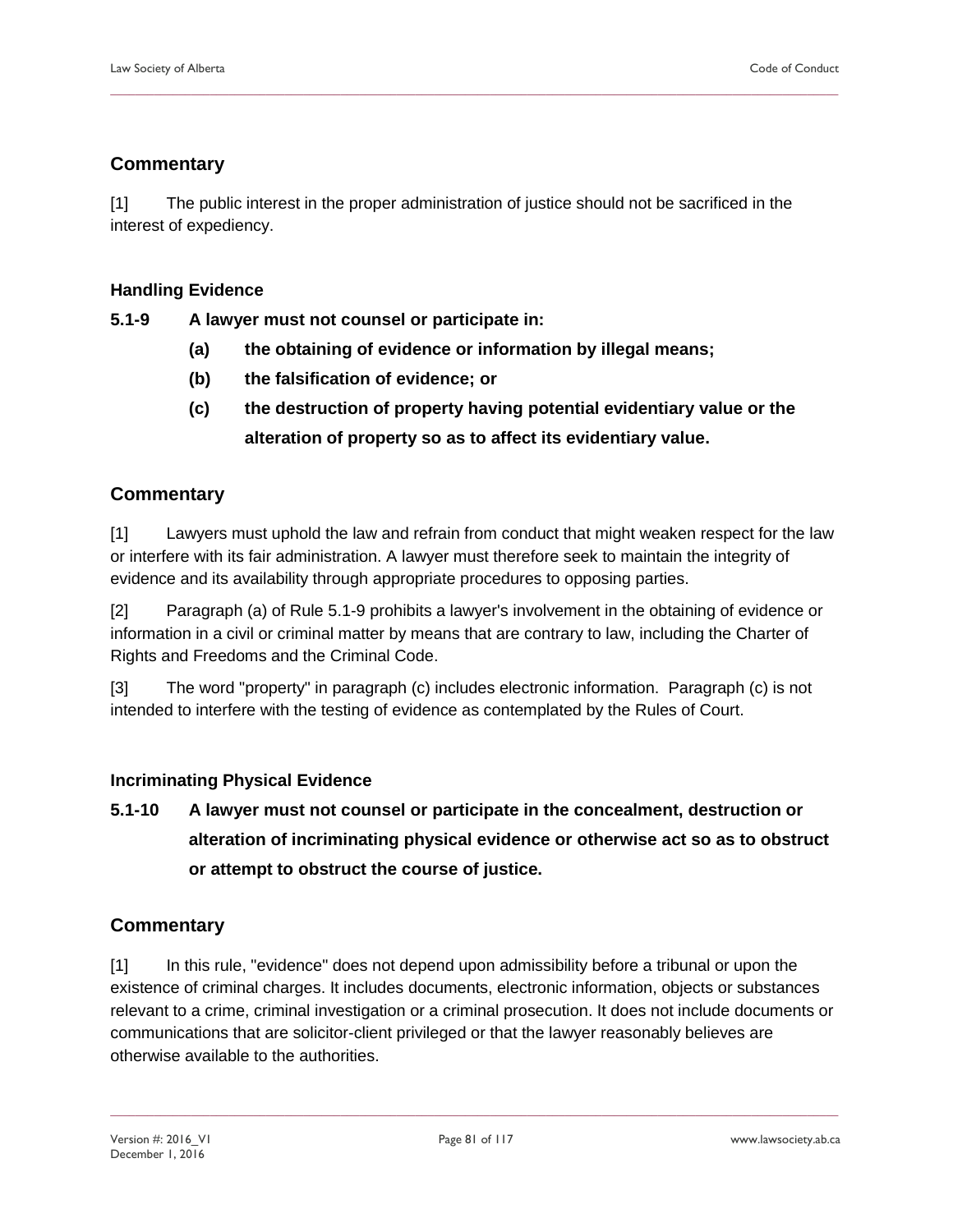[2] This rule does not apply where a lawyer is in possession of evidence tending to establish the innocence of a client, such as evidence relevant to an alibi. However, a lawyer must exercise prudent judgment in determining whether such evidence is wholly exculpatory, and therefore falls outside of the application of this rule. For example, if the evidence is both incriminating and exculpatory, improperly dealing with it may result in a breach of the rule and also expose a lawyer to criminal charges.

**\_\_\_\_\_\_\_\_\_\_\_\_\_\_\_\_\_\_\_\_\_\_\_\_\_\_\_\_\_\_\_\_\_\_\_\_\_\_\_\_\_\_\_\_\_\_\_\_\_\_\_\_\_\_\_\_\_\_\_\_\_\_\_\_\_\_\_\_\_\_\_\_\_\_\_\_\_\_\_\_\_\_\_\_\_\_\_\_\_\_\_\_\_\_\_\_\_\_\_\_\_\_\_\_\_\_\_\_\_\_\_\_\_\_\_\_\_**

[3] A lawyer is never required to take or keep possession of incriminating physical evidence or to disclose its mere existence. A lawyer in possession of incriminating physical evidence should carefully consider his or her options. These options include, as soon as reasonably possible:

- (a) delivering the evidence to law enforcement authorities or the prosecution, either directly or anonymously;
- (b) delivering the evidence to the tribunal in the relevant proceeding, which may also include seeking the direction of the tribunal to facilitate access by the prosecution or defence for testing or examination; or
- (c) disclosing the existence of the evidence to the prosecution and, if necessary, preparing to argue before a tribunal the appropriate uses, disposition or admissibility of it.

[4] A lawyer should balance the duty of loyalty and confidentiality owed to the client with the duties owed to the administration of justice. When a lawyer discloses or delivers incriminating physical evidence to law enforcement authorities or the prosecution, the lawyer has a duty to protect client confidentiality, including the client's identity, and to preserve solicitor-client privilege. This may be accomplished by the lawyer retaining independent counsel, who is not informed of the identity of the client and who is instructed not to disclose the identity of the instructing lawyer, to disclose or deliver the evidence.

[5] A lawyer has no obligation to assist the authorities in gathering physical evidence of crime but cannot act or advise anyone to hinder an investigation or a prosecution. A lawyer who becomes aware of the existence of incriminating physical evidence or declines to take possession of it must not counsel or participate in its concealment, destruction or alteration.

[6] A lawyer may determine that non-destructive testing, examination or copying of documentary or electronic information is needed. A lawyer should ensure that there is no concealment, destruction or any alteration of the evidence and should exercise caution in this area. For example, opening or copying an electronic document may alter it. A lawyer who has decided to copy, test or examine evidence before delivery or disclosure should do so without delay.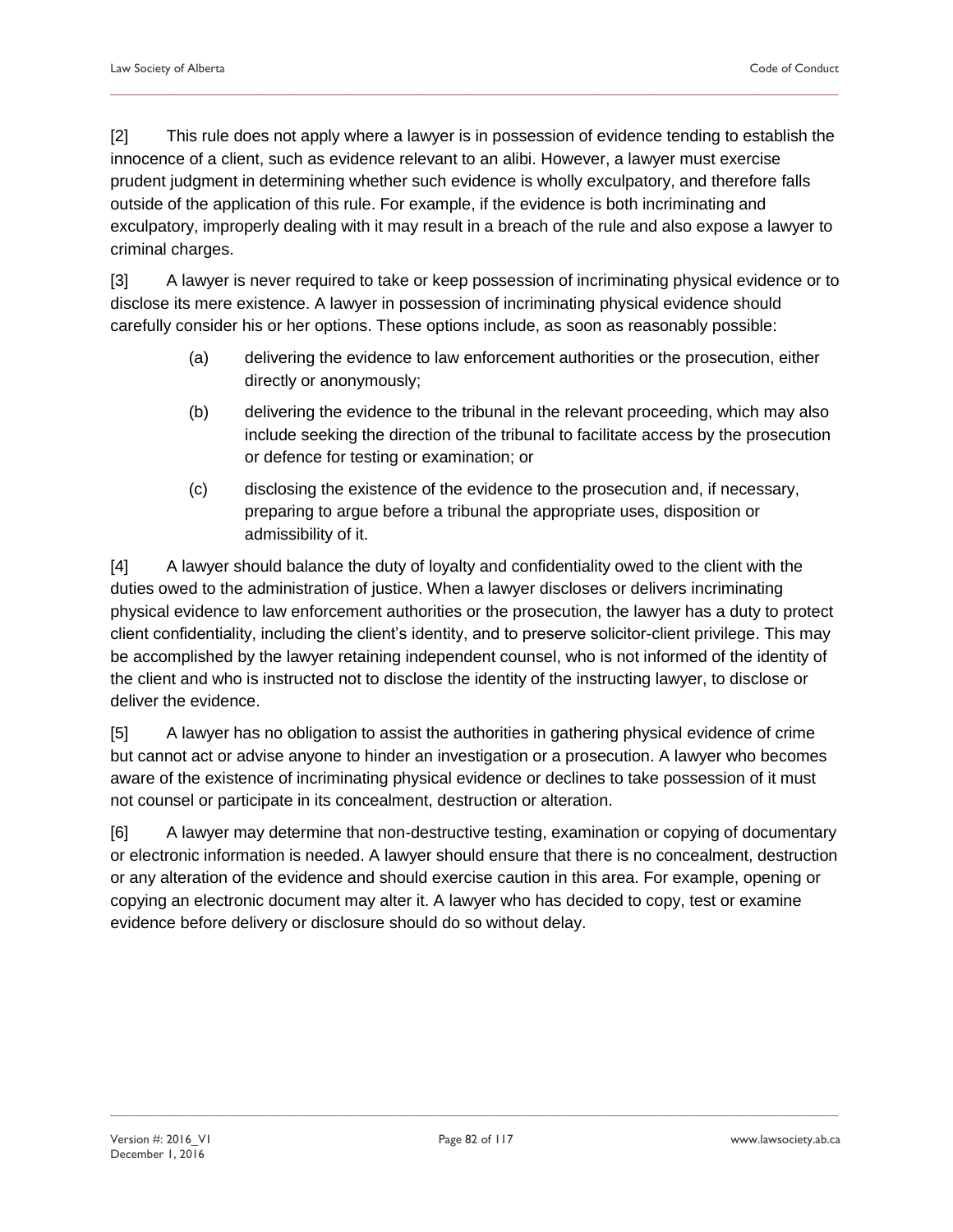# **5.2 The Lawyer as Witness**

#### **Submission of Evidence**

**5.2-1 A lawyer who appears as advocate must not testify or submit his or her own affidavit evidence before the tribunal unless permitted to do so by law, the tribunal, the Rules of Court or the rules of procedure of the tribunal, or unless the matter is purely formal or uncontroverted.**

**\_\_\_\_\_\_\_\_\_\_\_\_\_\_\_\_\_\_\_\_\_\_\_\_\_\_\_\_\_\_\_\_\_\_\_\_\_\_\_\_\_\_\_\_\_\_\_\_\_\_\_\_\_\_\_\_\_\_\_\_\_\_\_\_\_\_\_\_\_\_\_\_\_\_\_\_\_\_\_\_\_\_\_\_\_\_\_\_\_\_\_\_\_\_\_\_\_\_\_\_\_\_\_\_\_\_\_\_\_\_\_\_\_\_\_\_\_**

### **Commentary**

[1] A lawyer should not express personal opinions or beliefs or assert as a fact anything that is properly subject to legal proof, cross-examination or challenge. The lawyer should not, in effect, appear as an unsworn witness or put the lawyer's own credibility in issue. The lawyer who is a necessary witness should testify and entrust the conduct of the case to another lawyer. There are no restrictions on the advocate's right to cross-examine another lawyer, however, and the lawyer who does appear as a witness should not expect or receive special treatment because of professional status.

#### **Appeals**

**5.2-2 A lawyer who is a witness in proceedings must not appear as advocate in any appeal from the decision in those proceedings, unless the matter about which he or she testified is purely formal or uncontroverted.**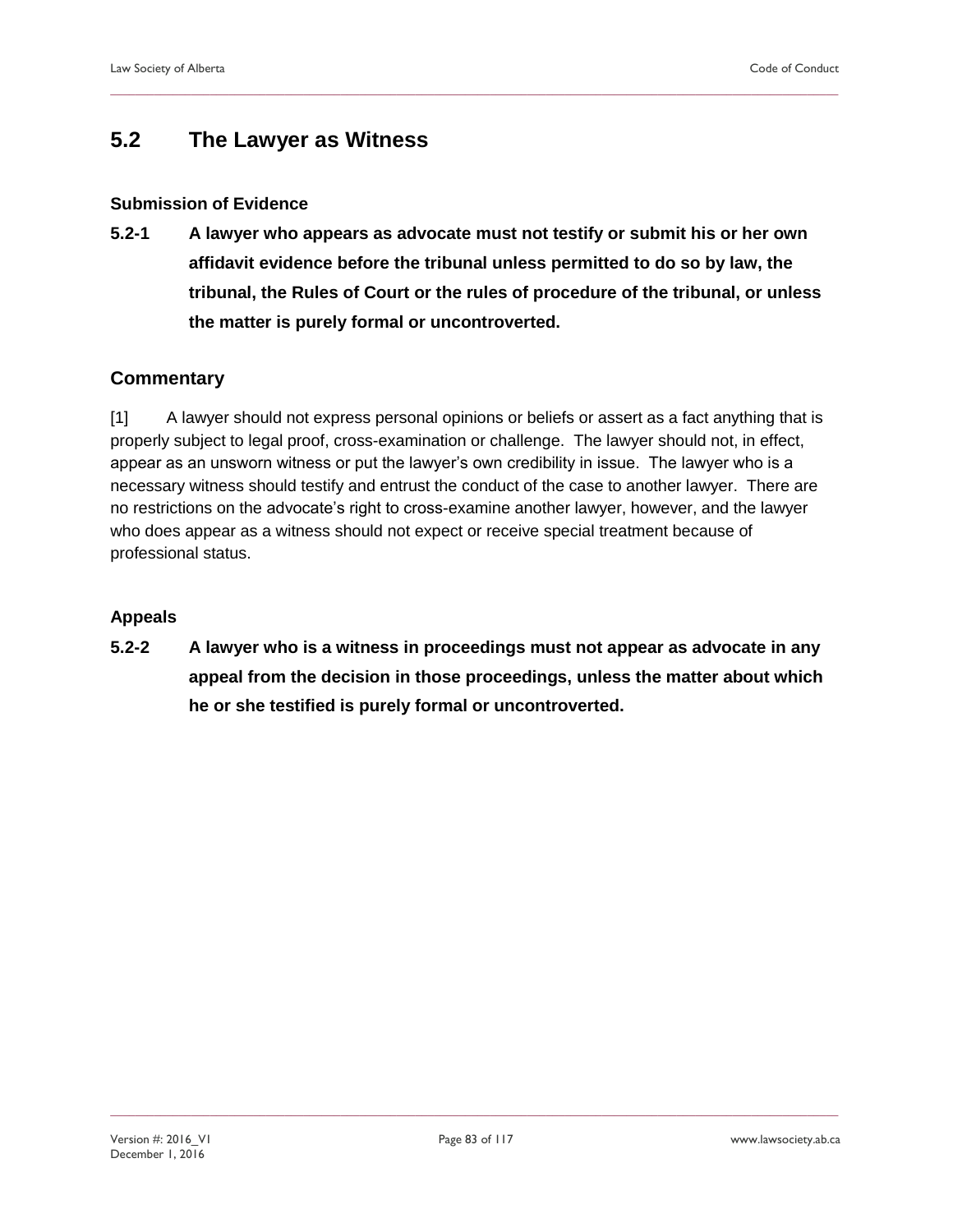# **5.3 Interviewing Witnesses**

#### **Interviewing Witnesses**

**5.3-1 Subject to the rules respecting communication with a represented party set out in Rules 7.2-8 through 7.2-11, a lawyer may seek information from any potential witness, whether under subpoena or not, but the lawyer must disclose the lawyer's interest and take care not to subvert or suppress any evidence or advise or encourage a witness or potential witness in a matter to refrain from communicating with other parties involved in the matter.**

**\_\_\_\_\_\_\_\_\_\_\_\_\_\_\_\_\_\_\_\_\_\_\_\_\_\_\_\_\_\_\_\_\_\_\_\_\_\_\_\_\_\_\_\_\_\_\_\_\_\_\_\_\_\_\_\_\_\_\_\_\_\_\_\_\_\_\_\_\_\_\_\_\_\_\_\_\_\_\_\_\_\_\_\_\_\_\_\_\_\_\_\_\_\_\_\_\_\_\_\_\_\_\_\_\_\_\_\_\_\_\_\_\_\_\_\_\_**

# **Commentary**

[1] There is generally no property in a witness. To achieve the truth-seeking goal of the justice system, any person having information relevant to a proceeding must be free to impart it voluntarily and in the absence of improper influence. The rule does not, however, prevent a lawyer from responding in the negative if a witness specifically asks if it is mandatory to talk to opposing parties.

[2] In Alberta, there are certain recognized exceptions to the rule:

- (a) The lawyer's client. It is not only permissible but expected that a lawyer will not allow a client to discuss the merits of a case with an opponent except in the presence or with the consent of the lawyer.
- (b) Decision makers within a corporate client. Since a corporation must act through human agents, it is necessary to identify those within a corporate client having authority to act on its behalf. Generally, all directors and officers, as well as management level personnel with decision-making authority, have sufficient identity with the corporation to be considered equivalent to the client for the purposes of this rule.
- (c) Witnesses having a close connection and identification of interests with the client. A witness such as a spouse or child of the client may be so closely connected with the client that it would be contrary to that person's legitimate interests to discuss the case with opposing parties. In these circumstances, it is permissible to advise the witness against engaging in such discussions.
- (d) The expert witness. Because an expert witness usually receives confidential information of the client, it would be inappropriate for that witness to communicate freely with all parties. In addition, an expert's report will likely be privileged as part of the solicitor's brief. With respect to an expert, such as an attending doctor, who can be characterized as both an ordinary and an expert witness, opposing counsel is entitled to question the witness on matters not subject to privilege.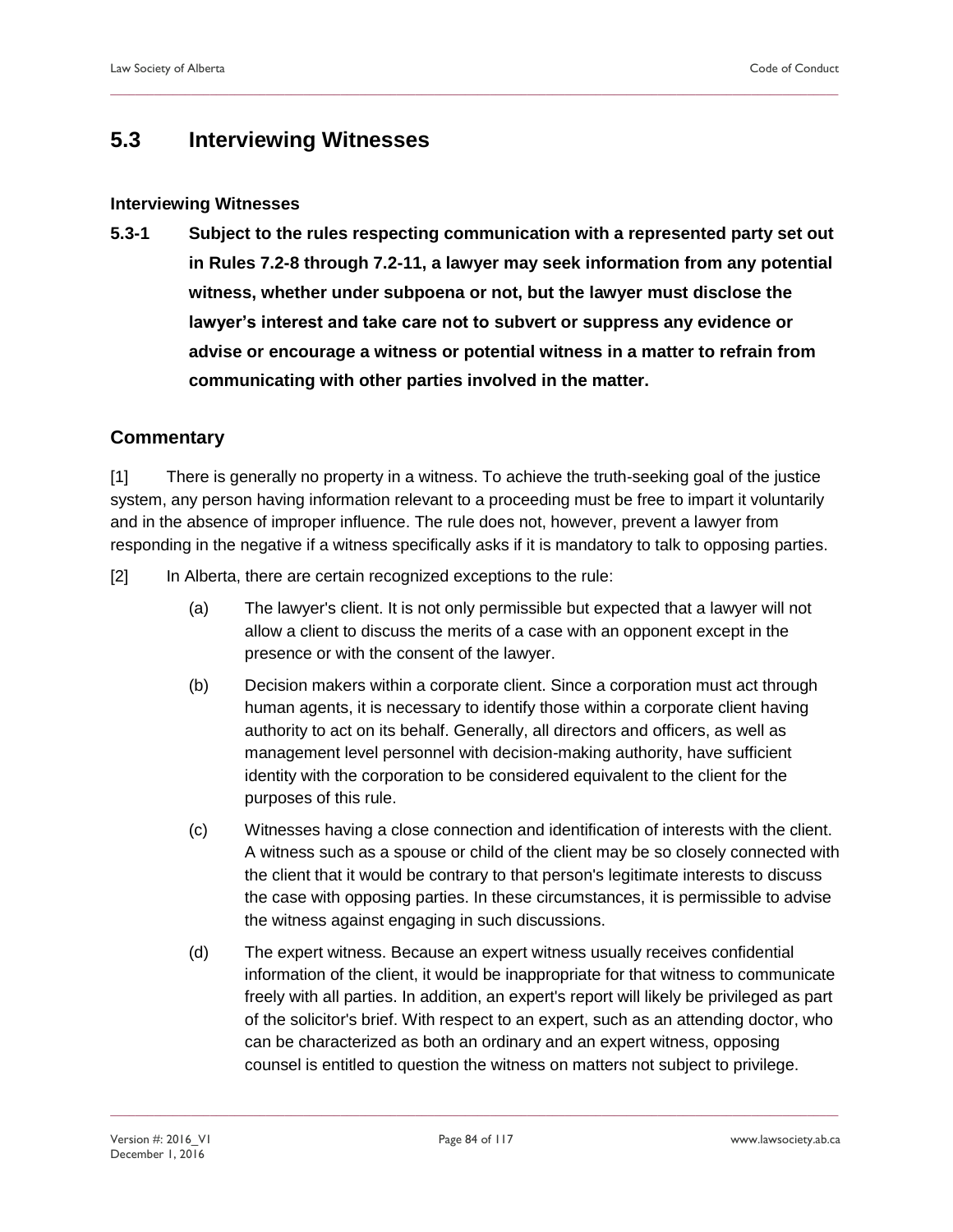However, such questioning should be conducted only on notice to the lawyer concerned due to the risk of improper disclosure, intentional or otherwise.

**\_\_\_\_\_\_\_\_\_\_\_\_\_\_\_\_\_\_\_\_\_\_\_\_\_\_\_\_\_\_\_\_\_\_\_\_\_\_\_\_\_\_\_\_\_\_\_\_\_\_\_\_\_\_\_\_\_\_\_\_\_\_\_\_\_\_\_\_\_\_\_\_\_\_\_\_\_\_\_\_\_\_\_\_\_\_\_\_\_\_\_\_\_\_\_\_\_\_\_\_\_\_\_\_\_\_\_\_\_\_\_\_\_\_\_\_\_**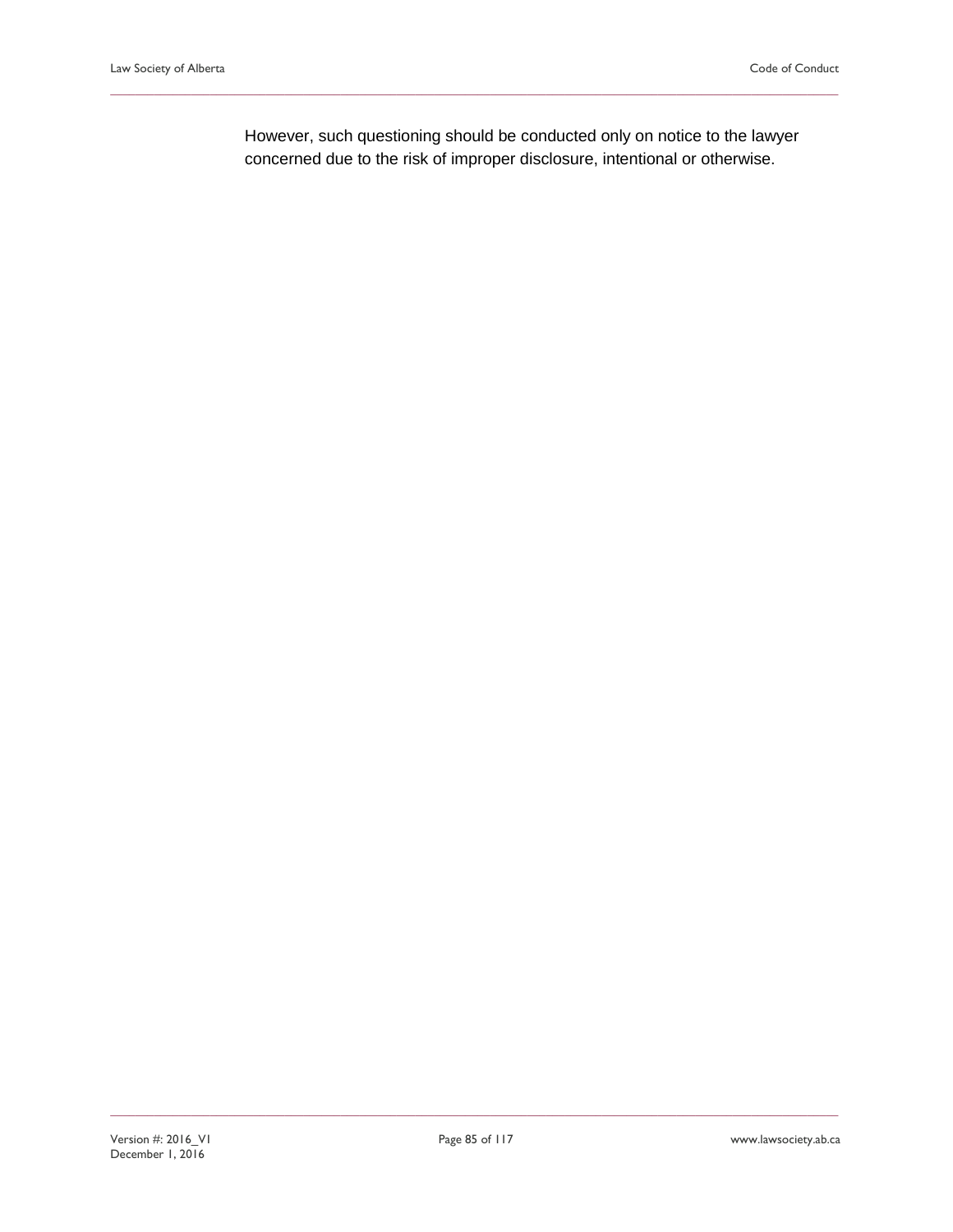# **5.4 Communication with Witnesses Giving Evidence**

**Communication with Witnesses Giving Evidence**

**5.4-1 A lawyer involved in a proceeding must not, during an examination and a crossexamination, obstruct the examination and the cross-examination in any manner.**

**\_\_\_\_\_\_\_\_\_\_\_\_\_\_\_\_\_\_\_\_\_\_\_\_\_\_\_\_\_\_\_\_\_\_\_\_\_\_\_\_\_\_\_\_\_\_\_\_\_\_\_\_\_\_\_\_\_\_\_\_\_\_\_\_\_\_\_\_\_\_\_\_\_\_\_\_\_\_\_\_\_\_\_\_\_\_\_\_\_\_\_\_\_\_\_\_\_\_\_\_\_\_\_\_\_\_\_\_\_\_\_\_\_\_\_\_\_**

- **5.4-2 A lawyer must observe the following rules respecting communication with witnesses giving evidence:**
	- **(a) during examination-in-chief, the examining lawyer may discuss with the witness any matter;**
	- **(b) during cross-examination of the lawyer's own witness, the lawyer must not, without the direction of the tribunal, discuss with the witness the evidence given in chief or relating to any matter introduced or touched on during the examination-in-chief;**
	- **(c) upon the conclusion of cross-examination and during any reexamination, the lawyer may, unless the tribunal directs otherwise, discuss with the witness any matter.**

# **Commentary**

[1] The application of these rules may be determined by the practice and procedures of the tribunal and, subject to the direction of the tribunal, may be modified by agreement of counsel.

[2] While a lawyer may communicate with a witness during the examination-in-chief or reexamination (where permitted by the rule), lawyers must also ensure that they do not engage in coaching of witnesses. While a lawyer may legitimately suggest alternative ways of presenting evidence so that it is better understood, it is improper to direct or encourage a witness to misstate or misrepresent the facts. An advocate's role is not to change or distort the evidence, but to assist the witness in bringing forth the evidence in a manner that ensures fair and accurate comprehension by the court and opposing parties. See Rule 5.1-2(m).

[3] In Alberta, and in the rest of Canada, there is no definitive consensus among lawyers respecting subparagraph (a). Some lawyers feel that the practice in civil matters may be different than in criminal matters. Others hold that, during examination-in-chief, the examining lawyer may discuss with the witness any matter that has not been covered in the examination up to that point.

[4] The term "cross-examination" means the examination of a witness or party adverse in interest to the client of the lawyer conducting the examination. It therefore includes an examination for discovery, examination on affidavit or examination in aid of execution. The rule prohibits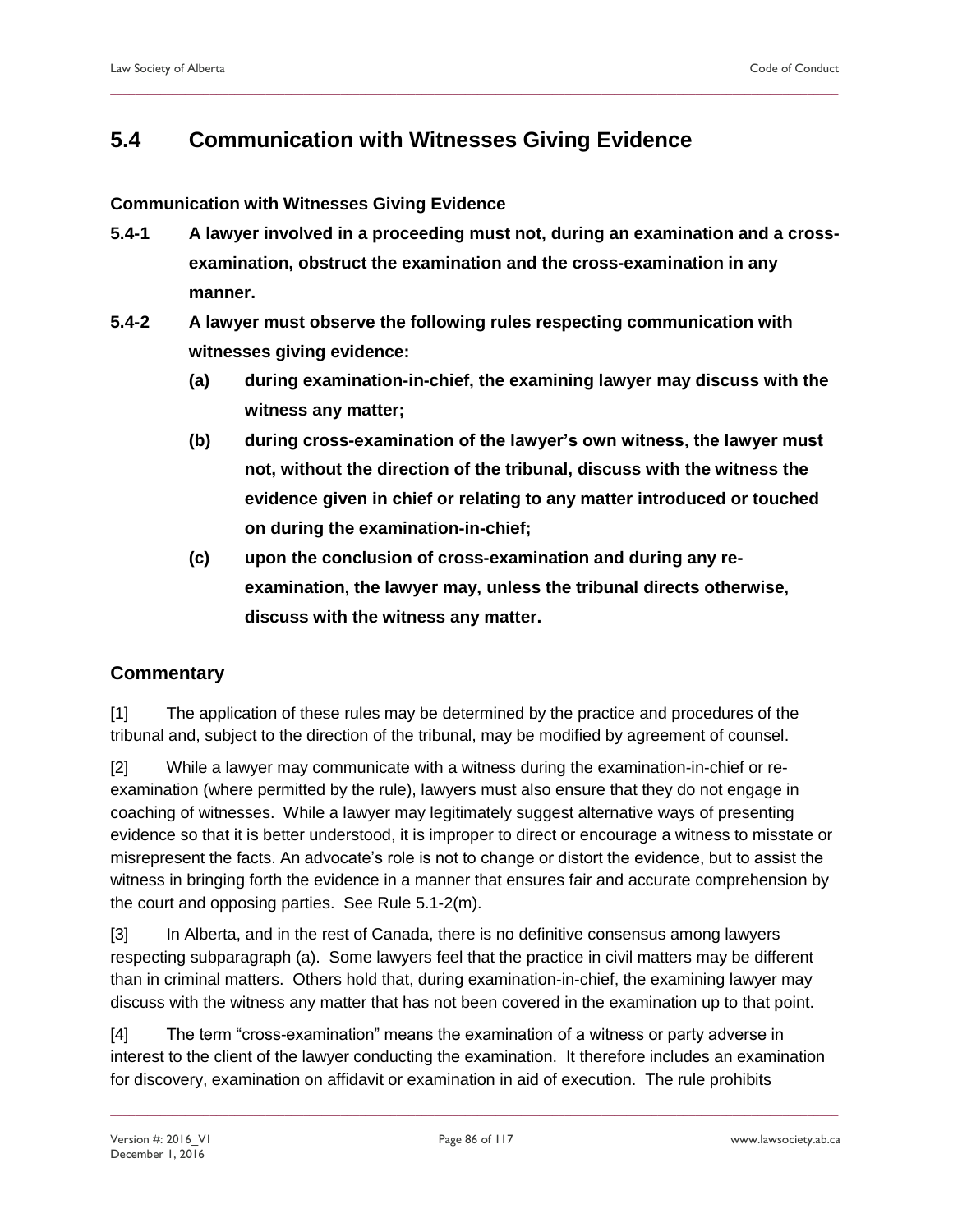obstruction or improper discussion by any lawyer involved in a proceeding and not just by the lawyer whose witness is under cross-examination.

**\_\_\_\_\_\_\_\_\_\_\_\_\_\_\_\_\_\_\_\_\_\_\_\_\_\_\_\_\_\_\_\_\_\_\_\_\_\_\_\_\_\_\_\_\_\_\_\_\_\_\_\_\_\_\_\_\_\_\_\_\_\_\_\_\_\_\_\_\_\_\_\_\_\_\_\_\_\_\_\_\_\_\_\_\_\_\_\_\_\_\_\_\_\_\_\_\_\_\_\_\_\_\_\_\_\_\_\_\_\_\_\_\_\_\_\_\_**

[5] The opportunity to conduct a fully ranging and uninterrupted cross-examination is fundamental to the adversarial system. It is counterbalanced by an opposing advocate's ability to ensure clarity of testimony through initial briefing, direct examination and re-examination of that lawyer's witnesses. There is therefore no justification for obstruction of cross-examination by unreasonable interruptions, repeated objection to proper questions, attempts to have the witness change or tailor evidence, or other similar conduct while the examination is ongoing.

[6] While any testimony-related discussion is generally prohibited during breaks, there are two qualifications to the rule as it relates to examinations for discovery. First, if the examination for discovery of a witness is adjourned for longer than one week, it is permissible for counsel to discuss with the witness all issues arising out of the matter, including evidence that has been or is to be given, provided that opposing counsel has been advised of the lawyer's intention to do so. If opposing counsel objects, the matter must be resolved by the court having jurisdiction over the proceedings.

[7] This rule is not intended to prevent discussions or consultations that are necessary to fulfil undertakings given during an examination for discovery. However, under no circumstances are such qualifications to be interpreted as permitting improper briefing such as that described in this rule.

[8] This rule is not intended to prohibit a lawyer with no prior involvement in the proceedings, who has been retained by a witness under cross-examination, from consulting with the lawyer's new client.

[9] This rule applies with necessary modifications to examinations out of court.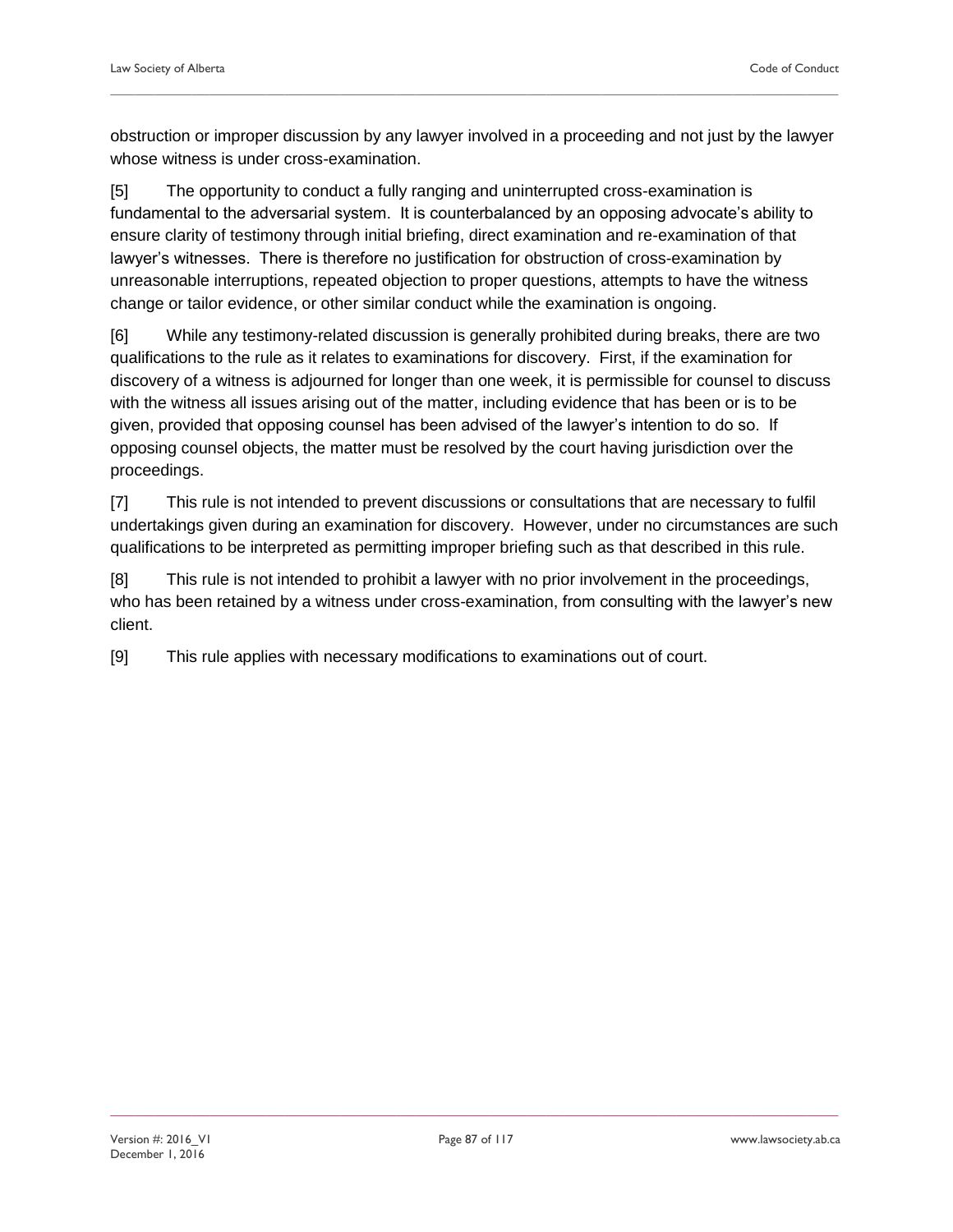# **5.5 Relations with Jurors**

#### **Communications before Trial**

**5.5-1 When acting as an advocate before the trial of a case, a lawyer must not communicate with or cause another to communicate with anyone that the lawyer knows to be a member of the jury panel for that trial.**

**\_\_\_\_\_\_\_\_\_\_\_\_\_\_\_\_\_\_\_\_\_\_\_\_\_\_\_\_\_\_\_\_\_\_\_\_\_\_\_\_\_\_\_\_\_\_\_\_\_\_\_\_\_\_\_\_\_\_\_\_\_\_\_\_\_\_\_\_\_\_\_\_\_\_\_\_\_\_\_\_\_\_\_\_\_\_\_\_\_\_\_\_\_\_\_\_\_\_\_\_\_\_\_\_\_\_\_\_\_\_\_\_\_\_\_\_\_**

### **Commentary**

[1] A lawyer may investigate a prospective juror to ascertain any basis for challenge, provided that the lawyer does not directly or indirectly communicate with the prospective juror or with any member of the prospective juror's family. But a lawyer should not conduct or cause another, by financial support or otherwise, to conduct a vexatious or harassing investigation of either a member of the jury panel or a juror.

[2] A lawyer should be aware of the provisions of the *Jury Act* (Alberta), setting out that certain communications by or with jurors and potential jurors may amount to contempt of court.

#### **Disclosure of Information**

- **5.5-2 Unless the judge and opposing counsel have previously been made aware of the information, a lawyer acting as an advocate must disclose to them any information of which the lawyer is aware that a juror or prospective juror:**
	- **(a) has or may have an interest, direct or indirect, in the outcome of the case;**
	- **(b) is acquainted with or connected in any manner with the presiding judge, any counsel or any litigant; or**
	- **(c) is acquainted with or connected in any manner with any person who has appeared or who is expected to appear as a witness.**
- **5.5-3 A lawyer must promptly disclose to the court any information that the lawyer reasonably believes discloses improper conduct by a member of a jury panel or by a juror.**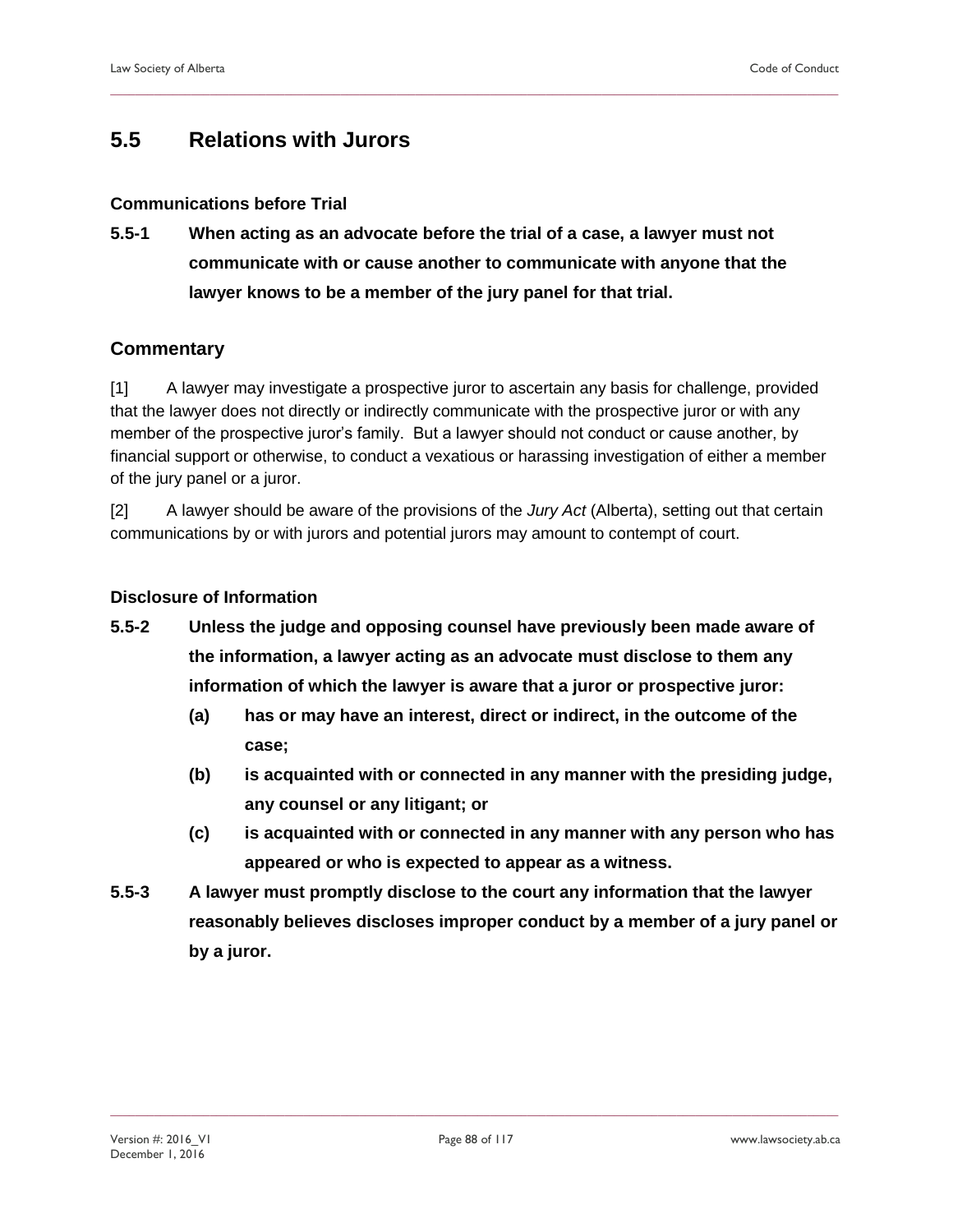#### **Communication during Trial**

**5.5-4 Except as permitted by law, a lawyer acting as an advocate must not communicate with or cause another to communicate with any member of the jury during a trial of the case.**

**\_\_\_\_\_\_\_\_\_\_\_\_\_\_\_\_\_\_\_\_\_\_\_\_\_\_\_\_\_\_\_\_\_\_\_\_\_\_\_\_\_\_\_\_\_\_\_\_\_\_\_\_\_\_\_\_\_\_\_\_\_\_\_\_\_\_\_\_\_\_\_\_\_\_\_\_\_\_\_\_\_\_\_\_\_\_\_\_\_\_\_\_\_\_\_\_\_\_\_\_\_\_\_\_\_\_\_\_\_\_\_\_\_\_\_\_\_**

- **5.5-5 A lawyer who is not connected with a case before the court must not communicate with or cause another to communicate with any member of the jury about the case.**
- **5.5-6 A lawyer must not have any discussion after trial with a member of the jury about its deliberations.**

#### **Commentary**

[1] The restrictions on communications with a juror or potential juror should also apply to communications with or investigations of members of his or her family.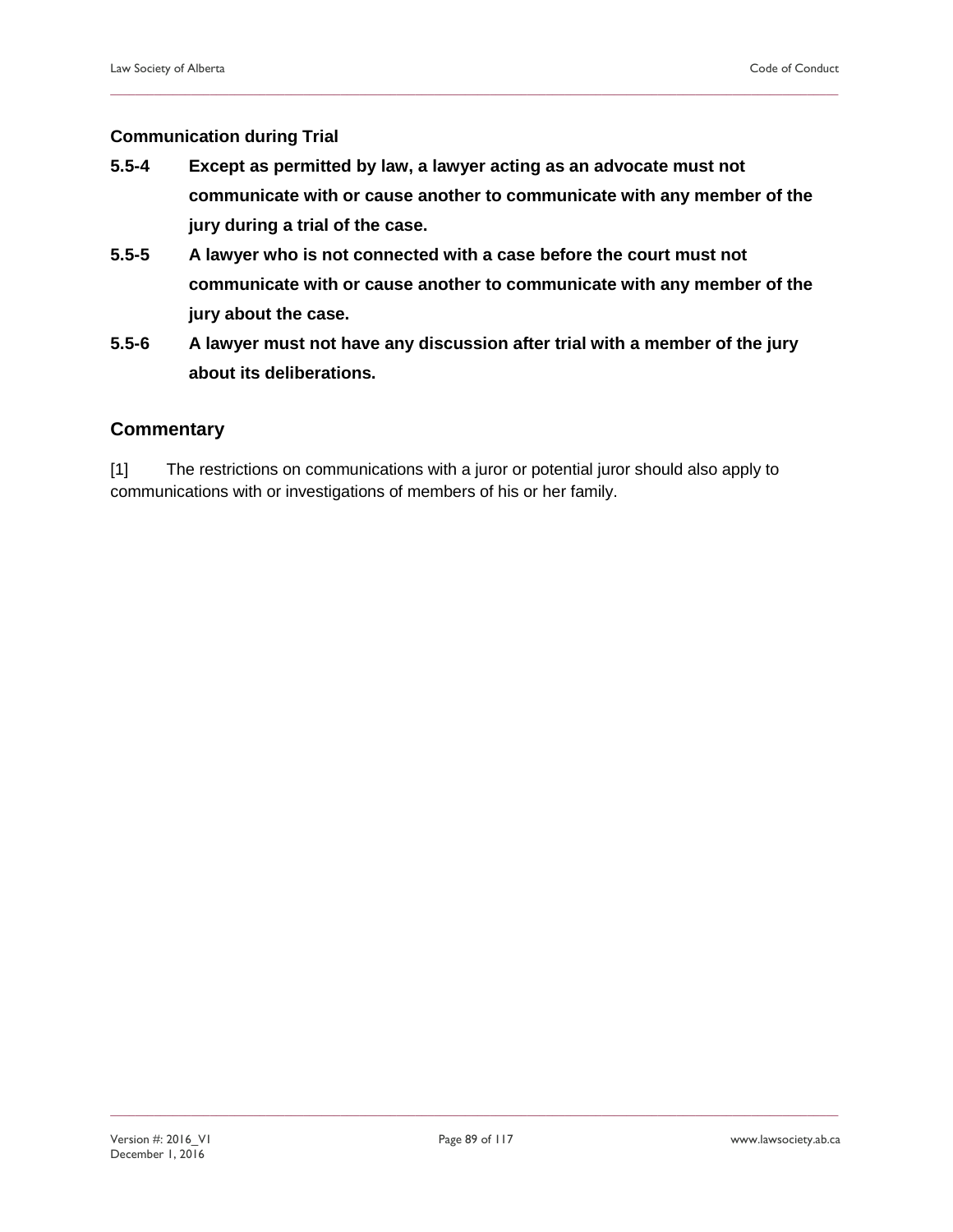# **5.6 The Lawyer and the Administration of Justice**

#### **Encouraging Respect for the Administration of Justice**

# **5.6-1 A lawyer must encourage public respect for and try to improve the administration of justice.**

# **Commentary**

[1] The obligation outlined in the rule is not restricted to the lawyer's professional activities but is a general responsibility resulting from the lawyer's position in the community. A lawyer's responsibilities are greater than those of a private citizen. A lawyer should take care not to weaken or destroy public confidence in legal institutions or authorities by irresponsible allegations. The lawyer in public life should be particularly careful in this regard because the mere fact of being a lawyer will lend weight and credibility to public statements. Yet, for the same reason, a lawyer should not hesitate to speak out against an injustice.

**\_\_\_\_\_\_\_\_\_\_\_\_\_\_\_\_\_\_\_\_\_\_\_\_\_\_\_\_\_\_\_\_\_\_\_\_\_\_\_\_\_\_\_\_\_\_\_\_\_\_\_\_\_\_\_\_\_\_\_\_\_\_\_\_\_\_\_\_\_\_\_\_\_\_\_\_\_\_\_\_\_\_\_\_\_\_\_\_\_\_\_\_\_\_\_\_\_\_\_\_\_\_\_\_\_\_\_\_\_\_\_\_\_\_\_\_\_**

[2] Admission to and continuance in the practice of law implies, on the part of a lawyer, a basic commitment to the concept of equal justice for all within an open, ordered and impartial system. However, judicial institutions will not function effectively unless they command the respect of the public, and, because of changes in human affairs and imperfections in human institutions, constant efforts must be made to improve the administration of justice and thereby maintain public respect for it.

[3] **Criticizing Tribunals –** Proceedings and decisions of courts and tribunals are properly subject to scrutiny and criticism by all members of the public, including lawyers, but judges and members of tribunals are often prohibited by law or custom from defending themselves. Their inability to do so imposes special responsibilities upon lawyers. First, a lawyer should avoid criticism that is petty, intemperate or unsupported by a bona fide belief in its real merit, since, in the eyes of the public, professional knowledge lends weight to the lawyer's judgments or criticism. Second, if a lawyer has been involved in the proceedings, there is the risk that any criticism may be, or may appear to be, partisan rather than objective. Third, when a tribunal is the object of unjust criticism, a lawyer, as a participant in the administration of justice, is uniquely able to, and should, support the tribunal, both because its members cannot defend themselves and because, in doing so, the lawyer contributes to greater public understanding of, and therefore respect for, the legal system.

[4] A lawyer, by training, opportunity and experience, is in a position to observe the workings and discover the strengths and weaknesses of laws, legal institutions and public authorities. A lawyer should, therefore, lead in seeking improvements in the legal system, but any criticisms and proposals should be bona fide and reasoned.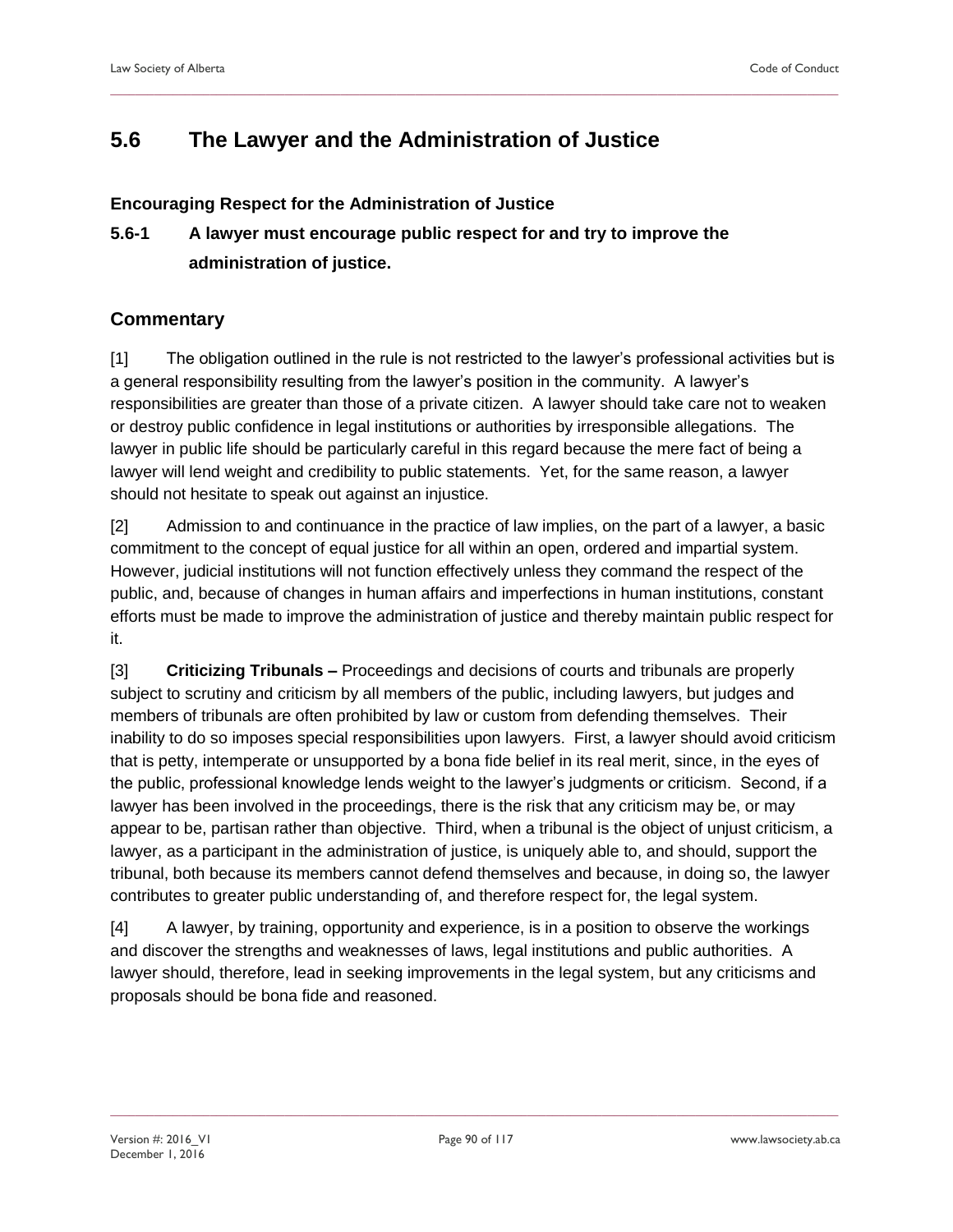#### **Seeking Legislative or Administrative Changes**

**5.6-2 A lawyer who seeks legislative or administrative changes must disclose the interest being advanced, whether the lawyer's interest, the client's interest or the public interest.**

**\_\_\_\_\_\_\_\_\_\_\_\_\_\_\_\_\_\_\_\_\_\_\_\_\_\_\_\_\_\_\_\_\_\_\_\_\_\_\_\_\_\_\_\_\_\_\_\_\_\_\_\_\_\_\_\_\_\_\_\_\_\_\_\_\_\_\_\_\_\_\_\_\_\_\_\_\_\_\_\_\_\_\_\_\_\_\_\_\_\_\_\_\_\_\_\_\_\_\_\_\_\_\_\_\_\_\_\_\_\_\_\_\_\_\_\_\_**

### **Commentary**

[1] The lawyer may advocate legislative or administrative changes on behalf of a client although not personally agreeing with them, but the lawyer who purports to act in the public interest should espouse only those changes that the lawyer conscientiously believes to be in the public interest.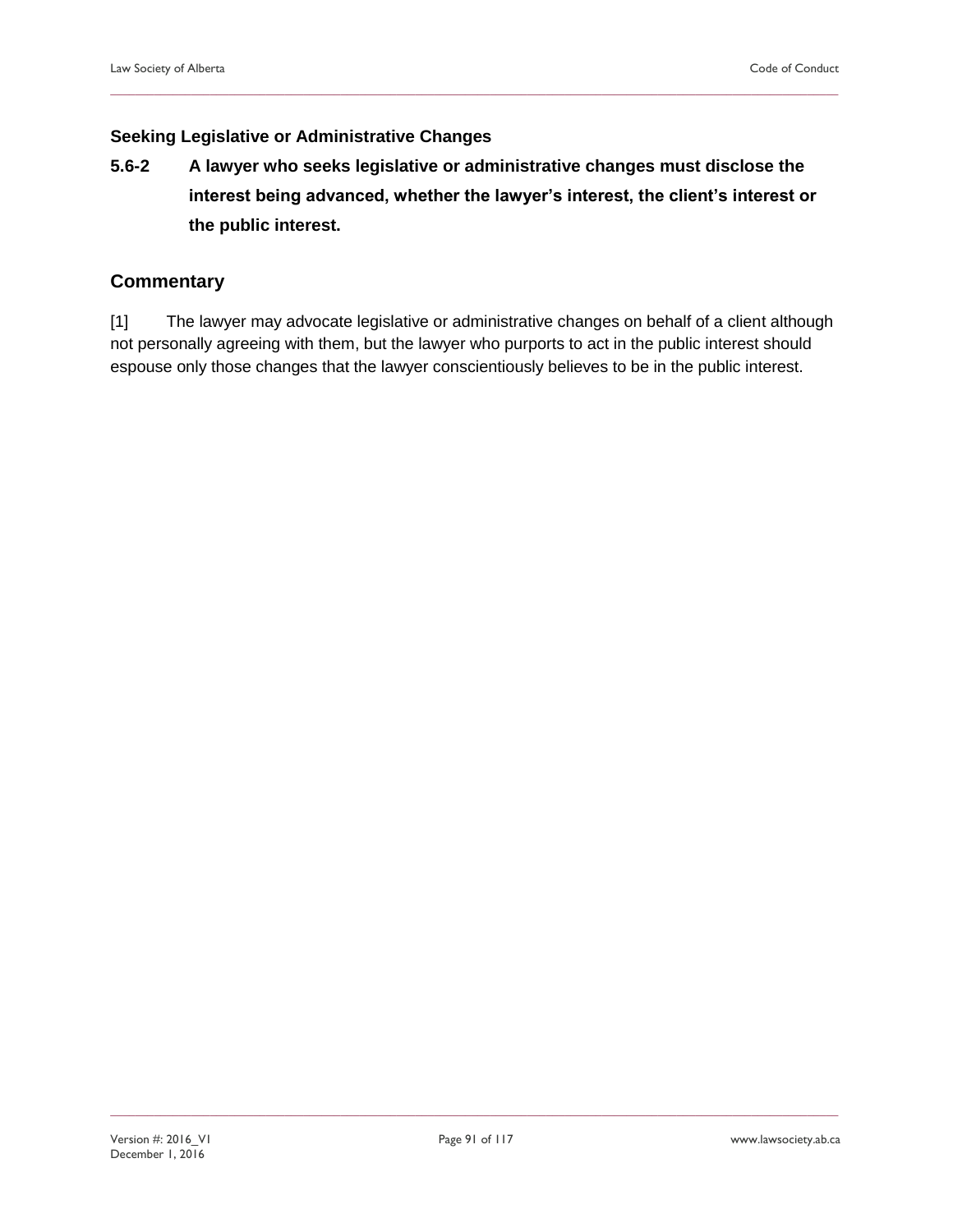# **5.7 Lawyers and Mediators**

#### **Role of Mediator**

**5.7-1 A lawyer who acts as a mediator must, at the outset of the mediation, ensure that the parties to it understand fully that:**

**\_\_\_\_\_\_\_\_\_\_\_\_\_\_\_\_\_\_\_\_\_\_\_\_\_\_\_\_\_\_\_\_\_\_\_\_\_\_\_\_\_\_\_\_\_\_\_\_\_\_\_\_\_\_\_\_\_\_\_\_\_\_\_\_\_\_\_\_\_\_\_\_\_\_\_\_\_\_\_\_\_\_\_\_\_\_\_\_\_\_\_\_\_\_\_\_\_\_\_\_\_\_\_\_\_\_\_\_\_\_\_\_\_\_\_\_\_**

- **(a) the lawyer is not acting as a lawyer for either party but, as mediator, is acting to assist the parties to resolve the matters in issue; and**
- **(b) although communications pertaining to and arising out of the mediation process may be covered by some other common law privilege, they will not be covered by solicitor-client privilege.**

# **Commentary**

[1] In acting as a mediator, generally a lawyer should not give legal advice, as opposed to legal information, to the parties during the mediation process. This does not preclude the mediator from giving direction on the consequences if the mediation fails.

[2] Generally, neither the lawyer-mediator nor a partner or associate of the lawyer-mediator should render legal representation or give legal advice to either party to the mediation, bearing in mind the provisions of Rule 3.4 (Conflicts) and its commentaries and the common law authorities.

[3] If the parties have not already done so, a lawyer-mediator generally should suggest that they seek the advice of separate counsel before and during the mediation process, and encourage them to do so.

[4] If, in the mediation process, the lawyer-mediator prepares a draft contract for the consideration of the parties, the lawyer-mediator should expressly advise and encourage them to seek separate independent legal representation concerning the draft contract.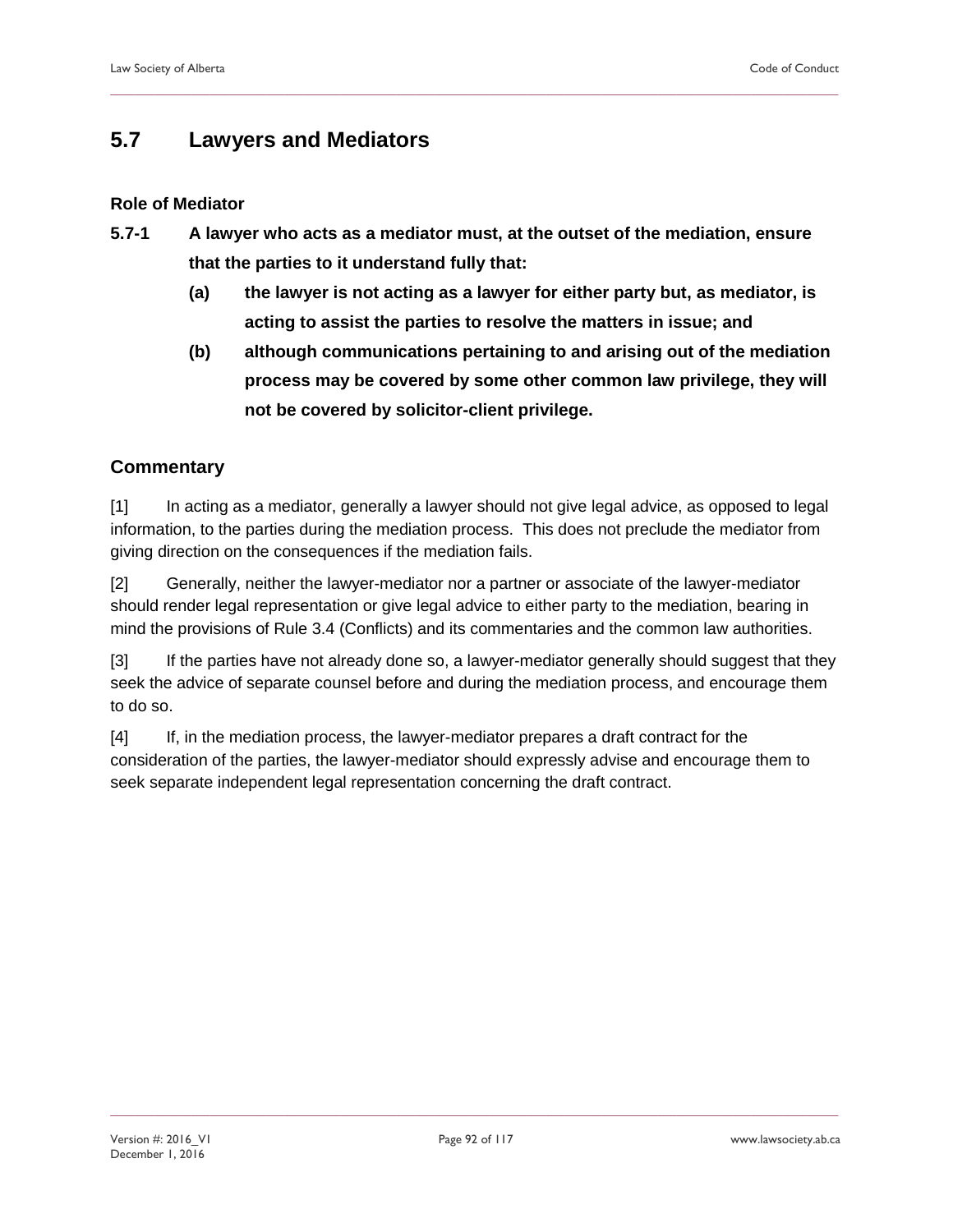# **Chapter 6 – Relationship to Students, Employees, and Others**

**\_\_\_\_\_\_\_\_\_\_\_\_\_\_\_\_\_\_\_\_\_\_\_\_\_\_\_\_\_\_\_\_\_\_\_\_\_\_\_\_\_\_\_\_\_\_\_\_\_\_\_\_\_\_\_\_\_\_\_\_\_\_\_\_\_\_\_\_\_\_\_\_\_\_\_\_\_\_\_\_\_\_\_\_\_\_\_\_\_\_\_\_\_\_\_\_\_\_\_\_\_\_\_\_\_\_\_\_\_\_\_\_\_\_\_\_\_**

# **6.1 Supervision**

#### **Direct Supervision Required**

**6.1-1 A lawyer has complete professional responsibility for all business entrusted to him or her and must directly supervise staff and assistants to whom the lawyer delegates particular tasks and functions.**

# **Commentary**

[1] A lawyer may permit a non-lawyer to act only under the supervision of a lawyer, so long as the lawyer maintains a direct relationship with the client. The extent of supervision will depend on the type of legal matter, including the degree of standardization and repetitiveness of the matter, and the experience of the non-lawyer generally and with regard to the matter in question. The burden rests on the lawyer to educate a non-lawyer concerning the duties that the lawyer assigns to the nonlawyer and then to supervise the manner in which such duties are carried out. A lawyer should review the non-lawyer's work at sufficiently frequent intervals to enable the lawyer to ensure its proper and timely completion.

[2] A lawyer who practises alone or operates a branch or part time office should ensure that

- (a) all matters requiring a lawyer's professional skill and judgment are dealt with by a lawyer qualified to do the work; and
- (b) no unauthorized persons give legal advice, whether in the lawyer's name or otherwise.

[3] If a non-lawyer has received specialized training or education and is competent to do independent work under the general supervision of a lawyer, a lawyer may delegate work to the nonlawyer.

#### **Application**

**6.1-2 In this rule, a non-lawyer does not include a student-at-law.**

#### **Delegation**

#### **6.1-3 A lawyer must not permit a non-lawyer to:**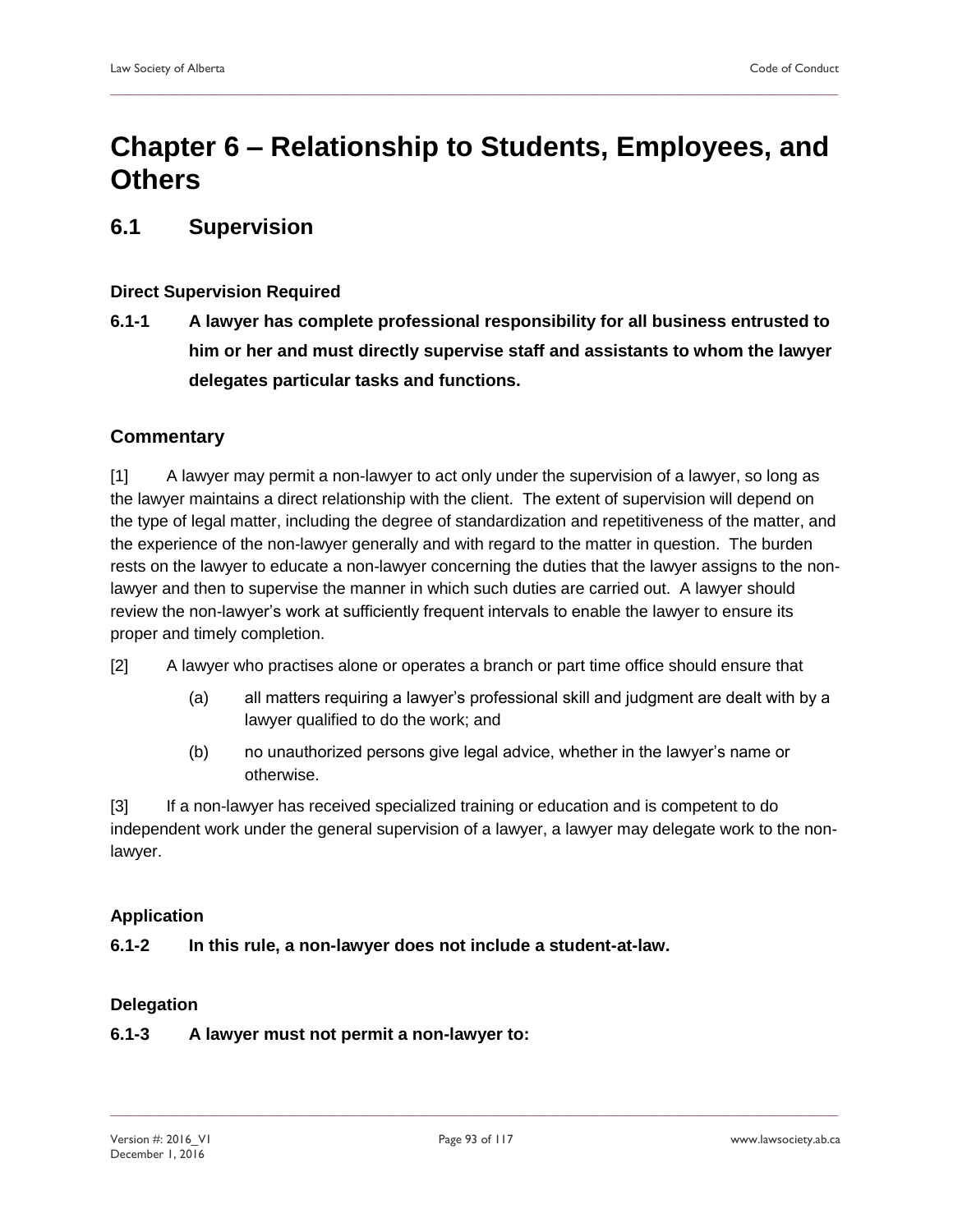**(a) accept cases on behalf of the lawyer, except that a non-lawyer may receive instructions from established clients if the supervising lawyer approves before any work commences;**

**\_\_\_\_\_\_\_\_\_\_\_\_\_\_\_\_\_\_\_\_\_\_\_\_\_\_\_\_\_\_\_\_\_\_\_\_\_\_\_\_\_\_\_\_\_\_\_\_\_\_\_\_\_\_\_\_\_\_\_\_\_\_\_\_\_\_\_\_\_\_\_\_\_\_\_\_\_\_\_\_\_\_\_\_\_\_\_\_\_\_\_\_\_\_\_\_\_\_\_\_\_\_\_\_\_\_\_\_\_\_\_\_\_\_\_\_\_**

- **(b) give legal advice;**
- **(c) exercise judgment in giving or accepting undertakings or accept trust conditions, except at the direction of and under the supervision of a lawyer responsible for the legal matter, providing that, in any communications, the fact that the person giving or accepting the undertaking or accepting the trust condition is a non-lawyer is disclosed, the capacity of the person is indicated and the lawyer who is responsible for the legal matter is identified;**
- **(d) act finally without reference to the lawyer in matters involving professional legal judgment;**
- **(e) be held out as a lawyer;**
- **(f) appear in court or actively participate in formal legal proceedings on behalf of a client except as set forth above, in a supporting role to the lawyer appearing in such proceedings or authorized by law or the Rules of Court;**
- **(g) be remunerated on a sliding scale related to the earnings of the lawyer, unless the non-lawyer is an employee of the lawyer;**
- **(h) conduct negotiations with third parties, other than routine negotiations if the client consents and the results of the negotiation are approved by the supervising lawyer before action is taken;**
- **(i) take instructions from clients, unless the supervising lawyer has directed the client to the non-lawyer for that purpose and the instructions are relayed to the lawyer as soon as reasonably possible;**
- **(j) sign correspondence containing a legal opinion;**
- **(k) sign correspondence, unless**
	- **(i) it is of a routine administrative nature,**
	- **(ii) the non-lawyer has been specifically directed to sign the correspondence by a supervising lawyer,**
	- **(iii) the fact the person is a non-lawyer is disclosed, and**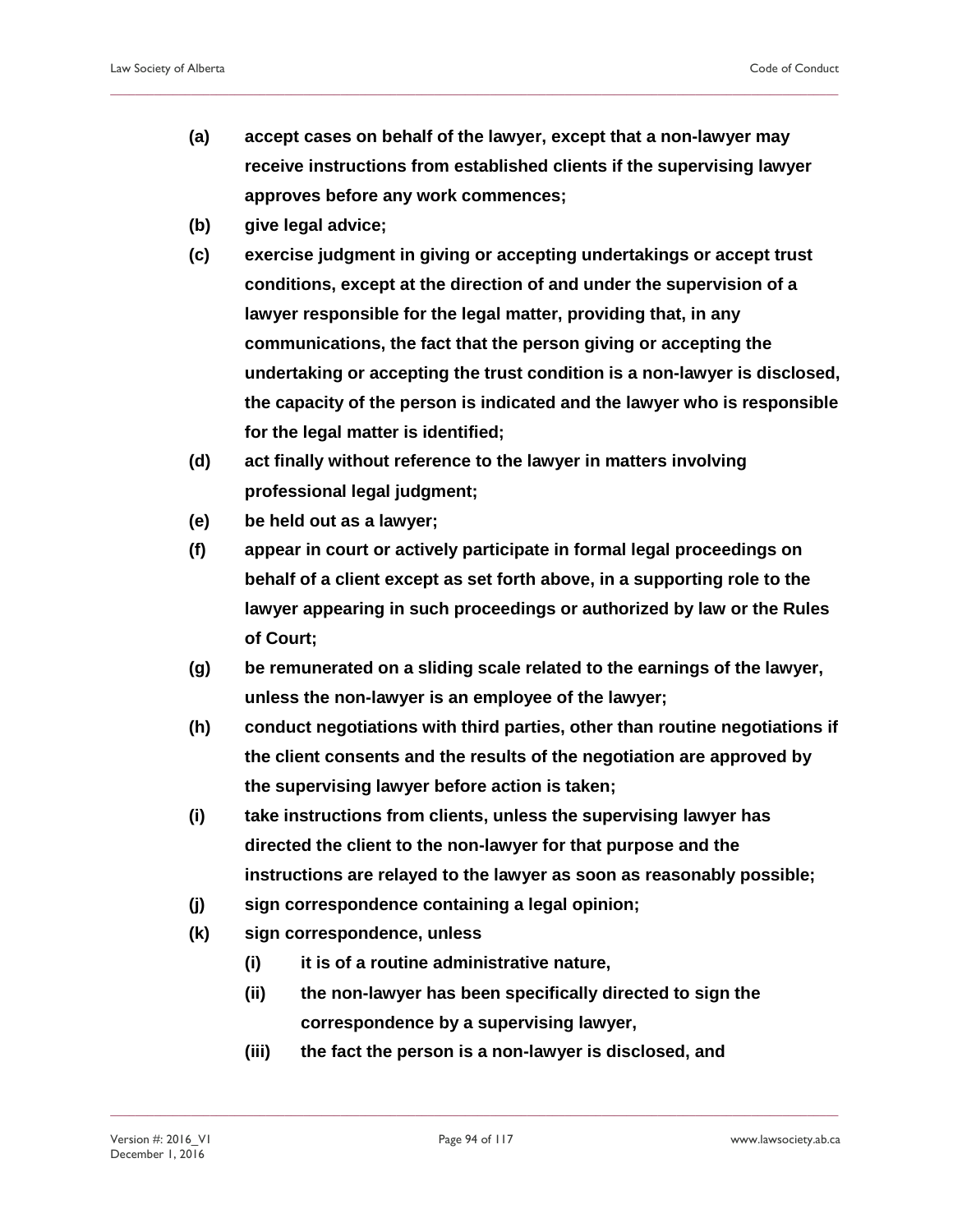- **(iv) the capacity in which the person signs the correspondence is indicated;**
- **(l) forward to a client or third party any documents, other than routine, standard form documents, except with the lawyer's knowledge and direction;**

**\_\_\_\_\_\_\_\_\_\_\_\_\_\_\_\_\_\_\_\_\_\_\_\_\_\_\_\_\_\_\_\_\_\_\_\_\_\_\_\_\_\_\_\_\_\_\_\_\_\_\_\_\_\_\_\_\_\_\_\_\_\_\_\_\_\_\_\_\_\_\_\_\_\_\_\_\_\_\_\_\_\_\_\_\_\_\_\_\_\_\_\_\_\_\_\_\_\_\_\_\_\_\_\_\_\_\_\_\_\_\_\_\_\_\_\_\_**

- **(m) perform any of the duties that only lawyers may perform or do things that lawyers themselves may not do; or**
- **(n) set fees.**

# **Commentary**

[1] A lawyer is responsible for any undertaking given or accepted and any trust condition accepted by a non-lawyer acting under his or her supervision.

[2] A lawyer should ensure that the non-lawyer is identified as such when communicating orally or in writing with clients, lawyers or public officials or with the public generally, whether within or outside the offices of the law firm of employment.

[3] In all matters using a system for the electronic submission or registration of documents, whether or not the system contains the electronic signature of the lawyer, a lawyer who approves the electronic registration of documents by a non-lawyer is responsible for the content of any document.

# **Suspended or Disbarred Lawyers**

**6.1-4 Without the express approval of the lawyer's governing body, a lawyer must not retain, use the services of, partner or associate with or employ in any capacity having to do with the practice of law any person who, in any jurisdiction, has been disbarred, struck off the rolls, suspended, undertaken not to practise or who has been involved in disciplinary action and been permitted to resign and has not been reinstated or readmitted.**

# **Commentary**

[1] Lawyers should also refer to the Alberta Legal Profession Act regarding the employment of suspended or disbarred lawyers.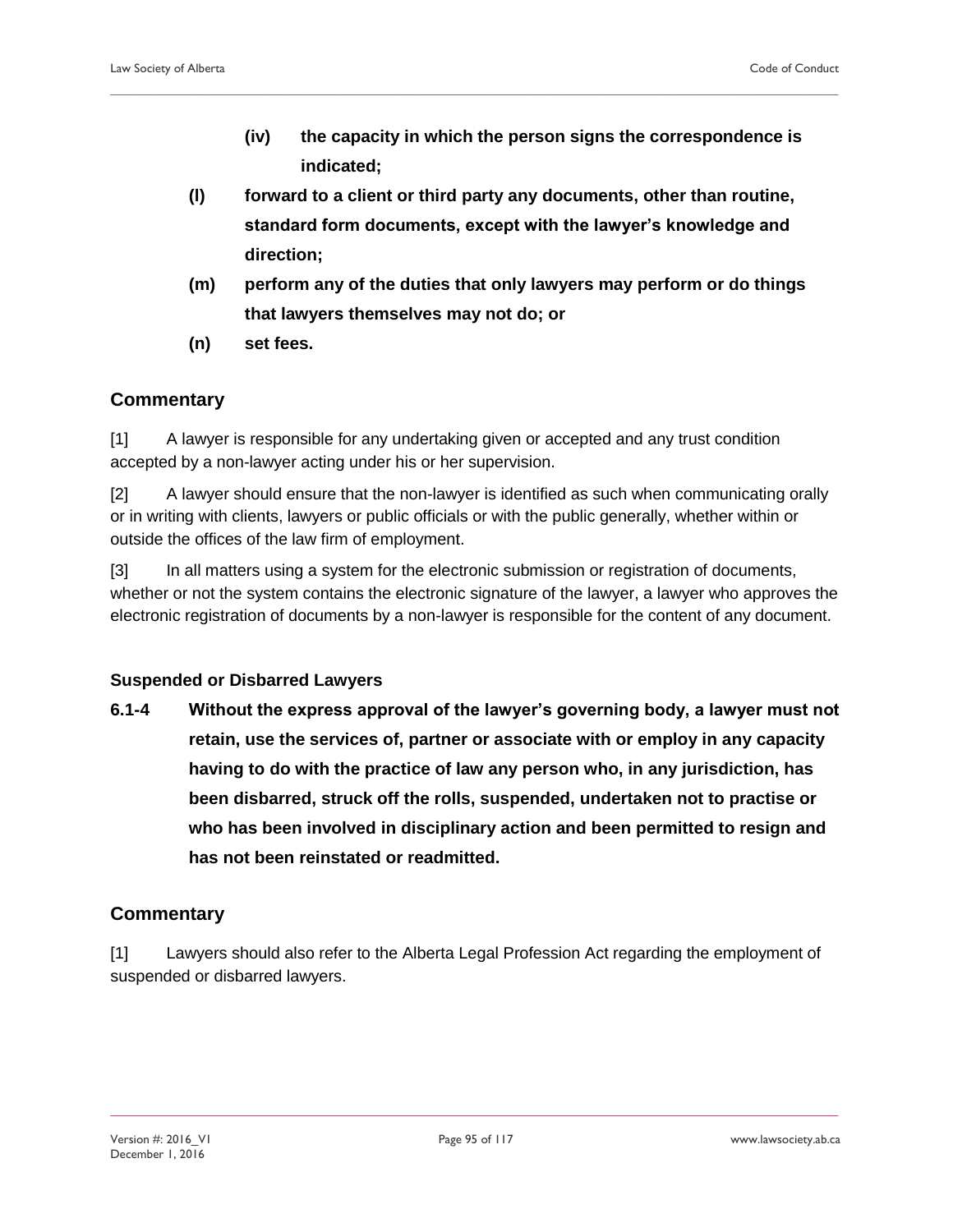#### **Electronic Registration of Documents**

**6.1-5 A lawyer who has personalized encrypted electronic access to any system for the electronic submission or registration of documents must not**

**\_\_\_\_\_\_\_\_\_\_\_\_\_\_\_\_\_\_\_\_\_\_\_\_\_\_\_\_\_\_\_\_\_\_\_\_\_\_\_\_\_\_\_\_\_\_\_\_\_\_\_\_\_\_\_\_\_\_\_\_\_\_\_\_\_\_\_\_\_\_\_\_\_\_\_\_\_\_\_\_\_\_\_\_\_\_\_\_\_\_\_\_\_\_\_\_\_\_\_\_\_\_\_\_\_\_\_\_\_\_\_\_\_\_\_\_\_**

- **(a) permit others, including a non-lawyer employee, to use such access; or**
- **(b) disclose his or her password or access phrase or number to others.**
- **6.1-6 When a non-lawyer employed by a lawyer has personalized encrypted electronic access to any system for the electronic submission or registration of documents or electronic searching of private or confidential information, the lawyer must ensure that the non-lawyer does not**
	- **(a) permit others to use such access; or**
	- **(b) disclose his or her password or access phrase or number to others.**

# **Commentary**

[1] The implementation of systems for the electronic submission or registration of documents imposes special responsibilities on lawyers and others using the system. The integrity and security of the system is achieved, in part, by its maintaining a record of those using the system for any transactions. Statements professing compliance with law without registration of supporting documents may be made only by lawyers in good standing. It is, therefore, important that lawyers maintain and ensure the security and the exclusively personal use of the personalized access code, diskettes, etc., used to access the system and the personalized password, access phrase or number.

[2] When it is permissible for a lawyer to delegate responsibilities to a non-lawyer who has such access, the lawyer should ensure that the non-lawyer maintains and understands the importance of maintaining the security of the system.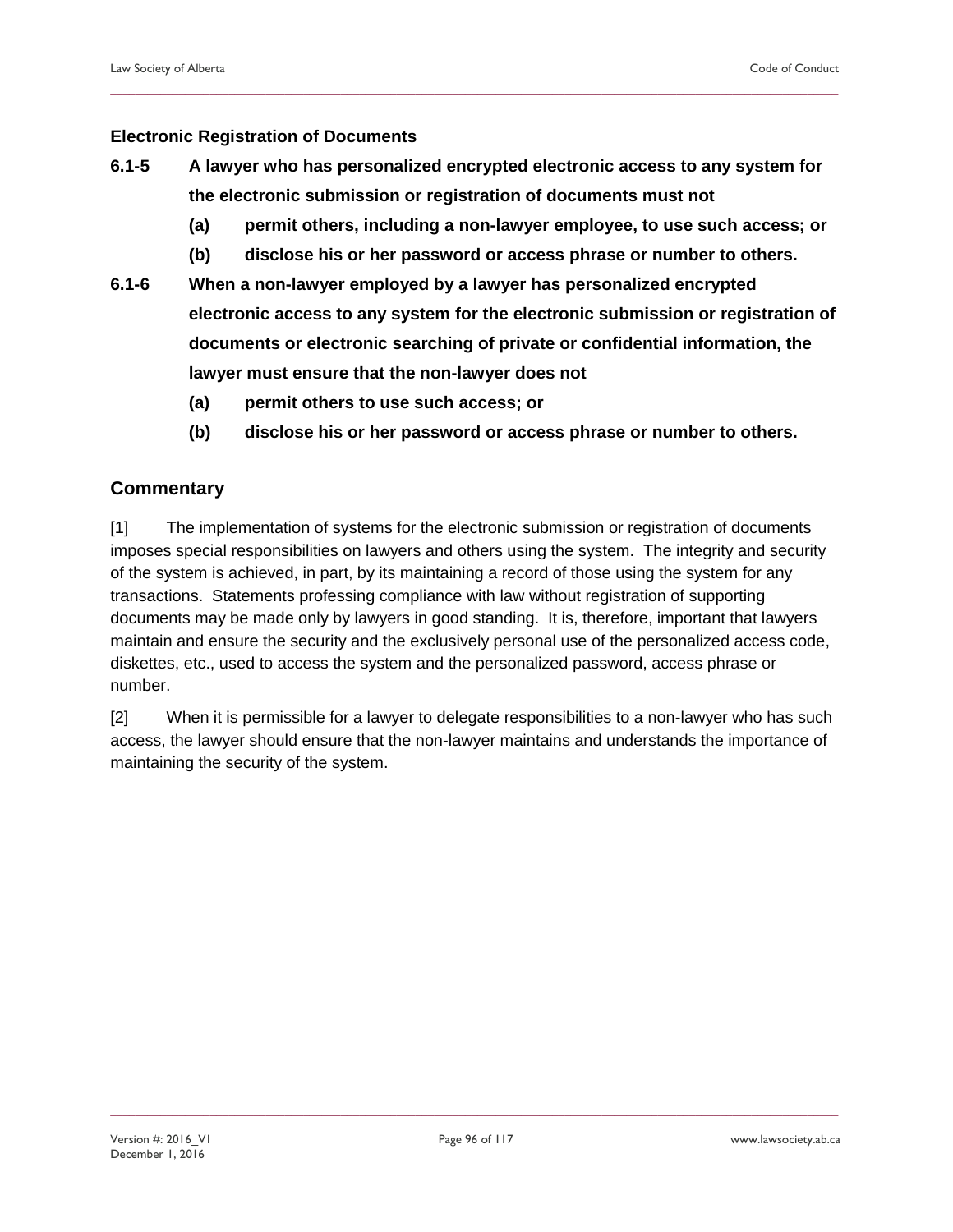# **6.2 Students**

#### **Recruitment and Engagement Procedures**

**6.2-1 A lawyer must observe any procedures of the Society about the recruitment and engagement of articling or law students.**

**\_\_\_\_\_\_\_\_\_\_\_\_\_\_\_\_\_\_\_\_\_\_\_\_\_\_\_\_\_\_\_\_\_\_\_\_\_\_\_\_\_\_\_\_\_\_\_\_\_\_\_\_\_\_\_\_\_\_\_\_\_\_\_\_\_\_\_\_\_\_\_\_\_\_\_\_\_\_\_\_\_\_\_\_\_\_\_\_\_\_\_\_\_\_\_\_\_\_\_\_\_\_\_\_\_\_\_\_\_\_\_\_\_\_\_\_\_**

### **Duties of Principal**

**6.2-2 A lawyer acting as a principal to a student must provide the student with meaningful training and exposure to and involvement in work that will provide the student with knowledge and experience of the practical aspects of the law, together with an appreciation of the traditions and ethics of the profession.**

# **Commentary**

[1] A principal or supervising lawyer is responsible for the actions of students acting under his or her direction. In Alberta, articling students are subject to the authority of the Society and bound by all of the provisions of the Code and the Rules of the Law Society. Consequently, they are subject to discipline by the Society for breaches and misconduct.

#### **Duties of Articling Student**

**6.2-3 An articling student must act in good faith in fulfilling and discharging all the commitments and obligations arising from the articling experience.**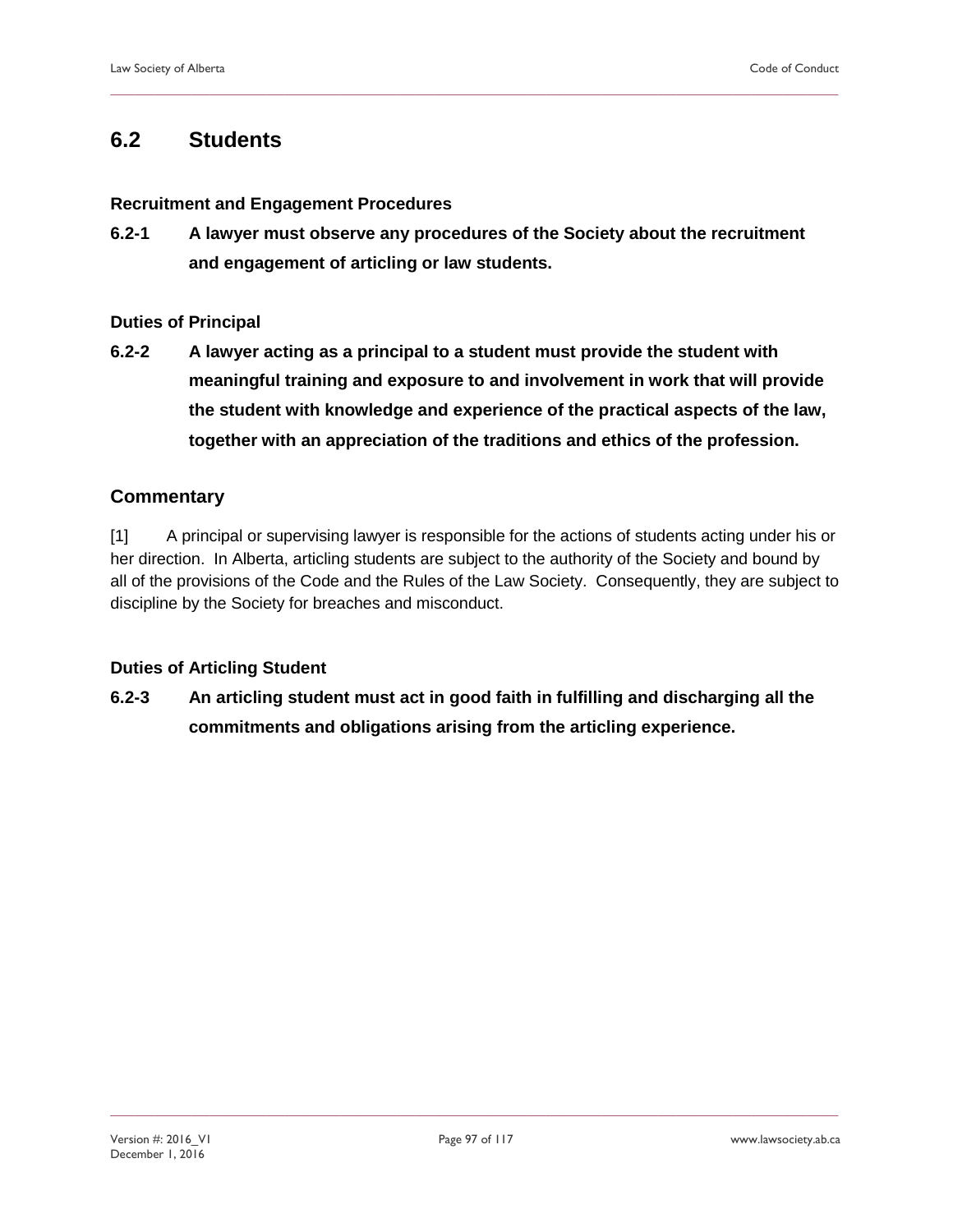# **6.3 Harassment and Discrimination**

- **6.3-1 The principles of human rights laws and related case law apply to the interpretation of this rule.**
- **6.3-2 A term used in this rule that is defined in human rights legislation has the same meaning as in the legislation.**

**\_\_\_\_\_\_\_\_\_\_\_\_\_\_\_\_\_\_\_\_\_\_\_\_\_\_\_\_\_\_\_\_\_\_\_\_\_\_\_\_\_\_\_\_\_\_\_\_\_\_\_\_\_\_\_\_\_\_\_\_\_\_\_\_\_\_\_\_\_\_\_\_\_\_\_\_\_\_\_\_\_\_\_\_\_\_\_\_\_\_\_\_\_\_\_\_\_\_\_\_\_\_\_\_\_\_\_\_\_\_\_\_\_\_\_\_\_**

- **6.3-3 A lawyer must not sexually harass any person.**
- **6.3-4 A lawyer must not engage in any other form of harassment of any person.**
- **6.3-5 A lawyer must not discriminate against any person.**

### **Commentary**

[1] A lawyer has a special responsibility to respect the requirements of human rights laws in force in Canada, its provinces and territories and, specifically, to honour the obligations enumerated in human rights laws.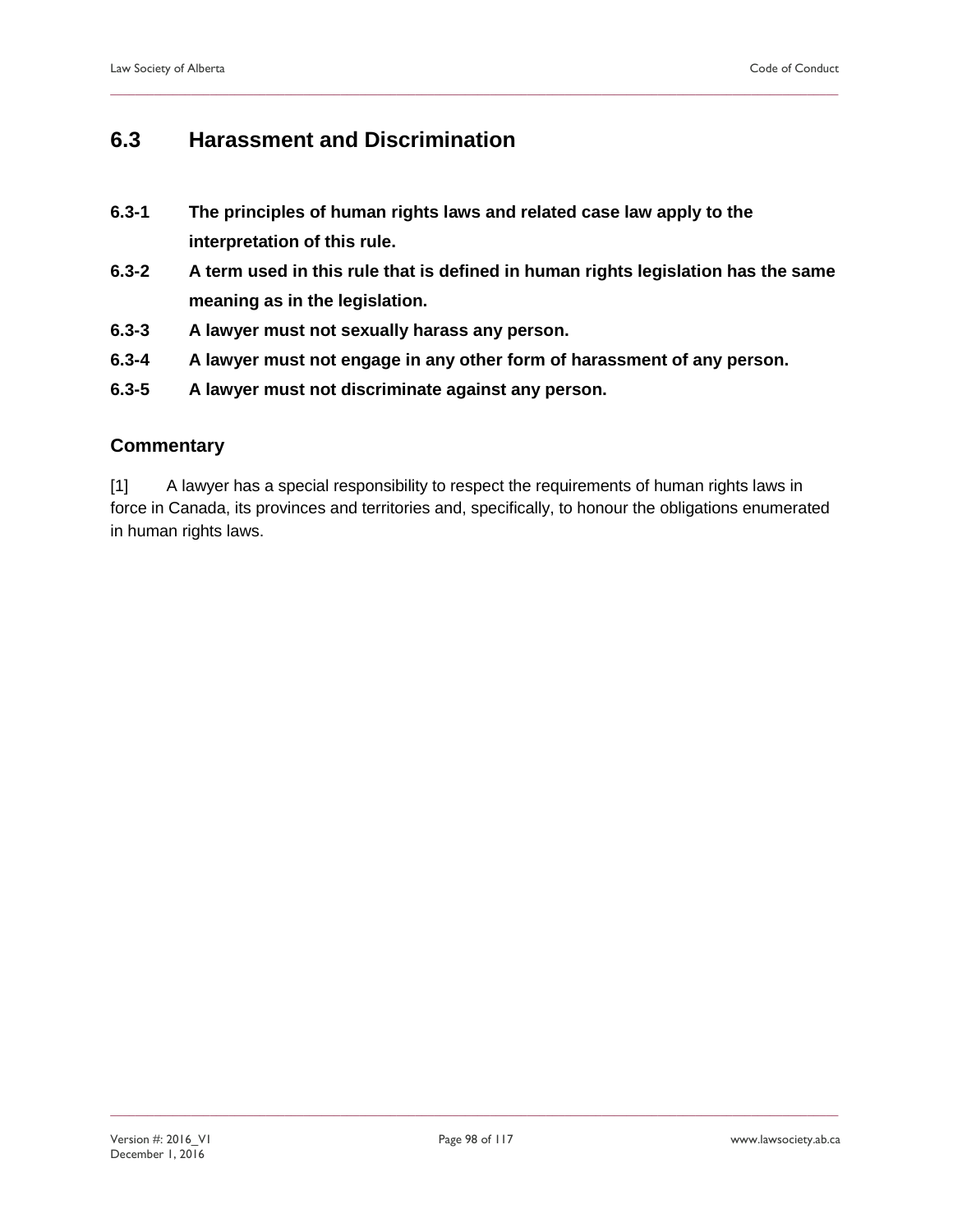# **Chapter 7 – Relationship to the Society and Other Lawyers**

# **7.1 Responsibility to The Society and The Profession Generally**

**\_\_\_\_\_\_\_\_\_\_\_\_\_\_\_\_\_\_\_\_\_\_\_\_\_\_\_\_\_\_\_\_\_\_\_\_\_\_\_\_\_\_\_\_\_\_\_\_\_\_\_\_\_\_\_\_\_\_\_\_\_\_\_\_\_\_\_\_\_\_\_\_\_\_\_\_\_\_\_\_\_\_\_\_\_\_\_\_\_\_\_\_\_\_\_\_\_\_\_\_\_\_\_\_\_\_\_\_\_\_\_\_\_\_\_\_\_**

### **Communications from the Society**

**7.1-1 A lawyer must reply promptly and completely to any communication from the Society.**

### **Meeting Financial Obligations**

**7.1-2 A lawyer must promptly meet financial obligations in relation to his or her practice, including payment of the deductible under a professional liability insurance policy, when called upon to do so.**

# **Commentary**

[1] In order to maintain the honour of the Bar, lawyers have a professional duty (quite apart from any legal liability) to meet financial obligations incurred, assumed or undertaken on behalf of clients, unless, before incurring such an obligation, the lawyer clearly indicates in writing that the obligation is not to be a personal one.

[2] When a lawyer retains a consultant, expert or other professional, the lawyer should clarify the terms of the retainer in writing, including specifying the fees, the nature of the services to be provided and the person responsible for payment. If the lawyer is not responsible for the payment of the fees, the lawyer should help in making satisfactory arrangements for payment if it is reasonably possible to do so.

[3] If there is a change of lawyer, the lawyer who originally retained a consultant, expert or other professional should advise him or her about the change and provide the name, address, telephone number, fax number and email address of the new lawyer.

# **Duty to Report**

- **7.1-3 Unless to do so would be unlawful or would involve a breach of solicitor-client privilege, a lawyer must report to the Society:**
	- **(a) the misappropriation or misapplication of trust money;**
	- **(b) the abandonment of a law practice;**
	- **(c) participation in criminal activity related to a lawyer's practice;**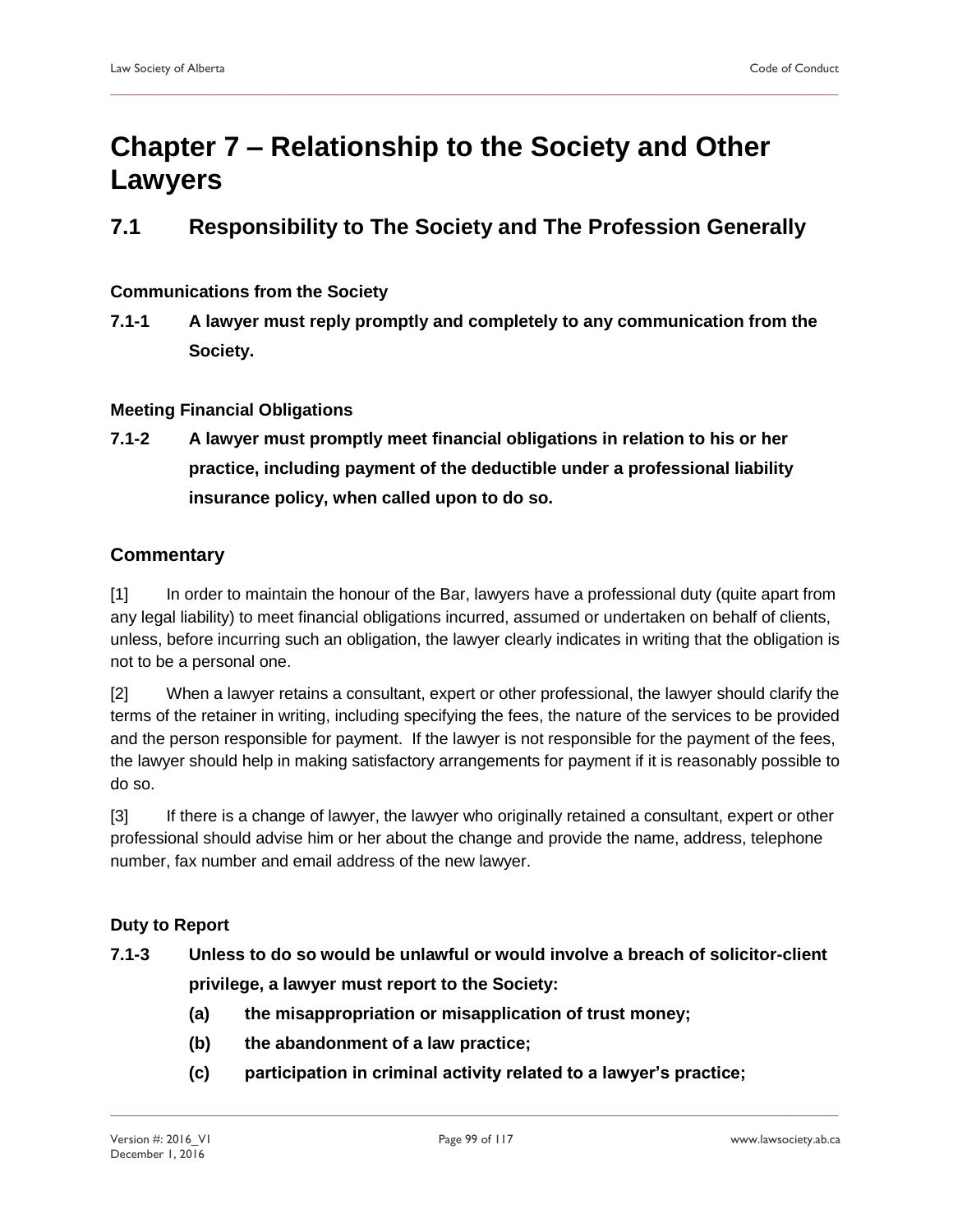**(d) conduct that raises a substantial question as to another lawyer's honesty, trustworthiness, or competency as a lawyer;**

**\_\_\_\_\_\_\_\_\_\_\_\_\_\_\_\_\_\_\_\_\_\_\_\_\_\_\_\_\_\_\_\_\_\_\_\_\_\_\_\_\_\_\_\_\_\_\_\_\_\_\_\_\_\_\_\_\_\_\_\_\_\_\_\_\_\_\_\_\_\_\_\_\_\_\_\_\_\_\_\_\_\_\_\_\_\_\_\_\_\_\_\_\_\_\_\_\_\_\_\_\_\_\_\_\_\_\_\_\_\_\_\_\_\_\_\_\_**

- **(e) conduct that raises a substantial question about a lawyer's capacity to provide professional services; and**
- **(f) any situation in which a lawyer's clients are likely to be materially prejudiced.**

# **Commentary**

[1] Unless a lawyer who departs from proper professional conduct is checked at an early stage, loss or damage to clients or others may ensue. Evidence of minor breaches may, on investigation, disclose a more serious situation or may indicate the commencement of a course of conduct that may lead to serious breaches in the future. It is, therefore, proper (unless it is privileged or otherwise unlawful) for a lawyer to report to the Society any instance involving a breach of these rules. If a lawyer is in any doubt whether a report should be made, the lawyer should consider seeking the advice of the Society directly or indirectly (for example, through another lawyer). In all cases, the report must be made without malice or ulterior motive.

[2] Nothing in this rule is meant to interfere with the lawyer-client relationship.

[3] Instances of conduct described in this rule can arise from a variety of causes, including addictions or physical, mental or emotional conditions or disorders. Lawyers who face such challenges should be encouraged by other lawyers to seek assistance as early as possible.

[4] The Society supports the ASSIST Program in Alberta and similar agencies in their commitment to the provision of counselling on a confidential basis. Therefore, a lawyer who is making a bona fide effort to have another lawyer seek help for such problems is not required to report to the Society non-criminal conduct of that lawyer that would otherwise have to be reported under the rule. However, the lawyer must advise the Society if there are reasonable grounds to believe that the other lawyer is encouraging or will engage in conduct that is criminal or is likely to harm any person or of any other conduct under the rule if the lawyer refuses or fails to seek help.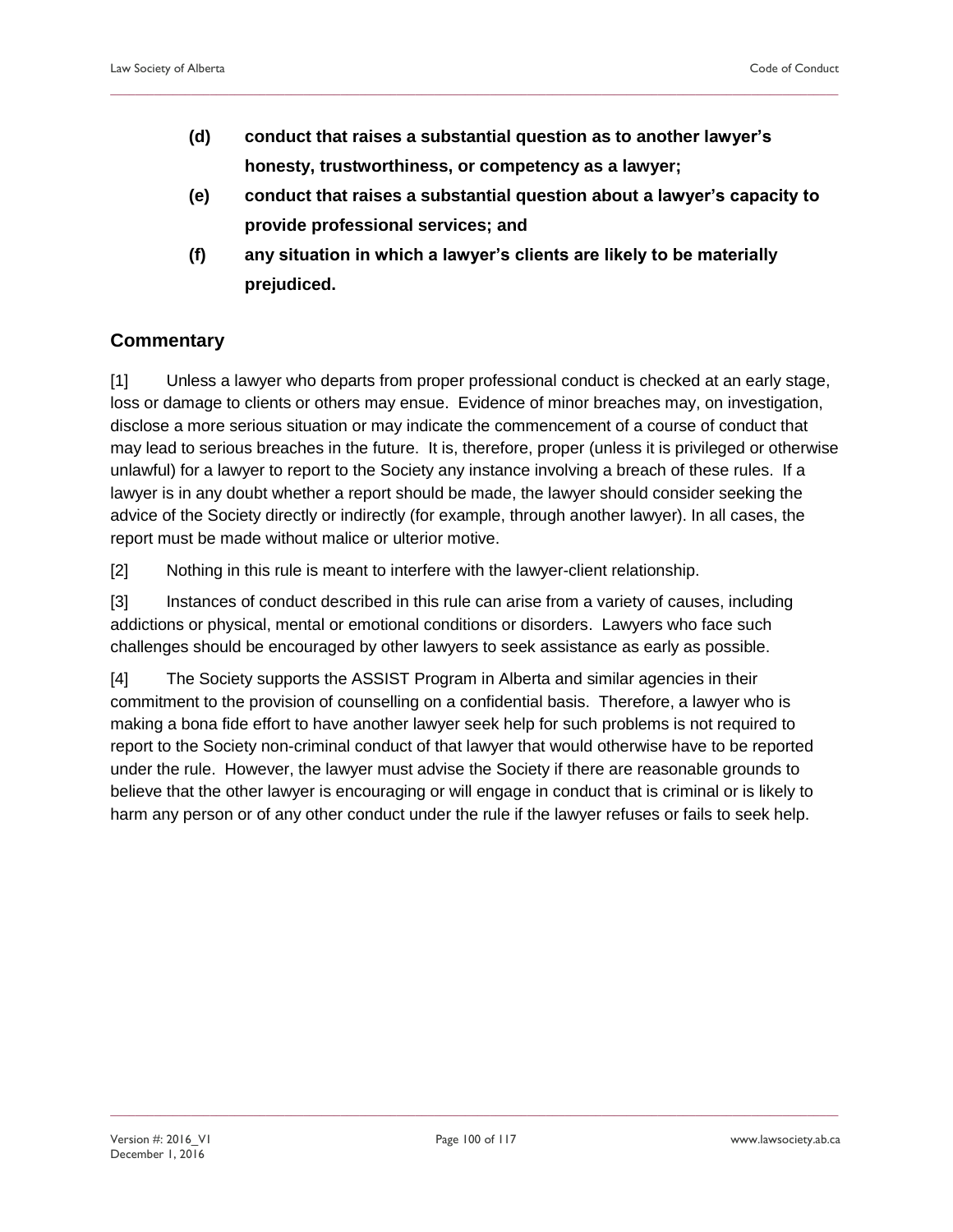#### **Encouraging Client to Report Misconduct**

**7.1-4 A lawyer must encourage a client who has a claim or complaint of serious misconduct against a lawyer to report the facts to the Society as soon as reasonably practicable.**

**\_\_\_\_\_\_\_\_\_\_\_\_\_\_\_\_\_\_\_\_\_\_\_\_\_\_\_\_\_\_\_\_\_\_\_\_\_\_\_\_\_\_\_\_\_\_\_\_\_\_\_\_\_\_\_\_\_\_\_\_\_\_\_\_\_\_\_\_\_\_\_\_\_\_\_\_\_\_\_\_\_\_\_\_\_\_\_\_\_\_\_\_\_\_\_\_\_\_\_\_\_\_\_\_\_\_\_\_\_\_\_\_\_\_\_\_\_**

# **Commentary**

[1] In determining whether the matter involves "serious misconduct", refer to Rule 7.1-3 and the related commentary.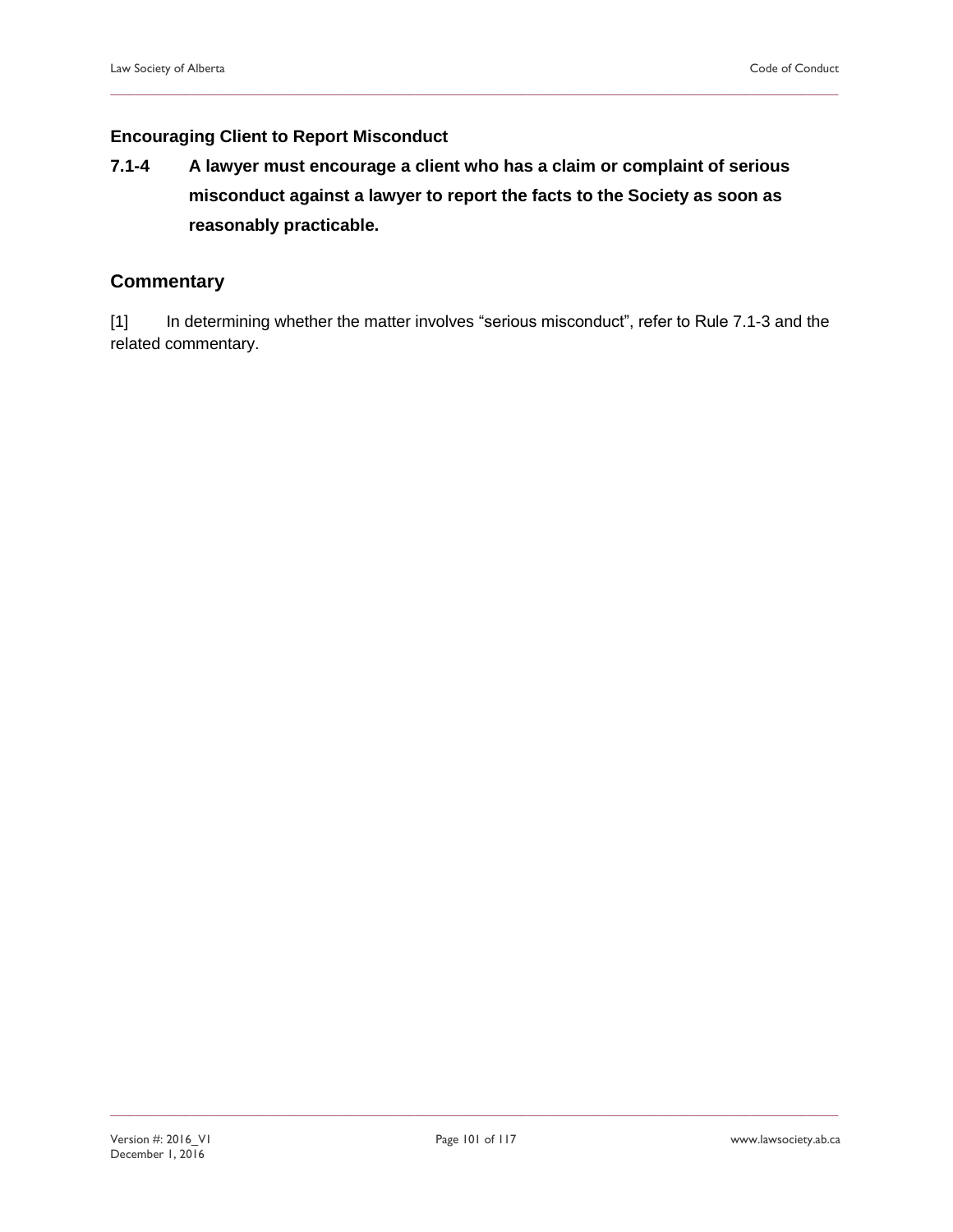# **7.2 Responsibility to Lawyers and Others**

#### **Courtesy and Good Faith**

**7.2-1 A lawyer must be courteous and civil and act in good faith with all persons with whom the lawyer has dealings in the course of his or her practice.**

**\_\_\_\_\_\_\_\_\_\_\_\_\_\_\_\_\_\_\_\_\_\_\_\_\_\_\_\_\_\_\_\_\_\_\_\_\_\_\_\_\_\_\_\_\_\_\_\_\_\_\_\_\_\_\_\_\_\_\_\_\_\_\_\_\_\_\_\_\_\_\_\_\_\_\_\_\_\_\_\_\_\_\_\_\_\_\_\_\_\_\_\_\_\_\_\_\_\_\_\_\_\_\_\_\_\_\_\_\_\_\_\_\_\_\_\_\_**

# **Commentary**

[1] The public interest demands that matters entrusted to a lawyer be dealt with effectively and expeditiously, and fair and courteous dealing on the part of each lawyer engaged in a matter will contribute materially to this end. The lawyer who behaves otherwise does a disservice to the client, and neglect of the rule will impair the ability of lawyers to perform their functions properly.

[2] Any ill feeling that may exist or be engendered between clients, particularly during litigation, should never be allowed to influence lawyers in their conduct and demeanour toward each other or the parties. The presence of personal animosity between lawyers involved in a matter may cause their judgment to be clouded by emotional factors and hinder the proper resolution of the matter. Personal remarks or personally abusive tactics interfere with the orderly administration of justice and have no place in our legal system.

[3] A lawyer should avoid ill-considered or uninformed criticism of the competence, conduct, advice or charges of other lawyers, but should be prepared, when requested, to advise and represent a client in a complaint involving another lawyer.

[4] A lawyer should agree to reasonable requests concerning trial dates, adjournments, the waiver of procedural formalities and similar matters that do not prejudice the rights of the client.

# **7.2-2 A lawyer must not lie to or mislead another lawyer.**

# **Commentary**

[1] This rule expresses an obvious aspect of integrity and a fundamental principle. In no situation, including negotiation, is a lawyer entitled to deliberately mislead a colleague. When a lawyer (in response to a question, for example) is prevented by rules of confidentiality from actively disclosing the truth, a falsehood is not justified. The lawyer has other alternatives, such as declining to answer. If this approach would in itself be misleading, the lawyer must seek the client's consent to such disclosure of confidential information as is necessary to prevent the other lawyer from being misled. The concept of "misleading" includes creating a misconception through oral or written statements, other communications, actions or conduct, failure to act, or silence (See Rule 7.2-5, Correcting Misinformation).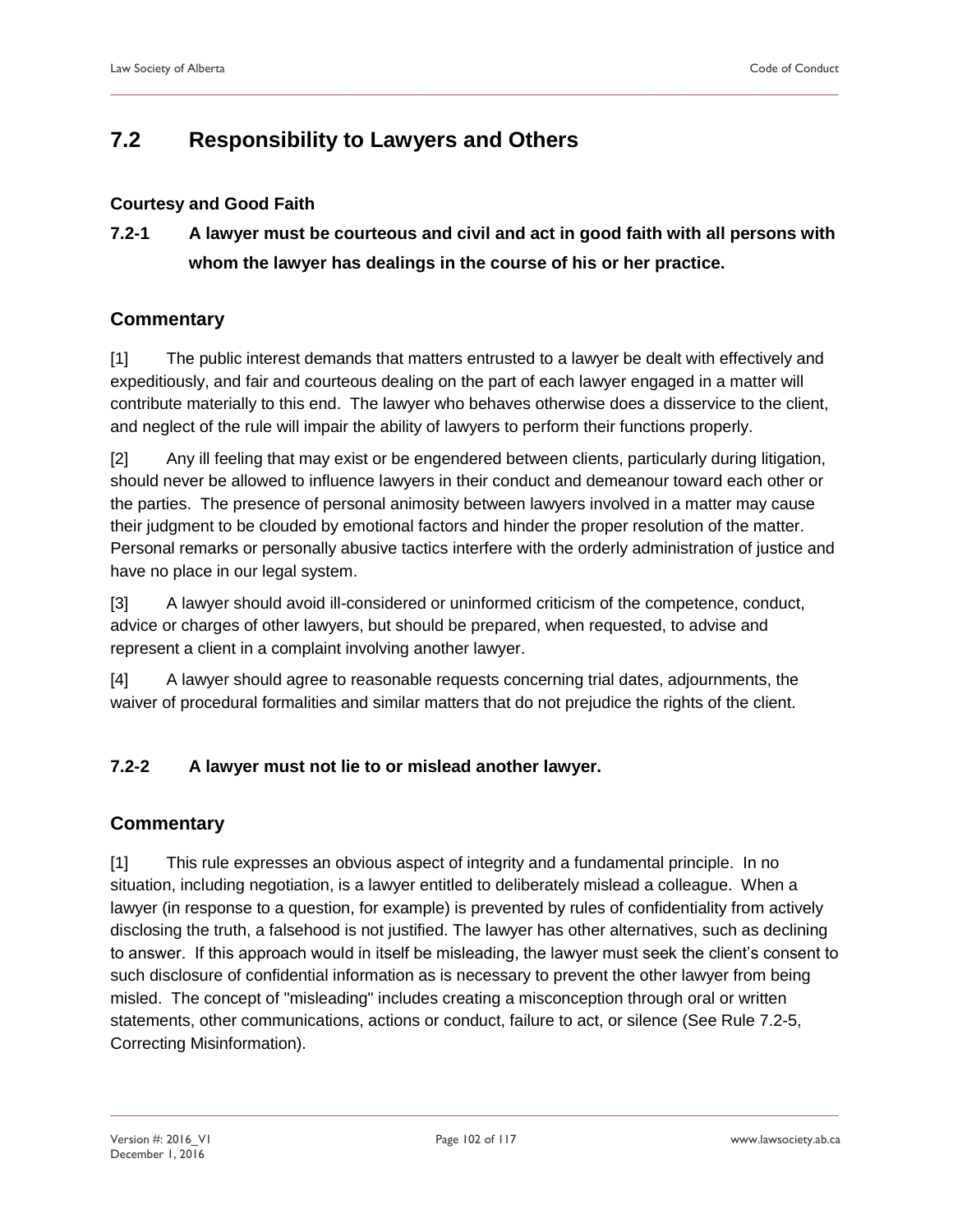# **7.2-3 A lawyer must avoid sharp practice and must not take advantage of or act without fair warning upon slips, irregularities or mistakes on the part of other lawyers not going to the merits or involving the sacrifice of a client's rights.**

**\_\_\_\_\_\_\_\_\_\_\_\_\_\_\_\_\_\_\_\_\_\_\_\_\_\_\_\_\_\_\_\_\_\_\_\_\_\_\_\_\_\_\_\_\_\_\_\_\_\_\_\_\_\_\_\_\_\_\_\_\_\_\_\_\_\_\_\_\_\_\_\_\_\_\_\_\_\_\_\_\_\_\_\_\_\_\_\_\_\_\_\_\_\_\_\_\_\_\_\_\_\_\_\_\_\_\_\_\_\_\_\_\_\_\_\_\_**

### **Commentary**

[1] This rule is directed at sharp practice. It becomes operative when two elements are present: an obvious mistake by opposing counsel, and a benefit flowing from that mistake to which the lawyer's client is clearly not entitled.

[2] A clerical or arithmetical error is an example of an obvious mistake. However, an act or omission by another lawyer that appears questionable but that may have involved a conscious exercise of judgment is not a mistake of the kind contemplated by this rule. For example, an opponent's acceptance of an apparently unfavourable contract or settlement offer, or the failure of a Crown prosecutor to raise the criminal record of an accused, may have been the result of careful consideration, including factors of which the lawyer is not aware.

[3] A client has no legal entitlement to a benefit created solely through error. Consequently, it is improper for a lawyer to knowingly proceed on the basis of an incorrect statement of adjustments or a transfer that misdescribes the property intended to be bought and sold. The benefit that would be obtained by the client is unwarranted and without independent legal support.

[4] On the other hand, a defendant in a lawsuit has a legal right to insist that proceedings be brought within a certain period of time. Accordingly, while the missing of a limitation date by plaintiff's counsel may be an obvious mistake, the defendant's lawyer does not violate this rule by allowing the limitation period to expire.

**7.2-4 A lawyer must not use any device to record a conversation between the lawyer and a client or another lawyer, even if lawful, without first informing the other person of the intention to do so.**

### **Correcting Misinformation**

- **7.2-5 If a lawyer becomes aware during the course of a representation that:**
	- **(a) the lawyer has inadvertently misled an opposing party, or**
	- **(b) the client, or someone allied with the client or the client's matter, has misled an opposing party, intentionally or otherwise, or**
	- **(c) the lawyer or the client, or someone allied with the client or the client's matter, has made a material representation to an opposing party that was accurate when made but has since become inaccurate,**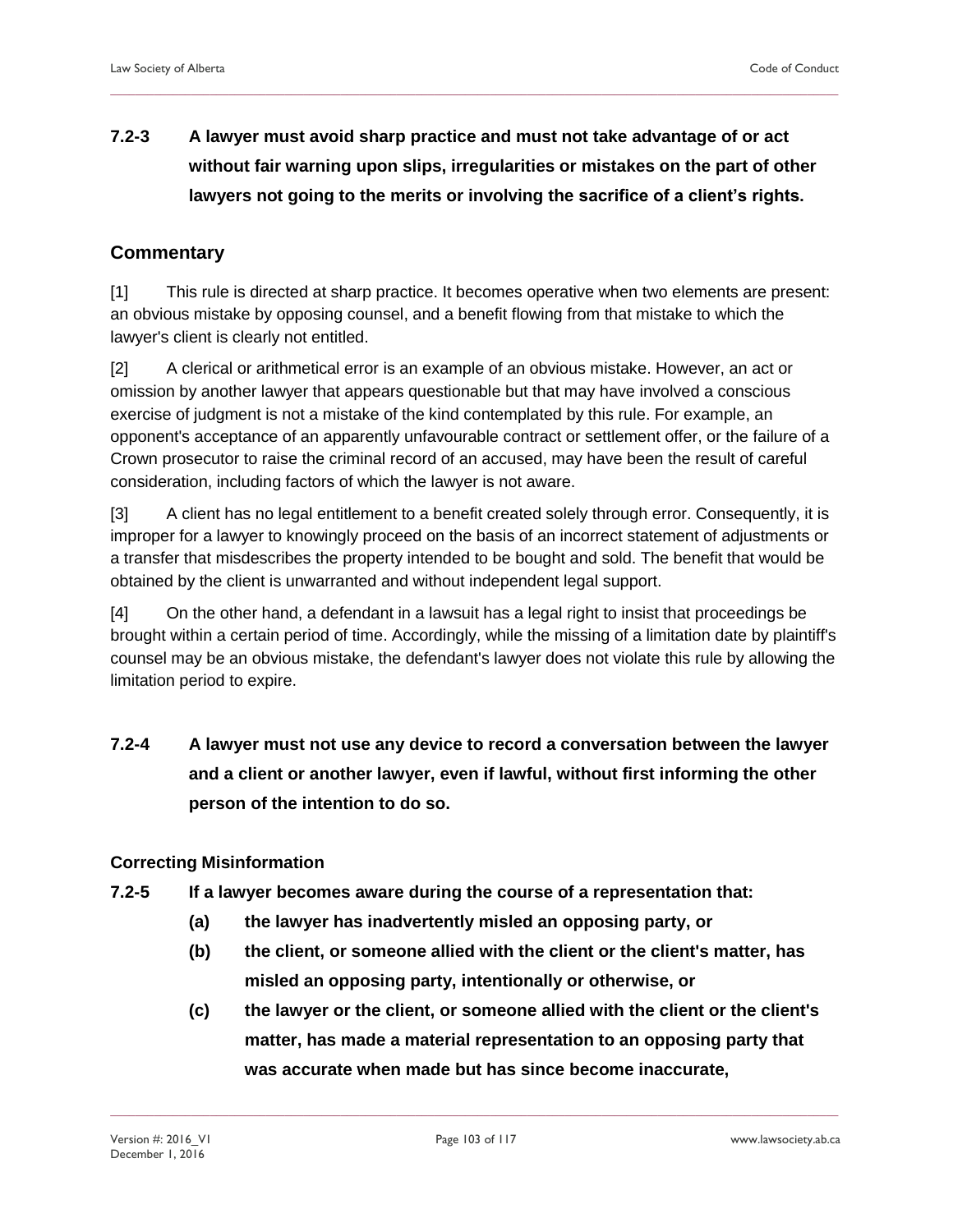## **then, subject to confidentiality, the lawyer must immediately correct the resulting misapprehension on the part of the opposing party.**

**\_\_\_\_\_\_\_\_\_\_\_\_\_\_\_\_\_\_\_\_\_\_\_\_\_\_\_\_\_\_\_\_\_\_\_\_\_\_\_\_\_\_\_\_\_\_\_\_\_\_\_\_\_\_\_\_\_\_\_\_\_\_\_\_\_\_\_\_\_\_\_\_\_\_\_\_\_\_\_\_\_\_\_\_\_\_\_\_\_\_\_\_\_\_\_\_\_\_\_\_\_\_\_\_\_\_\_\_\_\_\_\_\_\_\_\_\_**

### **Commentary**

#### **"Subject to confidentiality" (see Rule 3.3, Confidentiality)**

[1] Briefly, if correction of the misrepresentation requires disclosure of confidential information, the lawyer must seek the client's consent to such disclosure. If the client withholds consent, the lawyer is obliged to withdraw. The terminology used in this rule is to be broadly interpreted. A lawyer may have provided technically accurate information that is rendered misleading by the withholding of other information; in such a case, there is an obligation to correct the situation. In paragraph (c), the concept of an inaccurate representation is not limited to a misrepresentation that would be actionable at law.

[2] See Rule 5.1-5, in respect of correcting misinformation in advocacy settings.

#### **Communications**

- **7.2-6 A lawyer must not, in the course of a professional practice, send correspondence or otherwise communicate to a client, another lawyer or any other person in a manner that is abusive, offensive, or otherwise inconsistent with the proper tone of a professional communication from a lawyer.**
- **7.2-7 A lawyer must answer with reasonable promptness all professional letters and communications from other lawyers that require an answer, and a lawyer must be punctual in fulfilling all commitments.**
- **7.2-8 Subject to Rules 7.2-9 and 7.2-10, if a person is represented by a lawyer in respect of a matter, another lawyer must not, except through or with the consent of the person's lawyer:**
	- **(a) approach, communicate or deal with the person on the matter; or**
	- **(b) attempt to negotiate or compromise the matter directly with the person.**
- **7.2-9 Where a person is represented by a lawyer under a limited scope retainer on a matter, another lawyer may, without the consent of the lawyer providing the limited scope legal services, approach, communicate or deal with the person directly on the matter unless the lawyer has been given written notice of the nature of the legal services being provided under the limited scope retainer and the approach, communication or dealing falls within the scope of that retainer.**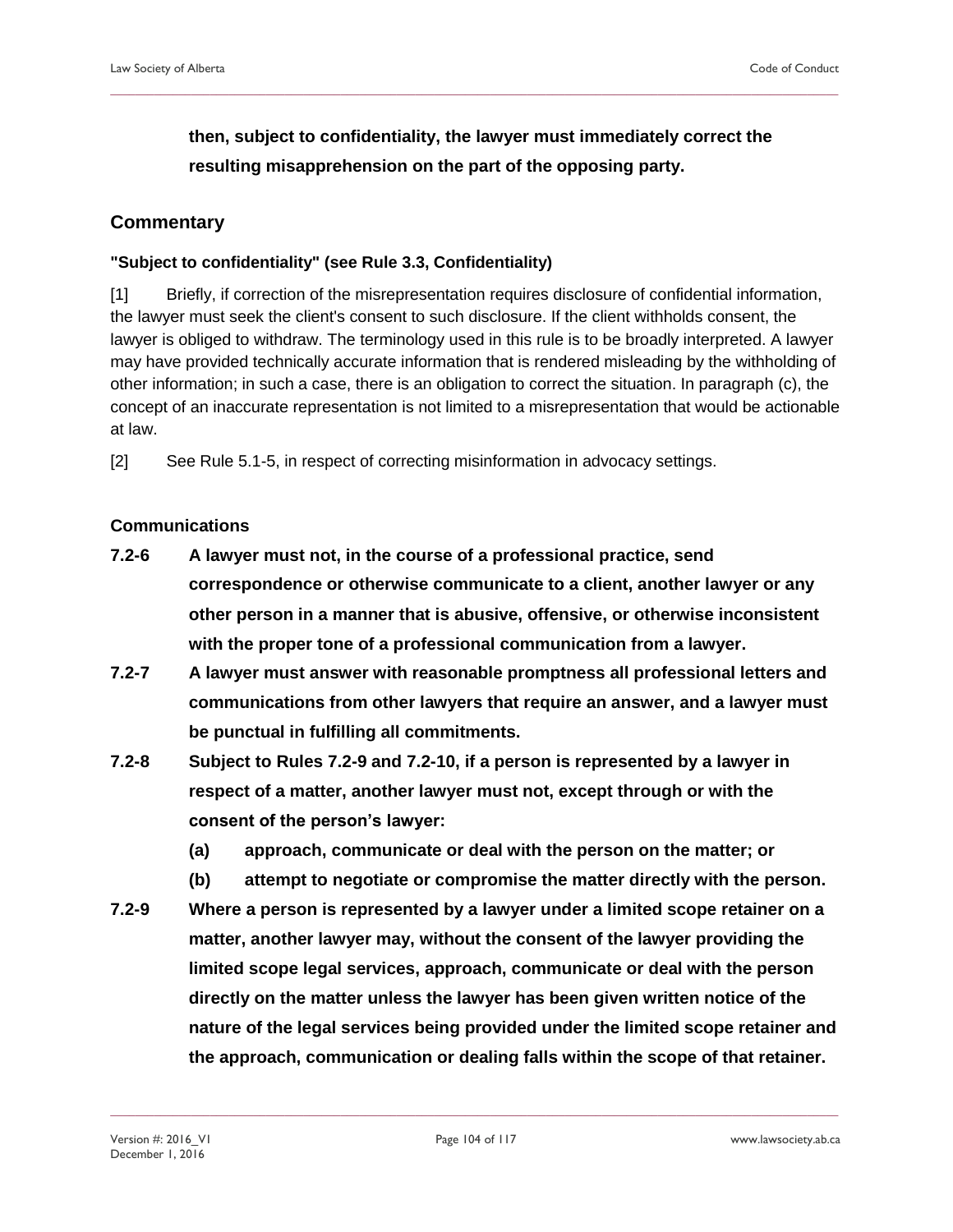## **7.2-10 A lawyer who is not otherwise interested in a matter may give a second opinion to a person who is represented by another lawyer with respect to that matter.**

**\_\_\_\_\_\_\_\_\_\_\_\_\_\_\_\_\_\_\_\_\_\_\_\_\_\_\_\_\_\_\_\_\_\_\_\_\_\_\_\_\_\_\_\_\_\_\_\_\_\_\_\_\_\_\_\_\_\_\_\_\_\_\_\_\_\_\_\_\_\_\_\_\_\_\_\_\_\_\_\_\_\_\_\_\_\_\_\_\_\_\_\_\_\_\_\_\_\_\_\_\_\_\_\_\_\_\_\_\_\_\_\_\_\_\_\_\_**

## **Commentary**

[1] Rule 7.2-8 applies to communications with any person, whether or not a party to a formal adjudicative proceeding, contract or negotiation, who is represented by a lawyer concerning the matter to which the communication relates. A lawyer may communicate with a represented person concerning matters outside the representation. Lawyers should be careful about email communications. For example, if a lawyer copies the client with an email sent to the opposing lawyer, then a response using "Reply to All" may result in an unintended communication by the opposing lawyer with the client. This rule does not prevent parties to a matter from communicating directly with each other.

[2] The prohibition on communications with a represented person applies only where the lawyer knows that the person is represented in the matter to be discussed. This means that the lawyer has actual knowledge of the fact of the representation, but actual knowledge may be inferred from the circumstances. This inference may arise when there is substantial reason to believe that the person with whom communication is sought is represented in the matter to be discussed. Thus, a lawyer cannot evade the requirement of obtaining the consent of the other lawyer by ignoring the obvious.

[3] Where notice as described in Rule 7.2-9 has been provided to a lawyer for an opposing party, the opposing lawyer is required to communicate with the person's lawyer, but only to the extent of the limited representation as identified by the lawyer. The opposing lawyer may communicate with the person on matters outside of the limited scope retainer.

[4] Rule 7.2-10 deals with circumstances in which a client may wish to obtain a second opinion from another lawyer. While a lawyer should not hesitate to provide a second opinion, the obligation to be competent and to render competent services requires that the opinion be based on sufficient information. In the case of a second opinion, such information may include facts that can be obtained only through consultation with the first lawyer involved. The lawyer should advise the client accordingly and, if necessary, consult the first lawyer unless the client instructs otherwise.

[5] In appropriate circumstances, a lawyer must assist the client in obtaining a second opinion if requested by a client. The lawyer providing the initial advice should respond in a cooperative and positive manner. For example, sufficient information must be provided to the other lawyer upon request to render the second opinion an informed one. A lawyer is not obliged to assist in obtaining a second opinion when the client is attempting to coerce the formulation of a favourable opinion or is acting unreasonably in another respect. However, the obligation to be cooperative and to review objectively and in good faith any second opinion obtained is unaffected.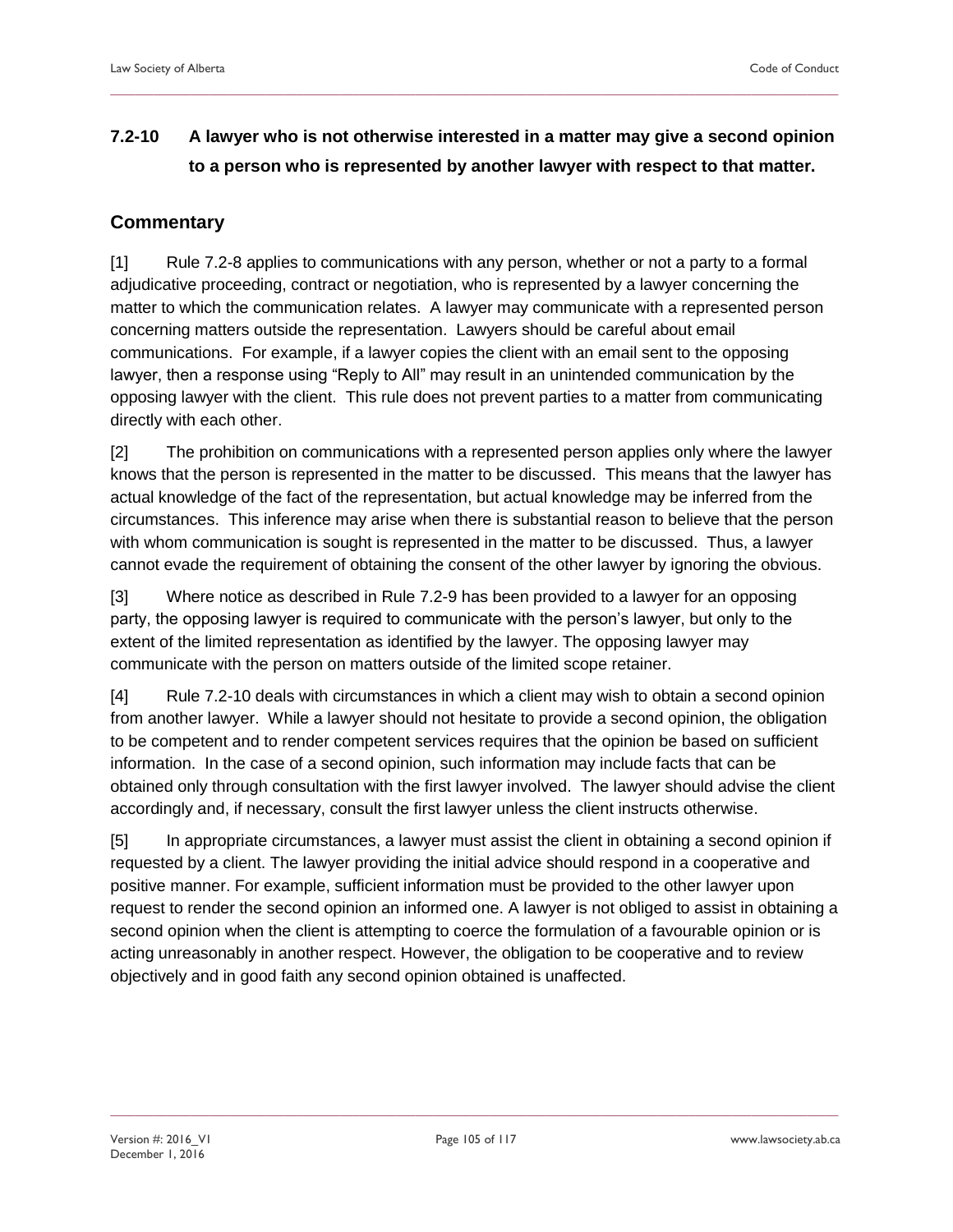**7.2-11 A lawyer retained to act on a matter involving a corporate or other organization represented by a lawyer must not approach an officer or employee of the organization:**

**\_\_\_\_\_\_\_\_\_\_\_\_\_\_\_\_\_\_\_\_\_\_\_\_\_\_\_\_\_\_\_\_\_\_\_\_\_\_\_\_\_\_\_\_\_\_\_\_\_\_\_\_\_\_\_\_\_\_\_\_\_\_\_\_\_\_\_\_\_\_\_\_\_\_\_\_\_\_\_\_\_\_\_\_\_\_\_\_\_\_\_\_\_\_\_\_\_\_\_\_\_\_\_\_\_\_\_\_\_\_\_\_\_\_\_\_\_**

- **(a) who has the authority to bind the organization;**
- **(b) who supervises, directs or regularly consults with the organization's lawyer; or**
- **(c) whose own interests are directly at stake in the representation,**

**in respect of that matter, unless the lawyer representing the organization consents or the contact is otherwise authorized or required by law.**

### **Commentary**

[1] This rule applies to corporations and other organizations. "Other organizations" include partnerships, limited partnerships, associations, unions, unincorporated groups, government departments and agencies, tribunals, regulatory bodies and sole proprietorships. This rule prohibits a lawyer representing another person or entity from communicating about the matter in question with persons likely involved in the decision-making process for a corporation or other organization. If an agent or employee of the organization is represented in the matter by a lawyer, the consent of that lawyer to the communication will be sufficient for purposes of this rule. A lawyer may communicate with employees or agents concerning matters outside the representation.

[2] A lawyer representing a corporation or other organization may also be retained to represent employees of the corporation or organization. In such circumstances, the lawyer must comply with the requirements of Rule 3.4 (Conflicts). A lawyer must not represent that he or she acts for an employee of a client, unless the requirements of Rule 3.4 have been complied with, and must not be retained by an employee solely for the purpose of sheltering factual information from another party.

## **7.2-12 When a lawyer deals on a client's behalf with an unrepresented person, the lawyer must:**

- **(a) advise the unrepresented person to obtain independent legal representation;**
- **(b) take care to see that the unrepresented person is not proceeding under the impression that his or her interests will be protected by the lawyer; and**
- **(c) make it clear to the unrepresented person that the lawyer is acting exclusively in the interests of the client.**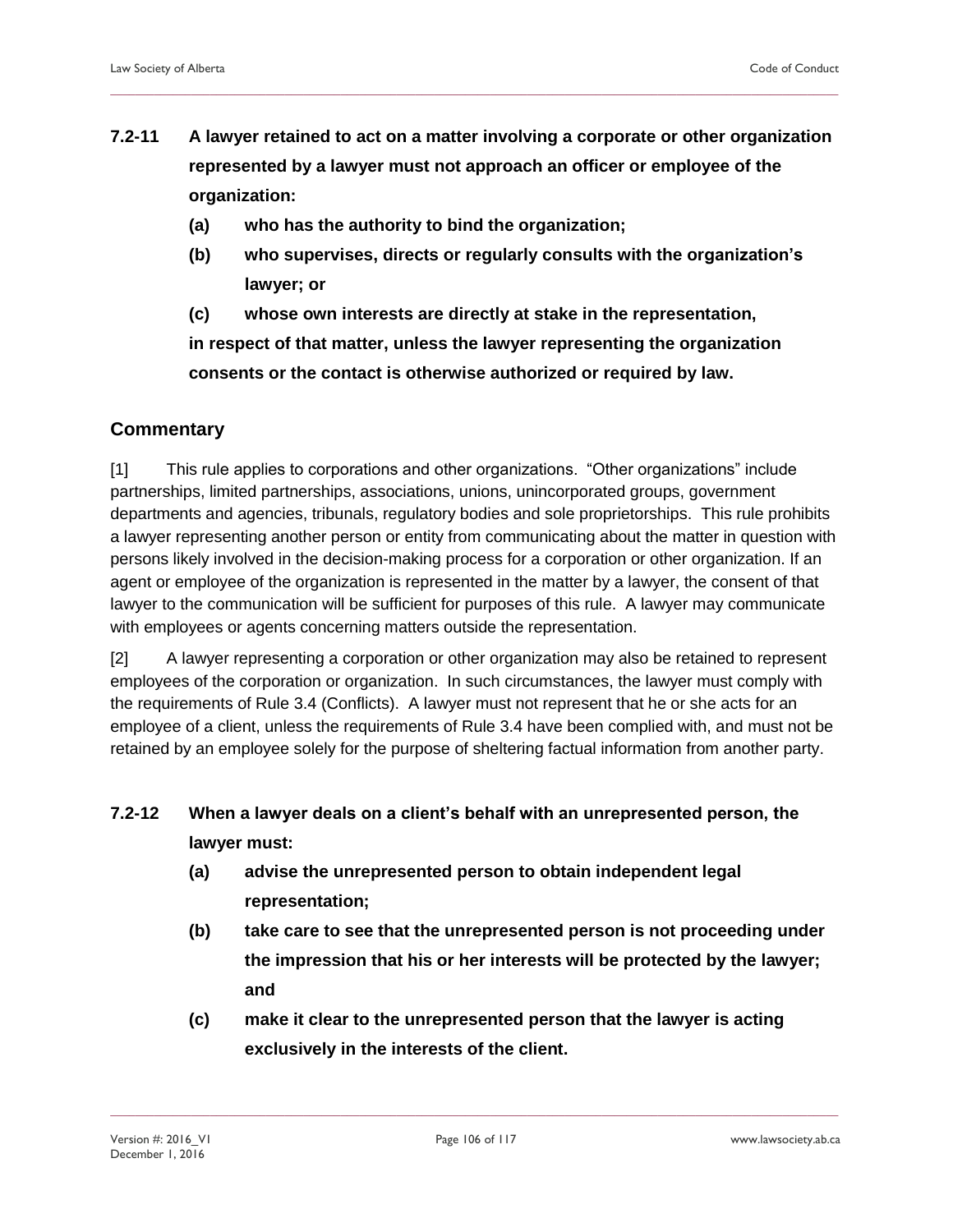### **Commentary**

[1] If an unrepresented person requests the lawyer to advise or act in the matter, the lawyer should be governed by the considerations outlined in this rule about joint retainers.

[2] When dealing in a professional capacity with a non-lawyer representing another person, or with a person not represented by counsel, a lawyer has the same general duties of honesty, courtesy and good faith that are owed to professional colleagues.

**\_\_\_\_\_\_\_\_\_\_\_\_\_\_\_\_\_\_\_\_\_\_\_\_\_\_\_\_\_\_\_\_\_\_\_\_\_\_\_\_\_\_\_\_\_\_\_\_\_\_\_\_\_\_\_\_\_\_\_\_\_\_\_\_\_\_\_\_\_\_\_\_\_\_\_\_\_\_\_\_\_\_\_\_\_\_\_\_\_\_\_\_\_\_\_\_\_\_\_\_\_\_\_\_\_\_\_\_\_\_\_\_\_\_\_\_\_**

[3] The reference in this rule to unrepresented party is not intended to include professional advisors or persons having special qualifications who are retained for the purposes of negotiation, such as insurance adjusters and bank managers.

[4] The lengths to which a lawyer must go in ensuring a party's understanding of these matters will depend on all relevant factors, including the party's sophistication and relationship to the lawyer's client and the nature of the matter.

#### **Inadvertent Communications**

# **7.2-13 A lawyer who comes into possession of a privileged communication of an opposing party must not make use of it and must immediately advise the opposing lawyer or opposing party.**

### **Commentary**

[1] Lawyers may receive privileged communications from opposing counsel or parties through inadvertence. On occasion, lawyers receive privileged communications of opposing parties as the result of the impropriety of their own clients or from third party informants.

[2] Immediately upon realizing that the communication is a privileged communication of another party, the lawyer shall not continue to read the communication and must bring it to the attention of opposing counsel, then return or destroy it, without copies having been made. Knowledge that a communication is not intended for the lawyer receiving it will be imputed if, under the circumstances, it would have been unreasonable for the lawyer to come to any other conclusion.

[3] A lawyer who innocently reads all or a portion of a privileged communication before becoming aware of its nature must advise opposing counsel of the lawyer's possession of the communication and the extent to which the communication has been reviewed.

[4] In the event there is a genuine dispute over the nature of the communication, it shall be permissible for the receiving lawyer to secure the communication, pending resolution of the dispute. The issue of whether or to what extent the communication may be copied or its contents disclosed or used must be resolved by agreement or by the court. In the meantime, it is improper to use the communication or disclose its contents in any manner.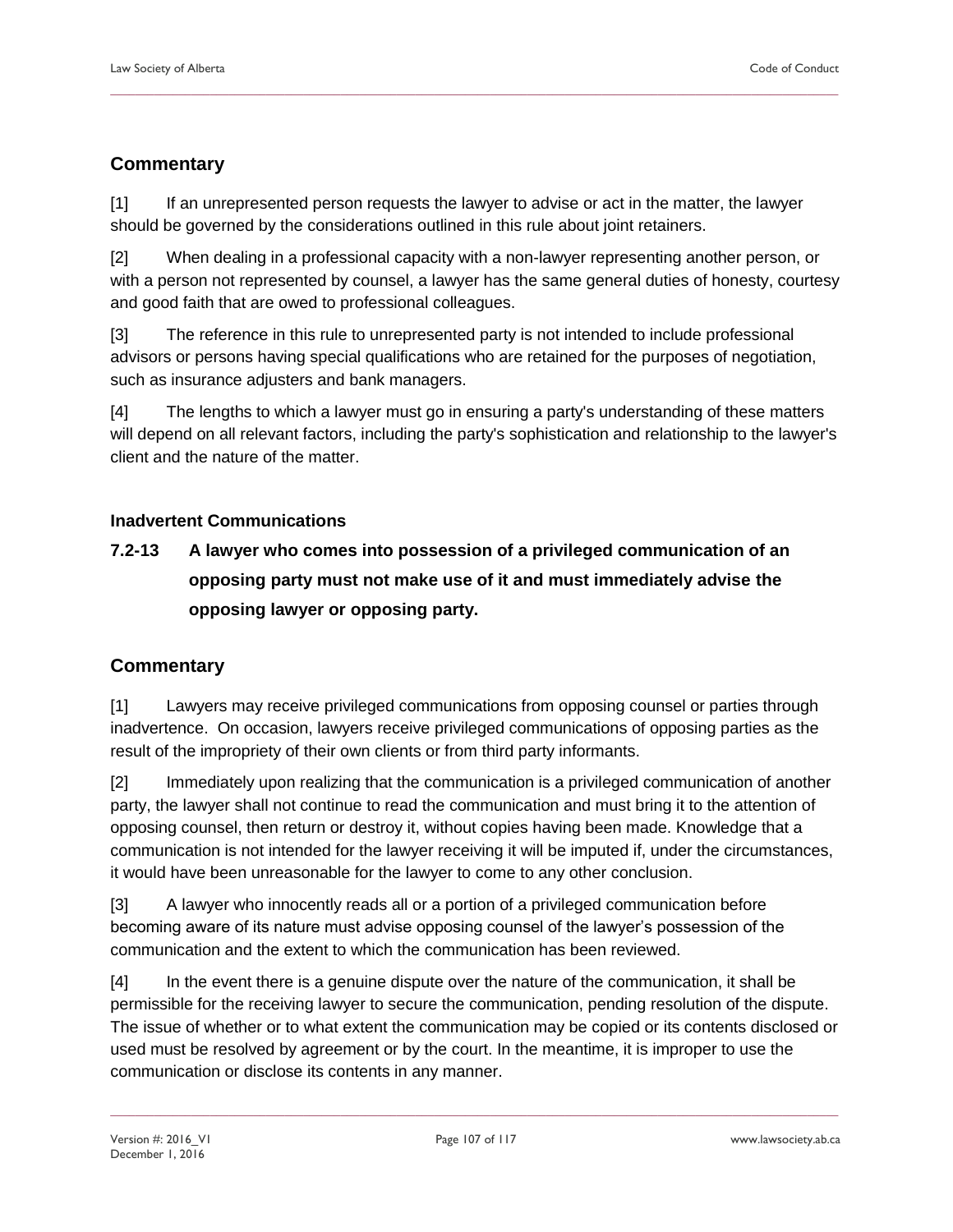[5] This rule does not otherwise address the legal duties of a lawyer who has inadvertently or inappropriately received privileged communications or the remedies available to the party who seeks to assert privilege over the communication.

**\_\_\_\_\_\_\_\_\_\_\_\_\_\_\_\_\_\_\_\_\_\_\_\_\_\_\_\_\_\_\_\_\_\_\_\_\_\_\_\_\_\_\_\_\_\_\_\_\_\_\_\_\_\_\_\_\_\_\_\_\_\_\_\_\_\_\_\_\_\_\_\_\_\_\_\_\_\_\_\_\_\_\_\_\_\_\_\_\_\_\_\_\_\_\_\_\_\_\_\_\_\_\_\_\_\_\_\_\_\_\_\_\_\_\_\_\_**

#### **Undertakings and Trust Conditions**

## **7.2-14 A lawyer must not give an undertaking that cannot be fulfilled and must fulfil every undertaking given and honour every trust condition once accepted.**

### **Commentary**

[1] Undertakings should be written or confirmed in writing and should be absolutely unambiguous in their terms. If a lawyer giving an undertaking does not intend to accept personal responsibility, this should be stated clearly in the undertaking itself. In the absence of such a statement, the person to whom the undertaking is given is entitled to expect that the lawyer giving it will honour it personally. The use of such words as "on behalf of my client" or "on behalf of the vendor" does not relieve the lawyer giving the undertaking of personal responsibility.

[2] Trust conditions should be clear, unambiguous and explicit and should state the time within which the conditions must be met. Trust conditions should be imposed in writing and communicated to the other party at the time the property is delivered. Use of the trust property constitutes acceptance and an obligation on the accepting lawyer that the lawyer must honour personally. The lawyer who delivers property without any trust condition cannot retroactively impose trust conditions on the use of that property by the other party.

[3] The lawyer should not impose or accept trust conditions that are unreasonable, nor accept trust conditions that cannot be fulfilled personally. When a lawyer accepts property subject to trust conditions, the lawyer must fully comply with such conditions, even if the conditions subsequently appear unreasonable. It is improper for a lawyer to ignore or breach a trust condition he or she has accepted on the basis that the condition is not in accordance with the contractual obligations of the clients. It is also improper to unilaterally impose cross conditions respecting one's compliance with the original trust conditions.

[4] If a lawyer is unable or unwilling to honour a trust condition imposed by someone else, the subject of the trust condition should be immediately returned to the person imposing the trust condition, unless its terms can be forthwith amended in writing on a mutually agreeable basis.

[5] Trust conditions can be varied with the consent of the person imposing them. Any variation should be confirmed in writing. Clients or others are not entitled to require a variation of trust conditions without the consent of the lawyer who has imposed the conditions and the lawyer who has accepted them.

[6] Any trust condition that is accepted is binding upon a lawyer, whether imposed by another lawyer or by a lay person. A lawyer may seek to impose trust conditions upon a non-lawyer, whether an individual or a corporation or other organization, but great caution should be exercised in so doing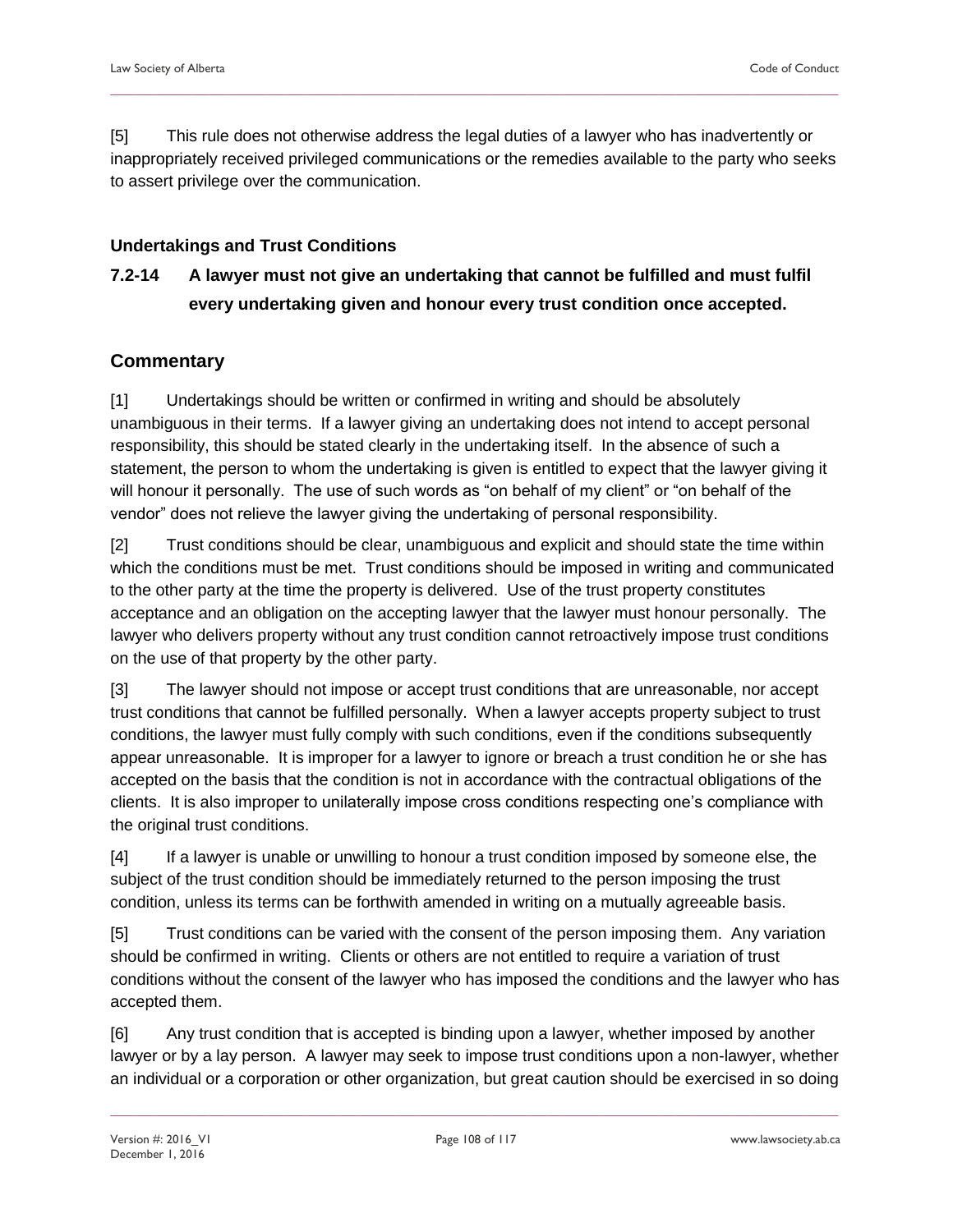since such conditions would be enforceable only through the courts as a matter of contract law and not by reason of the ethical obligations that exist between lawyers.

**\_\_\_\_\_\_\_\_\_\_\_\_\_\_\_\_\_\_\_\_\_\_\_\_\_\_\_\_\_\_\_\_\_\_\_\_\_\_\_\_\_\_\_\_\_\_\_\_\_\_\_\_\_\_\_\_\_\_\_\_\_\_\_\_\_\_\_\_\_\_\_\_\_\_\_\_\_\_\_\_\_\_\_\_\_\_\_\_\_\_\_\_\_\_\_\_\_\_\_\_\_\_\_\_\_\_\_\_\_\_\_\_\_\_\_\_\_**

[7] A lawyer should treat money or property that, on a reasonable construction, is subject to trust conditions or an undertaking in accordance with these rules.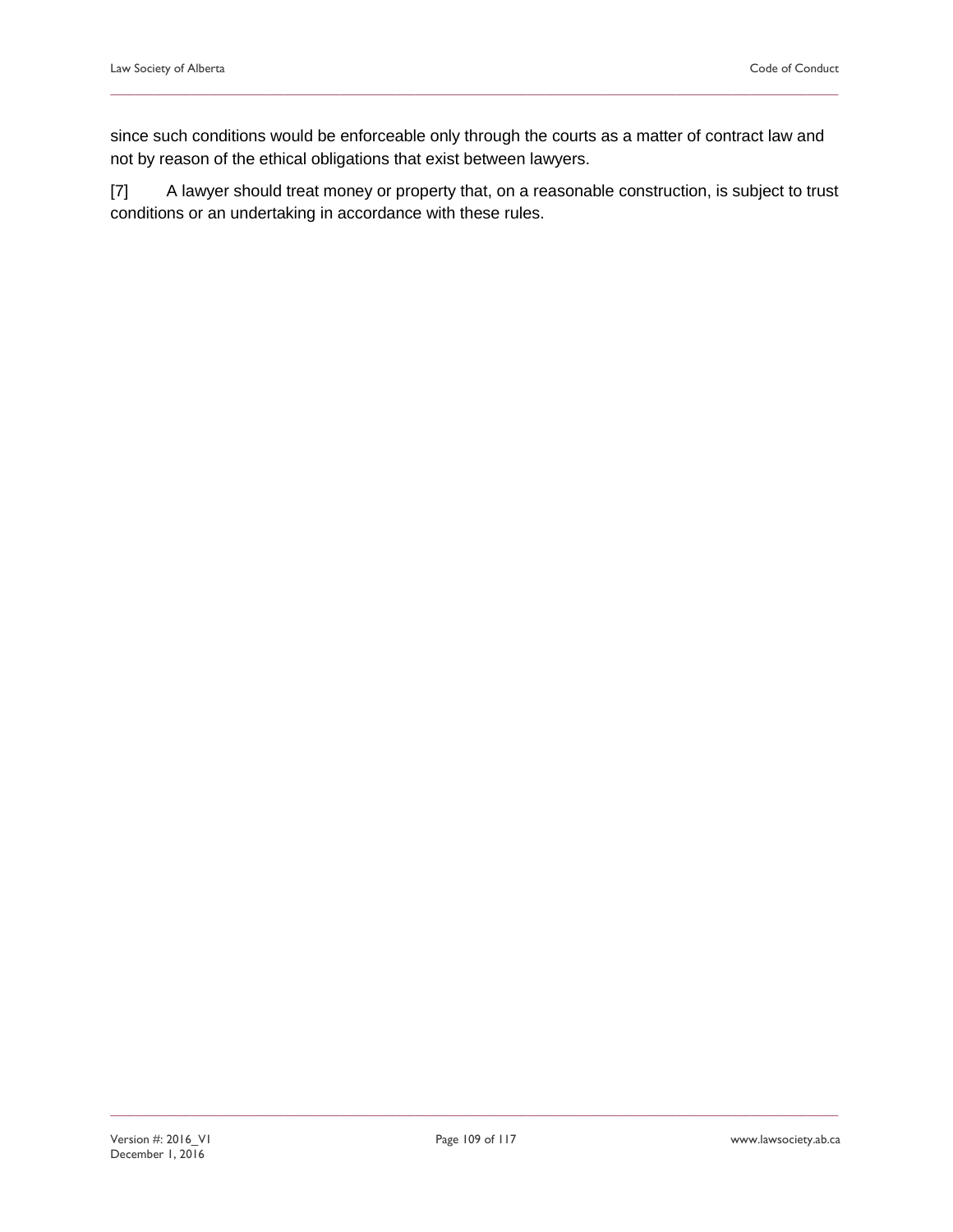## **7.3 Outside Interests and The Practice Of Law**

### **Maintaining Professional Integrity and Judgment**

**7.3-1 A lawyer who engages in another profession, business or occupation concurrently with the practice of law must not allow such outside interest to jeopardize the lawyer's professional integrity, independence or competence.**

**\_\_\_\_\_\_\_\_\_\_\_\_\_\_\_\_\_\_\_\_\_\_\_\_\_\_\_\_\_\_\_\_\_\_\_\_\_\_\_\_\_\_\_\_\_\_\_\_\_\_\_\_\_\_\_\_\_\_\_\_\_\_\_\_\_\_\_\_\_\_\_\_\_\_\_\_\_\_\_\_\_\_\_\_\_\_\_\_\_\_\_\_\_\_\_\_\_\_\_\_\_\_\_\_\_\_\_\_\_\_\_\_\_\_\_\_\_**

## **Commentary**

[1] A lawyer must not carry on, manage or be involved in any outside interest in such a way that makes it difficult to distinguish in which capacity the lawyer is acting in a particular transaction, or that would give rise to a conflict of interest or duty to a client.

[2] When acting or dealing in respect of a transaction involving an outside interest, the lawyer should be mindful of potential conflicts and the applicable standards referred to in the conflicts rule and disclose any personal interest.

[3] Whether the activity in question is entirely unrelated to the practice of law or overlaps with the practice to some extent, the profession through the Society must maintain an interest in its nature and the manner in which it is conducted. While the Society's primary concern is with conduct that calls into question a lawyer's suitability to practise law or that reflects poorly on the profession, lawyers should aspire to the highest standards of behaviour at all times and not just when acting as lawyers. Membership in a professional body is often considered evidence of good character in itself. Consequently, society's expectations of lawyers will be high, and the behaviour of an individual lawyer may affect generally held opinions of the profession and the legal system.

## **7.3-2 A lawyer must not allow involvement in an outside interest to impair the exercise of the lawyer's independent judgment on behalf of a client.**

### **Commentary**

[1] The term "outside interest" covers the widest possible range of activities and includes activities that may overlap or be connected with the practice of law such as engaging in the mortgage business, acting as a director of a client corporation or writing on legal subjects, as well as activities not so connected, such as a career in business, politics, broadcasting or the performing arts. In each case, the question of whether and to what extent the lawyer may be permitted to engage in the outside interest will be subject to any applicable law or rule of the Society.

[2] When the outside interest is not related to the legal services being performed for clients, ethical considerations will usually not arise unless the lawyer's conduct might bring the lawyer or the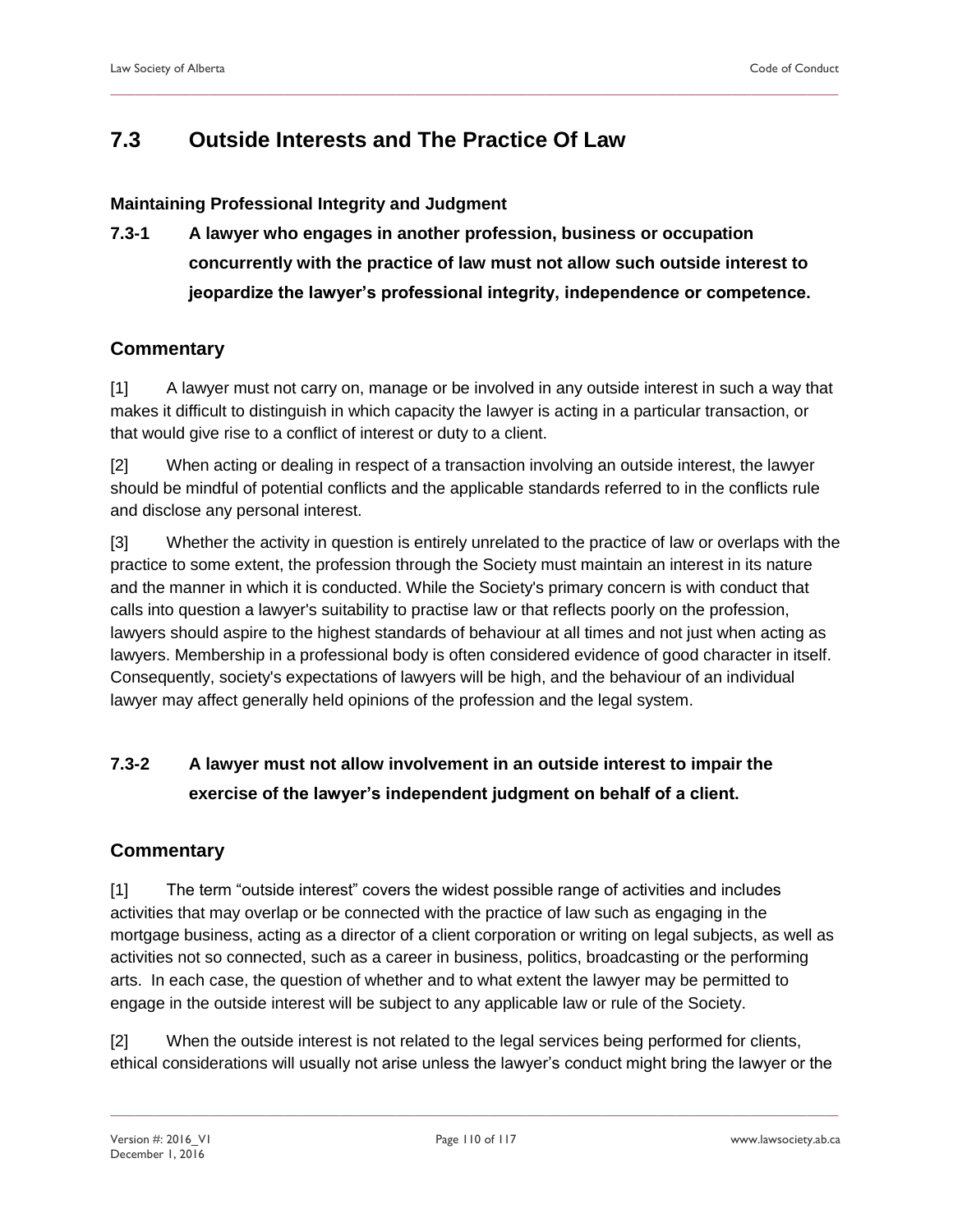profession into disrepute or impair the lawyer's competence, such as if the outside interest might occupy so much time that clients' interests would suffer because of inattention or lack of preparation.

**\_\_\_\_\_\_\_\_\_\_\_\_\_\_\_\_\_\_\_\_\_\_\_\_\_\_\_\_\_\_\_\_\_\_\_\_\_\_\_\_\_\_\_\_\_\_\_\_\_\_\_\_\_\_\_\_\_\_\_\_\_\_\_\_\_\_\_\_\_\_\_\_\_\_\_\_\_\_\_\_\_\_\_\_\_\_\_\_\_\_\_\_\_\_\_\_\_\_\_\_\_\_\_\_\_\_\_\_\_\_\_\_\_\_\_\_\_**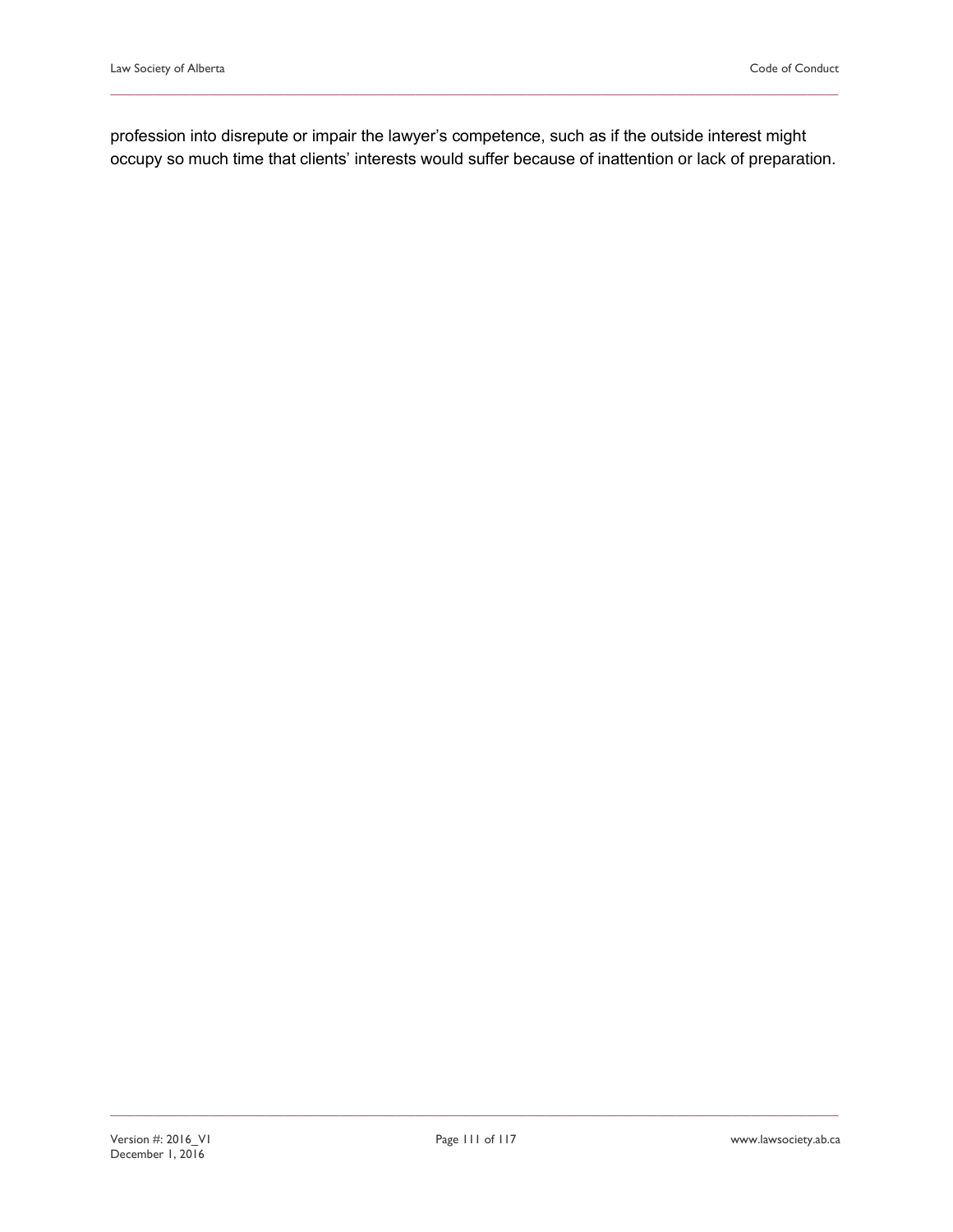## **7.4 The Lawyer in Public Office**

#### **Standard of Conduct**

**7.4-1 A lawyer who holds public office must, in the discharge of official duties, adhere to standards of conduct as high as those required of a lawyer engaged in the practice of law.**

**\_\_\_\_\_\_\_\_\_\_\_\_\_\_\_\_\_\_\_\_\_\_\_\_\_\_\_\_\_\_\_\_\_\_\_\_\_\_\_\_\_\_\_\_\_\_\_\_\_\_\_\_\_\_\_\_\_\_\_\_\_\_\_\_\_\_\_\_\_\_\_\_\_\_\_\_\_\_\_\_\_\_\_\_\_\_\_\_\_\_\_\_\_\_\_\_\_\_\_\_\_\_\_\_\_\_\_\_\_\_\_\_\_\_\_\_\_**

### **Commentary**

[1] The rule applies to a lawyer who is elected or appointed to a legislative or administrative office at any level of government, regardless of whether the lawyer attained the office because of professional qualifications. Because such a lawyer is in the public eye, the legal profession can more readily be brought into disrepute by a failure to observe its ethical standards.

[2] Generally, the Society is not concerned with the way in which a lawyer holding public office carries out official responsibilities, but conduct in office that reflects adversely upon the lawyer's integrity or professional competence may be the subject of disciplinary action.

[3] Lawyers holding public office are also subject to the provisions of Rule 3.4 (Conflicts) when they apply.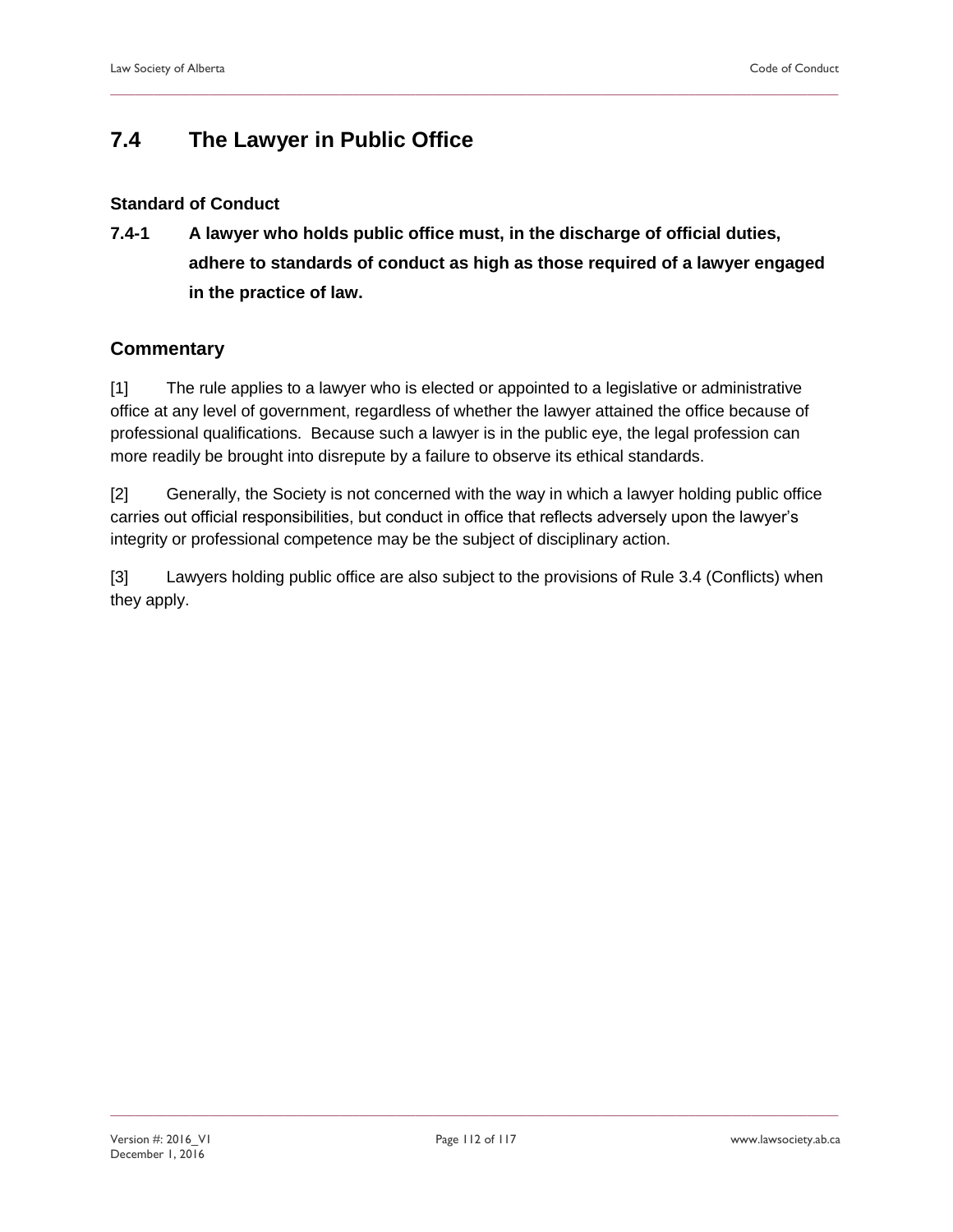## **7.5 Public Appearances and Public Statements**

#### **Communication with the Public**

**7.5-1 Provided that there is no infringement of the lawyer's obligations to the client, the profession, the courts, or the administration of justice, a lawyer may communicate information to the media and may make public appearances and statements.**

**\_\_\_\_\_\_\_\_\_\_\_\_\_\_\_\_\_\_\_\_\_\_\_\_\_\_\_\_\_\_\_\_\_\_\_\_\_\_\_\_\_\_\_\_\_\_\_\_\_\_\_\_\_\_\_\_\_\_\_\_\_\_\_\_\_\_\_\_\_\_\_\_\_\_\_\_\_\_\_\_\_\_\_\_\_\_\_\_\_\_\_\_\_\_\_\_\_\_\_\_\_\_\_\_\_\_\_\_\_\_\_\_\_\_\_\_\_**

### **Commentary**

[1] Lawyers in their public appearances and public statements should conduct themselves in the same manner as they do with their clients, their fellow practitioners, the courts, and tribunals. Dealings with news media are simply an extension of the lawyer's conduct in a professional capacity. The mere fact that a lawyer's appearance is outside of a courtroom, a tribunal or the lawyer's office does not excuse conduct that would otherwise be considered improper.

[2] A lawyer's duty to the client demands that, before making a public statement concerning the client's affairs, the lawyer must first be satisfied that any communication is in the best interests of the client and authorized within the scope of the retainer.

[3] Public communications about a client's affairs should not be used for the purpose of publicizing the lawyer and should be free from any suggestion that a lawyer's real purpose is selfpromotion or self-aggrandizement.

[4] Given the variety of cases that can arise in the legal system, particularly in civil, criminal and administrative proceedings, it is impossible to set down guidelines that would anticipate every possible circumstance. Circumstances arise in which the lawyer should have no contact with news media, but there are other cases in which the lawyer should contact the news media to properly serve the client.

[5] Lawyers are often involved in non-legal activities involving contact with the media to publicize such matters as fund-raising, expansion of hospitals or universities and programs of public institutions or political organizations. They sometimes act as spokespersons for organizations that, in turn, represent particular racial, religious or other special interest groups. This is a wellestablished and completely proper role for lawyers to play in view of the obvious contribution that it makes to the community.

[6] Lawyers are often called upon to comment publicly on the effectiveness of existing statutory or legal remedies or the effect of particular legislation or decided cases, or to offer an opinion about cases that have been instituted or are about to be instituted. This, too, is an important role the lawyer can play to assist the public in understanding legal issues.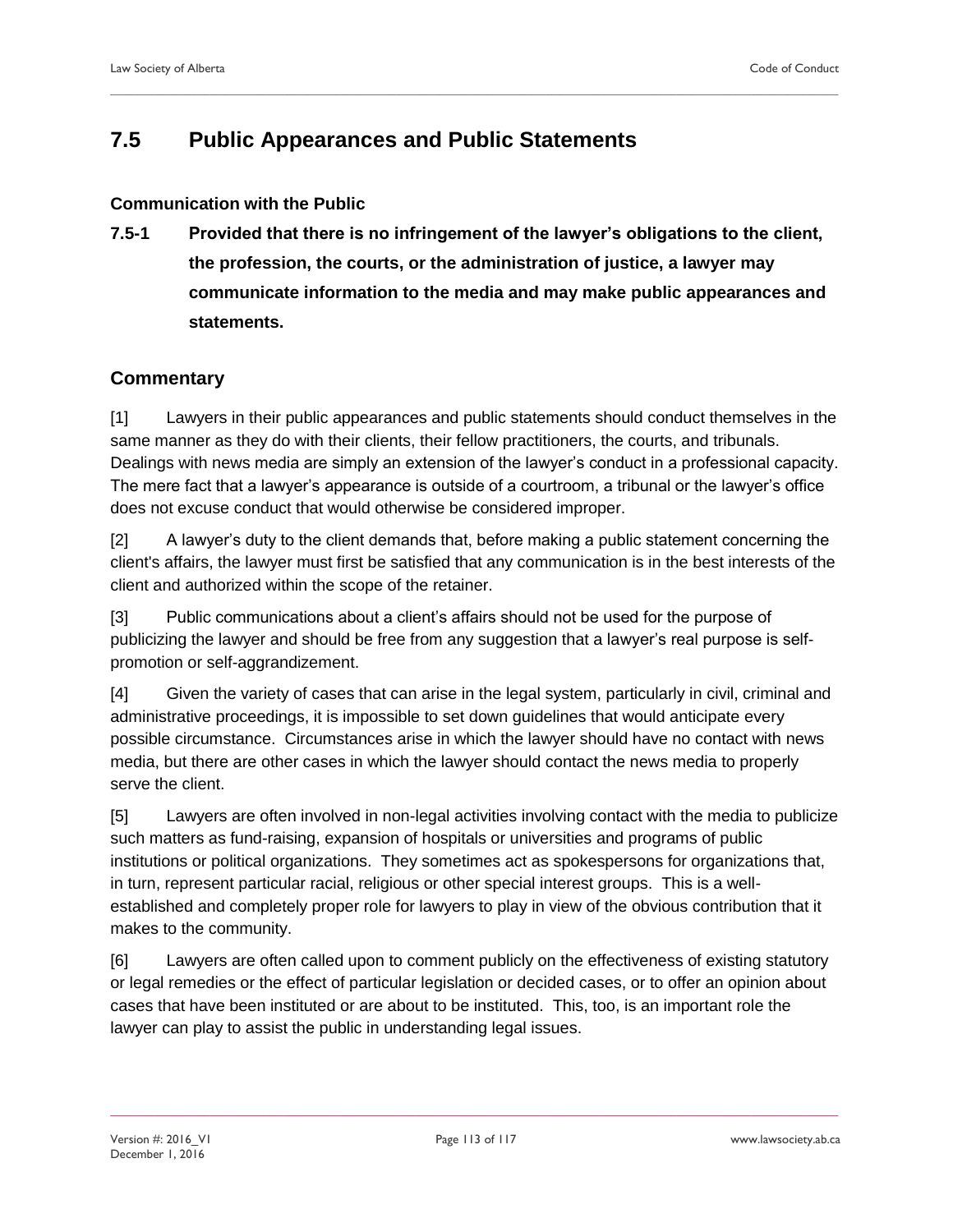[7] Lawyers should be aware that, when they make a public appearance or give a statement, they ordinarily have no control over any editing that may follow or the context in which the appearance or statement may be used or under what headline it may appear.

**\_\_\_\_\_\_\_\_\_\_\_\_\_\_\_\_\_\_\_\_\_\_\_\_\_\_\_\_\_\_\_\_\_\_\_\_\_\_\_\_\_\_\_\_\_\_\_\_\_\_\_\_\_\_\_\_\_\_\_\_\_\_\_\_\_\_\_\_\_\_\_\_\_\_\_\_\_\_\_\_\_\_\_\_\_\_\_\_\_\_\_\_\_\_\_\_\_\_\_\_\_\_\_\_\_\_\_\_\_\_\_\_\_\_\_\_\_**

#### **Interference with Right to Fair Trial or Hearing**

**7.5-2 A lawyer must not communicate information to the media or make public statements about a matter before a tribunal if the lawyer knows or ought to know that the information or statement will have a substantial likelihood of materially prejudicing a party's right to a fair trial or hearing.**

#### **Commentary**

[1] A lawyer having any contact with the media is subject to the sub judice rule and should be aware of it. The rule is designed to ensure the fairness of the trial process to the parties involved. It may amount to contempt of court to publish a statement before or during a trial which may tend to prejudice a fair trial.

[2] Fair trials and hearings are fundamental to a free and democratic society. It is important that the public, including the media, be informed about cases before courts and tribunals. The administration of justice benefits from public scrutiny. It is also important that a person's, particularly an accused person's, right to a fair trial or hearing not be impaired by inappropriate public statements made before the case has concluded.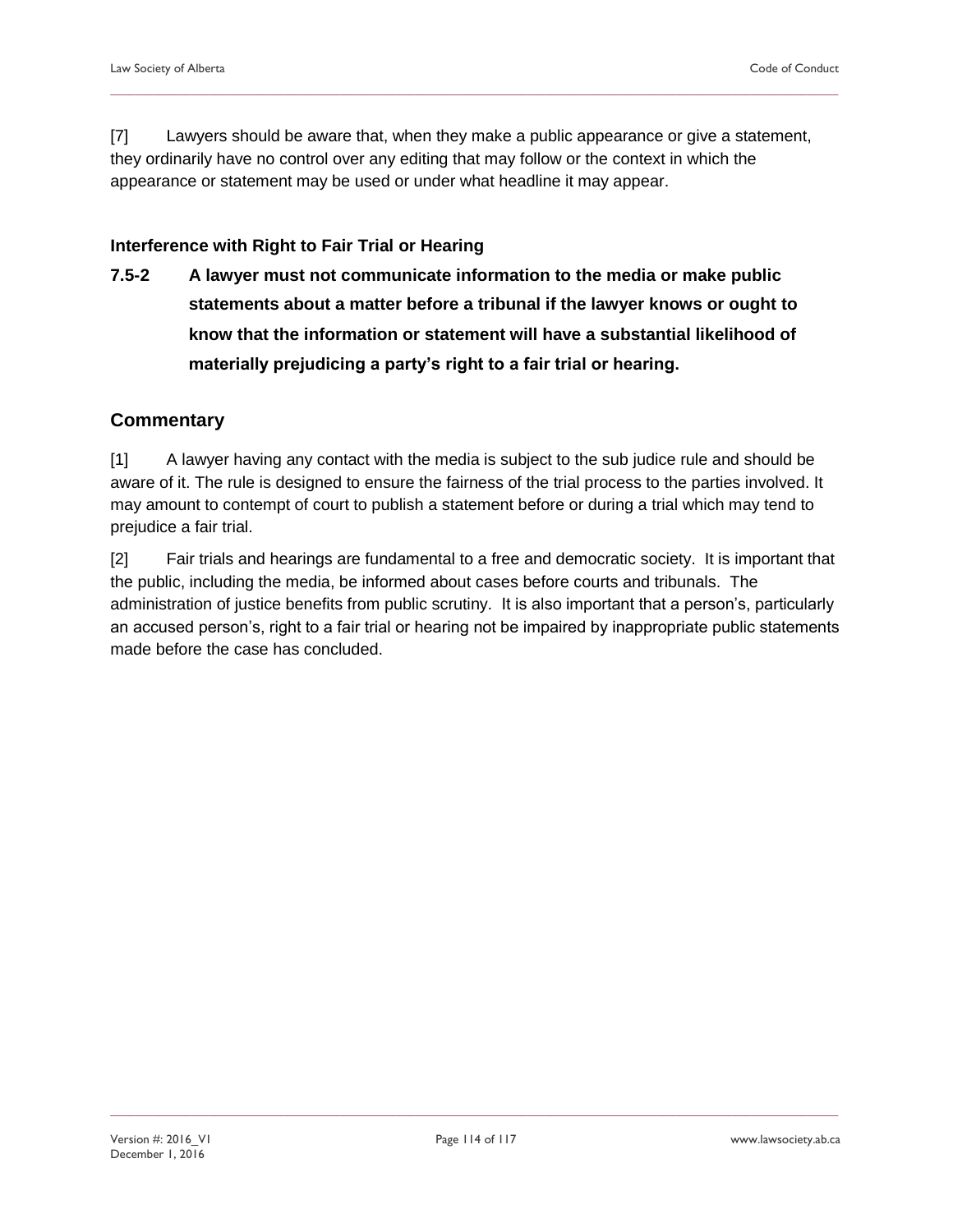# **7.6 Preventing Unauthorized Practice**

### **Preventing Unauthorized Practice**

**7.6-1 A lawyer must assist in preventing the unauthorized practice of law.**

### **Commentary**

[1] Statutory provisions against the practice of law by unauthorized persons are for the protection of the public. Unauthorized persons may have technical or personal ability, but they are immune from control, from regulation and, in the case of misconduct, from discipline by the Society. Moreover, the client of a lawyer who is authorized to practise has the protection and benefit of the lawyer-client privilege, the lawyer's duty of confidentiality, the professional standard of care that the law requires of lawyers, and the authority that the courts exercise over them. Other safeguards include mandatory professional liability insurance, the assessment of lawyers' bills, regulation of the handling of trust money and the maintenance of compensation funds.

**\_\_\_\_\_\_\_\_\_\_\_\_\_\_\_\_\_\_\_\_\_\_\_\_\_\_\_\_\_\_\_\_\_\_\_\_\_\_\_\_\_\_\_\_\_\_\_\_\_\_\_\_\_\_\_\_\_\_\_\_\_\_\_\_\_\_\_\_\_\_\_\_\_\_\_\_\_\_\_\_\_\_\_\_\_\_\_\_\_\_\_\_\_\_\_\_\_\_\_\_\_\_\_\_\_\_\_\_\_\_\_\_\_\_\_\_\_**

[2] See, generally, the *Legal Profession Act of Alberta*, sections 102 – 111.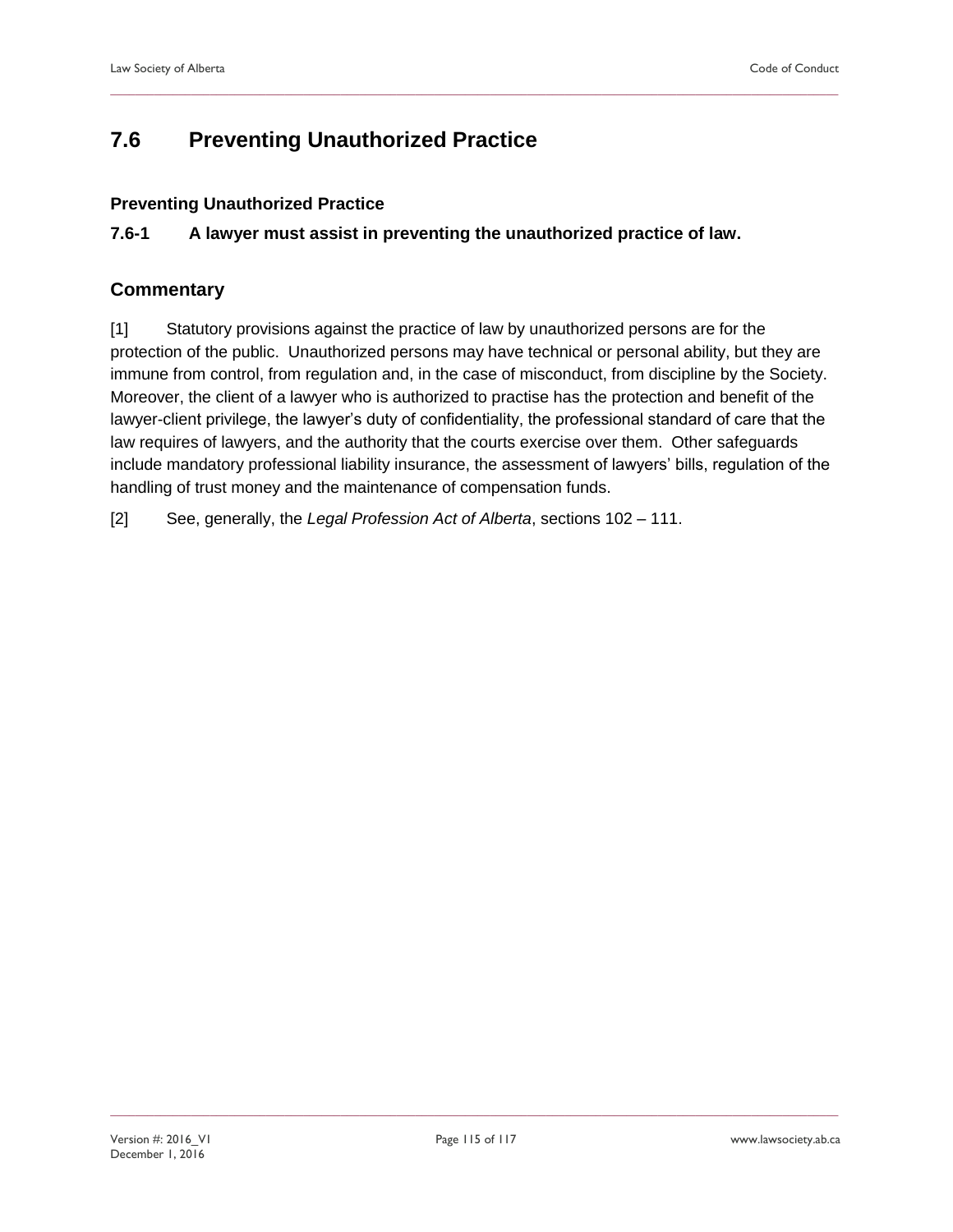# **7.7 Errors and Omissions**

### **Informing Client of Errors or Omission**

**7.7-1 When, in connection with a matter for which a lawyer is responsible, a lawyer discovers a material error or omission that is or may be damaging to the client regardless of whether it is capable of rectification, the lawyer must:**

**\_\_\_\_\_\_\_\_\_\_\_\_\_\_\_\_\_\_\_\_\_\_\_\_\_\_\_\_\_\_\_\_\_\_\_\_\_\_\_\_\_\_\_\_\_\_\_\_\_\_\_\_\_\_\_\_\_\_\_\_\_\_\_\_\_\_\_\_\_\_\_\_\_\_\_\_\_\_\_\_\_\_\_\_\_\_\_\_\_\_\_\_\_\_\_\_\_\_\_\_\_\_\_\_\_\_\_\_\_\_\_\_\_\_\_\_\_**

- **(a) promptly inform the client of the error or omission;**
- **(b) recommend that the client obtain independent legal advice concerning the matter, including any rights the client may have arising from the error or omission; and**
- **(c) advise the client of the possibility that, in the circumstances, the lawyer may no longer be able to act for the client.**

## **Commentary**

[1] A lawyer has an ethical and fiduciary duty to disclose a material error or omission to a client. The duty to inform clients of material errors or omissions is separate and distinct from the duty to report all claims and potential claims to the insurer. For example, while a lawyer is contractually required to report to the insurer any circumstance that could reasonably be expected to give rise to a claim, however unmeritorious, the ethical duty to inform a client of an error arises when the error is material and likely to affect the client's interests.

[2] When a lawyer becomes aware of an error or omission that may affect a client's interests, the lawyer must be candid and inform the client of the relevant facts which gave rise to the error or omission. This duty arises whether or not the error is capable of rectification. The lawyer should not make any statements about the lawyer's own negligence or admit liability, as an admission of liability may cause the insurer to deny insurance coverage.

[3] A lawyer should recommend that a client seek independent advice regarding the nature of the error, whether the error is capable of rectification and whether the client may have any remedies against the lawyer.

[4] If the mistake has created a problem for the client, the lawyer must advise the client to consider retaining other counsel. There may be circumstances when, at the client's request and in consultation with the insurer, it is appropriate for the lawyer to continue acting. The lawyer should recommend that the client seek independent advice before the lawyer continues to represent the client.